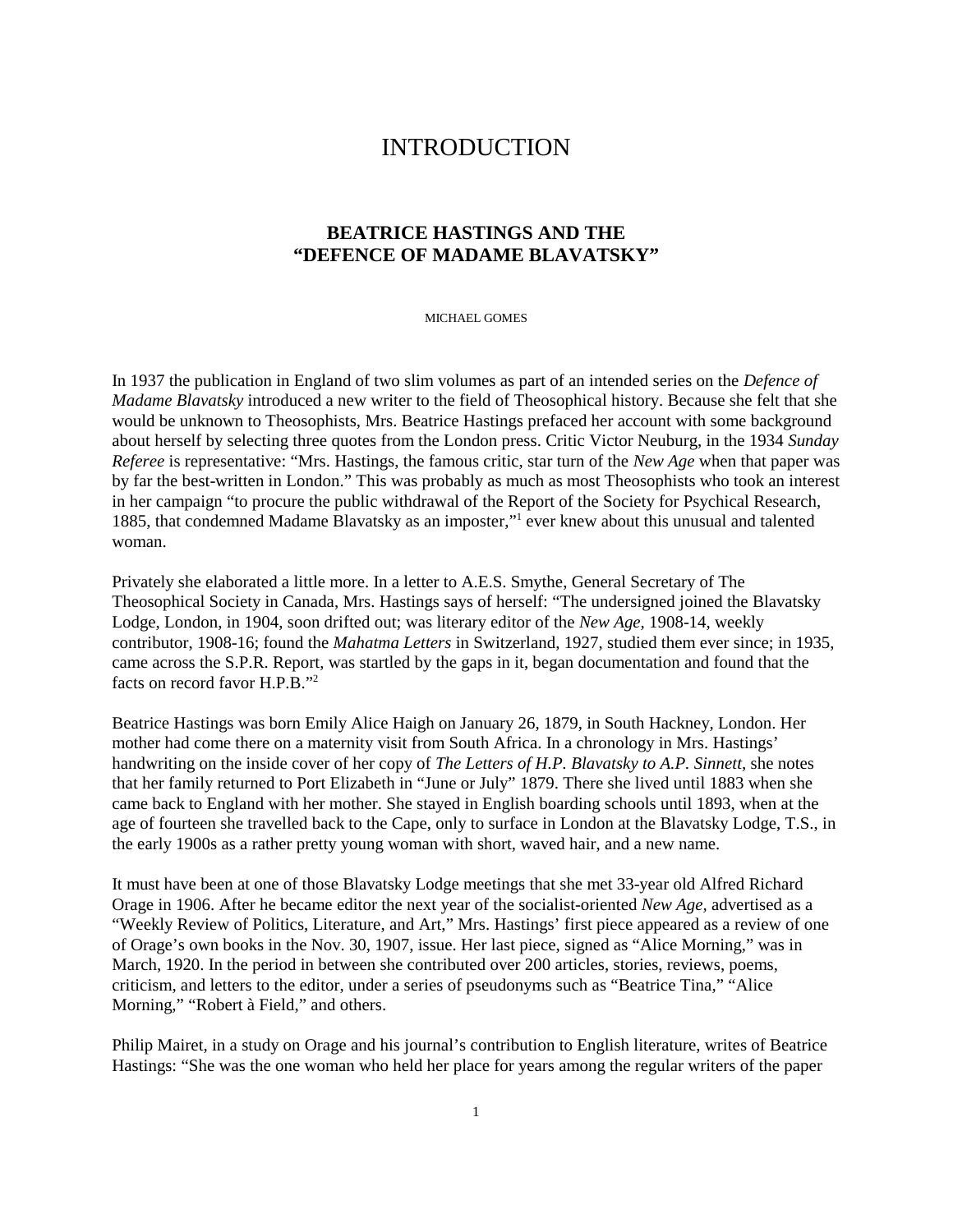and she did it by sheer force of character and volume of production....She became much more than a contributor. For a long period she was a strong--perhaps often a determining--influence in conducting the literary side of the paper; for she worked in the closest collaboration with the editor."<sup>3</sup> Mrs. Hastings claimed to have introduced writers like Ezra Pound to the public, and his name figures with other wellknown *New Age* contributors — G.B. Shaw, G.K. Chesterton, Arnold Bennett and Katherine Mansfield.

Because of a deteriorating personal relationship with Orage, Mrs. Hastings left for Paris in April, 1914, to begin a series of letters on life in the French capital. The series ran at first weekly and then intermittently for the next four years. She was 35 when she arrived in Paris, and she began a new career as "l'heroine de plusieurs romans," with her name associated with the painters Modigliani and Picasso, and the 18-year old writer Raymond Radiguet, who left her for Jean Cocteau. Pierre Sichel, Modigliani's most exhaustive biographer, believes that Hastings, who soon became popular among the artists of Montparnasse as "la poetesse anglaise," met Modigliani during the summer of 1914, some four months after her arrival.<sup>4</sup> A number of portraits exist of Mrs. Hastings as a model for the artist from 1915. One of these is owned by the Art Gallery of Ontario.

The 1920s marked her growing ill-health which stimulated an interest in psychical research. She was operated for a tumor in 1921, and in 1924 was in the Clinique Petit at Dieppe, suffering from appendicitis. A photograph by Man Ray from Paris, 1921, shows her still vivacious and defiant, but another from Dieppe taken three years later, and marked by her "very ill," pictures a wan face partially covered by a dark hat. Apparently her interest in psychical research dates from the time of this illness when she discovered in 1924 that she had developed the faculty for automatic writing. In 1925 she travelled to London to have her case tested by Harry Price, Director of the National Laboratory of Psychical Research. A long account of her experiences is preserved in a 124-page typescript titled "The Picnic of the Babes in the Wood," in the Harry Price Library at the University of London.

After she returned from the continent in 1931, she settled first in London and later in Worthing, Sussex. Soon involved in a series of new projects, she published a journal for two years, and wrote a booklet of reminiscences on *The Old "New Age," Orage, and Others*. Early in July 1936, she received a letter from A. Trevor Barker, the editor of *The Mahatma Letters to A.P. Sinnett,* which was to lead her to a new field of research.

The London publishers, Williams and Norgate, had just issued a book by two brothers, Harold and William Loftus Hare, raising the question of *Who Wrote the Mahatma Letters?* Trevor Barker informed her, "It is some 300 pages, purporting to be a detailed, scholarly and critical survey of the whole of the Mahatma Letters, and their conclusion of course, is that H.P.B. alone wrote those letters."<sup>5</sup> He suggested that she write a reply. Her immediate response after receiving the copy he sent her was that "this book amounts to a fraud on the public. At least a third of it is taken without acknowledgment from former writers." She set off to tabulate the "errors, plagiarisms, misquotes, misjuxtapositions," found therein. By August 10 she had put together a ten-page "first list" of 221 items that needed correction, almost each page of the Hare book yielding some error.

*Who Wrote the Mahatma Letters?* is an odd book made up of summations of the views held by the two Indian Mahatmas connected with the founding of the Theosophical Movement, their styles of writing, and personality of these men whom the Hare brothers claimed to be imaginary. It is a relic from an age when one could boast how little one had read on a subject as a criterion for observation. In his preface, H. E. Hare tells the reader that aside from the *Mahatma Letters,* he had perused A.P. Sinnett's two books based on the letters, *The Occult World* and *Esoteric Buddhism,* and the edition of *The Early Teachings of*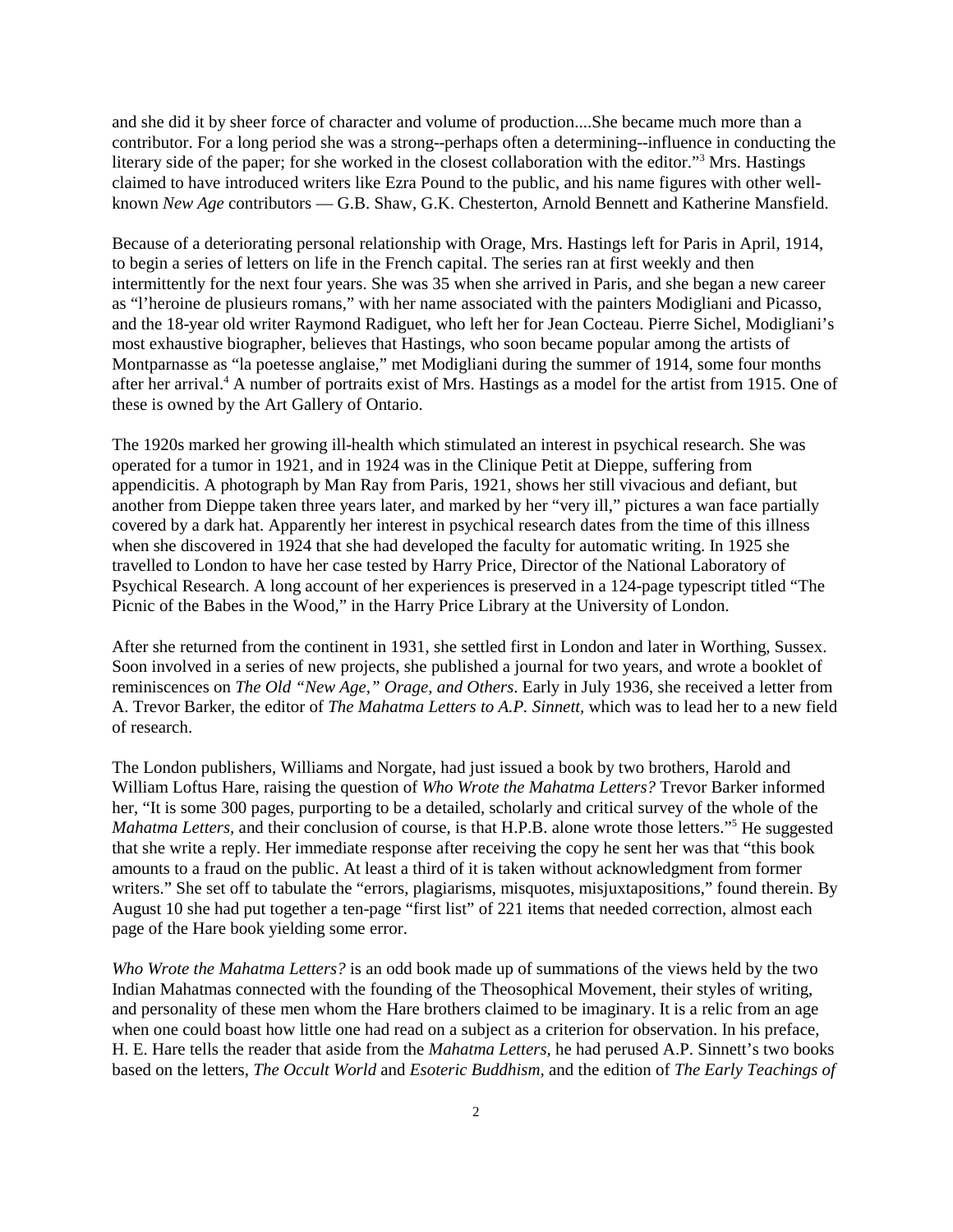*the Masters.* For background, he had also taken note of a series on the "Early History of the Theosophical Society" that *The Theosophist* began publishing in monthly instalments in 1925.

William Loftus Hare had published compilations on religion and mysticism of the east and west, and had been a member of the Theosophical Society in England for twenty years, a member of the National Council of the Society in England, and Vice-President of the London Federation. Described by Annie Besant as a "well-known stirrer-upper of petty quarrels," he had circulated criticisms against the English General Secretary, Major Graham Pole. In the 1923 English Section election, he offered himself instead. When he received only one vote, he published an exposure of C.W. Leadbeater's clairvoyant techniques in the 1923 London *Occult Review.*

As early as April, 1924, a short review by W.L. Hare of the *Mahatma Letters* had appeared in the *Occult Review,* where he remained non-committal about their status, only stating that "the system of the Letters does not correspond to any doctrine of Indian philosophy known to me. In reading the Letters I cannot tell whether the authors are Vedantists, Sankhyans, Hinayana or Mahayana Buddhists."6

By the next year, he claimed to be involved in a "critical and scholarly" study of the letters, and had prevailed upon A.P. Sinnett's executrix, Miss Maud Hoffman, to allow him an examination of the correspondence. In the early autumn of 1925, one evening was devoted to this. In the space of five hours, from 7 p.m. to almost midnight, the 140 were rapidly gone over, and the size and quality of the paper, and the colour of ink used on them, was noted as part of the Hares' handwriting evidence.

The 32-year old editor of the *Letters, A.* Trevor Barker, who was present, and who handed each letter to Mr. Hare, described the experience as "one of the most unpleasant recollections of my life," for he found Hare's attitude of playing the detective offensive. "You can imagine the feelings of Mr. Sinnett's Executrix and myself," says Barker, when a few weeks later the London *Morning Post* began a four-part series on the Theosophical Society's 50th anniversary as "A Shocking Jubilee."<sup>7</sup> The Oct. 31, 1925 issue, concluding "The Frauds of Theosophy," asked and proceeded to answer the question of "Who Wrote the Mahatma Letters?" ending with a somewhat out of place call to "all well-concerned citizens of the British Empire" to resist what the writer saw to be the "incalcuable....social and political evil" inherent in Theosophy.

Far more interesting than anything contained in the Hares' 1936 "first thorough examination of the communications alleged to have been received by the late A.P. Sinnett from the Tibetan Mahatmas," was the Theosophical response to their book. *The Canadian Theosophist* carried an extended reply in August by Miss M.A. Thomas, a ULT member in London; and another in October, by Harold Cox, which was reprinted as a 63-page pamphlet by the H.P.B. Lending Library of Victoria, B.C. The Point Loma *Theosophical Forum* carried C.J. Ryan's review with corrections in the October, 1936 issue; and even Dr. de Purucker, the Leader of the Society, got involved, answering a query about the book in the magazine's "Question and Answer" section. Prof. Ernest Wood panned the book in the September *Theosophist,* saying that "the Sanskrit criticisms of the authors are practically *all and entirely wrong.*" while C. Jinarajadasa published the text and facsimile of a letter in the K.H. script which was received by Annie Besant in 1900.

Perhaps the most noteworthy reply was the extended series published in the Washington, D.C., *O.E. Library Critic,* from June-July, 1936 to August, 1937. In the space of 12 issues the editor, Dr. H.N. Stokes, demolished point by point the Hares' "scholarly" facade and "arsenal of duds." In the May-June, 1937 issue, nearing the end of his exhaustive analysis, he summed up their book as a "perfect Noah's Ark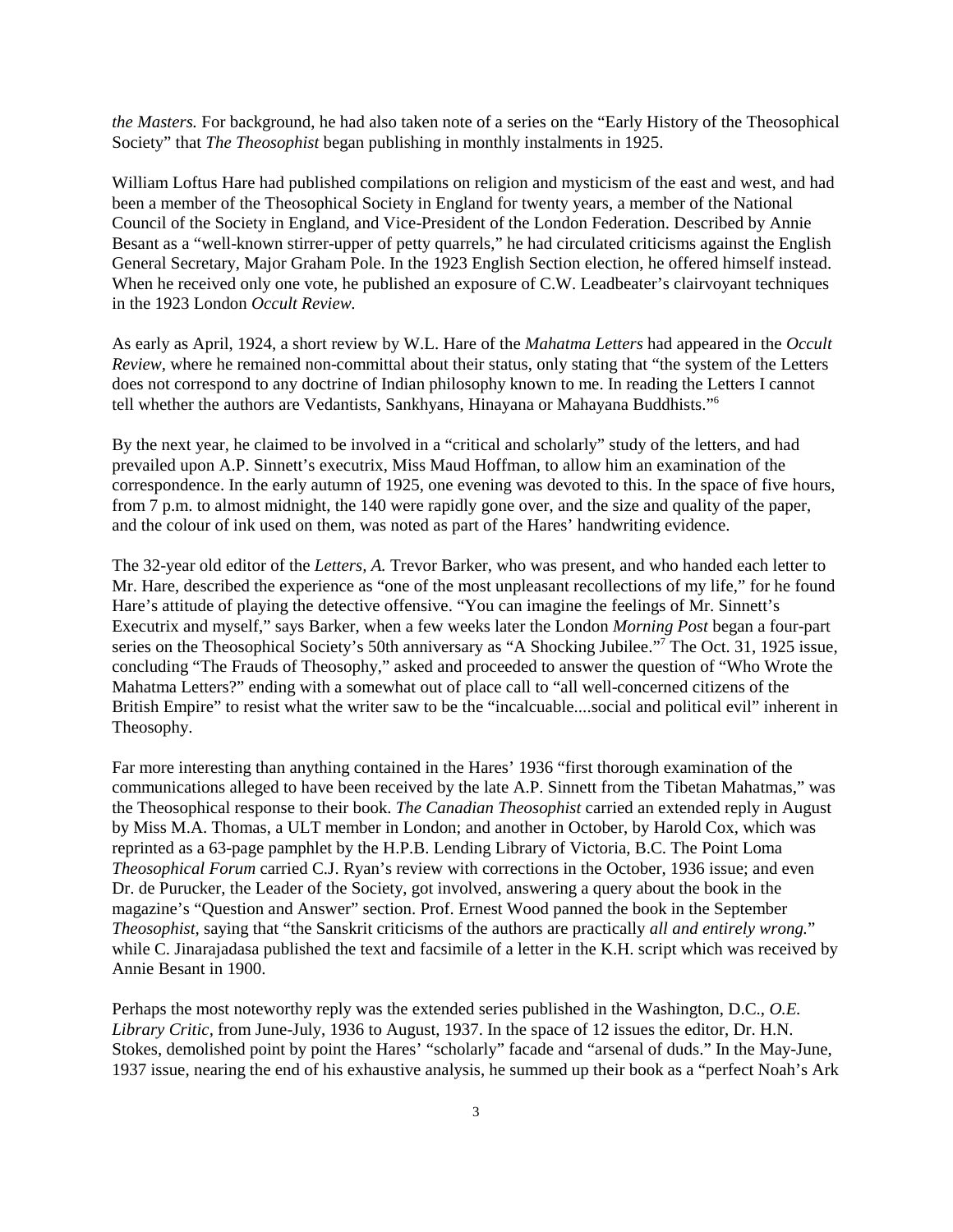of misstatements and quibblings and false deductions from false premises." And the series ended with the news of the appearance of the first volume of Mrs. Hastings' *Defence of Madame Blavatsky.*

It was A. Trevor Barker who encouraged Mrs. Hastings to write the book. He had sent her a postcard on August 4, 1936, saying, "my suggestion is that you consider producing a comprehensive small pamphlet or brochure which would answer effectively and authoritatively the attacks of the Hares and the different reviews of their book." By early September she sent him the first section of the intended pamphlet which dealt with the background of the *Mahatma Letters* and a note on one of the most difficult issues connected with the Letters, the so-called Kiddie incident. To complete the material, she told Barker, "I give a short section to the Hares, mainly a list of their errors for the benefit of students. Then I examine a couple or so of the 'frauds' for the same benefit and returning to the *Letters* conclude ... I think the first necessity is to show Theosophists that the case only looks hopeless because they themselves neglect the records. Also, I am trying to rope in the simple literary folk by drawing attention to the fine writing they are overlooking."8

Barker passed Mrs. Hastings' manuscript to his friend lona Davey, who had helped him re-edit the second edition of the *Mahatma Letters,* and with the manual work involved with its companion volume, *The Letters of H.P. Blavatsky to A.P. Sinnett.* Trevor Barker was happy to report that "she is enthusiastic and thinks it will exactly meet the necessities of the case."<sup>9</sup> Mrs. Davey held the position of Hon. Secretary of the Blavatsky Association, a group started in 1923 out of the interest generated by Mrs. Alice Cleather's books and the Back to Blavatsky movement. The Association had done some good work publishing a Blavatsky Bibliography in 1933, and was responsible for the insertion of a fairer appraisal of Mme. Blavatsky in the 1929 *Encyclopedia Britannica.*

Mrs. Hastings' manuscript was sent to Rider and Company of London, the publishers of the *Mahatma Letters,* on Barker's enthusiastic recommendation, but the first reader had given it an unfavourable report, and the company had asked for a guarantee. She decided the book could be printed privately and asked Barker to collect ten pounds sterling toward this, when he replied "that he would not help with any money unless he had the supervision." This proved the final insult "to cap a long series of pinpricks" that led to the first of many rows between them, so she went on alone and issued it from The Hastings Press in Worthing late in April, 1937.<sup>10</sup>

Her 60-page Volume I of the *Defence of Madame Blavatsky,* dealing with the pros and cons of the Mahatma Letters was well received by the Theosophical press. Stokes, in the July, 1937 *O.E. Library Critic,* found Mrs. Hastings' presentation "concise, pungent, and at times sarcastic." "I thought I had sucked all the juice out of the Hare lemon, but I deceived myself ... In the space of 19 pages (pp. 37-55) Mrs. Hastings picks the Hares to bits; she pulls off the feathers, flays them, peels off the flesh, removes the viscera and finally pulverizes the skeleton. One regrets that she could not devote the entire volume to her irate fireworks."

To raise support for the other volumes of the *Defence* series, Mrs. Hastings started a small review, *New Universe,* the first issue of which appeared in July, 1937. Ranging from 16 to 26 pages, the six numbers she edited till January, 1939, dealt with some of the knotty points raised by critics. In response, Miss Marjorie Debenham, of St. John's Wood, sent 25 pounds towards the printing of Volume II. Mrs. Alice Cleather, an old pupil of H.P.B.'s, sent 5 pounds from Darjeeling, India. Mrs. H. Henderson sent 10 pounds and ordered 50 copies for the H.P.B. Lending Library of Victoria, British Columbia.

The second volume of the *Defence* was sent to the printer in August, but did not come out until October.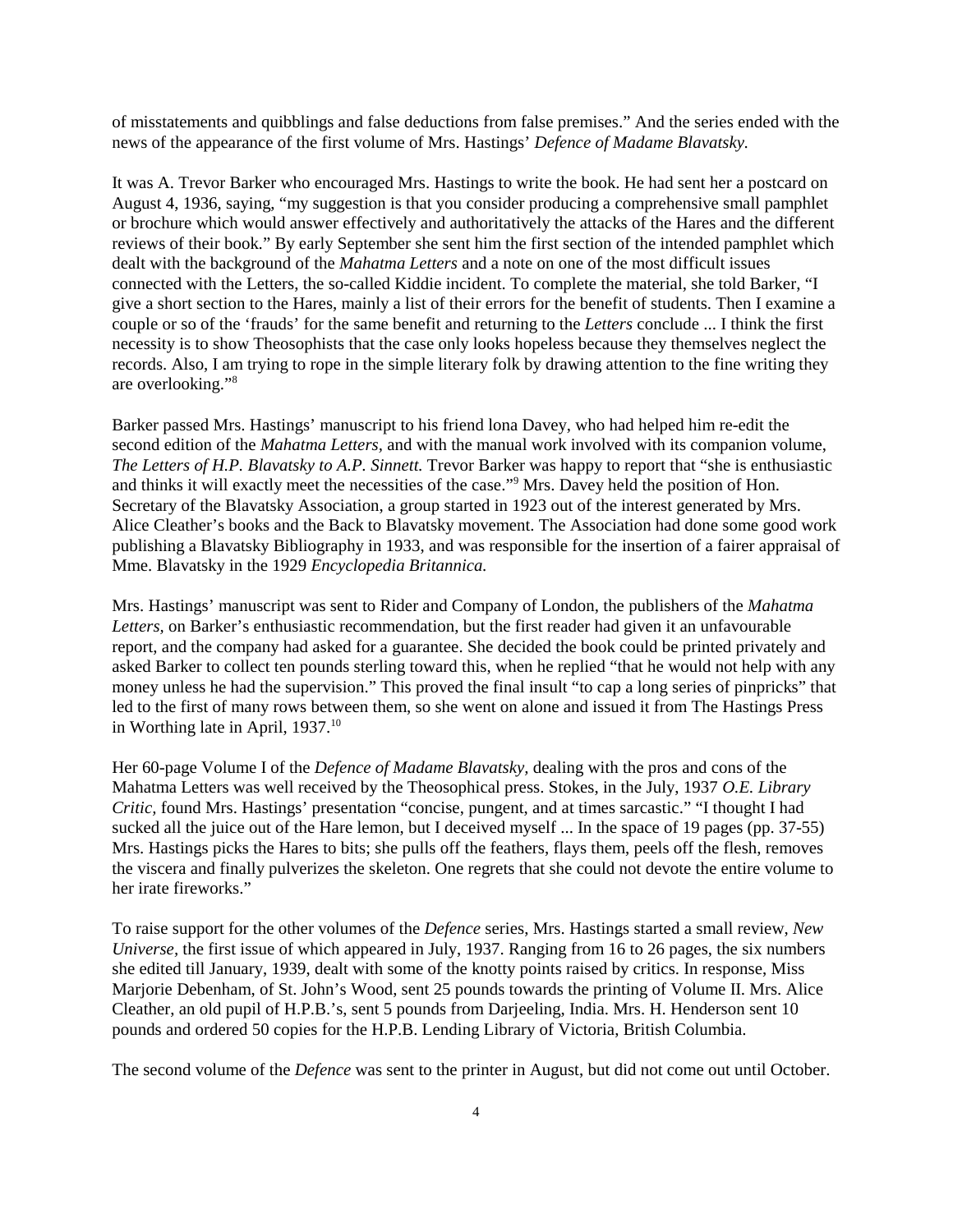Dealing with Emma Coulomb's 1885 pamphlet confessing confederacy with H.P.B., this booklet is perhaps Mrs. Hastings most coherent and cohesive work. She handles changes which are at the very crux of the question of the legitimacy of H.P.B.'s phenomena. By placing twelve of the supposed letters attributed to H.P.B. against what is actually known of the outcome of the situations described, she shows that Madame Coulomb's account does not stand up to the facts. A third volume dealing with the so-called Shrine, the cabinet where phenomena occurred at Adyar, and a fourth on V.S. Solovyov's account, *A Modern Priestess of Isis,* were announced.

In January, 1938, a public society, "The Friends of Madame Blavatsky," was formed to agitate for the defence of H.P.B. By March, there were members in 15 countries. The July, 1938, issue of *New Universe* contained the first list of over two hundred members, including some of the most prominent names connected with the case for Mme. Blavatsky. Among the F.M.B. members were: John Watkins, London; R.A.V. Morris, Hove, Sussex; B.P. Wadia, Bombay; Abbott Clark, H.T. Edge, Boris de Zirkoff, of Point Loma, California; Mrs. Alice Cleather and Basil Crump, in Darjeeling; Albert Smythe, and his son Connie, of Toronto; Christmas Humphreys and his wife; Dr. H.N. Stokes; and of course, Trevor Barker, Mrs. Iona Davey and her friend Miss Marjorie Debenham.

The function of the Friends of Madame Blavatsky was outlined in a two-page leaflet, some twenty thousand of which were printed and rapidly circulated: "Everyone who believes an injustice has been done to Madame Blavatsky by the Report of the Society for Psychical Research is welcome among the Friends. No other belief but that is required of anyone, neither are we connected in any way with any other Society under the sun. The aim of the Friends of Madame Blavatsky is to bring pressure on the Society for Psychical Research to withdraw their Report that denounced her as an imposter."

A London headquarters, two rooms at 94 Ladbroke Grove, was opened in June, 1938, staffed by Mrs. Hastings herself on Tuesdays and Wednesdays. On September 22, a successful evening lecture by Prince Melikoff on "Tiflis and the Caucasus in the time of Madame Blavatsky" was organized. But, as Mrs. Hastings notes, "all this was much too successful, and the devil had to get busy."11 One female member, whom Mrs. Hastings describes as "free, stout, about 40 or 45 years of age," quarrelled with her, and then circulated letters to prominent Theosophists complaining of her management of the group. Another, who performed occasional secretarial work, wanted her to take more rooms at 94 Ladbroke Grove where he could live; when she declined, he pitched into her.

Her confrontation with Mrs. Davey, Miss Debenham and Barker, on the running of the F.M.B. developed into a wrangle which smashed the effort. On Tuesday, July 26, 1938, Miss Debenham, who had guaranteed the rent on the F.M.B. rooms at 94 Ladbroke Grove, made a special visit there. Mrs. Hastings notes of their meeting, "Came. She and Mrs. Davey had meetings over the phone and decided to tell me what to do — give up 94 and hand over funds to a Treasurer (someone more fitted than myself to spend the money!!!) Not said but what other conclusion?"<sup>12</sup> The matter was not pursued, but when the 59-year old Mrs. Hastings took an interest in British politics later that year, speaking at Trafalgar Square on the recent Munich crisis, and publishing a four-page journal, *The Democrat,* from the 94 Ladbroke Grove address, this encouraged Mrs. Davey and her friends to have the F.M.B. audited.

Another visit from Miss Debenham precipitated a long letter from Mrs. Hastings presenting her position. "The situation resolves itself into something like this: 1. None of you apparently can comprehend or believe that a person can do anything for nothing: that is, nothing of the vulgar sort, a reward in money or notoriety, or both. 2. You were all at first unwarily enchanted to find someone capable of lifting the stigma from you as followers of Theosophy. 3. You became subconsciously or even consciously annoyed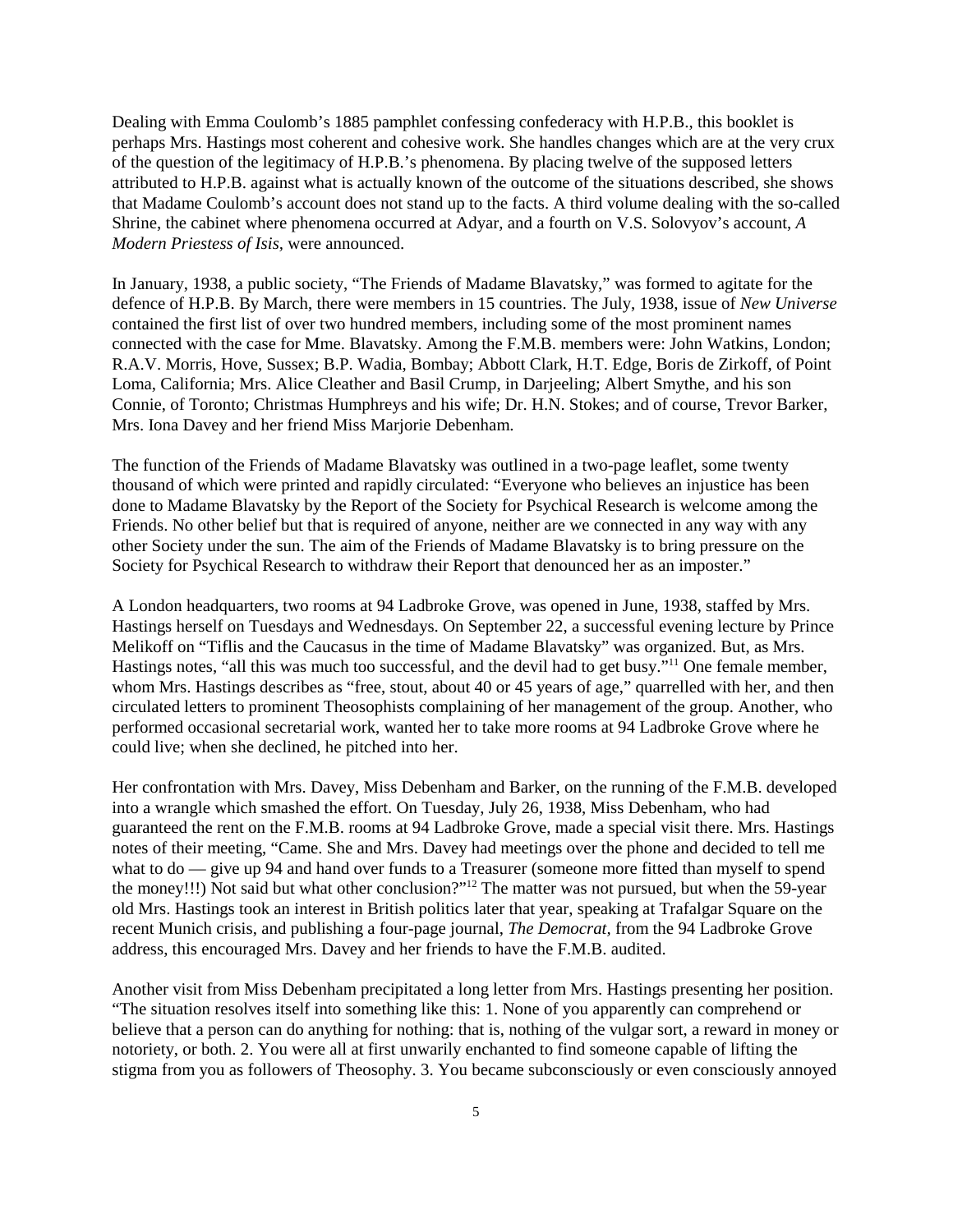at its being done by an outsider.

"4. Nos. 1 and *3 linked.* And No. 1 grew and dominated and gave you vulgar ground for attacks on me, but yet, you wanted me to go on and finish. This, fortified by your own superficial interpretation of reincarnation and karma in which I have stated I do not concur; for, seeing that I have not even *that* as a hope or a fear — what can be my motives in undertaking this defence of Madame Blavatsky? Nothing is left for you to think but that I *must* be aiming at money and notoriety or both. To the latter, reply is needless for me. I have almost always written anonymously and I have nothing to gain but something to risk by being identified, however erroneously, with the T.S.

"So — 5: You get together and decide to 'put me on the stand.' I am not going to retail what I have done. The public part of it is there for everyone to see. The private part you may reflect on if you choose by rereading my letters to you all — right from the beginning with my reply to Barker's letter to me about the Hare book, which started me along the path where I have had shock after shock at the extraordinary, incredible selfishness, greed and cruelty of Theosophists."13

The audited accounts of the Friends of Madame Blavatsky, as published in the May 15, 1939 issue of *The Canadian Theosophist,* showed that the group actually owed Mrs. Hastings some 20 pounds that she had put out of pocket. After this debacle her correspondence with the London Theosophists ends. But she was not given up on entirely. H.N. Stokes, editor of the *Critic*, wrote her on Oct. 17: "It is a long time since I have heard anything from you and as I do not know what your intentions are, it has been impossible for me to make any reference to your work in recent issues of the *Critic*. Perhaps you have given it up entirely to go into war activities for which I would not in the least blame you. At the same time I should like very much to know just how matters stand as I want to give you what support I can and do not want to be considered forgetful when I do not give information which I do not possess." A.E.S. Smythe, Editor of *The Canadian Theosophist*, wrote her similarly on Oct. 21: "I am rather alarmed about not hearing from you, if you have not the energy or interest of a postcard to give us something to keep your name and cause before our readers."

She replied to Stokes on November 9: "I am doing nothing. There is nothing to do. With hundreds of the first two vols. on my hands, a third is not a business proposition anyway. It would cost at least a hundred pounds to print (more; since the war, paper has gone up 50%, labour too gone up). Further, I shall never again work for nothing. People don't appreciate it and of course that's the old newspaper truth. I only carried on because I was wildly enthusiastic. Shock after shock has cured me of that." A longer letter in a toned-down vein was sent to the Editor of *The Canadian Theosophist* two days later and was printed on the front page of the Dec. 15, 1939 issue. "At present, I am doing nothing but hold on and wait ... The first work for the F.M.B. is to get the books I have written distributed so that people can read them, then we can talk about more."

A further letter of hers was published in the Oct. 15, 1940 issue, correcting some statements of P.G. Bowen on the work of the F.M.B. In 1943 the rough manuscript of her proposed volume III of the Defence series was sent to Smythe to print serially. "My only stipulation," she told him, "is that nothing must be altered, omitted or added in the text of my book."14 Mrs. Hastings' "critical analysis of the book *A Modern Priestess of Isis* ran through eight monthly instalments in *The Canadian Theosophist*, from July 15, 1943 to Feb. 15, 1944, filling some 64 pages as "Solovyoff's Fraud."

\* \* \*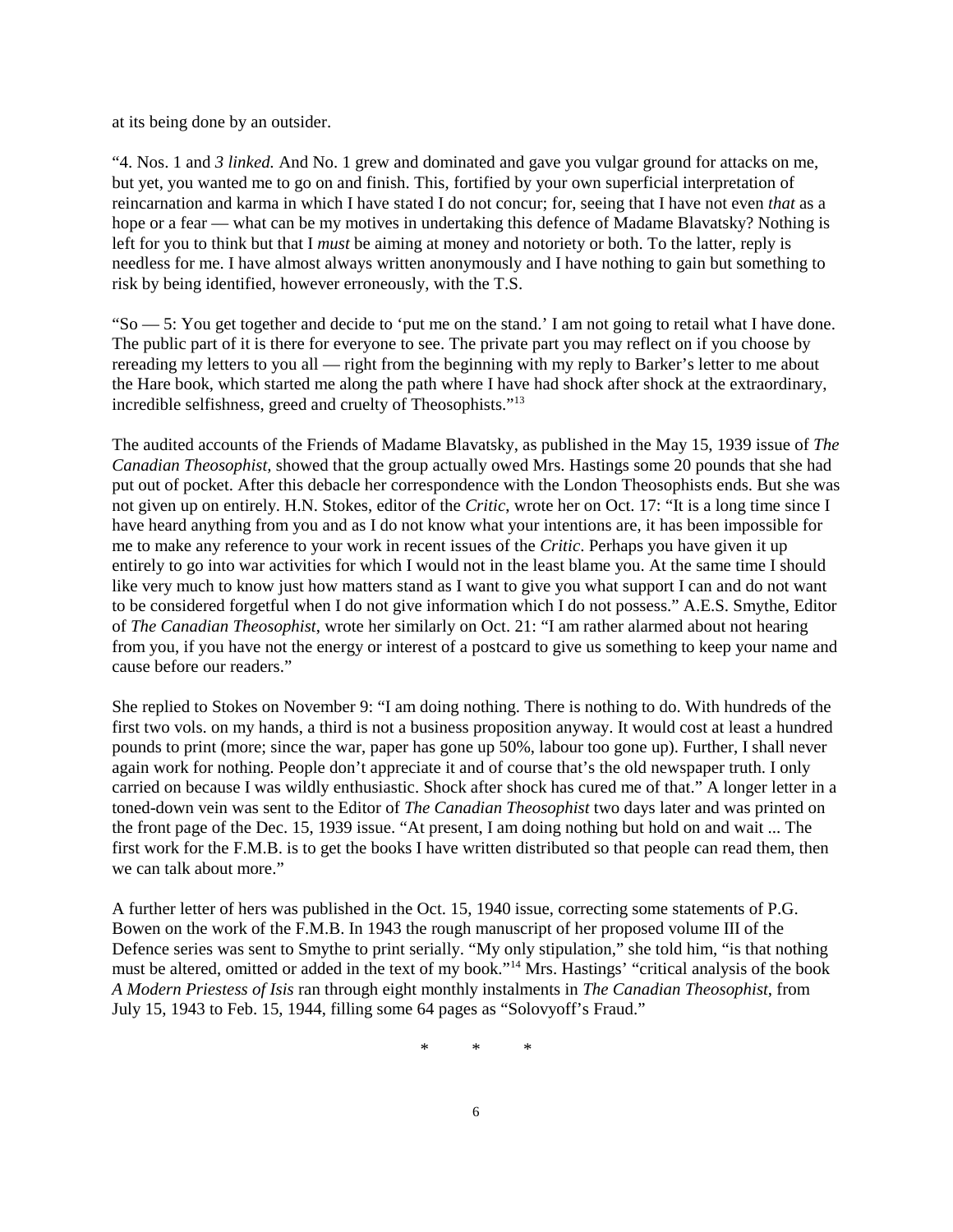Vsevolod Sergeevich Solovyov's 1895 book, *A Modern Priestess of Isis,* was probably the most damaging portrayal of Mme. Blavatsky to be published in English in the decade after her death. This Russian writer had met her briefly in Paris in 1884 on her European visit, and again in 1885 after her return to the continent. Solovyov (1849-1903), who specialized in historical novels on Russian themes, is now totally forgotten, obscured by his better known brother, the philosopher Vladimir Sergeevich Solovyov (1853-1900).

*A Modern Priestess of lsis* (Sovremennaia Zhritsa Izidy), Vsevolod Sergeevich's only work translated into English, initially appeared as eight articles in the 1892 *Russian Messenger* (Russki Vestnik), and was published in book form in St. Petersburg the next year. It was written, the author says, to counteract (and capitalize) on the interest generated by a long biographical sketch from H.P.B.'s sister, Vera Zhelihovsky, in the *Russian Review* (Russkoye Obozreniye) in 1891, which, translated, appeared in *Lucifer* Nov. 1894 to April 1895.

As "abridged and translated on behalf of the Society for Psychical Research" by Walter Leaf, the edition put out by Longmans, Green and Company, London, in 1895, is a complex document. Chapters I to XXV are a rambling account of Solovyov's European encounter with Madame Blavatsky, replete with their conversations from a decade before, and culminating in her long letter to him titled "My Confession." Chapter XXVI to XXIX attempt to recount the origin of the Theosophical Society based on H.P.B.'s letters from New York to the Russian editor, A.N. Aksakov. An abstract of Mme. Zhelihovsky's reply, "H.P. Blavatsky and a Modern Priest of Truth," forms a 35-page Appendix A; this is followed with Solovyov's rejoinder in 31 pages as Appendix B. As if this is not enough, a further assault is made in an Appendix C by William Emmette Coleman, one of H.P.B.'s most virulent critics, claiming plagiarism as the "Sources of Madame Blavatsky's Writings."

Solovyov, who was in Paris in the spring of 1884 gathering material at the Bibliotheque Nationale for a novel, heard of H.P.B.'s arrival in the Paris press which was full of the sparkling receptions held for her by the Duchesse de Pomar in the Faubourg St. Germain. At the time, she was known to him only for her Russian writings, the popular series, *From the Caves and Jungles of Hindostan,* under her pen-name of "RaddaBai". He gained an introduction, and according to his letters in Mme. Zhelihovsky's appendix, pestered Mme. Blavatsky to be put on the path of occultism. He was rewarded by an astral visitation by Mahatma M., which he later credited to a case of bad nerves, and after which, H.P.B. says, "having had a good look at him Master would have nothing more to do with him."15

Although he later claimed that he was playing the role of the docile inquirer, Solovyov's name appears in a number of letters to the press testifying to the validity of Theosophical phenomena. The publication of Richard Hodgson's damning report of H.P.B. in the December 1885 *Proceedings of the Society for Psychical Research,* and the attendant ridicule it brought to the adherents of Theosophy, must have caused him to reconsider his position, for his attitude toward her radically changed.

"Solovyov has turned against me like a mad dog," H.P.B. informed the President of the London Lodge, A.P. Sinnett, early in February, 1886.16 Her aunt, Mme. de Fadeyev, had found out that his "wife" who had accompanied him was actually "his unmarried sister-in-law, his other wife's sister, that he seduced when she was only thirteen"<sup>17</sup> and had written to Vera that this "wife" was "no fit company for her daughters." Vera showed this letter to Solovyov who in turn responded with one threatening H.P.B. with the news that General Blavatsky, her first husband, "whom you (H.P.B.) have prematurely buried," was still alive, making her a bigamist.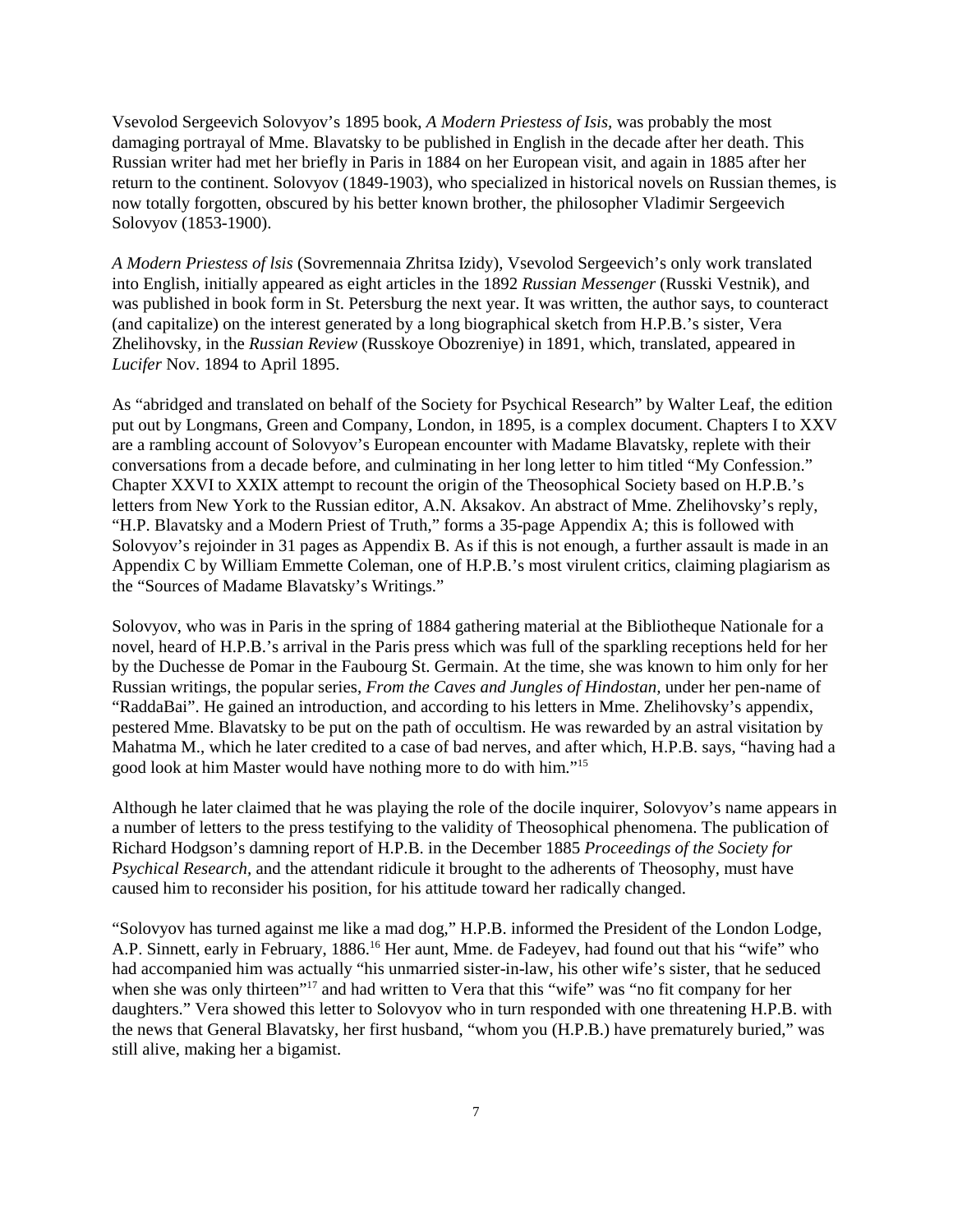H.P.B.'s reply, headed "My Confession", is the highpoint of his narrative. While Vera Zhelihovsky has charged him with manipulating certain passages in this letter it can be regarded on the whole, even in translation, as a representation of Mme. Blavatsky's feelings. Her statement begins with an allegory, a fragment of which she quotes in a letter to Sinnett on Feb. 7, 1886: "Did you ever picture to yourself an innocent, harmless boar, who asked only to be left quietly to live in his forest, who had never hurt a man, and against whom a pack of hounds is let loose to turn out of that wood and tear him to pieces?"18 One by one the wild animals who were his friends join his attackers, and when the boar sees his beloved forest on fire and beyond saving, he turns on the pack, and then "woe to the latter."

"I will snatch the weapon from my enemies' hands and write a book which will resound through all Europe and Asia," she replied to Solovyov. "In this book I shall simply say: In 1848, I, hating my husband, N.V. Blavatsky (it may have been wrong, but still such was the nature *God* gave me), left him, abandoned him — *a virgin* (I shall produce documents and a letter proving this; and he himself is not such a swine as to deny it). I loved one man deeply, but I loved occult science still more, believing in magic, enchantments, etc.... I will even take to lies, to the greatest of lies, which for that reason is the most likely of all to be believed. I will say and publish it in the *Times* and in all the papers, that the 'Master' and Mahatma 'K. H.' are only the product of my own imagination: that I invented them ... And to this I have been brought by YOU. You have been the last straw which has broken the camel's back under its intolerably heavy burden."19

Not much of a confession by any standard, but Solovyov manipulated fragments he translated into French for members of the Paris branch, making it seem much more damaging. Although he had the audacity to write her back, "If you compare yourself to a wild boar, and want to bite, very well, the traps are laid,"<sup>20</sup> he did nothing, but waited until she was dead and truly powerless, and then he struck. His explanation that he was only correcting the false impression given by Mme. Zhelihovsky's 1891 review of her sister's life, is flawed, for she had also issued a far more important sketch, "The Truth About Mme. Blavatsky", for the St. Petersburg journal *Rebus,* in 1883, which was issued as a pamphlet around the time of his initial break with the Theosophists.

Since much of his narrative and Mme. Blavatsky's admissions are reported in the form of their conversation, we have only Solovyov's word for much of what he gives, but when he attempts to reconstruct the events that led to the founding of the Theosophical Society based on some early letters of H.P.B.'s to Alexander Aksakov, his blunders can be checked. An example of his slanting evidence is shown on page 253 of the book where, after quoting a long letter from H.P.B. dated May 24, 1875, he gives as his own brief summation her motive for starting the Society: "Here, you see, is my trouble, tomorrow there will be nothing to eat. Something quite out of the way must be invented." Worked into his text these words, contrary to the events, leave the impression of being H.P.B.'s, and have been quoted with the complacency of subsequent biographers as if they were.

Mrs. Hastings' treatment of Solovyov's story remains, like her volume on Mme. Coulomb's pamphlet, the only study devoted solely to refuting the author's charges. Her handling is ingenious, and by sifting through the charges and countercharges that circulate in the pages of *A Modern Priestess of Isis,* she reconstructs what actually occurred — the "plain tale" verified by documents, dates and chronology, from Solovyov's "perverted tale" which belongs to fiction. Her *Defence* volume on Solovyov was initially advertised to follow one that dealt with the "Shrine" at Adyar and Hodgson's 1885 report on it, but she had come to believe that the demolition of Solovyov's account should take precedence. Unlike Hodgson's Report, for which the Society for Psychical Research had repeatedly disclaimed responsibility, this book carried a prefatory note by the Founder-President, Henry Sidgwick, who was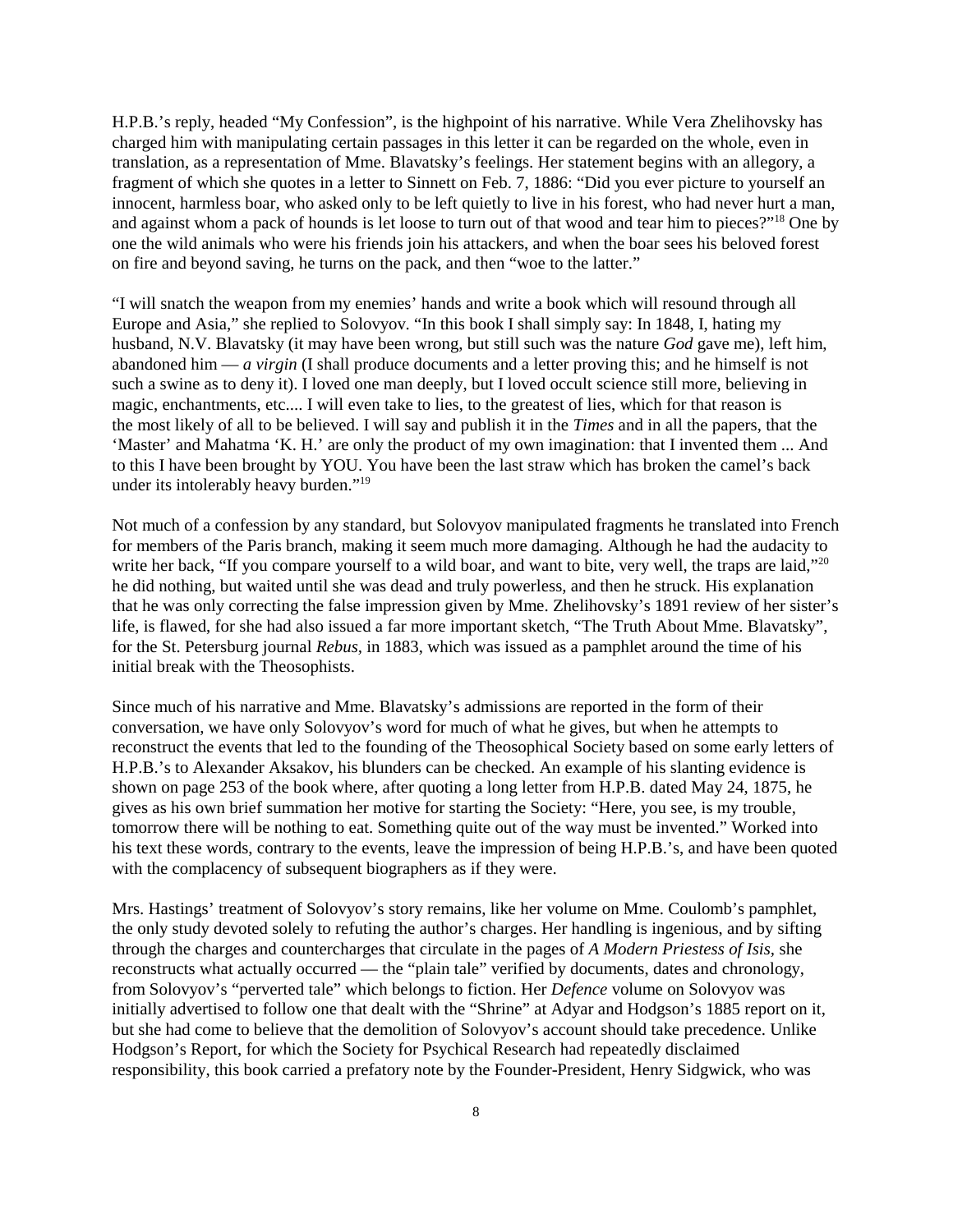"authorized by the Council of the Society for Psychical Research to state formally on their behalf that the present translation of Mr. Solovyov's *A Modern Priestess of Isis* has been made and published with their approval."21 Mr. Solovyov's "entertaining narrative" would make "an Important supplement" to the S.P.R. Committee's 1885 Report.

This crucial work was the last of her many writings that Beatrice Hastings saw through the press. The Dec. 15, 1943 number of *The Canadian Theosophist* carried a black-bordered notice on page 312 that she passed away peacefully on Oct. 30. She had suffered from ill-health for some time: a copy of Raphael's *Ephemeris* in which she made marginal notes has next to the date of 8 Nov. 1941, "getting ill."

The Jan. 15, 1944 issue of the *C.T.* contained an expanded notice of Mrs. Hastings' death. According to the inquest, quoted from the *Worthing Gazette* of Oct. 31, 1943, "the coroner returned a verdict of suicide while the deceased was mentally unhinged." Medical evidence was that the deceased must have suffered "considerable pain" for a long period of time, from the condition of the internal organs.

Miss Doris Lilian Green, who occasionally acted in a secretarial capacity for Mrs. Hastings, and who became the executrix of her estate, wrote me, correcting part of Smythe's obituary, that "her passing *was* peaceful even if she hastened the end herself — *not* in the kitchen but in the room she used as a bedsitting room. She took a pillow of eiderdown and seated herself comfortably on the floor and turned on the gas-fire tap. A Mrs. Nolan, who was attending her then, found her ... I don't think she had cancer tho' she believed she had, and certainly did suffer acutely from the gastro-enteritis, or whatever it was."<sup>22</sup> One of her last tasks was to indicate that her library of books, pamphlets and typed papers that she had built up during her *Defence of Madame Blavatsky* campaign be sent to A. E.S. Smythe, and this was done after the War.

Beatrice Hastings brought a new impetus to the field of Theosophical research, and in the decades following her death, her insistence on thorough documentation proved a marked influence on other writers. K.F. Vania issued his 1951 study, *Madame H.P. Blavatsky, Her Occult Phenomena and the Society for Psychical Research*, as a fulfilment of her intention to deal with Hodgson's 1885 Report. Mr. Vania referred to her as "my worthy and illustrious predecessor" in his preface, acknowledging that "her work has always been a fount of inspiration to the present writer." A selection of her annotated books, pamphlets and unpublished notes on the Shrine Room at Adyar, was loaned for some years to Walter Carrithers, the author of *Obituary*: "*The Hodgson Report*" on Madame Blavatsky, 1963. He believes that "her work was probably as much inspiration as rationalization."

Her work provides a sharp demarcation with the studies of the Blavatsky case that had preceded hers — William Kingsland's 1927 analysis of the Hodgson Report, which he undertook for the Blavatsky Association; and Annie Besant's 1907 summation of the testimony of the Theosophists in this case. While they approached the subject with "great reluctance and distaste," as admitted by Kingsland, Mrs. Hastings entered on her work with a certain gusto. She tracked down as much of the original literature as possible, including old pamphlets and reports. Some came from the London bookseller, John Watkins: other volumes were loaned from William Kingsland's library. She even made a special visit to R.A.V. Morris of Hove, Sussex, whom Barker had told her had "every magazine and book he can lay his hands on." What she could not get, she had typed copies made.

She follows a line of action indicated by H.P.B. herself in a letter to Sinnett, where she says, "Show systematically the unheard of persecutions, conspiracies, even the mistakes made, and that will be our justification."23 As Mrs. Hastings informed one of her F.M.B. members, "We have to prove first, not that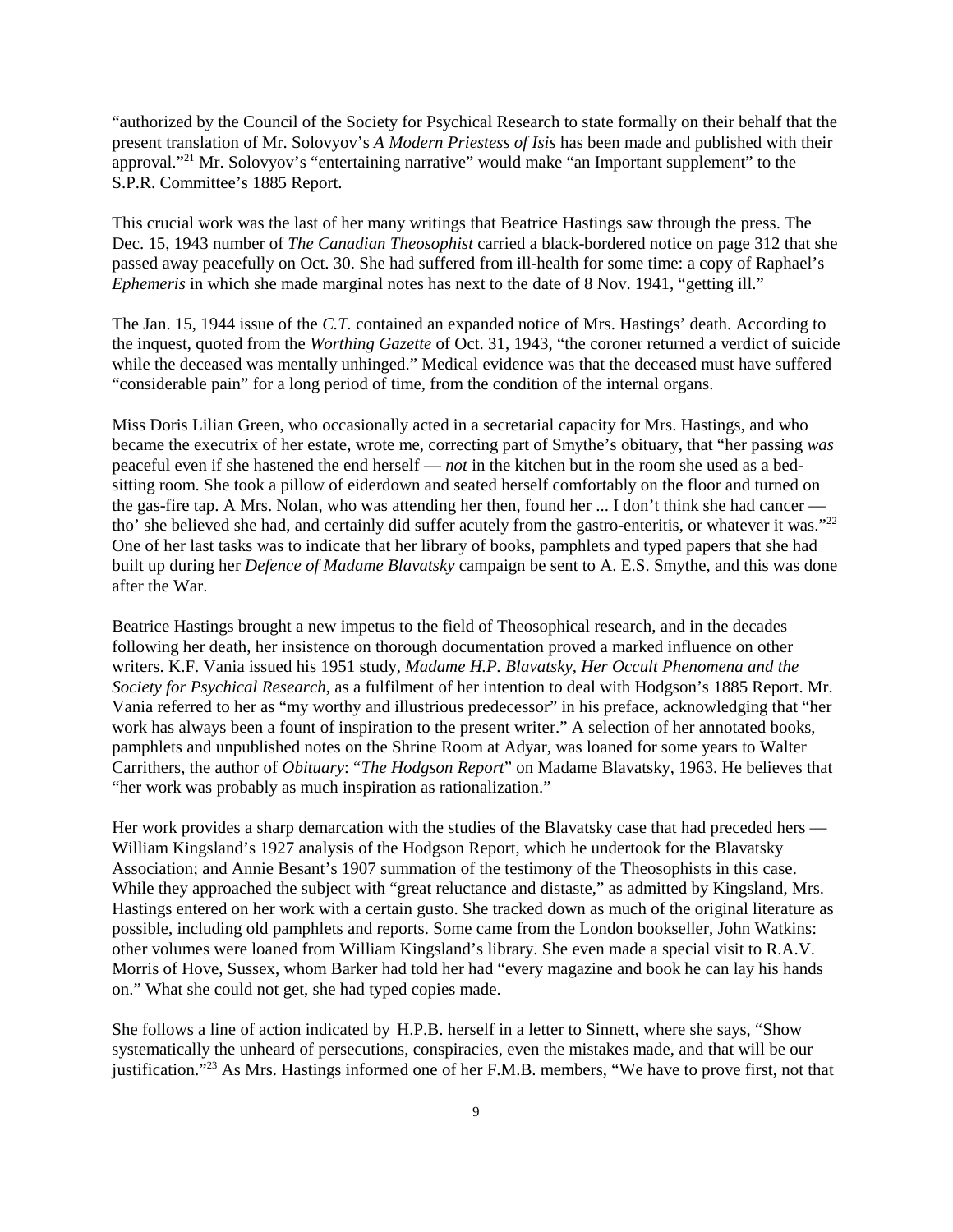the phenomena were occult, but that they *could not have been done in the fraudulent manner alleged;* and the Masters can at best only be taken for granted, as it were, as I take them myself in my writings, not insisting — until HPB herself is cleared, for she is their witness. The same applies to the other witnesses, Olcott, Damodar and others: we must clear them first. And we CAN!"24

Mrs. Hastings must have hit the quiet London community of Theosophists, especially around A. Trevor Barker and the Hon. Iona Davey, like a meteorite. Described to me as a set of "crusty old tories" by someone who knew this group, Mrs. Hastings' bohemian attitude, her constant smoking Du Maurier's red label cigarettes, and her other idiosyncrasies, would have inevitably proved a friction. There was also the physical and psychic pressures of the War, and the deteriorating condition of A. Trevor Barker. Mrs. Elsie Benjamin, secretary to Dr. de Purucker, leader of the Point Loma Theosophical Society, who came to England in 1937 and met Barker, the President of their English Section, wrote me that "all during that time Trevor was a very ill man, and his illness particularly taking the form of deep depression and excessive fatigue, which would be bound to colour his correspondence and outlook."<sup>25</sup>

In the end, Beatrice Hastings' association with Theosophists proved fatal, for recent biographies, whether they be on members of the Paris art scene during the First War, or of London's "literary underworld" as Virginia Woolf called them, use this connection to detract from her contribution. After admitting her influence on the artist Modigliani, his biographer, Pierre Sichel, dismisses her as having "ended with a crew of bogus amateur Theosophists who hung on her words."26 She was enough of a woman of the literary world to know this would happen but she continued on her Defence campaign. Early in her correspondence with A. Trevor Barker she wrote him, "I do this work because I wish to leave the record behind me... It will bring me neither kudos nor, probably money ... The literary world will think me a fool to spend my time on H.P.B. and several lukewarm enemies will become real ones ... As for Theosophists...after reading the stupid articles on the Hare book, I very much doubt whether the writers would indeed welcome an outsider who puts them all to shame from the only tribune that matters a damn in this case, the documentary."27

\_\_\_\_\_\_\_\_\_\_\_\_\_\_\_\_\_\_\_\_\_\_\_\_

<sup>1.</sup> Prospectus for The Friends of Madame Blavatsky, London, 1938.

<sup>2.</sup> Hastings to Smythe, Dec. 5, 1936, Worthing, England. Archives of The Theosophical Society in Canada.

<sup>3.</sup> P. Mairet, A. *R. Orage* (London: J.M. Dent and Sons, 1936), p. 47.

<sup>4.</sup> P. Sichel, *Modigliani* (New York: E.P. Dutton and Company, 1967), p. 264.

<sup>5.</sup> Barker to Hastings, 6 July 1936, London. Hastings Collection, H.P.B. Lending Library, Vernon, British Columbia.

<sup>6.</sup> W.L. Hare, *Occult Review*, London (April, 1924), p. 424.

<sup>7.</sup> Barker to A.E.S. Smythe, June 22,1937, published partially in *The Canadian Theosophist* (August 15, 1937), pp. 172-3.

<sup>8.</sup> Hastings to Barker, Sept. 6, 1936, Worthing. Hastings Collection.

<sup>9.</sup> Barker to Hastings, Sept. 29, 1936, London. Hastings Collection.

<sup>10.</sup> Hastings to Iona Davey, Dec. 14, 1936, Worthing. Hastings Collection.

<sup>11.</sup> Hastings, in *The Canadian Theosophist* (May 15, 1939), p. 87. "The Same Old Story."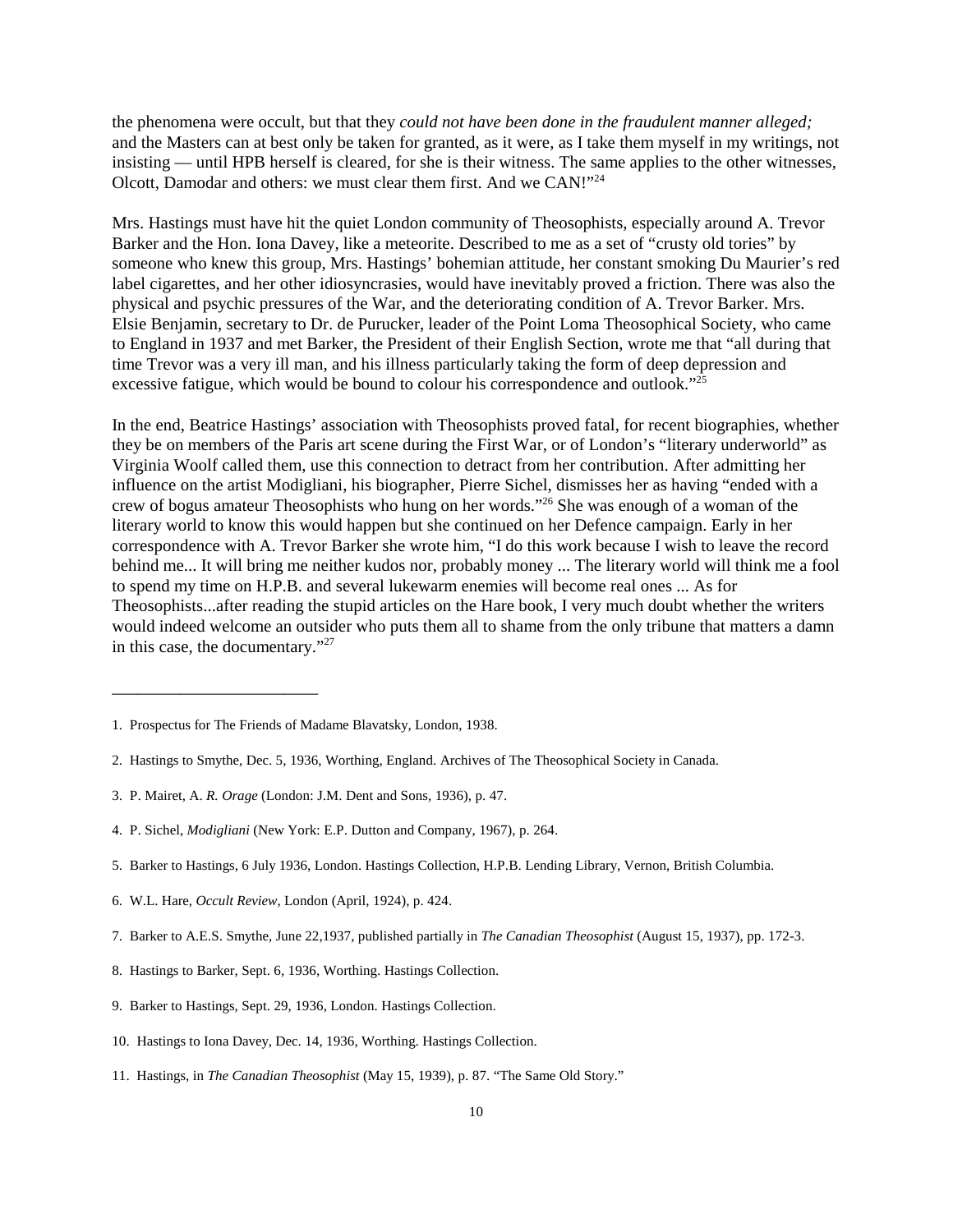12. Note by Mrs. Hastings on the back of M. Debenham's postal card of July 25, 1938, announcing her visit the next day. Hastings Collection.

13. Hastings to Marjorie Debenham, Jan. 6, 1939, Worthing. Hastings Collection.

14. Hastings to A.E.S. Smythe, April 29, 1943, Worthing. Archives of The Theosophical Society in Canada.

15. H.P.B. to A.P. Sinnett (late Feb./early Mar., 1886, Wurzburg), Letter LXXIX, in *The Letters of H.P. Blavatsky to A.P. Sinnett (LBS), p.* 192.

16. H.P.B. to Sinnett, (early February, 1886), Letter LXXII, *LBS,* p. 175.

17. H.P.B. to Sinnett (Mar. 3, 1886), Letter LXXX, *LBS*. p. 192.

18. H.P.B. to Sinnett (Feb. 7, 1886), Letter LXXVI, *LBS*, p. 179.

19. H.P.B. to V.S. Solovyov (dated by Mrs. Hastings as "about Feb. 13, '86, or earlier, probably 8 or 9"), *A Modern Priestess of Isis (MPI)* London: Longmans, Green and Co., 1895; reprinted, New York; Arno Press, 1976, pp. 176-81. A note on spelling: the translator of his book, and Mrs. Hastings, follow the old spelling, Solovyoff; I prefer an -iov ending as it gives the reader a better guide to pronunciation, but Cambridge University Press uses the more traditional Solovyov for the entry on his brother in *Nineteenth Century Religious Thought in the West,* 2,1985. I have decided to use the -yov ending. If the reader tries to follow up material on him there would probably be more under this spelling.

20. V.S. Solovyov to Blavatsky (Hastings' date: "about Feb. 13, '86"), *MPI,* p. 317.

21. Henry Sidgwick, *MPI,* p. iii.

22. Doris Lilian Green to myself, Sept. 1971. Mrs.Hastings' collection of books and pamphlets left to Smythe went to the H.P.B. Lending Library in British Columbia shortly before his death in 1947.

23. H.P.B. to Sinnett (after 13 April, 1886), Letter LX, *LBS*, p. 147.

24. Hastings to C.W.F. Bellgrove of Melbourne, Australia, March 30, 1938, Worthings. Hastings Collection.

- 25. Elsie Benjamin (nee Savage) to myself, 7 April, 1971, Worthing, England.
- 26. P. Sichel, Modigliani, p. 305.
- 27. Hastings to Barker, Nov. 17, 1936, Worthing. Hastings Collection.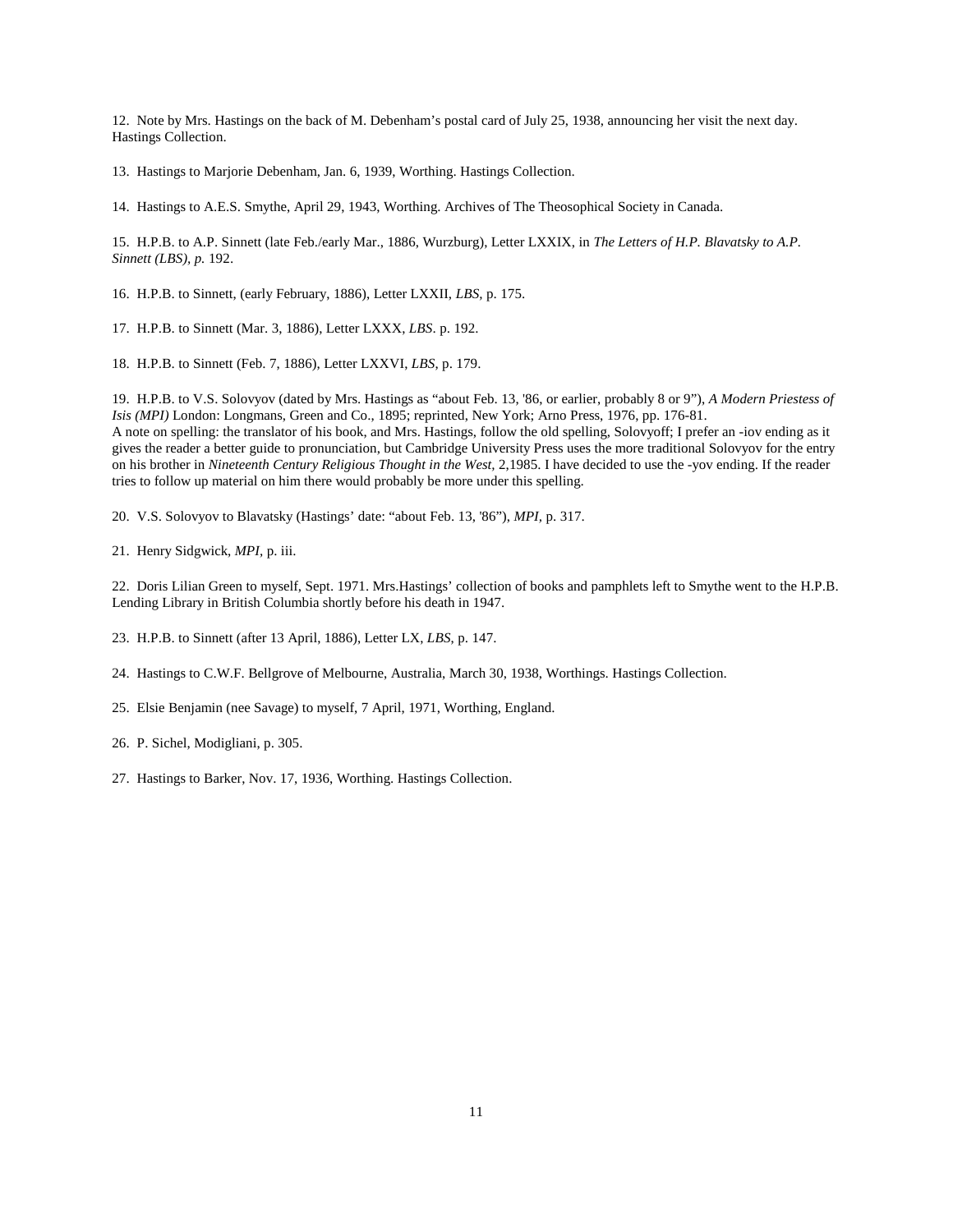## SOLOVYOFF'S FRAUD

*Being a critical analysis of the book "A Modern Priestess of Isis" translated from the Russian of Vsevolod S. Solovyoff by Walter Leaf.*

## By BEATRICE HASTINGS

#### **NOTE**

Perhaps the most difficult task for a critic would be to analyze a semi-auto-biographical book by a man who had been born sane and become a lunatic; and next, a book by a man who deliberately did what the lunatic would do unconsciously, namely, juggle with a mixture of truth and falsehood. At first sight, the thing reads true, being connected with real persons places and circumstances; one may feel that there are gaps, but only close examination by the light of some related evidence will reveal the gaps and, also, the flimsy stuff used to hide them. The new evidence is usually some suppressed document, and then dates come into play and presently the whole thing falls to pieces. The position of a person accused by one of these juggling scoundrels must be hopeless unless the person happens to possess, or to come into possession of, vital documents and can pull the charge up on dates. Time and freedom to search are the necessary factors — and our "expeditious" legal justice must have expedited many an innocent under the gallows who might have cleared himself if given the time. Circumstantial evidence should condemn noone.

In the case of Madame Blavatsky, accused by Solovyoff, the documents proving Solovyoff a liar and so debased that he was willing to accuse himself falsely of feigning sympathy during nearly two years in order to trap and destroy morally a friend — the documents were in existence and were preserved, to be produced and to clarify the Plain Tale. He thought himself safe when he wrote his book. Madame Jelihovsky, the sister of H.P.B., had burned all, as she fancied, of H.P.B.'s Russian correspondence. But Madame Blavatsky had sent to Colonel Olcott part of her correspondence with Solovyoff, and Olcott produced these letters when Mme. J. entered into a fight with Solovyoff for her sister's memory. The letters are conclusive in substance, tone and date.

They show Solovyoff as an ambitious aspirant to occult knowledge and powers, ready to believe himself fitted to lead the Society along with H.P.B., if only she would trust him, despising all the other Theosophists; and a lively chapter might be written on his jealousy of Olcott, Sinnett, Hartmann and anyone who seemed to enjoy Madame Blavatsky's confidence. His fury at being rejected is at the bottom of his book, a personal disappointment exasperated by the fear that men like Richet and Myers might be smiling at his defeat since they knew that he had actually sent in his resignation to the S.P.R. and championed Blavatsky. Richet and Myers, however, had themselves something to cover up in this respect, especially Myers, and they received back with open arms their companion in misadventure, accepting from him what was their own excuse for visiting Madame Blavatsky, namely, scientific duty to research even when one suspects imposture. I say "excuse", for they ran away with such a scurry as to measure very perfectly their primitive interest, even enthusiasm. Professor Richet visited Madame. Blavatsky four times in the spring, 1884, and so late as Oct. 8th, 1885, and after the S. P. R. had published Hodgson's first report in July, he was still open to conviction. Such an attitude is, of course,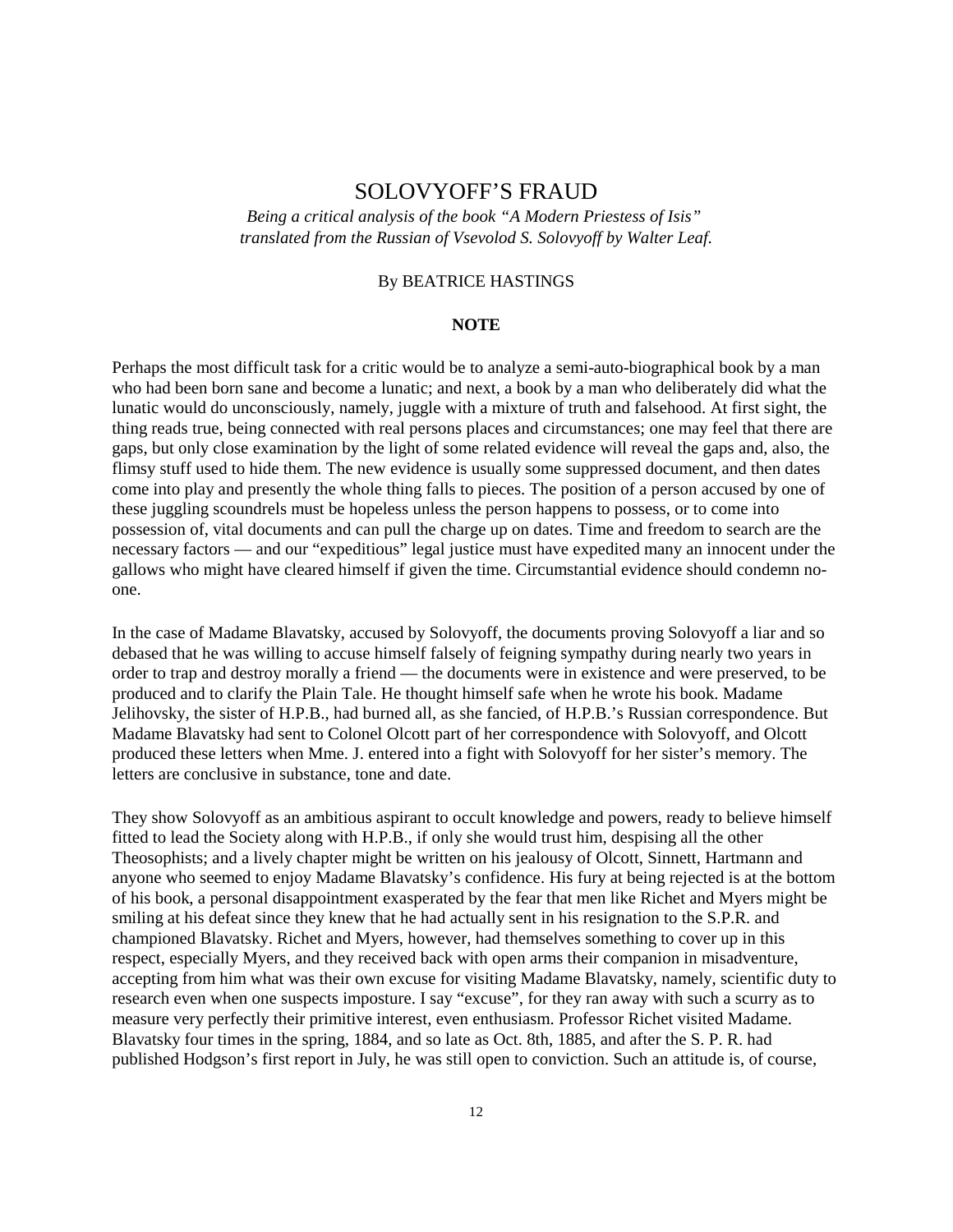commendable; where Richet failed was in accepting finally what was nothing but a police report in place of a scientific investigation. The neurotic Solovyoff came in as a handy *paratonerre* for these men of wide reputation and no doubt their coddling flattery sent him far along the road where he ends for posterity as a criminal liar and traitor, even to himself.

It soon becomes clear to the critic that there are really two books in this book: one, Solovyoff's first true impressions, and the other, falsehoods worked in later to condemn Madame Blavatsky. I should judge that he wrote the book originally some time during his frequentation of her and meant it to be  $-$  Ye Historie and Magnification of Saint Solovyoff, Mystic and Occultist. The magnification having failed to come off, he turned the book into a denunciation of Madame Blavatsky and himself into a scientific researcher and a saviour of Christian Russia from the "miasmic exhalations" of Theosophy.

I cannot here undertake to reproduce all the data I have gathered to refute the misstatements and lies in Sololyoff's book; my margins are marked from cover to cover and a volume twice this size would scarcely suffice to deal with the matter in detail. I propose, therefore, to take the chapters in order and make from them two books, one "The Plain Tale" and the second, "The Plain Tale as Perverted by Sololyoff." I will examine them at length or briefly according to their importance. In a prefatory note to the book, Professor Henry Sidgwick of the S.P.R. writes: "When the contents of Mr. Solovyoff's book became known to the Council, it seemed clear that certain portions of it — especially the accounts of the events at Wurzburg described in chaps. xviii-xx . . . constituted an important supplement to the statement of the results of an inquiry into 'Theosophical phenomena' carried out by a Committee of the Society in 1884. Our original idea was to publish a translation of these portions in the supplement to our *Proceedings*: but on further consideration it seemed to us clearly desirable, if possible that the greater part of Mr. Solovyoff's entertaining narrative should be made accessible to English readers."

We all, all who believe that justice is more than a word, are indebted to the S.P.R. for making the book accessible, although one might be excused from sharing the frivolous glee of Sidgwick the mediumhunter at adding yet another victim to his list. It happens that the chapters noted by the learned Professor are just those that suit me entirely and I shall spend some space on them, offering in advance to the present members of the S.P.R. my — condolences.

#### **THE PLAIN TALE**

As told by Solovyoff himself, by letters and documents, all being printed in his book, "A Modern Priestess of Isis," translated by Walter Leaf on behalf of The Society for Psychical Research and published by Longmens, 1895.

## **CHAPTER I**.

"In May 1884, I was living in Paris, and planning some works, bellettristic or otherwise, which should touch on certain little-known subjects; on the rare, but in my opinion real, manifestations of the imperfectly investigated spiritual powers of man. I was occupied, among other things, with mystic and so-called 'occultist' literature.

"As I was going through my notes from the Bibliotheque Nationale, there came into my mind the very interesting narratives of Radda Bai, in other words of Madame Blavatsky, published in the *Russky Vyestnik* under the title of *From the Caves and Jungles of Hindostan,* which had been read with so much interest in Russia. The subject of my studies was closely connected with the essential motive of these narratives.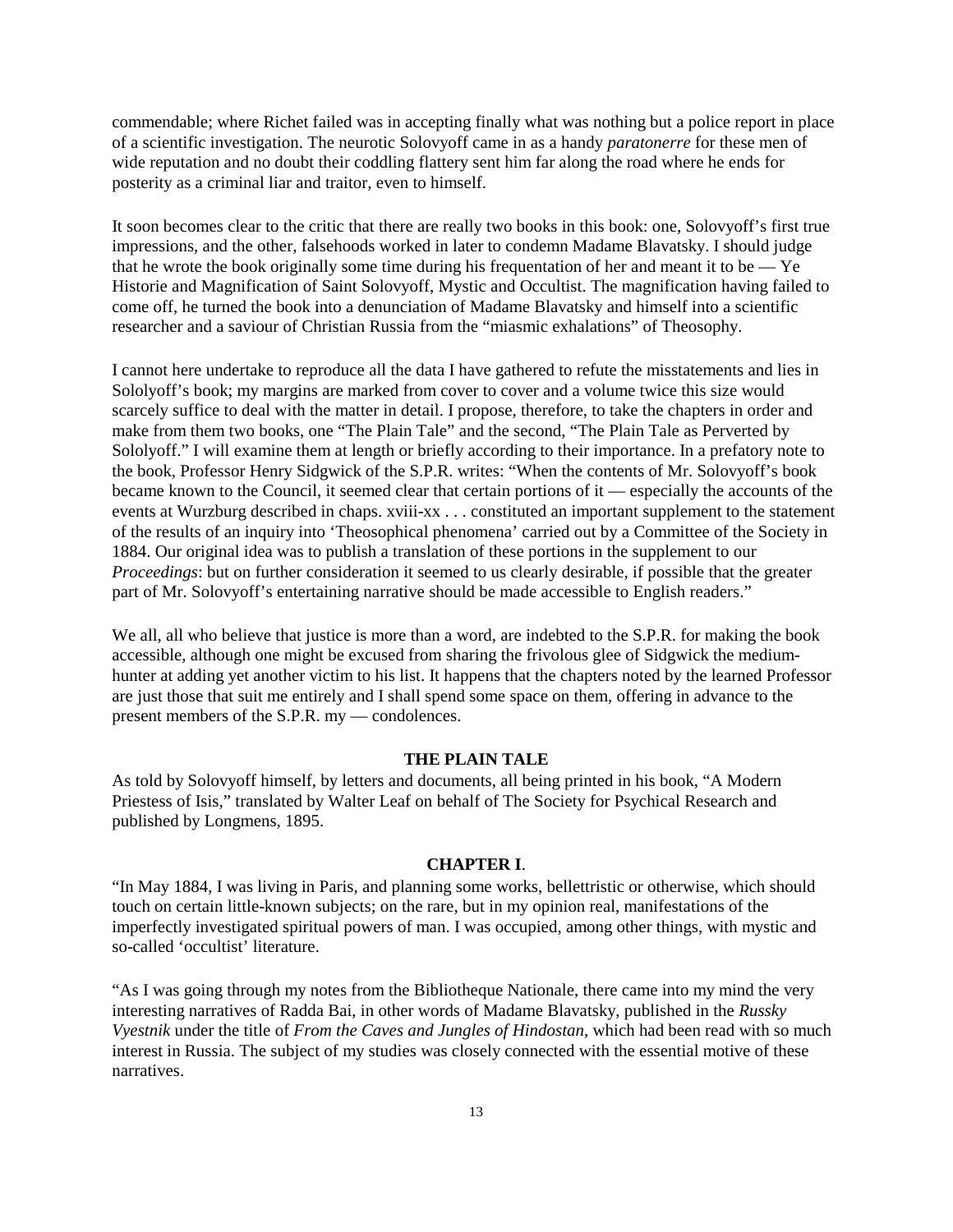"'Should I not make up my mind in earnest?' I thought. 'Should I not start for India, to see our wonderful country woman, Madame Blavatsky, and convince myself in person as to how far the marvels of which she speaks are in accordance with fact?'

"Just at this time a friend showed me a copy of the *Matin*, and there, among the news of the day, was an announcement that the famous foundress of the Theosophical Society, H. P. Blavatsky, was in Europe; that a day or two before she had arrived in Paris from Nice; that she had settled in Rue Notre Dame des Champs, and would there receive anyone who was interested in the theosophical movement that she had set on foot."  $(p. 10)$ .

"I immediately wrote to St. Petersburg to Mr. P., who, I knew, was in correspondence with Madame Blavatsky. I begged him to acquaint her at once with the fact that a certain resident in Paris would like to make her acquaintance, but would not do so until he had first received her consent.

"A few days after, much sooner than I could have expected, I received an answer from St. Petersburg, informing me that H. P. Blavatsky expected me and would receive me whenever I liked.

"It was not without some emotion that I went to the Rue Notre Dame des Champs, selecting an hour that I thought would be the most suitable, not too early and not very late. During the time while I was awaiting my reply from St. Petersburg, I had quite electrified myself with the idea of the interesting acquaintance that I was about to make.

"Though I had not in my possession the *Caves and Jungles of Hindostan* I remembered it from beginning to end, and felt all the fascination of this skilful narrative, that combines realism with the most wonderful mystery . .

"The coachman stopped at the number I had told him . . In answer to my inquiry the concierge showed me the way . . A figure in an Oriental turban admitted me . . . . To my question, whether Madame Blavatsky would receive me, the figure replied with an 'Entrez, monsieur', and vanished with my card . . .

"The door opened, and she was before me; a rather tall woman, though she produced the impression of being short, on account of her unusual stoutness. Her great head seemed all the greater from her thick and very bright hair, touched with a scarcely perceptible grey, and very slightly frizzed, by nature, and not by art, as I subsequently convinced myself.

"At the first moment, her plain old earthy-coloured face struck me as repulsive; but she fixed on me the gaze of her great . . eyes, and in these wonderful eyes, with their hidden power, all the rest was forgotten.

"I remarked however that she was very strangely dressed in a sort of black sacque ..

"She received me so simply, affectionately and kindly, it was so pleasant to me to hear her Russian talk that . .

"At the end of a quarter of an hour, I was talking to, Helena Petrovna as though she were an old friend, and all her homely coarse appearance actually began to please me. And her eyes gazed at me so graciously, and at the same time pierced me so attentively.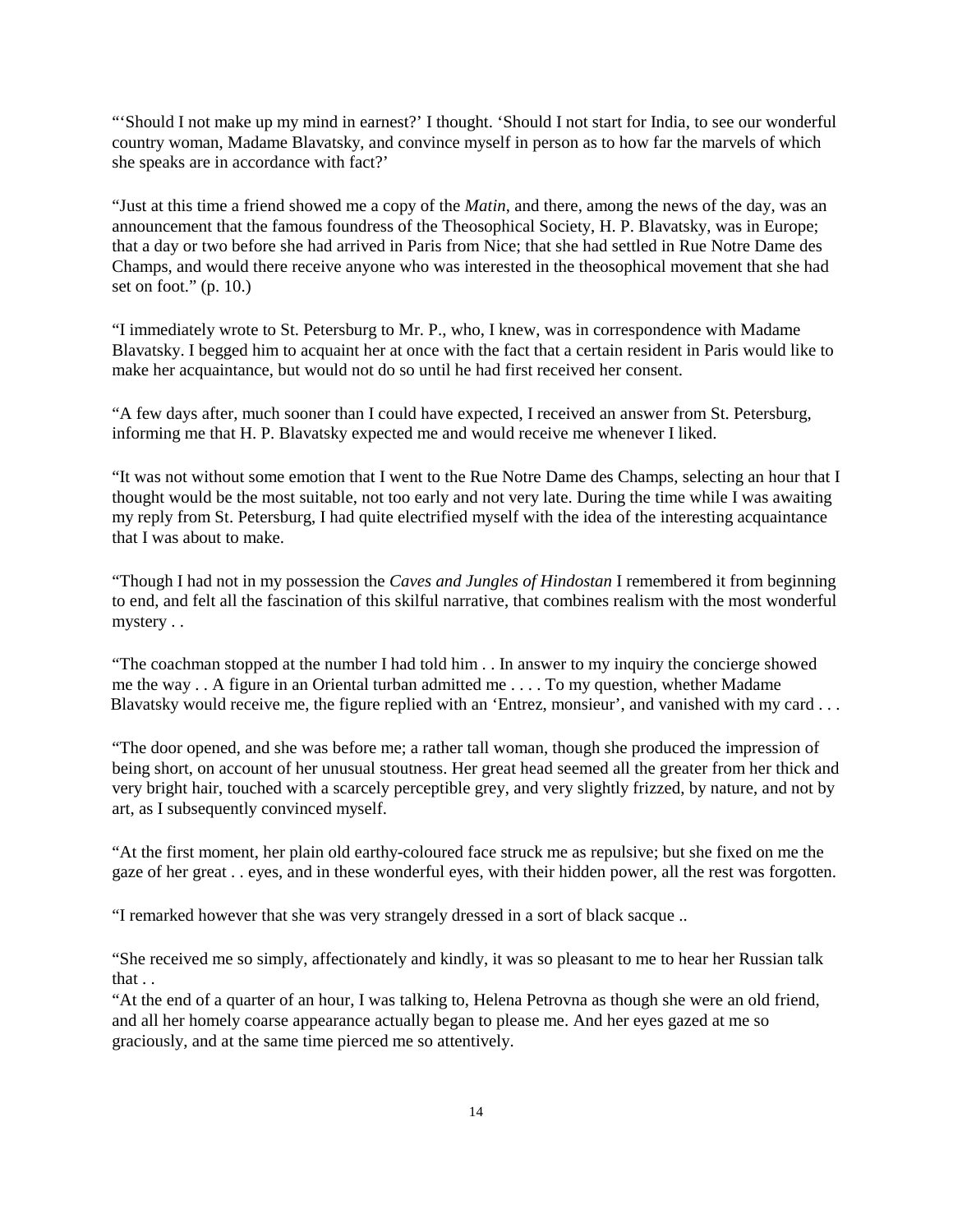"I explained to her that it was not mere idle curiosity that had brought me to her; that I was busied with mystic and occult literature, and had come for an answer to many questions of the greatest seriousness and importance to myself.

"'Whatever it was that brought you to me', she said. 'I am exceedingly glad to make your acquaintance — you see I am a Russian — and if you come on serious matters besides, you may be sure that I shall be entirely at your service. Where I can, I will help you with delight.'

"As she spoke, she laughed a good-humoured kindly laugh.

"You will have to begin at the A B C, Helena Petrovna. All I know about yourself and your society is what you have yourself published in the *Russky Vyestnik.*'

"'Well, my little father,' she went on, since that day, "much water has flowed down". At that time, our society was scarcely hatched from its egg; but now!'

"Then she began eagerly to tell me of the successes of the theosophical movement in America and India, and, in the immediate past, in Europe as well.

"'Are you here for long?' I asked.

"'I do not know myself yet; the master sent me.'

"'What master?'

"'My master, the teacher, my Guru; you may call him Gulab Lal Singh, from the *Caves and Jungles of Hindostan*.'

"I remembered this Gulab Lal Singh in every detail; the mysterious being . . a being who had attained the highest degree of human knowledge and produced the most marvellous phenomena . . . .

"Helena Petrovna spoke of this master of hers with entire simplicity, as though of a most ordinary phenomenon . . . .

"'Helena Petrovna', I said, 'listen to me, and if you have the power of gazing into a man and seeing him as he really is, you may convince yourself how far my words are serious. I come to you in all honesty, without any mental reservations, with a great spiritual problem; I come to you to obtain the fulfilment of what you promise, of the allurements you hold out in your *Caves and Jungles of Hindostan.* If you can answer this my spiritual question seriously, promise me to do so; if you cannot, or will not, it shall be all the same, we will remain friends, as fellow-countrymen and brothers of the pen' . . .

"She did not answer me at once, but gazed into my eyes enigmatically and long with her bright magnetic gaze, and then solemnly said, 'I can', and stretched me out her hand . . .

"'Now my good fellow-countryman . . . Listen.'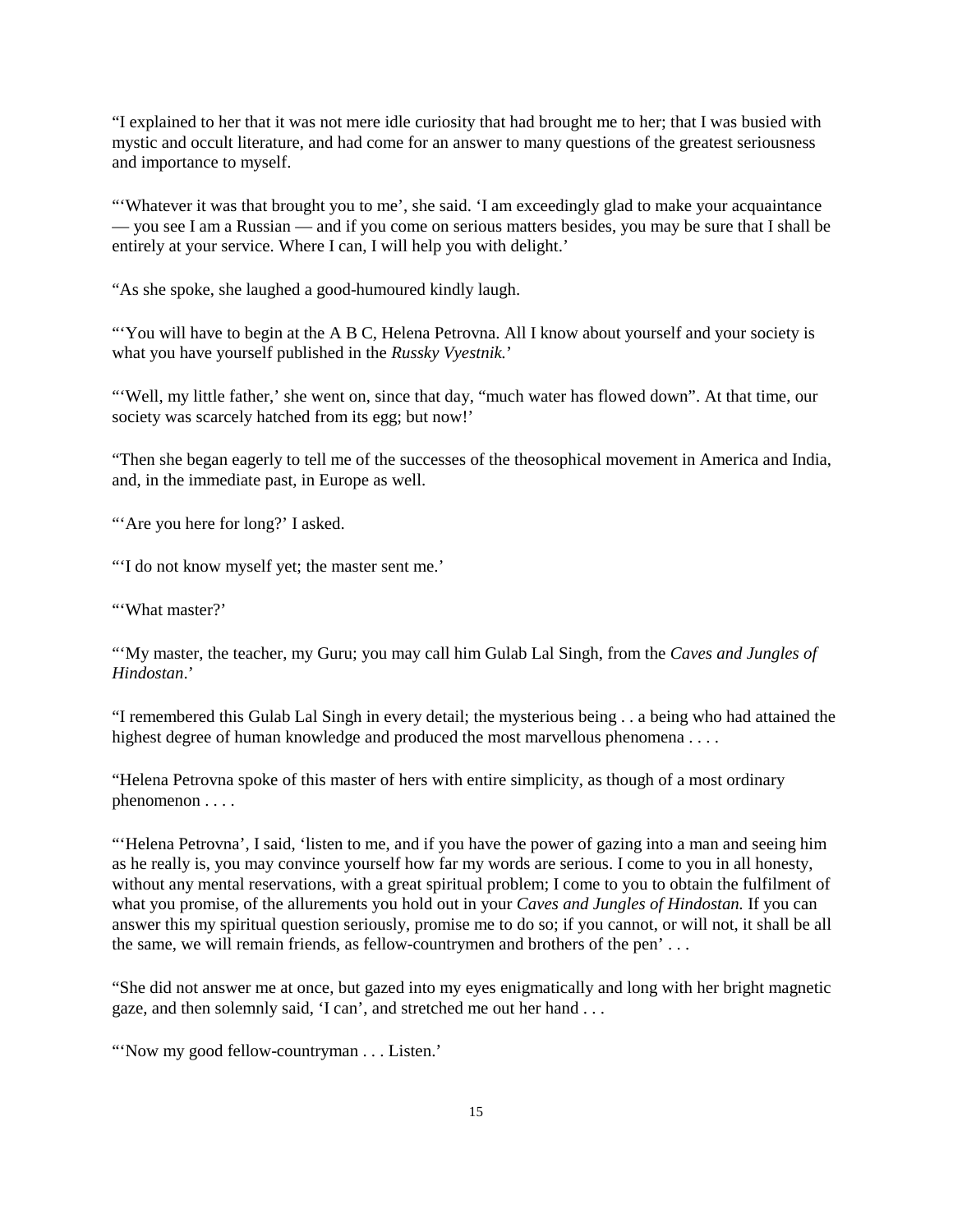"She made a sort of flourish with her hand, raised it upwards, and suddenly I heard , distinctly, quite distinctly, somewhere above our heads, near the ceiling, a very melodious sound like a little silver bell or an Eolian harp.

"'What is the meaning of this?' I asked.

"'This means only that my master is here, although you and I cannot see him. He tells me . . that I am to do for you whatever I can.'. . .

"She looked me straight in the eyes, and caressed me with her glance and her kindly smile. 'So there, sir.'

"Involuntarily I liked her more and more. I was attracted to her by a feeling of instantaneous sympathy . . .

"'Do you speak English?' she asked me.

"'Unfortunately, no. I once took lessons in the language, but now I have almost forgotten it.'

"What a pity! Well, we must get on without it somehow, and you can set about learning it.'

"Yes, certainly.'...

"Stay, I will introduce you at once to Mohini, a young Brahmin who has come here with me,' said Helena Petrovna. 'He is a *chela,* a disciple of another Mahatma . . . an ascetic sage like my master, but much more communicative'.

"'Mohini,' she cried; and in a moment, the door of the next room opened, and gave admission to a rather strange young man. From his appearance he seemed to be not more than twenty-five to twenty-seven years of age. His figure, that was narrow-shouldered and not tall, was clad in a cashmere cassock; his thick blue-black wavy hair fell to his shoulders. The upper part of his bronze face was strikingly handsome—a wise forehead, not very high, straight eyebrows, not too thick, and most magnificant [*sic*] velvety eyes with a deep and velvety expression . . .

"Madame Blavatsky raised her hand, and Mohini bowed himself to the earth . . . as though to receive her blessing. She laid her hand upon his head, he raised himself and bowed to me with the greatest courtesy"  $\ldots$  (p. 11 et seq.)

[Madame Blavatsky explains that CHELAS never shake hands. Solovyoff leaves Mohini standing "looking now at me and now at Helena Petrovna". . . Presumably, Mohini retired, for a lengthy conversation goes on in Russian, Madame Blavatsky explaining to Solovyoff the aims and ideals of the Theosophical Society. "First of all you must know that the aim of our universal brotherhood is perfectly devoid of any political character, and that the society in no way interferes with the religious or other convictions of its members. Our problems are purely scientific, we bring back from darkness and oblivion the mighty and ancient doctrines of the East".]

". . . and from her words it appeared to be a really beneficent and intensely interesting institution. The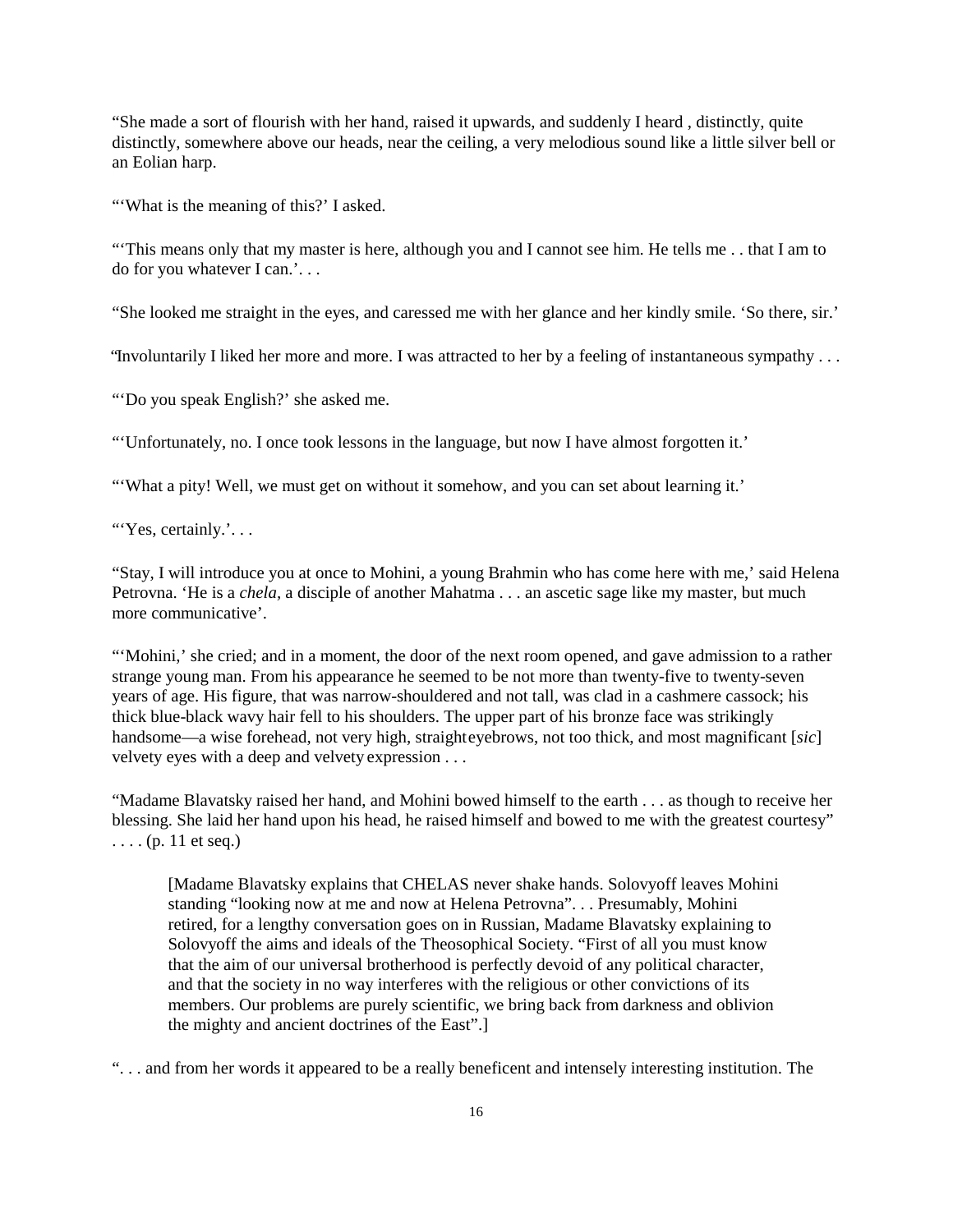inexhaustible treasure of ancient doctrines, hitherto jealously guarded in the mysterious sanctuaries of India by the sage Raj-Yogis, and completely unknown to the civilized world, was now, thanks to her communications with the Mahatmas and their confidence in her, being revealed to Europeans. The world was to be renovated by the true knowledge of the forces of nature"...

"I had remained too long already, and so took my leave.

"'Now you will come again? When?'

"'When you command me.'

"'Then I command you to come back every day if you like. Make the most of me while I am here, you will never be in my way; if I want to work, I will tell you so, I shall not stand upon ceremony. Come and see me tomorrow.'

"Tomorrow is impossible, but I will come the day after, with your permission.'

"'Come rather earlier', she called out to me, when I was already in the lobby and Babula was opening the door on to the staircase.

"I went home with a somewhat confused impression . . .

"How came it that this old ill-favoured woman had such a power of attraction? . . . I felt one thing: that I was drawn to her, that I was interested in her, and that I should look forward with impatience to the hour when I should see her again . . . Madame Blavatsky appeared as the one fresh and living interest in this lonely life." (P. 18 et seq.)

#### **CHAPTER III.**

#### (*Chapter II belonging to the PervertedTale.*)

"In two days I did in fact go to see Helena Petrovna, and at her request, a good deal earlier, that is to say between eleven and twelve . . .

"'Welcome, welcome,' — she rose a little to meet me and held out her hand; 'please take a chair and come and sit here a little nearer. I am amusing myself with a little patience, it is my favourite occupation.'

[Note: This is the one and only instance I have found of Madame playing patience in the morning. Actually, at this period, she was busy with the French translation of "Isis Unveiled", a colossal task, and unlikely to be playing patience. However, let the account pass as not, at least, reflecting on her integrity. B.H.]

"I felt as though from this Indian miracle-worker, in this Rue Notre Dame des Champs, there came a fragrant atmosphere of an old-fashioned Russian country-house. This American Buddhist, who had been away from Russia . . . among unknown people, was an incarnation of the type of the old-time Russian country-lady of moderate means, grown stout . . . Her every movement, her every gesture and word were full of the true "Russian spirit" . . . I quite expected the door to open and some such housekeeper as Matrena Spiridonovna to come in for her mistress's orders. The door did open; but in came . . . Babula.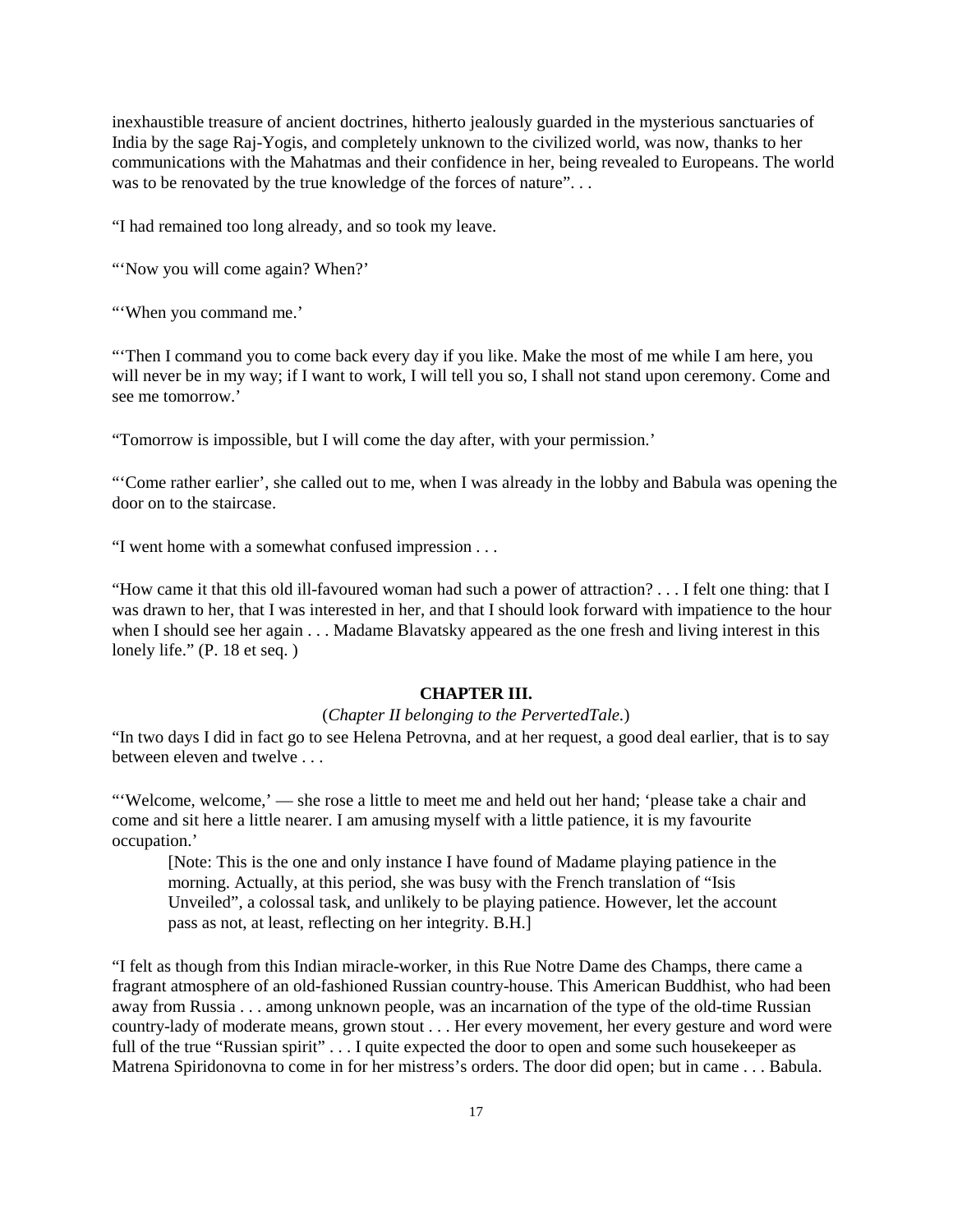"He gave Helena Petrovna a letter in silence. She asked me to excuse her, opened it and glanced through it, and I could see by her face that she was pleased. She even forgot her patience, and carelessly mixed up the cards. She began to talk about her "universal brotherhood" and captivated me by her account of the interesting materials accessible to members of the "society" who wished to acquaint themselves with the most ancient literary monuments of the East, hitherto unseen by European eyes . . . . She exclaimed, "My God, what wonderful, what amazing subjects for a novelist or a poet! It is an inexhaustible spring! If I were to show you ever so little of this treasure, your eyes would start out of your head, you would clutch at it."

"And is it impossible thus to clutch at it?' I asked.

"'For you, it is impossible; you are a European, and the Hindus, even the most advanced, the wisest, cannot make up their minds to trust the Europeans."

"'In that case, what becomes of the 'universal brotherhood ?'

"'The brotherhood is founded precisely in order to do away with this want of confidence; the members of the Theosophical Society cannot mistrust one another; they are all brothers, to whatever religion and race they belong. Of course, all will be opened to you, all our materials, if you become a theosophist'.

[Note: Again, highly unlikely; there are many records of Madame Blavatsky's method of trying the sincerity of applicants by putting difficulties in their way, but I only know of another instance where she is said to have "fished" for a member, and the member being Madame Coulomb, the testimony is not conspicuously favourable to confirmation of Solovyoff's assertions.]

"'Whether I shall ever become a theosophist I do not know; for in order to make up my mind to it, it is essential that I should learn myself in my own person, just what it is that you mean by this wide and lofty name; but as your society is nothing secret, and as it is neither religious in any sectarian sense, nor political, but purely scientific and literary, I do not see why I should not become a member, when you have explained its constitution.'

". . . She took up a printed copy of the Rules of the Theosophical Society lying on the table; and I went through it with her from the first word to the last. From these rules, I could not but assure myself that the society actually enjoined on its members not to interfere with the consciences of others, to respect the beliefs of their brethren, and not to touch on religion or politics. Every member was bound to strive for his own spiritual perfection, and all had to help one another, both spiritually, and as far as possible, materially. As for the scientific work of the society, there stood in the foreground the study of the Aryan and Oriental literatures, and the remains of ancient knowledge and belief, and also the investigation of the little-known laws of nature and the spiritual powers of man.

"Finding that there was nothing whatever in these rules which could be considered in any way prejudicial, I repeated that I was ready to join the society." (pp. 23-27)

## **CHAPTER IV.**

"The secretary of the Paris Theosophical Society was Madame Emilie de Morsier, a niece of the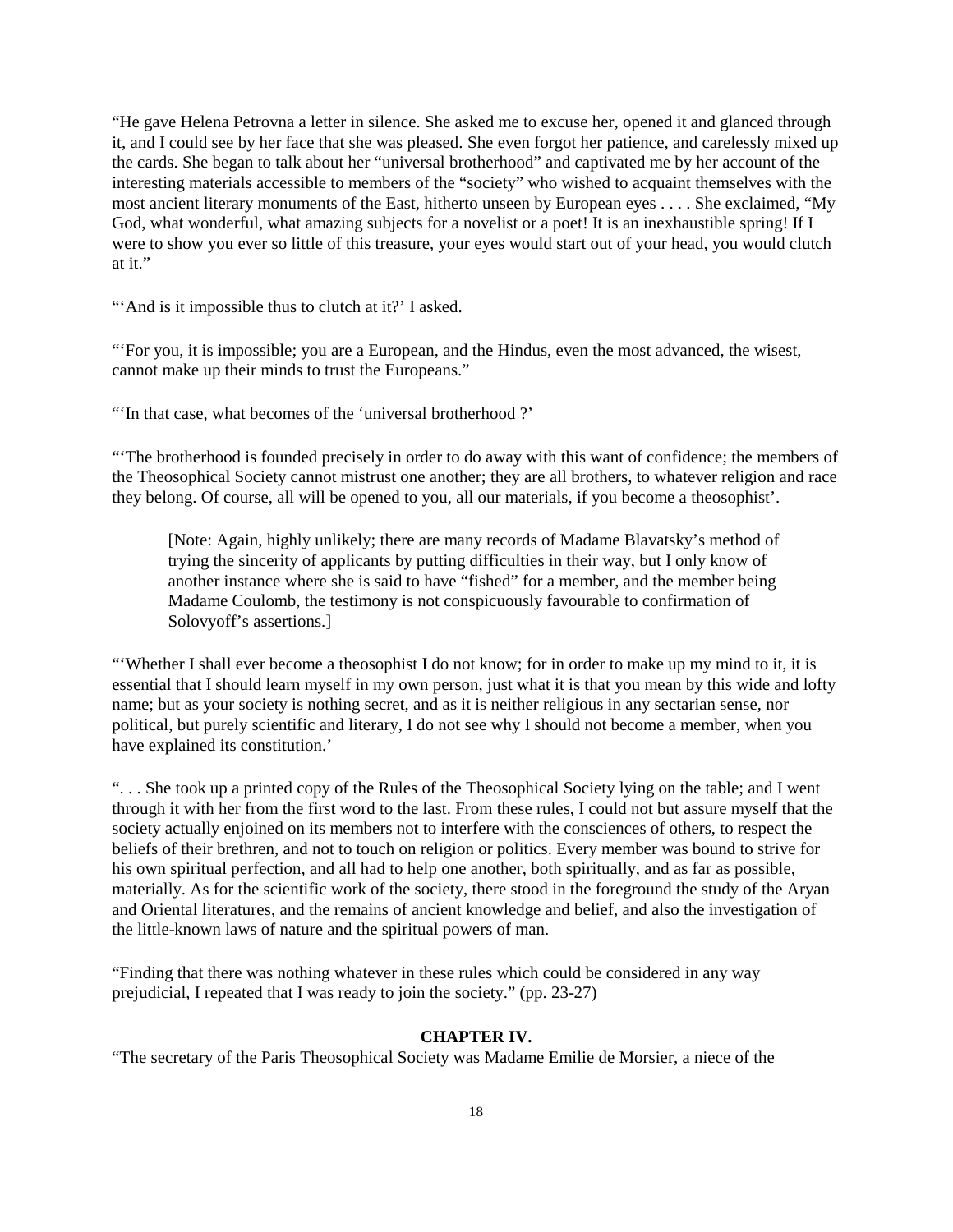well-known Swiss philosopher and theologian, Ernest Naville . . . At our first meetings we somehow felt a mutual antipathy; but subsequently, after Madame Blavatsky's departure, we drew together . . .

"Madame de Morsier had received from Madame a friendly missive and some dried rose petals—the "occult" gift and, so to speak, the benediction of Mahatma Koot Hoomi . . . . . When Madame Blavatsky came to Paris . . . Madame de Morsier . . . became the most active and eager member of the Theosophical Society.

#### **CHAPTER V.**

"When I arrived two days later at the Rue Notre Dame des Champs, Helena Petrovna came to meet me and exclaimed: 'Olcott has come. You shall see him at once.'

"And I saw the colonel, Madame Blavatsky's trusty companion and fellow-labourer, the president of the Theosophical Society. His appearance produced on me at once a very favourable impression. He was a man of fully fifty years of age, of medium height, robust and broad, but not fat; from his energy and vivacity of movement, he looked anything but an old man, and showed every sign of strength and sound health. His face was handsome and pleasant and suited his bald head, and was framed in a full and perfectly silvered beard. He wore spectacles . . .

"From the first, he showed me the greatest friendliness and attention. He spoke French very tolerably, and when Helena Petrovna went away to write letters, he took me into his room . . . and began to talk about phenomena and Mahatmas." (pp. 36-38)

[This may be so; but Solovyoff describes Olcott as talking without reserve to him, a complete stranger, and we have to note that Olcott never admitted having seen his Master, even to A. P. Sinnett, until after more than a year's close friendship.

Olcotts presence supplies a possible date. Solovyoff''s narrative is hopelessly confused and almost dateless anywhere. Olcott came to Paris on May 18th for two days, then he returned to London and came back again on June 1st. Solovyoff represents him as being there continuously! The following paragraph, introducing Madame Blavatsky's relatives is also misleading:]

"I was sitting busy with some urgent work, when a note from Madame Blavatsky came to tell me that two of her relatives had arrived and wished to make my acquaintance . . . . Helena Petrovna was in such a bright happy mood that it was delightful . . to see her ... she plunged into the unforgotten and always loved atmosphere of her family and domestic reminiscences.

While we were alone together, she talked to me only about her dear guests, one of whom I shall call Miss X, the other Madame Y. Helena Petrovna was particularly attached to the elder of the two ladies, Miss X, . . . who was then president of the N. N. branch (T. S. Nijni Novgorod).

"'Here you have the very best proof, a living proof," said Helena Petrovna, 'that there is nothing whatever in the work of the Theosophical Society that can hurt the conscience of a Christian. X is a most fiery and severe Christian, prejudices and all, and she is our honorary member and president at N.N.' . . .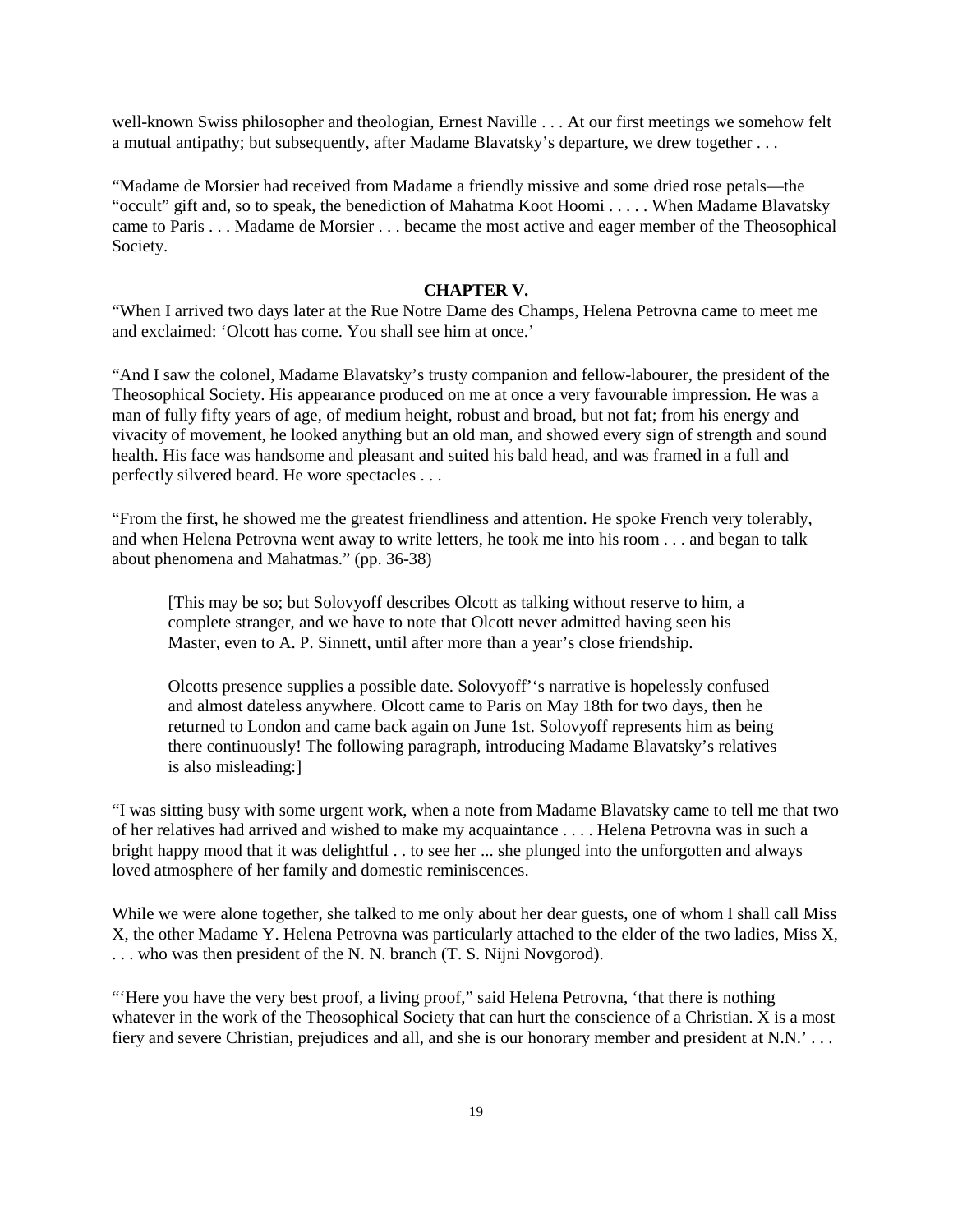"With Madame Y, a middle-aged widow, Helena Petrovna . . . was on much less friendly terms; treating her rather patronizingly, *de haut en bas* . . . . Still Madame Blavatsky was greatly pleased at her arrival . . . Her frankness of manner put us on an easy footing, and at the time I liked her . . . It is a matter of course that it was extremely interesting to me, out of more than mere curiosity, to make out the attitude of these two near relatives of Madame Blavatsky with respect to her work, the society, the Mahatmas and phenomena . . . From their wonderful stories I could only conclude that the life of their whole family simply teems with mysteries of all sorts. As for Helena Petrovna, various phenomena had occurred with her from her youth." (pp. 39-42)

"Some days after the arrival of these ladies occurred 'the phenomenon of the letter.' Helena Petrovna had persuaded me to submit myself to a magnetic seance by Olcott, and I was to come for the purpose every two days at twelve o'clock. I came once and found several persons in the little drawing-room."

[Account of this phenomenon. From the Private and Confidential Report of the Society for Psychical Research, Dec. 1884, p. This account, like so much else that tells heavily in favour of Madame Blavatsky, is omitted from the Second Report, Dec. 1885. As the account was copied into the First Report from "Light", we may conclude that the Committee of the S. P. R. who were then investigating phenomena connected with the Theosophical Society were sufficiently impressed both by the phenomenon and the array of witnesses. The mystery of this First Report may never come to light, but evidently it was composed and probably in the press before Madame Coulomb produced the bundle of idiotic letters ascribed to Madame Blavatsky and asserted that she herself had been an accomplice in fraud. It looks as if the First Report had been in fact already set up in type and that no interference could be made in the arrangement of the Appendices, of which this account is Number Thirty Five; but, above many of the appendices we find remarks, apparently inserted late in the day, all tending to make it appear that the Committee had been from the first highly suspicious of the Theosophists and very wide awake. Some of these remarks pass all that Madame Coulomb herself ever said for sheer absurdity. I quote an instance that I gave in "New Universe", No. 3, p.

"Case 16. PROFESSOR SMITH'S 'NO CHANCE' LETTER. (Refer Vol. 2. "Defence of Madame Blavatsky", p. 51.) Prof. Smith: 'She then desired us to sit down and in so doing took my hands in both of hers. In a few seconds, a letter fell at my feet.' (Quoted in First S. P. R. Report.)

"Committee's remark: 'There is the additional possibility in this case that Madame Blavatsky may have thrown it.'

"Even if she had only thrown it with her disengaged feet without the Professor seeing her, that would have added SOMETHING to her title to permanent remembrance." The S.P.R. adjudged H.P.B. a title to permanent remembrance as an impostor. As I write elsewhere the remembrance will be permanent, but not on those grounds.]

(*From LIGHT of July 12th, 1884. Quoted in the First Report.*)

## **OCCULT PHENOMENA AT PARIS**

"The undersigned attest the following phenomenon. On the morning of the 11th of June, instant, we were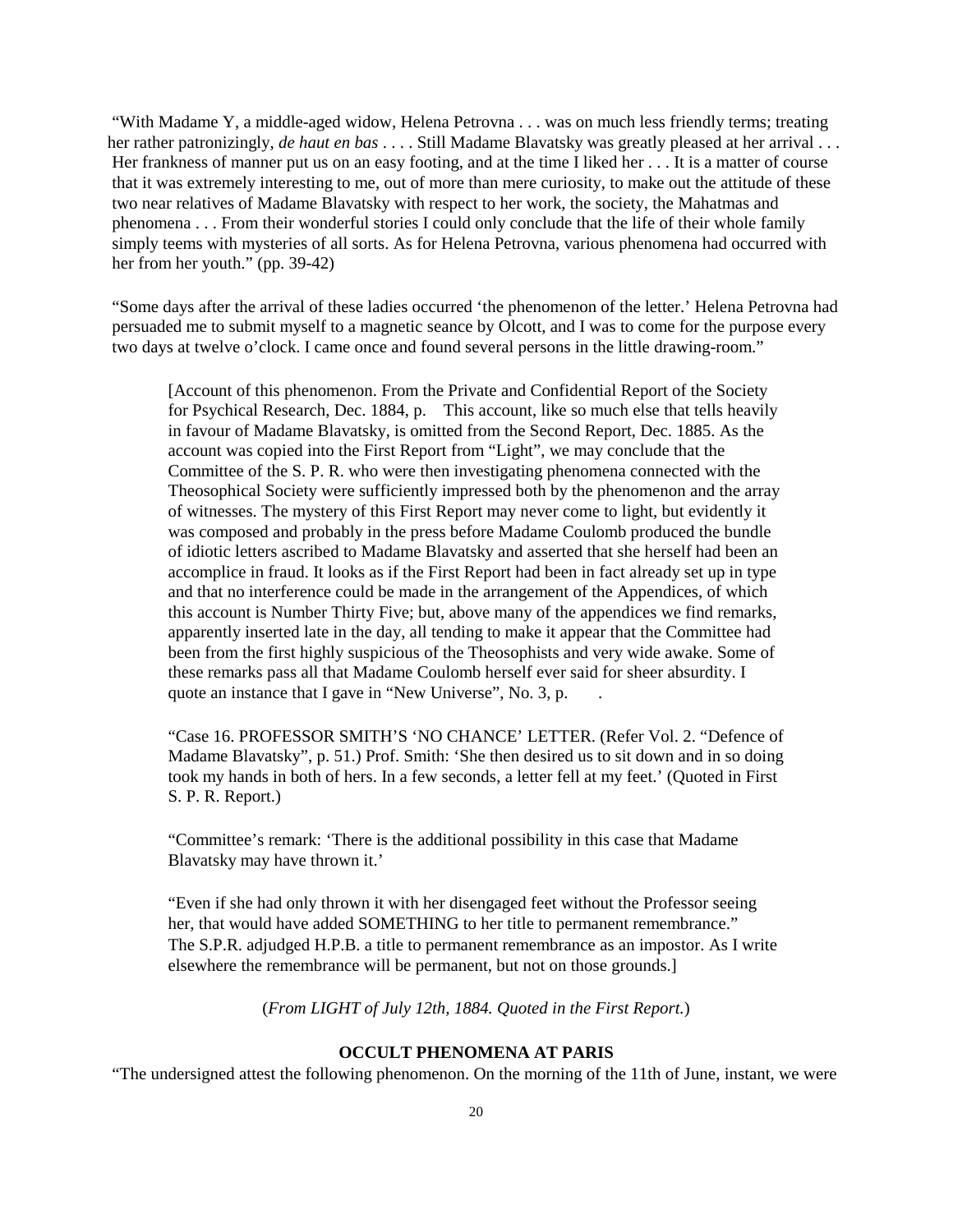present in the reception-room of the Theosophical Society at Paris, 46, Rue Notre Dame des Champs, when a letter was delivered by a postman. The door of the room in which we were sitting was open so that we could see into the hall; and the servant who answered the bell was seen to take the letter from the hands of the postman and bring it to us at once, placing it in the hands of Madame Jelihovsky, who threw it before her on the table around which we were sitting. The letter was addressed to a lady, a relative of Madame Blavatsky, who was then visiting her, and came from another relative in Russia. There were present in the room Madame de Morsier, Secretary-General of the 'Société Théosophique d'Orient et d'Occident', M. Solovyoff, son of the distinguished Russian historian, an attache of the Imperial Court, himself well-known as a Writer; Colonel Olcott, Mr. W. Q. Judge, Mohini Babu, and several other persons. Madame Blavatsky was also sitting at the table. Madame Jelihovsky, upon her sister (Madame Blavatsky) remarking that she would like to know what was in the letter, asked her, on the spur of the moment, to read its contents before the seal was broken since she professed to be able to do so.

"Thus challenged, Madame Blavatsky at once took up the closed letter, held it against her forehead, and read aloud what she professed to be its contents. These alleged contents she further wrote down on a blank page of an old letter that lay on the table. Then she said that she would give those present, since her sister still laughed at and challenged her power, even a clearer, proof that she was able to exercize her psychic power *within* the closed envelope. Remarking that her own name occurred in the course of the letter, she said that she would underline this through the envelope in red crayon. In order to effect this (she wrote her name on the old letter in which the alleged copy of the contents of the sealed letter had been written), together with an interlaced double triangle or 'Solomon's Seal', below the signature which she had copied as well as the body of the letter. This was done in spite of her sister remarking that the correspondent hardly ever signed her name in full when writing to relatives, and that in in [*sic*] this at least Madame Blavatsky would find herself mistaken. 'Nevertheless', she replied, 'I will cause these two red marks to appear in the corresponding places within the letter.'

"She next laid the closed letter beside the open one upon the table, and placed her hand upon both, so as to make (as she said) a bridge along which a current of psychic force might pass. Then, *with her features settled into an expression of intense mental concentration*, she kept her hand quietly thus for a few moments, after which, tossing the closed letter across the table to her sister, she said, 'Tiens! c'est fait. The experiment is successfully finished.' Here it may be well to add, to show that the letter could not have been tampered with in transit — unless by a Government official — that the stamps were fixed on the flap of the envelope where a seal is usually placed.

"Upon the envelope being opened by the lady to whom it was addressed, it was found that Madame Blavatsky *had actually* written out its contents; that her name was there; that she had underlined it in red, and as she had promised; and that the double triangle was reproduced below the writer's signature, which was in full, as Madame Blavatsky had described it.

"Another fact of exceptional interest we noted. *A slight* defect in the formation of one of the interlaced triangles as drawn by Madame Blavatsky had been faithfully reproduced within the *closed letter.*

"This experiment was doubly valuable, as at once an illustration of clairvoyant perception, by which Madame Blavatsky correctly read the contents of a sealed letter, and of the phenomenon of precipitation, or the deposit of pigmentary matter in the form of figures and lines previously drawn by the operator in the presence of the observers.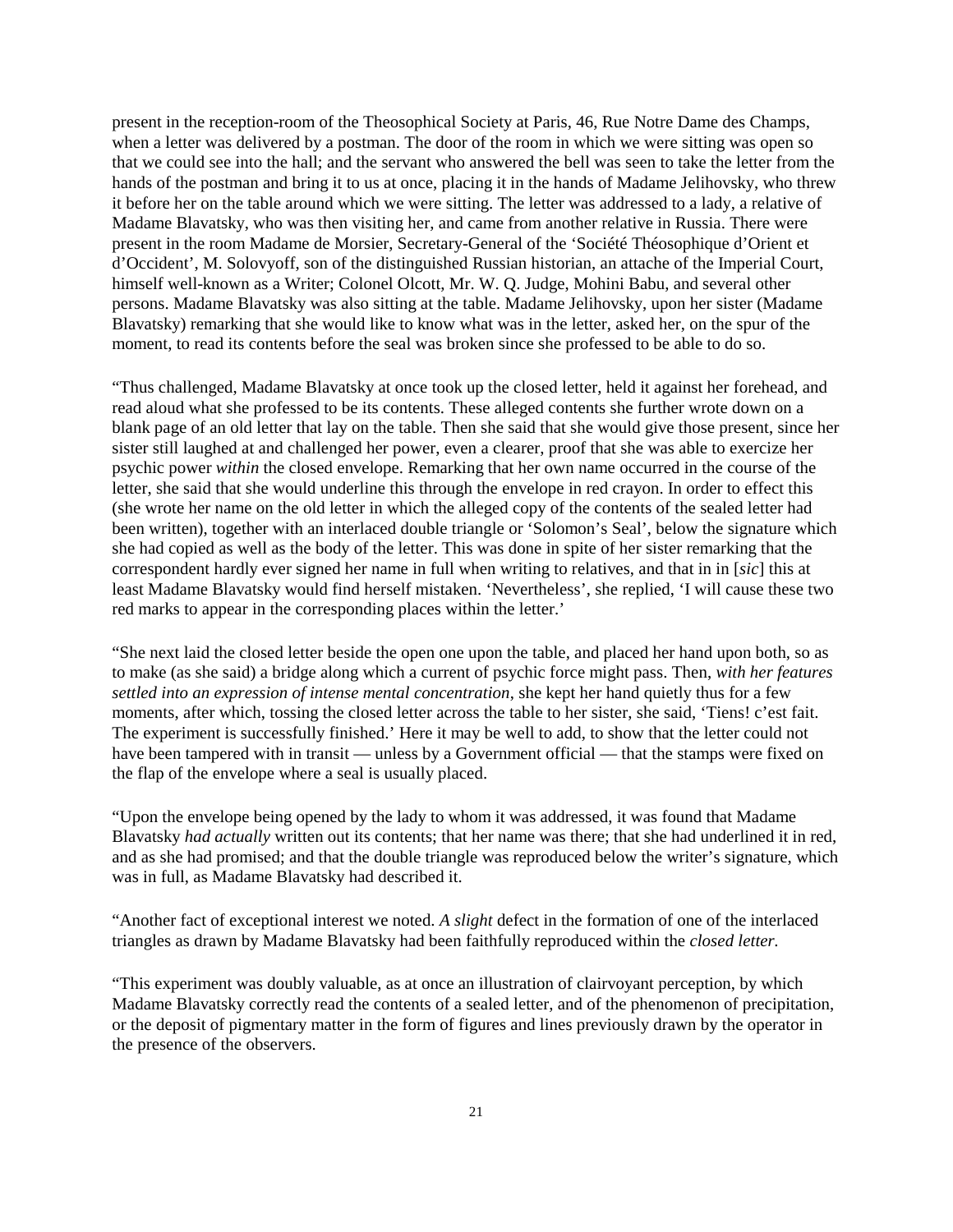*Signed* Vera Jelihovsky. Vsevolod Solovyoff. Nadejda A. Fadeeff. Emilie de Morsier. William Q. Judge. H. S. Olcott. Paris, 21st June, 1884."

The Committee's remark on this is that the letter "may really have been delivered to the servant by an earlier post, thus giving time for it to be tampered with". In view of this brilliant hypothesis, Solovyoff's own account in his book will be the more interesting. He says, p.43: "I sat so that I could see Babula open the door, take a letter, come into the room and lay it on the table . . . The letter was not only gummed in a stout opaque envelope, but the postage stamp was affixed in the place of the seal".

[Readers who are aware that Solovyoff's book was written to prove Madame Blavatsky an impostor, may wonder how he came to print such a complete rebuttal of the S.P.R. hypothesis. The fact is that he had been in such a hurry to announce to the world his faith in Madame Blavatsky that he had rushed off a letter to the Russian journal, "Rebus", and his own private account had been published over his signature on July 1st, 1884, eleven days before the article appeared in "Light". He could not well deny that he had seen Babula take the letter from the postman.]

## **CHAPTER VI.**

[Solovyoff describes a meeting and conversation with Madame "Y" (Jelihovsky) in the Parc Monceau, Paris. This belongs to the Perverted Tale.]

#### CHAPTER VII.

"It was at this time my lot to see more of Madame Y [Jelihovsky, the widowed sister of H.P.B.] than even of Madame Blavatsky. We used to stroll about Paris together . . . in the charming little Parc Monceau, we sat for about an hour . . . . and Madame Y showed me so much sympathy that I was deeply touched. At last she said: 'But to show you that my feeling for you is more than empty words, I will speak to you on some matters about which I certainly would not open my mouth to any one who was indifferent to me. I have been thinking a great deal about you lately; I fancy you are being too much carried away by the Theosophical Society, and I am afraid that this influence may act upon you injuriously and sadly in every way.'

"'I heartily thank you for your sympathy', I said, 'but do not think I am a man who is so easily carried away as you fancy. No doubt I am greatly interested in the Theosophical Society — it cannot be otherwise — you see, I have already told you that mystical and occult matters of every sort form at present the object of my studies. How can there be anything prejudicial, to me in them? Or are you afraid of my turning Buddhist, under the influence of Olcott and Mohini? You may make yourself perfectly easy on that point."

[The rest of the conversation cannot be included in this "plain tale", except one sentence where Solovyoff makes Madame J. say that she and her sister had little in common. Madame J. was then, and remained, orthodox. She performed the somersault frequently exhibited by the orthodox, even today: she could believe and disbelieve in occult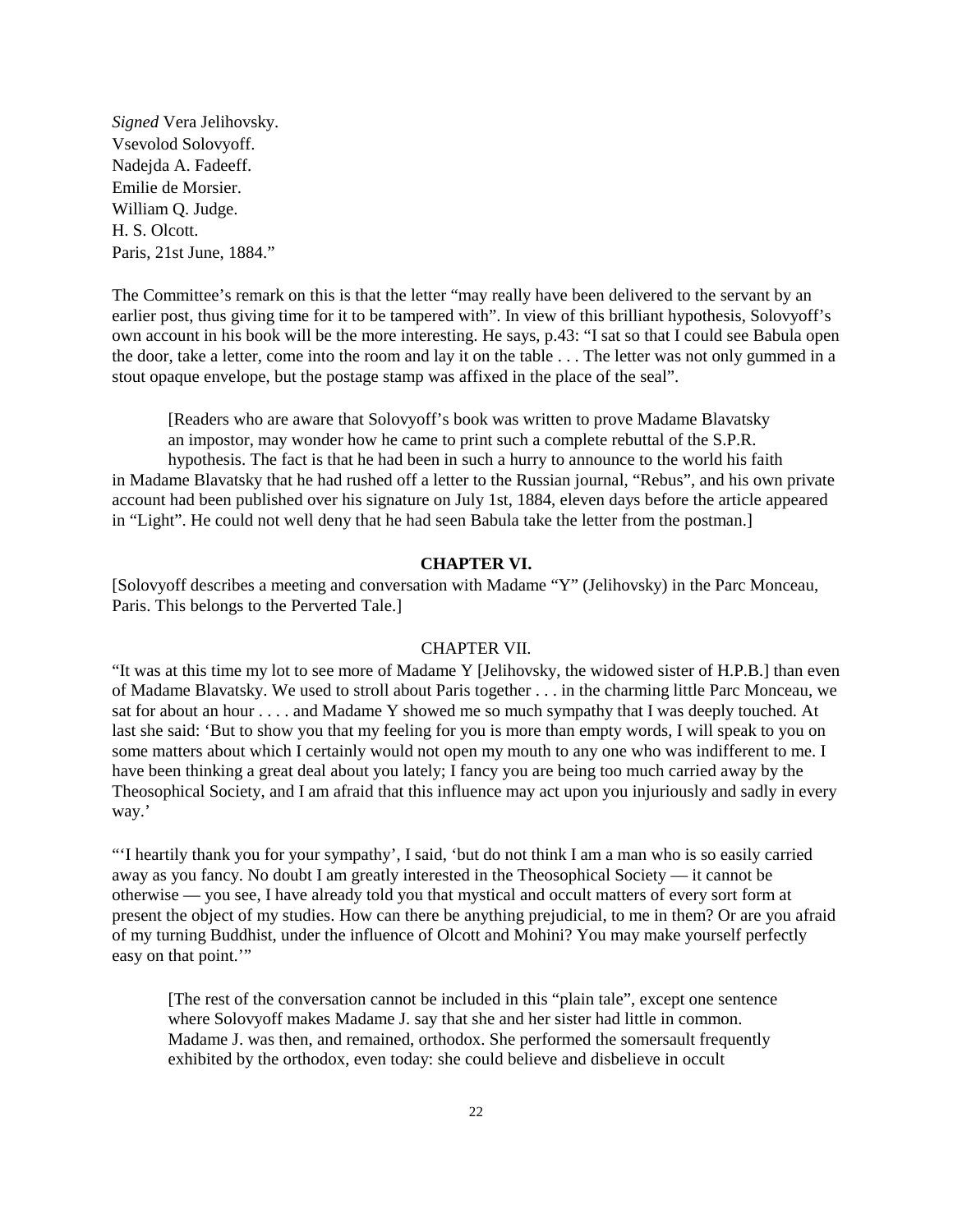phenomena, arranging with herself to say that if the phenomena were real, which she could not doubt, they must be of the Evil One. In later years, she apologized handsomely enough for ever doubting her sister, but while at Paris, she seems constantly to have challenged, and almost sneered at, the marvels — the which attitude accounts partly for Madame Blavatsky's "de haut en bas" treatment of her; a second factor was a certain curious jealousy on the part of Madame Vera Jelihovsky of H.P.B.'s beloved aunt, the "Miss X" of Solovyoff's yarn. H.P.B. and this aunt were about the same age and had been reared together and, despite profound differences of religious opinion, they remained devoted. The sister, Vera, was from infancy only a third party and a much younger party, and she resented this inferiority and, when grown up, tried to patronize H.P.B. A hopeless effort at self-assertion! The elder sister could scarcely be patronized and so Vera fell woefully into moralizing confidences with the fascinated Solovyoff. She paid heavily for this. Solovyoff resisted all admonition until it suited his purpose to USE VERA HERSELF as a weapon against H.P.B. Madame Jelihovsky repudiated most of the words that Solovyoff put in her mouth in the Parc Monceau and finally, in a reply she made to his book, drove Solovyoff into such a corner that he himself was forced to produce a letter she had written to him which is so near the wording of the alleged conversation that it looks as if Solovyoff simply took this "conversation" from the letter. Nevertheless, it is clear that Madame J. said to Solovyoff a good deal that she would not have said except on the double supposition that she was really concerned lest he should forsake his religion and that she was speaking to a gentleman. Solovyoff states that Vera expressed severe disapproval of the indulgence of their aunt towards Helena Petrovna and this is more than likely. In the end, the two sisters compared notes and become better friends than ever was previously possible.]

"So far as concerned this new theosophy and its literature, I had as yet learned nothing [he could neither speak nor read English and the French translation of *Isis Unveiled* was not yet available]; in other words, I was bound to acquaint myself with this literature and doctrine, and to make out clearly what there was in it that was new, and what was drawn from sources already known to me.

"For instance, I, like the rest of the Paris Theosophists, was much occupied with the question of Karma and Nirvana, as set out by Olcott, Mohini and Madame Blavatsky. And this was not the only thing. There was a great deal that was interesting." (p. 62.)

"Helena Petrovna declared that there would be no more phenomena, and that she felt too weak to afford the considerable expenditure of vital force required for these manifestations. From time to time she treated us, though even this very rarely, to the sounds of her silver bell. Sometimes these sounds reached us as though from a distance; they issued from the end of the passage where her room was . . . When the sound of the bell was heard at the end of the passage, Madame Blavatsky jumped up, saying, 'The master is calling,' and went off to her room.

"She showed us also, more than once, another small [*sic*] phenomenon. At some quite considerable distance from a table or mirror she would shake her hand, as though she were sprinkling some liquid off it; and thereupon would be heard from the surface of the table or mirror sharp and perfectly distinct raps. In reply to my question what this was, she could give me no sort of explanation, except that she wished the raps to come and they came. 'Try to exert your will,' she said, 'and perhaps you will get them too.'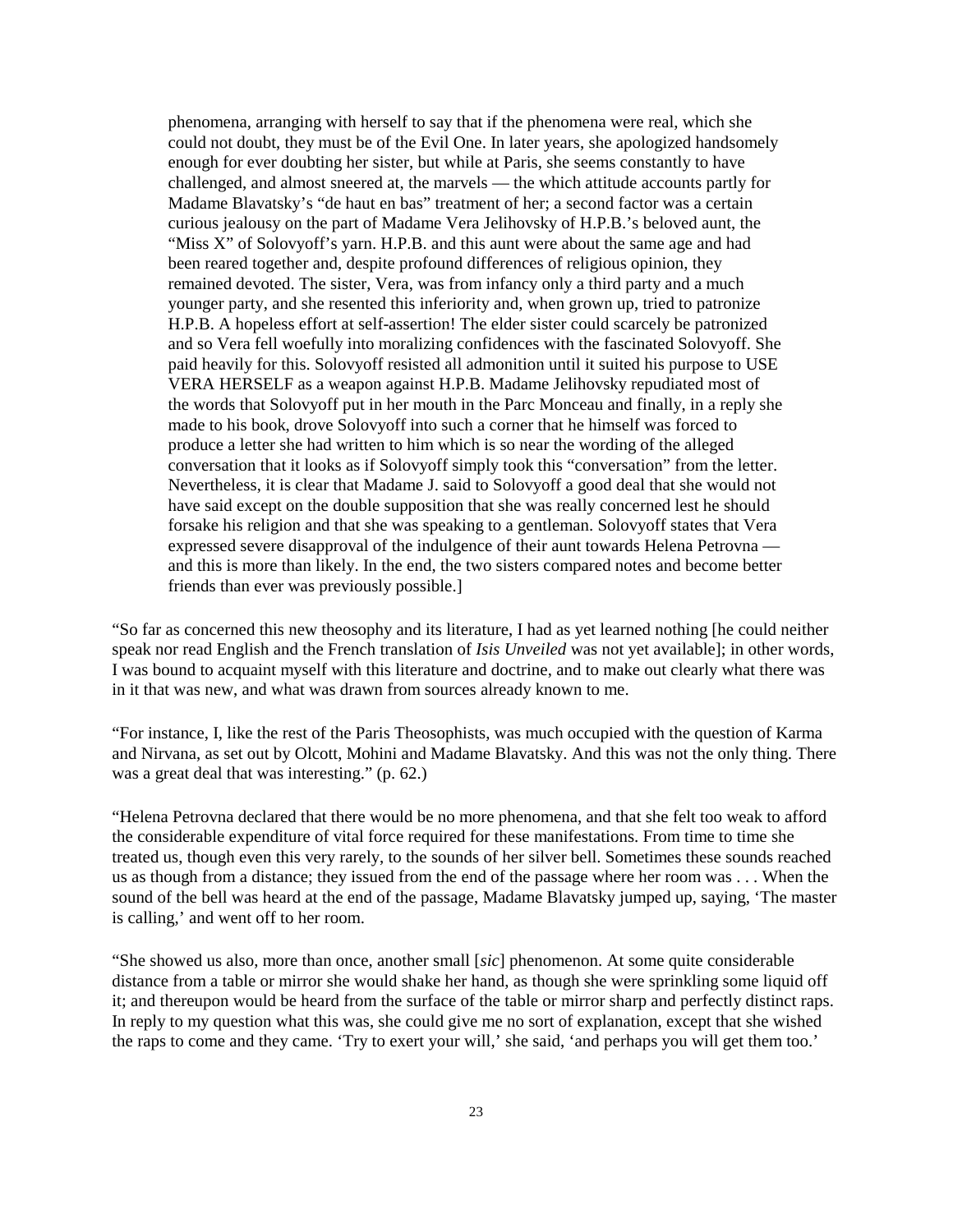"I exerted my will with all my force, but nothing happened with me. And yet, when she laid her hands on my shoulder, and I shook my hand, precisely the same raps came on the table and the mirror as with her.

Twice in my presence there occurred another similar manifestation; more or less loud raps began to be heard all around her, such as are familiar to anyone who has been at a spiritual séance. 'Listen. The "shells" are amusing themselves' she said. The raps increased and began to spread. 'Hush, you rascals,' she cried, and all was instantly still." (pp. 65-7)

Notwithstanding that he is thus constrained to testify even eight years later to exhibitions of a power he could not understand—nor, to this day has all the multitude of "researchers" discovered the secret of these raps that are heard in many a seance Solovyoff states that he was already suspicious. Maybe he was; most people do suspect what they cannot explain by the school curriculum. But maybe he was not, and merely found, as so many did, that Madame Blavatsky could be teased by a pretence of incredulity into performing some phenomenon. Also, she could be thus teased into playing what she called "psychological tricks" on impertinent people. But these "tricks" were really feats, mesmeric operations that had demanded a long training. Olcott gives many instances of these feats, and calls them by the Indian word mayas, illusions of the senses. It is more than likely that she tried her hand on the conceit and assurance of Solovyoff. However that may be, after the conversations with Madame Jelihovsky, he seems to have pestered H.P.B. for phenomena and at the same time affected now and again, slightly to doubt her powers; it must have been very slightly or she would have rent him and sent him packing. The whole of this plain tale proves that he believed profoundly in her powers and expected great things for himself. That she was irritated with his importunity is clear, and Madame J. states (p. 292) that her diary shows that he besieged Madame Blavatsky for private seances and with requests to be admitted to her knowledge of phenomena. He may even have written such requests for he quotes from a note from her (p. 72):

"I can do nothing in the way of phenomena, and I am so sick of them. Do not talk about them."

On the same page he quotes her as writing to him about his suspicion of Edouard the clairvoyant subject of the famous paris magnetizer, Robert:

"Dear Mr. Vsevolod Sergyeitch, You are the most incorrigible, not skeptic, but 'suspecter'. Why, what has this Edouard done to you that you should imagine he simulates? But after all, what does it matter to me? Suspect *all* if you think good. It is the worse for you . . . . It is horrible to pass one's life suspecting all and everyone. I am perfectly certain that you do not intend to express your suspicions of me before people. I at all events have never been a suspecter; and those whom I love, I love in earnest; but of them there are very few".

[Whether the above is a correct translation may never be known. But, as I call Solovyoff Public Falsificator No. 1, I naturally attach no importance to any unsupported word he says or offers. The latter part of the above may have been written long after. Certainly at this period, Madame Blavatsky would not have tolerated any but the most ordinarily teasing expressions of suspicion, let alone any faintest hint of denouncing her to other people. She herself could never understand the mentality of the approver; the wretch who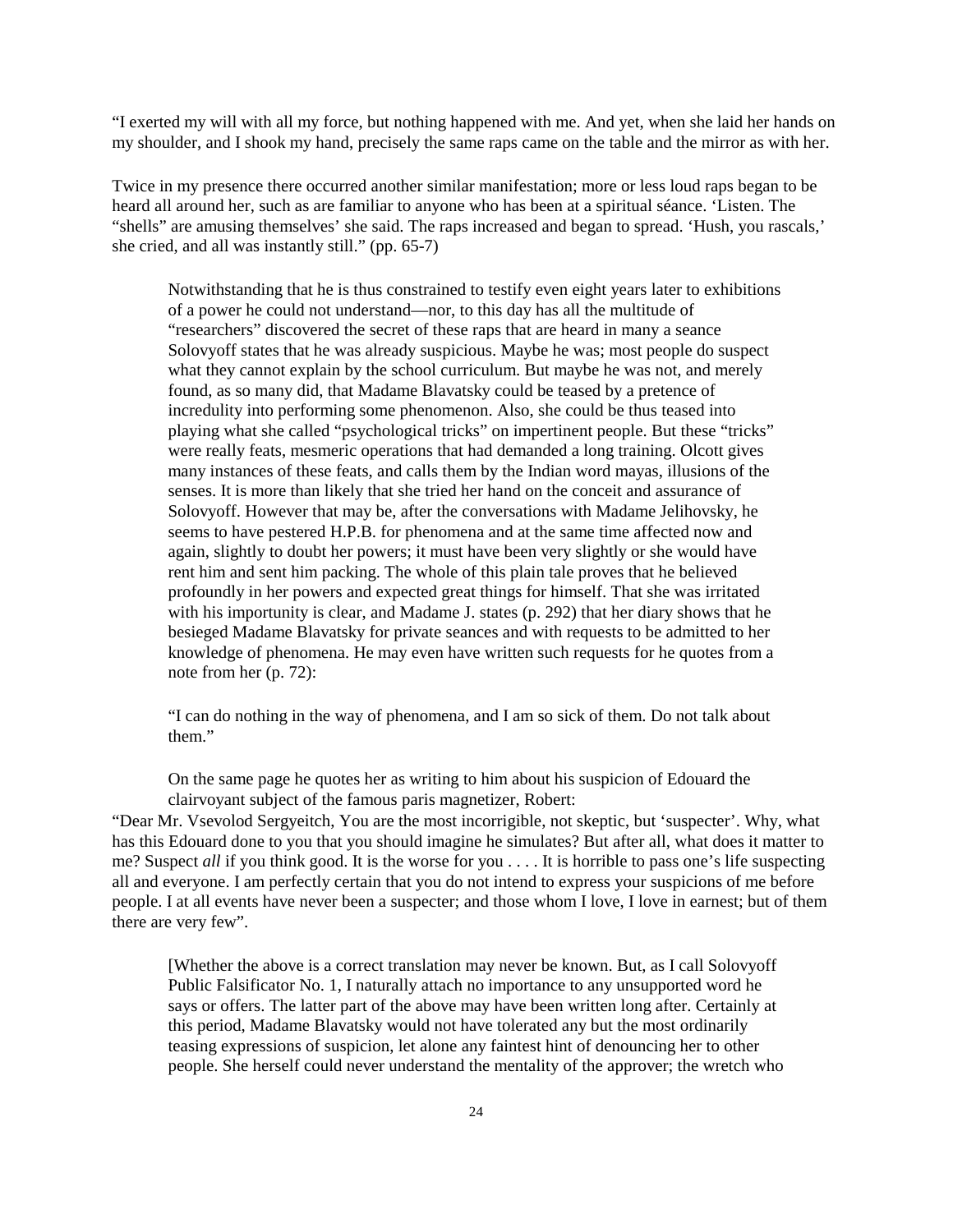suspects everyone and is ready to denounce for the love of it; she could only conclude that the approver had some personal spite against his victim, had "done something" to prompt a revenge. It took her a long time even to comprehend the general mentality of that period when it was considered esprit fort to doubt every psychical experience. Solovyoff had little indeed of this mentality, quite the contrary, but he soon learned the tone of the day in Paris and no doubt occasionally posed as a "suspecter". Madame Blavatsky's haughty treatment of even her own doubting sister indicates what luck Solovyoff would have had with any but the most innocuous "suspicions". As a matter of fact, the "plain tale" proves that he had none at all, but was quite humbly sitting at the feet of the master.]

### **IX**.

"Madame Blavatsky left for London, swearing me eternal friendship and giving me in charge to Madame de Morsier . . . I patiently read through the two bulky volumes of Madame Blavatsky's *Isis Unveiled*, and this in a manuscript French translation, which Helena Petrovna had left with me, that I might consider if it would be possible to publish it with considerable abbreviations.

"On reading the first part of this work, while Madame Blavatsky was still in Paris, I happened to say to Madame Y: 'It seems to me that *Isis Unveiled* is the most interesting of Helena Petrovna's phenomena, and, perhaps, the most inexplicable'." (pp. 69-70).

[Solovyoff was also having the first of a series of psychic experiences the which he is careful not to mention in his book, and that indicate him as a powerful "subject". The letter below, unfortunately in extract only, was produced by Madame J.]

> Paris, 48 Rue Pergolese. July 19, 1884.

Dear Vera Petrovna, Your letter has given me the very greatest pleasure; and besides, I thought that you would not forget your promises . . . . As my pressing work is now done, and we have time to breathe, there is now plenty of room for gloomy thoughts. I must think of some fresh work . . . Raps and voices and all sorts of 'uncanny' things are getting the upper hand. For instance, an invisible voice says to A —: 'See, there will be raps on the windowpane directly,' and in a moment the raps begin . . . I almost constantly perceive breathings around me, and the presence of someone, to such a degree that it is growing loathsome . . I have read the letters of Koot Hoomi, the Mahatma, and their contents please me much. I am reading the second part of *Isis*, and I am quite convinced that it is a phenomenon. (Appendix. p. 293.)

Letter to H. P. Blavatsky. (App. p. 287.) Paris, Rue Pergolese, August 18, 1884.

. . . *Alea jacta est* — my letter in the *Rebus* has already raised a considerable storm, and I am beginning to be over-whelmed with questions: 'What? How? Can it be?' . . . *Ma ligne de conduite est tracee* — and you must know it. I am not afraid of ridicule, I am indifferent to the titles of fool, madman, etc. But why do you renounce me? . . . I cannot think that any 'master' (Mahatma) has told you that you have made a mistake, and that I am not necessary to you.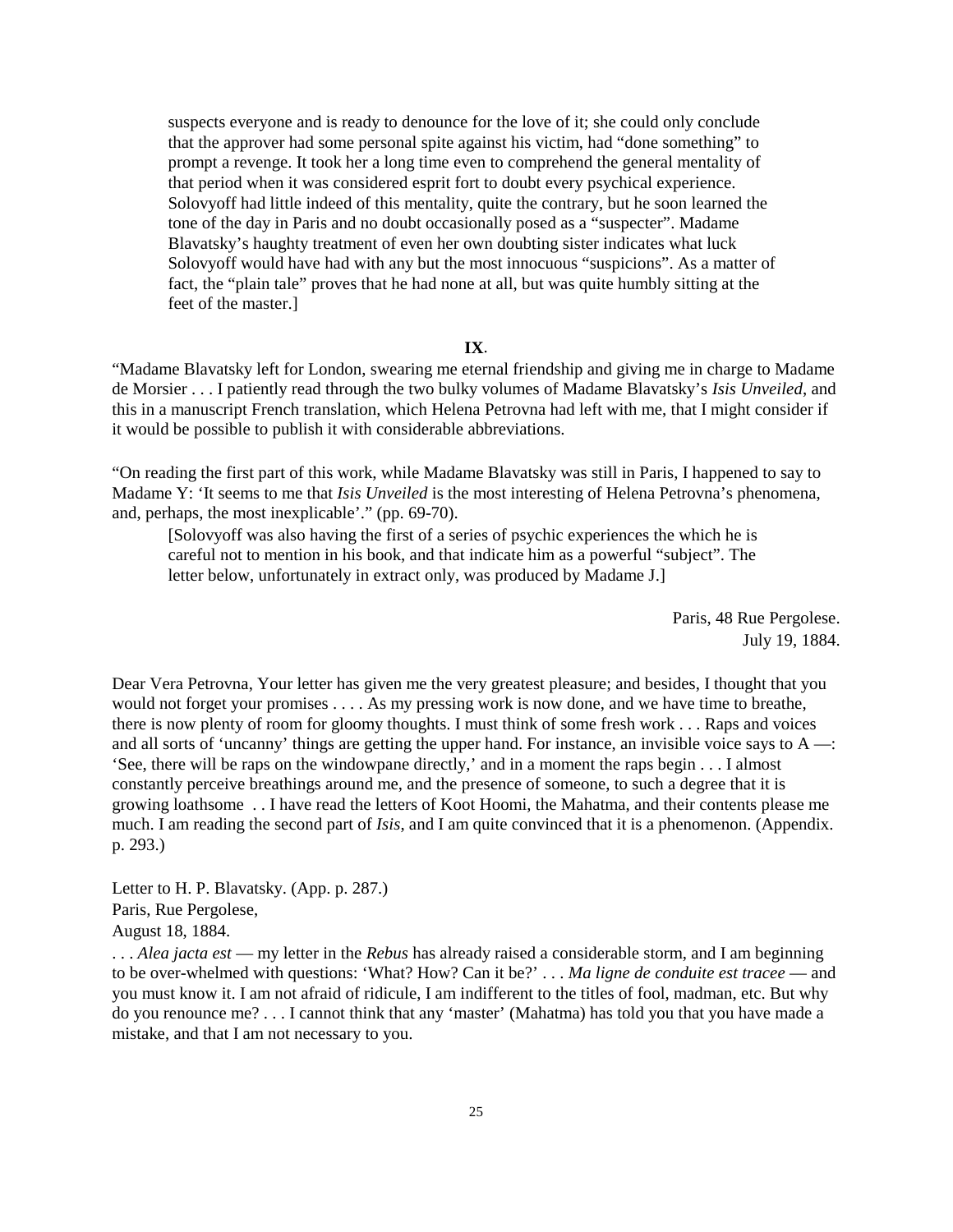Letter to H. P. Blavatsky. (App. p. 309) (Apparently first part of above letter).

Dear Helena Petrovna, I have not written to you because there has been trouble in the little house with the little garden. Now things are somewhat easier. Cruel Karma! . . . At a certain sorrowful moment, there was a clear and loud sound of a non-existent bell on the table, and a sudden thought of you came into my head and heart.

[Solovyoff nowhere mentions his companion in his book. The truth seems to be that he was then living with the sister of his wife and later married this sister-in-law. He introduced her to H.P.B. and all company, including the Sinnetts, the next year, as his wife; by that time, there was a child of the union. It may be imagined how singularly this omission of all reference to the lady affects his narrative. He thus leaves himself perfectly free in his alleged movements!]

"From London Madame Blavatsky went at the end of the summer to Elberfeld in Germany and wrote me thence: 'Here I am, dead beat, but in the company of Olcott, Mohini, and some German theosophists. This is a charming little town and a charming family of theosophists; Mr. and Mrs. Gebhard, his three sons and a daughter-in-law, and nephews and nieces, nine in all. It is a huge splendid house. She is a disciple of Eliphas Levi and is mad about occultism. Come here for a few days.' (p.73).

"On a hot August day, the 24th, I left Paris. As I felt very unwell, I decided to rest half-way at Brussels. Besides I had at that time never been in Belgium, and had not seen Brussels. I stopped at the Grand Hotel, slept very badly, went out in the morning to see the town, and on the staircase fell in with Miss A. To my surprise she met me most affably, We were both bored, and simply delighted to see one another. I found that she was in Brussels on some business of her own, and that she was going to Cologne, and then somewhere else.

"And why are you here?"

"'I am going to Elberfeld to see Madame Blavatsky; she is ill and has sent for me.'

"'Very well, then I will go with you.'

"'Excellent. When shall we start?'

"'At nine o'clock tomorrow morning, that is the most convenient train, or else we shall have to arrive at Elberfeld late in the evening, not before ten.'

"This point settled, we passed the rest of the day together, and in the evening, Miss A. told me so much that was startling, marvellous and mysterious that I went to my room with my head positively in a whirl, and though it was very late, I could not get to sleep. I knew very well that in spite of all the efforts of the orthodox science of *yesterday* to deny the *supersensual*, it still exists, and from time to time manifests itself in human life; but I equally knew that these manifestations are rare, and cannot be otherwise. Yet here was the supersensual in the most varied, and sometimes in the most grotesque forms, literally inundating the life of a healthy vigorous person, one who was moreover absorbed in material affairs and business! The whole night through I hardly slept; at seven o'clock I dressed and ordered tea. At about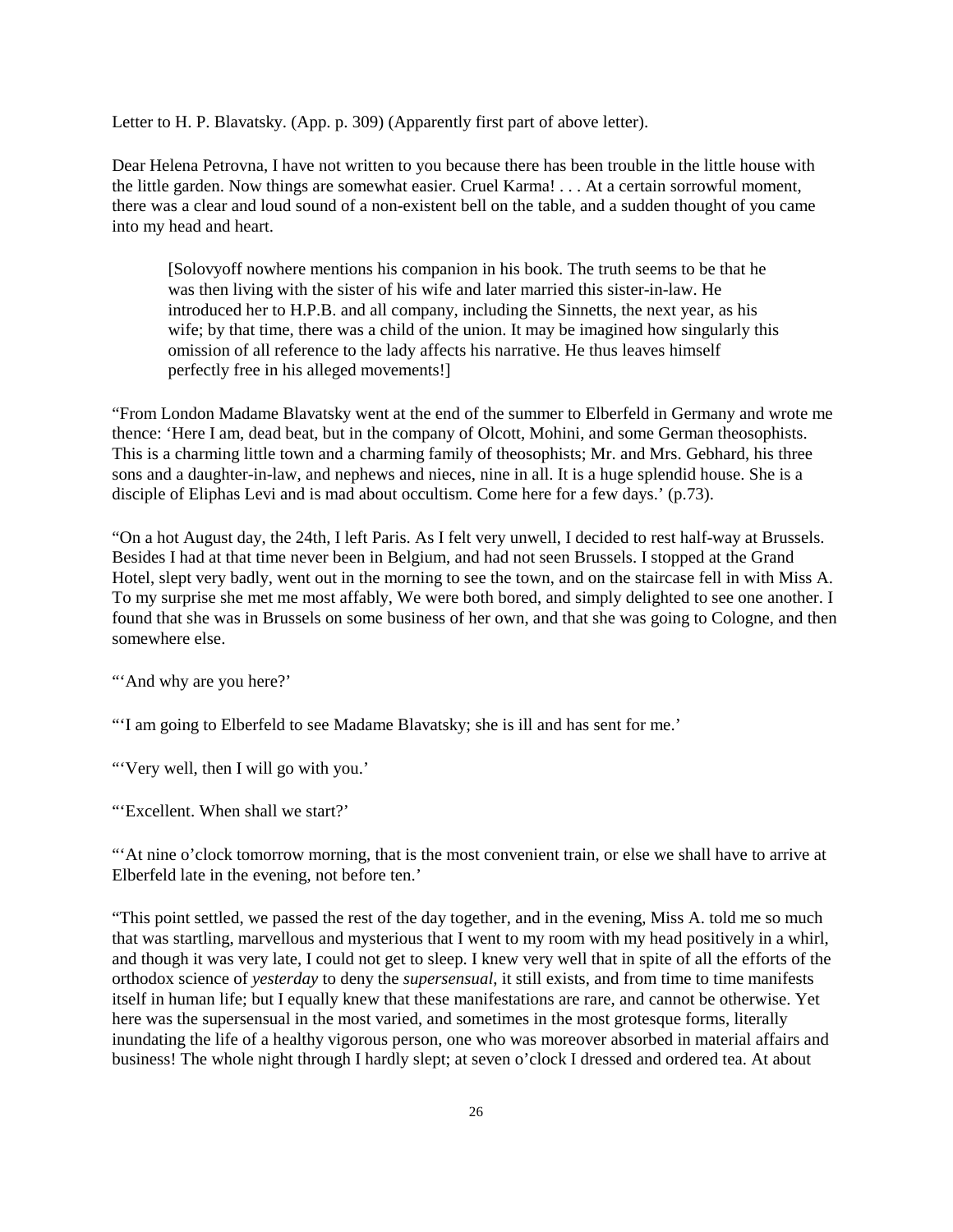eight I received a note from Miss A. saying that she had not slept either; a sort of invisible struggle had been going on around her, her head was aching, and she could not possibly start as *all* her keys were lost. I went to her, and found her standing in the midst of her portmanteuax and travelling bags. She assured me that 'all the keys were lost, every one; yet last night they were all there, under her eyes.'

"'Send for a locksmith.'

"'I have sent.'

"The locksmith appeared and opened a portmanteau: in the portmanteau was a bunch of keys, and on the bunch the key of the portmanteau itself!

"'There you see the sort of thing that happens to me', exclaimed Miss A. triumphantly.

"I do indeed,' I replied.

"As we had by this time missed the nine o'clock train, we agreed to take a walk in the city, and to start at one o'clock. But I suddenly began to feel an unusual weakness, and a desire to sleep came over me. I begged Miss A. to excuse me, went to my own room and threw myself on the bed. However I did not fall asleep, but lay with my eyes closed — and there before me, one after the other passed, quite clear and distinct, various landscapes which I did not know. This was so new to me, and so beautiful, that I lay without stirring, for fear of interrupting and spoiling the vision. At last, all became misty, little by little, then grew confused, and I saw no more.

"I opened my eyes. Drowsiness and weakness had passed away. I went back to Miss A., and could not refrain from telling her what had happened to me. I described in detail, with all the circumstances, the landscapes which I had seen.

"We took our seats in a coupé of the train, which carried us off, and we were talking together, when suddenly Miss A. looked out of the window, and exclaimed: 'See, here is one of your landscapes!' "The effect was almost painful. There could be no doubt about it, just as I could not doubt that this was the first time I had ever travelled by this line or been in this region. Until it grew dark, I continued to gaze in reality on all I had seen in the morning, as I lay on the bed with my eyes closed.

"We reached Elberfeld, and went to the Hotel Victoria; and finding that it was not very late, we set off to see Madame Blavatsky, in the house of the merchant Gebhard, about the best house in Elberfeld." (pp.74-6).

## **X**.

"We found our poor Madame all swollen with dropsy, and almost without movement, in an enormous arm-chair, surrounded by Olcott, Mohini, Keightley and two Englishwomen from London. Mrs. and Miss Arundale, by Mrs. Holloway, an American, and Gebhard with his wife and son. The rest of the Gebhards, had left Elberfeld.

"Madame was extremely delighted to see us; she brightened up and began to fidget in her arm-chair, and to 'let off steam' in Russian . . . .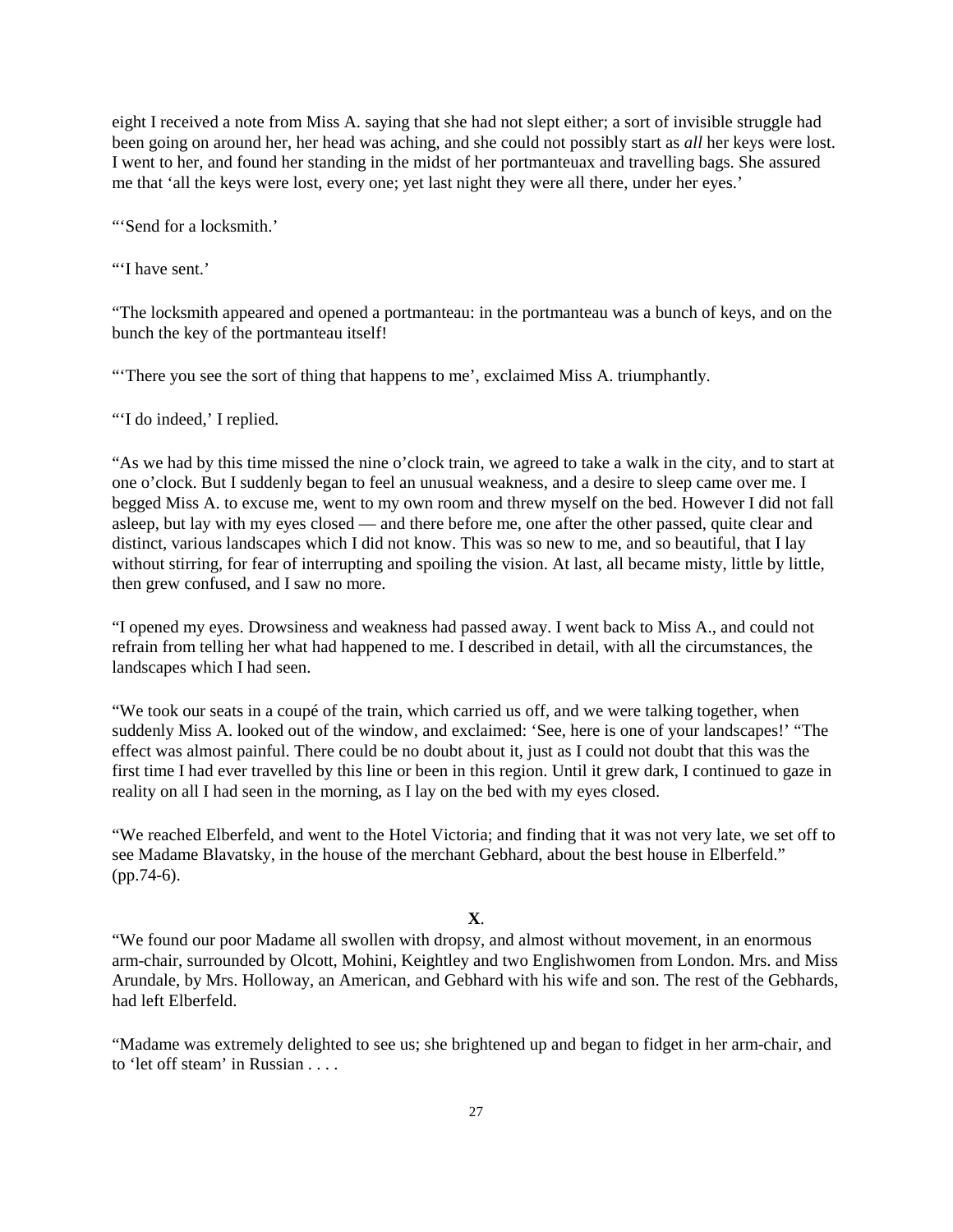"We were in a large and handsome drawing-room. It was divided into two portions by an arch, over which heavy draperies were drawn, and what there was behind them, in the other half of the room, I did not know. When we had talked long enough, Helena Petrovna called up Rudolph Gebhard, a young man with very good manners, and whispered something to him, on which he disappeared.

"'I am going to give you a surprise directly,' she said.

"'I soon saw that the surprise had something to do with the half of the room hidden behind the draperies, as a certain bustle was to be heard from there.

"The curtains were suddenly drawn back, and two wonderful figures, illuminated with a brilliant bluish light, concentrated and strengthened by mirrors, rose before us. At the moment, I thought I was looking on living men, so skilfully was the whole thing conceived. But it turned out that they were two great draped portraits of Mahatmas Morya and Koot Hoomi, painted in oils by Schmiechen, an artist related to the Gebhards.

"Subsequently, when I had thoroughly examined these portraits, I found in them much that was unsatisfactory from an artistic point of view; but their life-likeness was remarkable, and the eyes of the two mysterious strangers gazed straight at the spectator, their lips could almost have been said to move.

"The artist, of course, had never seen the originals of these two portraits. Madame Blavatsky and Olcott assured us all that he had painted by inspiration, that 'they' themselves had guided his pencil and that 'the likeness was extraordinary'. However that might be, Schmiechen had painted two beautiful young men. Mahatma Koot Hoomi, clad in a graceful sort of robe, trimmed with fur, had a tender, almost feminine face and gazed sweetly with a pair of charming light eyes.

"But as soon as one looked at the 'master', Koot Hoomi, for all his tender beauty, was at once forgotten. The fiery black eyes of the tall Morya fixed themselves sternly and piercingly upon one, and it was impossible to tear oneself away from them. The 'master' was represented as in the miniature in Madame Blavatsky's locket, crowned with a white turban and in a white garment. All the power of the reflectors was turned upon this sombrely beautiful face, and the whiteness of the turban and dress completed the brilliance and life-likeness of the effect.

"Madame Blavatsky asked for still more light upon her 'master', so Rudolph Gebhard and Keightley altered the mirrors, arranged the drapery around the portrait, and placed Koot Hoomi aside. The effect was astonishing. One had to force oneself to remember that it was not a living man. I could not turn my eyes away.

". . . On the way to the hotel, we could talk of nothing but the wonderful portrait of the 'master', and in the darkness he seemed to stand before me. I tried to shut my eyes, but I still saw him clearly in every detail. When I reached my room, I locked the door, undressed and went to sleep." (pp.77-9).

> Account sent by Solovyoff to the S.P.R. October 1, 1884. (Translation from the French by B. H.)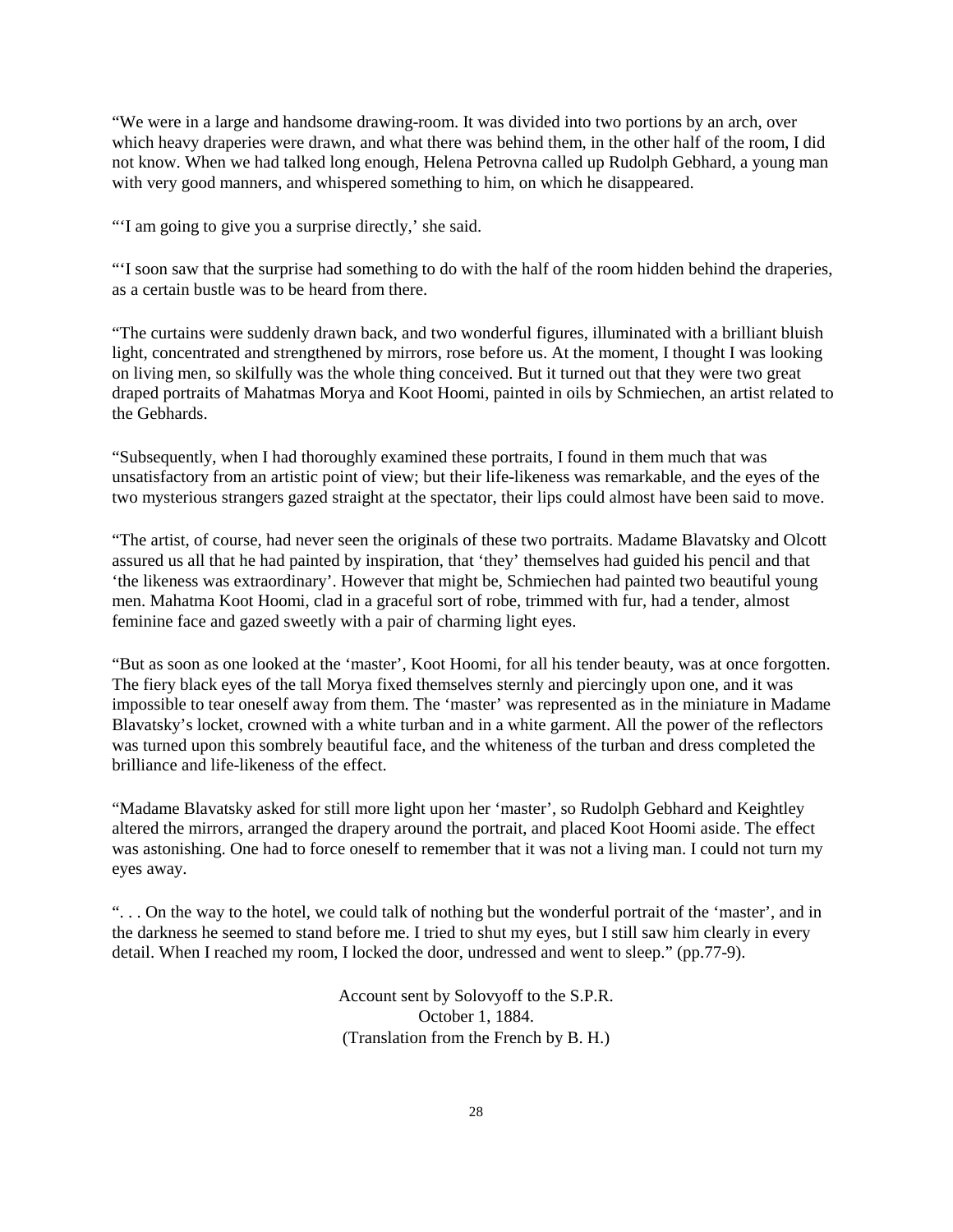Having received a letter from my countrywoman, Madame Helena Blavatsky, in which she informed me of her bad health and begged me to go to see her at Elberfeld, I decided to take the journey. But as the state of my own health obliged me to be careful, I preferred to stop at Brussels, which town I had never seen, to rest, the heat being unbearable.

I left Paris on the 24th of August. Next morning, at the Grand Hotel in Brussels, where I was staying, I met Mlle. A. (daughter of the late Russian ambassador at —— and maid of honour to the Empress of Russia). Hearing that I was going to Elberfeld to see Mme. Blavatsky, whom she knew and for whom she had much respect, she decided to come with me. We spent the day together, expecting to leave in the morning by the nine o'clock train.

At eight o'clock, being quite ready to depart, I go to Miss A.'s room and find her in a great state of perplexity. All her keys, which she always kept about her person in a little bag and that she had in this bag on going to bed, had disappeared during the night, although the door was locked. Thus, as all her baggage was locked, she could not put away the things she had just been using and wearing. We were obliged to postpone our departure to the one o'clock train and called a locksmith to open the largest trunk. When it was opened, all the keys were found in the bottom of the trunk, *including the key of this trunk itself, attached as usual to the rest.* Having all the morning to spare, we agreed to take a walk, but suddenly I was overcome by weakness and felt an irresistible desire to sleep. I begged Miss A. to excuse me and went to my room, and threw myself on the bed. But I could not sleep and lay with my eyes shut, but awake, when suddenly I saw before my closed eyes a series of views of unknown places that my memory took in to the finest detail. When this vision ceased, I felt no more weakness and went to Miss A., to whom I related all that had happened to me and described to her in detail the views I had seen.

We left by the one o'clock train and lo! after about half an hour's journey, Miss A., who was looking out of the window, said to me, "Look, here is one of your landscapes!" I recognized it at once, and all that day until evening, I saw, with open eyes, all that I had seen in the morning with closed eyes. I was pleased that I had described to Miss A. all my vision in detail as thus say that the route between Brussels and Elberfeld is completely unknown to me, for it was the first time in my life that I had visited Belgium and this part of Germany.

On arriving at Elberfeld in the evening, we took rooms in a hotel and then hurried off to see Madame Blavatsky at Mr. Gebhard's house. The same evening, the members of the Theosophical Society who were there with Mme. Blavatsky showed us two superb oil-paintings of the Mahatmas M. and Koot Hoomi. The portrait of M. especially produced on us an extraordinary impression, and it is not surprising that on the way back to the hotel, we talked on about him and had him before our eyes. Miss A. may be left to relate her own experience during that night.

[Miss A. had nearly the same experience as Solovyoff now tells.]

But this is what happened to me:

Tired by the journey, I lay peacefully sleeping when suddenly I was awakened by the sensation of a warm penetrating breath. I open my eyes and in the feeble light that entered the room through the three windows, I see before me a tall figure of a man, dressed in a long white floating garment. At the same time I heard or felt a voice that told me, in I know not what language, although I understood perfectly, to light the candle. I should explain that, far from being afraid, I remained quite tranquil, only I felt my heart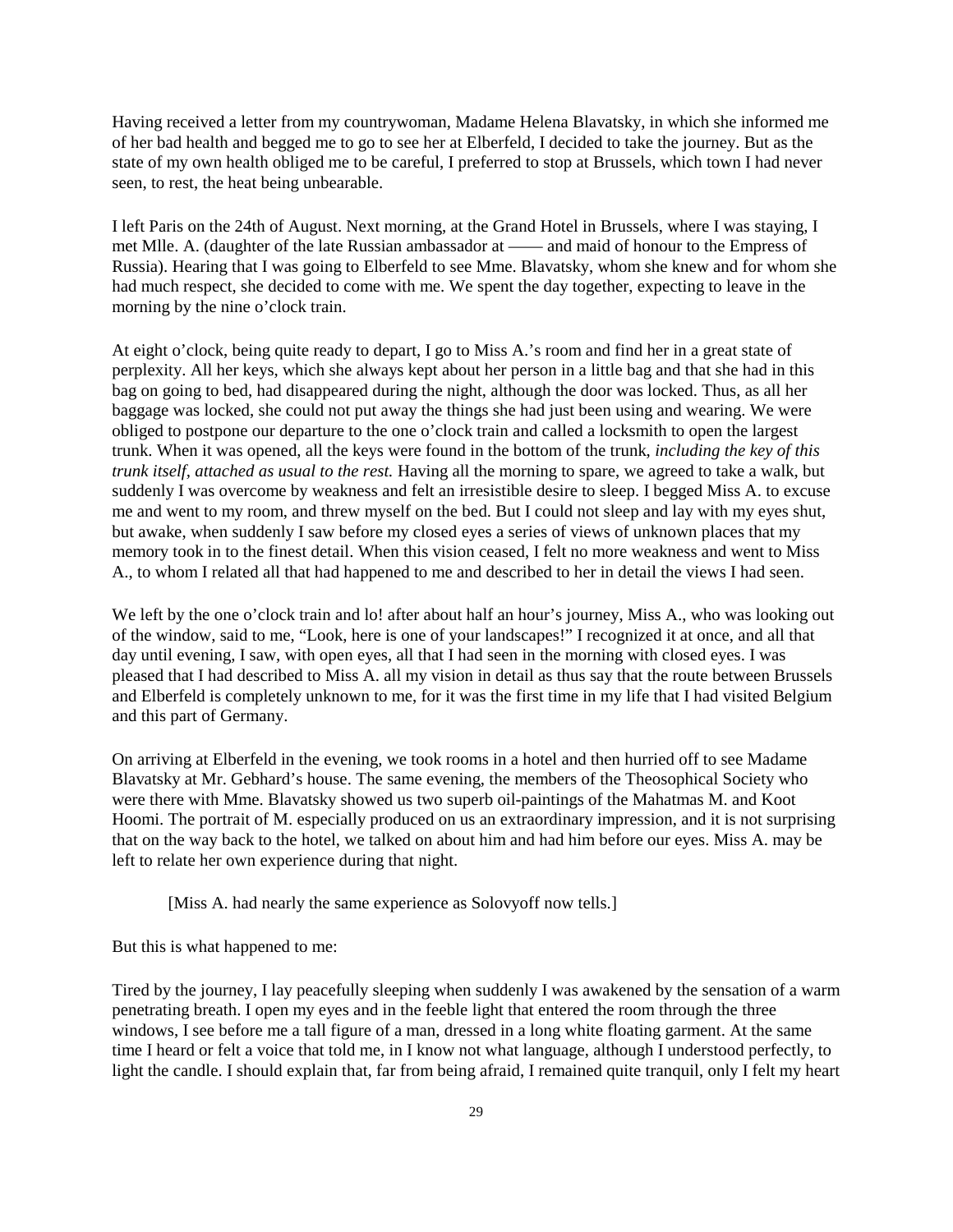beat rapidly. I lit the candle, and in lighting it, saw by my watch that it was two o'clock. The vision did not disappear. There was a living man in front of me. And I recognized instantly the beautiful original of the portrait we had seen during the evening before. He sat down near me on a chair and began to speak. He talked for a long time, about things of great interest to me, but the greater part of this interview cannot be reported here as it dealt with matters personal to me. I can say, however, that among other things, he told me that in order to be fit to see him *in his astral body* I had had to undergo much preparation, and that the last lesson had been given me that morning when I saw, with closed eyes, the landscapes that I was to see in reality the same day. Then he said that I possess great magnetic power, now being developed. I asked him what I ought to do with this force. But without answering, he vanished.

I was alone, the door of my room locked. I thought I had had an hallucination and even told myself with fright that I was beginning to lose my mind. Hardly had this idea arisen when once again I saw the superb man in white robes. He shook his head and smiling, said to me: "Be sure that I am no hallucination and that your reason is not quitting you. Blavatsky will prove to you to-morrow before everyone that my visit is real." Then he disappeared. I saw by my watch that it was three o'clock. I put out the candle and immediately went into a deep sleep.

Next morning, on going with Miss A. to Madame Blavatsky, the first thing she said to us with an enigmatical smile was: "Well! How have you passed the night?" "Very well," I replied and I added, "Haven't you anything to tell me?" "No," she replied, "I only know that the Master was with you with one of his pupils."

That same evening, Mr. Olcott found in his pocket a little note, that all the theosophists said was in the handwriting of M.: "Certainly I was there, but who can open the eyes of him who will not see?"

This was the reply to my doubts, because all the day I had been trying to persuade myself that it was only an hallucination, and this made Madame Blavatsky angry.

I should say that on my return to Paris, where I am now, my hallucinations and the strange happenings that surrounded me, have completely stopped.

> Vsevolod Solovyoff. 1 October, 84, Paris.

[In his book, Solovyoff tells what happened to Miss A. that same night.]

"I woke at ten o'clock and remembered everything quite clearly. The door was locked . . . . In the coffeeroom of the hotel I found Miss A. at breakfast.

"Have you had a good night?' I asked her.

"Not very. I have seen the Mahatma Morya."

"'Really? And I have seen him too.'

"How did you see him?"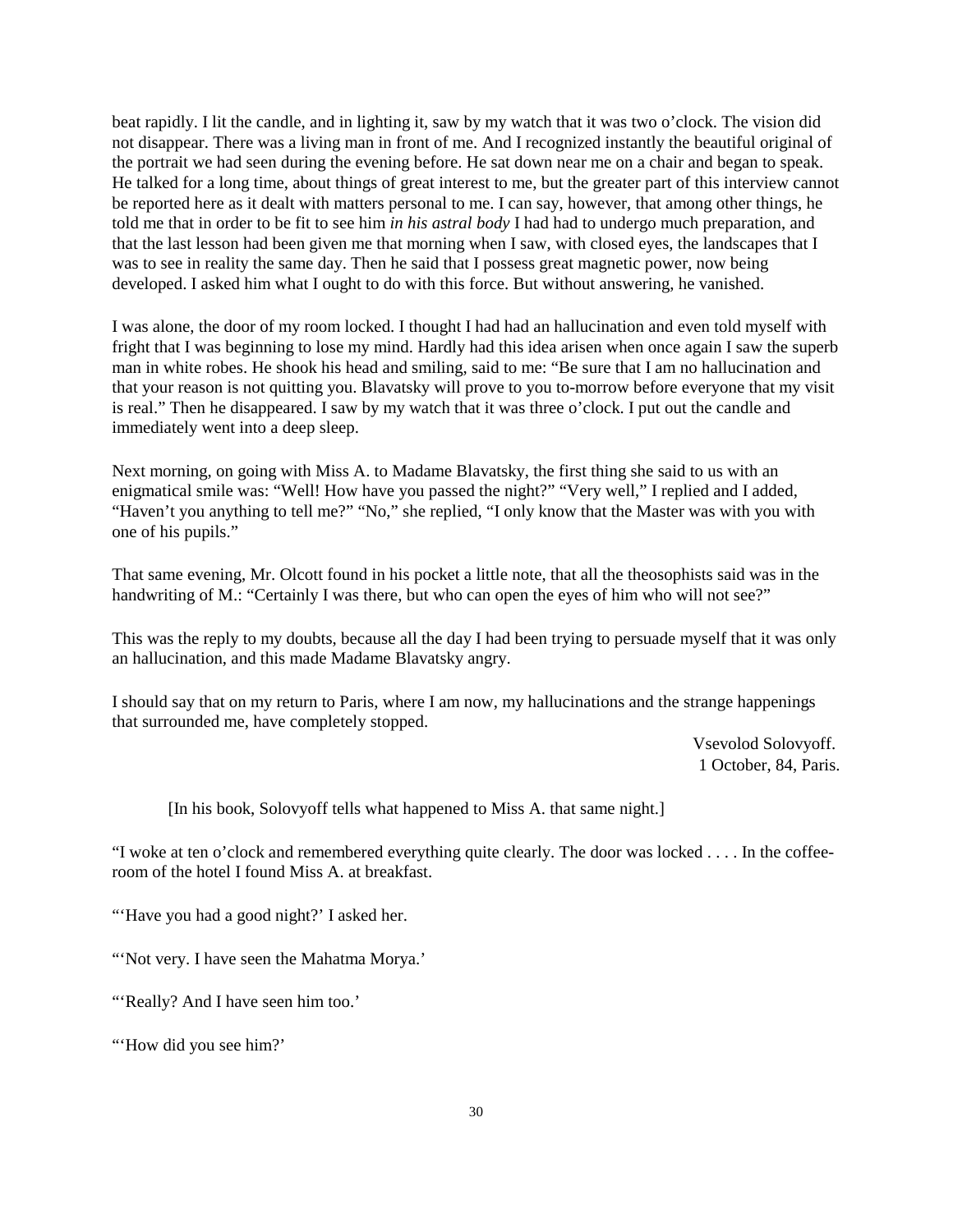". . . . I described to her . . . and learned from her that while she was thinking whether she should formally turn theosophist, or if there was not something 'dark' in it, Mahatma Morya had appeared to her and said: 'We have great need of a "little beetle" like you.'

"That is exactly what he said, a "little beetle", and he said it in Russian.'

"We set off to the Gebhard's . . . . Miss A. began to narrate our visions. Madame Blavatsky could not conceal the delight that came over her. She forgot all her sufferings, and her eyes flashed sparks. (pp.81-2)

## **XI**.

[Next day, Madame Blavatsky was terribly ill, "all swollen, on a great bed, and groaning . . . . Her hand was no more a hand; it was but an inflexible thick log." Solovyoff promised to stay and correct her manuscript, The Blue Mountains.]

". . . . The same day there arrived from Cambridge, F. Myers, one of the founders and most active members of the London Society for Psychical Research, and his brother, Dr. Myers, who had undertaken to express an opinion on Madame Blavatsky's illnesses. The two stayed, like myself, at the Hotel Victoria. In the evening, I had a long conversation with F. Myer . . . . He begged me in the first place to tell him how I had seen Mahatma Morya, and when I had done so, he began to urge me to communicate the fact to the London society in writing." (p. 91).

[Solovyoff proceeds to put words into the mouth of Myers the which the latter was obliged to correct. Solovyoff states that Myers told him that "by the rules of our society, your communication must consist only of a simple detailed account of facts without any commentaries or criticisms of your own." No such rule existed. Walter Leaf says in a parenthesis: "What Mr. Myers believes himself to have said is that the committee would regard as evidence only the mere statement of facts, and could not be bound by any views or comments of Mr. Solovyoff's own". Solovyoff's account sufficiently indicates that he needed no more urging to write this than to write for the Rebus in June before even the signed account could be in print elsewhere; his "own comments" would be unlikely to diminish his own importance as the positive recipient of the Mahatma's favour and as a bright particular star among the theosophists. In forthcoming letters, he will be seen insisting on his necessity to the Theosophical Society and no doubt he believed himself to be already possessed of "powers", instead of an intermediary for the power. The note through Olcott seems to indicate that Solovyoff would not be accepted by whoever had come to have a look at him during the night, and the character he finally displayed makes this of no surprise.]

[Solovyoff omits to mention that he was at this period in correspondence with Madame Jelihovsky at St. Petersburg. The relations between her and Helena Petrovna were at their worst, possibly owing a good deal to Mme. J.'s efforts to detach Solovyoff from the Theosophical Society. Madame Blavatsky seems to have passed the most indiscreet comments on her sister to their Russian compatriot. Mme. J. says (p. 314): "He took notes of what I told him about my sister and sent it on to her, as he sent on to me what was said about me at Elberfeld".

[While at Elberfeld however, and for long after, in fact until late in the following year, 1885, Solovyoff remained sufficiently hopeful of favours and confident of his own value as a Theosophical witness. To Vera he shows some reserve, but there is no mistaking his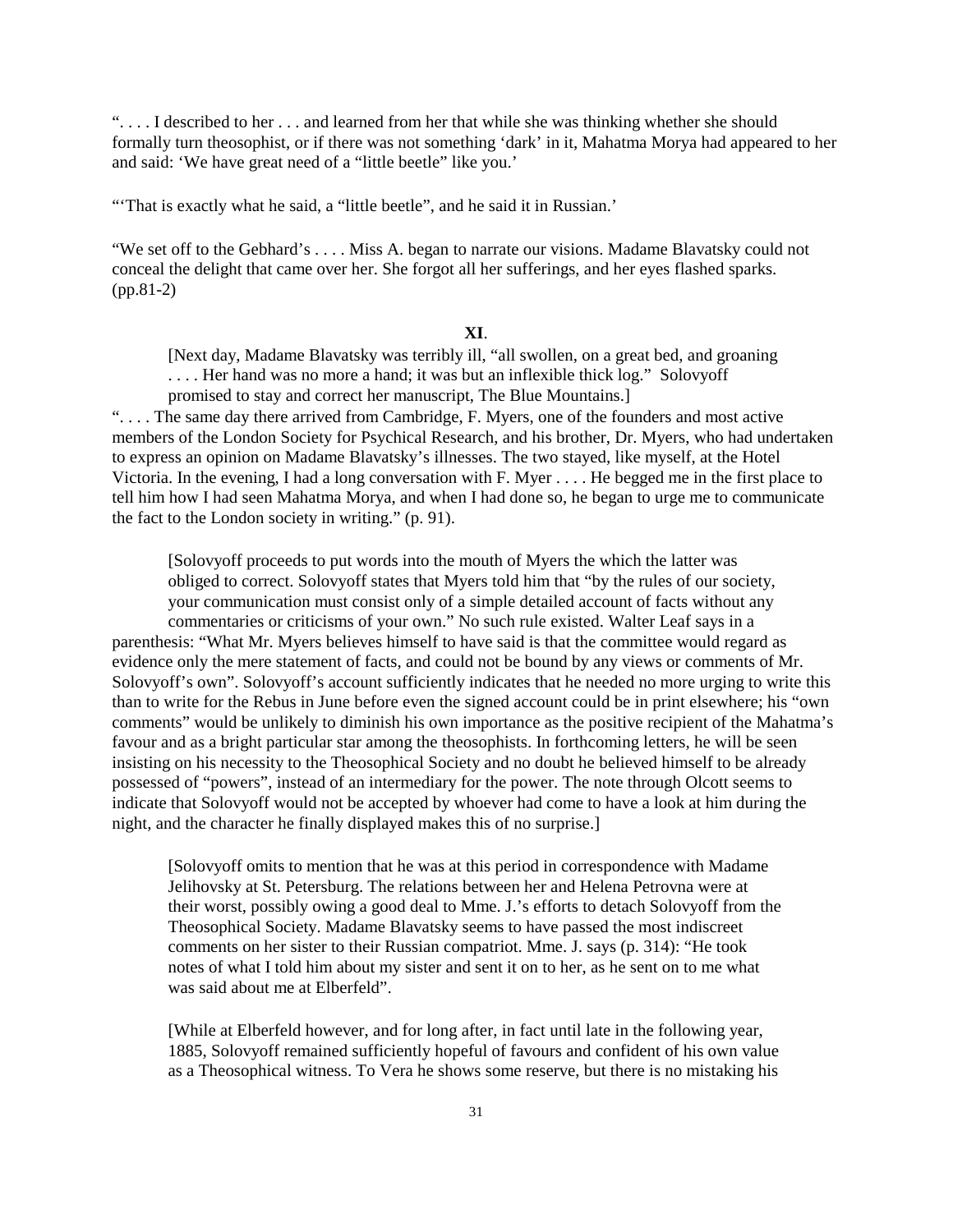general tone.]

September 9, 1884.

### Dear Vera Petrovna,

I have just received your letter and hasten to communicate with you . . .

I got back a few days ago from Elberfeld, where I passed a week at poor Helena Petrovna's bedside. I must tell you that in the eyes of European doctors she is in a very, very bad way; yet she, like those about her, believes more than ever in the power of her Mahatmas, and that her sickness is not unto death. In any case, she will have to keep her bed at Elberfeld for a long time. The doctors have diagnosed fatty heart, diabetes and acute rheumatism, from which her left hand is swollen, and which is not far from the heart. She suffers terribly but is wonderfully brave-spirited. As for wonders, there is no end of them. So after all, she may recover and with my whole heart, I hope she may, for I love her. (p. 297).

[On September 26th, he wrote to Madame Blavatsky concerning some troubles among the Theosophists at Paris and also about some rows that had taken place at Elberfeld. He seems to have fancied he himself could put everything right if only Madame Blavatsky would have trusted him. The "rows" were, however most complicated and Solovyoff would have been of no use whatever.]

September 26th, 1884.

Dear Helena Petrovna,

As I am not in possession of magic powers, I cannot know how you are getting on if I receive no news, and if my letters remain unanswered. But why do you not see and know what is going on here? As you have heard, the Duchess de Pomar has resigned the presidency. She is deeply offended with the colonel. The defender of the American negroes has actually shown want of tact when dealing with a European *grande dame.*

Of the various gossip, rumours and scandals it is unpleasant and not worth while to talk. Dramar and Baissac might have been useful, but they have lost heart now. Madame de Morsier is fretting and fuming, and is only held in by her love for Koot Hoomi, and partly by myself. What I can do, I am doing. I care nothing for the Theosophical Society, the significance of which escapes me, thanks to your distrust of me; but I care a great deal for your reputation. If I cannot do anything for it here, I can in Russia. So it is essential that I should meet —— . [Sinnett.] I might, with his help clip——'s wings; I might encourage him, for after the Elberfeld visit everyone wants encouragement, for there were many blunders at Elberfeld — not of your making, but for some reason perhaps you do not know of them. I have nothing to do with the rest, but I must bring you out clear. I cannot write in full detail. If you wish — it will be clear to you. Do speak out.

Yours with all my heart,

Vs. Solovyoff.

#### **XII**

[Meanwhile, the scandal that culminated in the Report of the Society for Psychical Research and the judgment — most impertinent on the part of this body which, presumably, constituted itself for research in psychical phenomena and not for police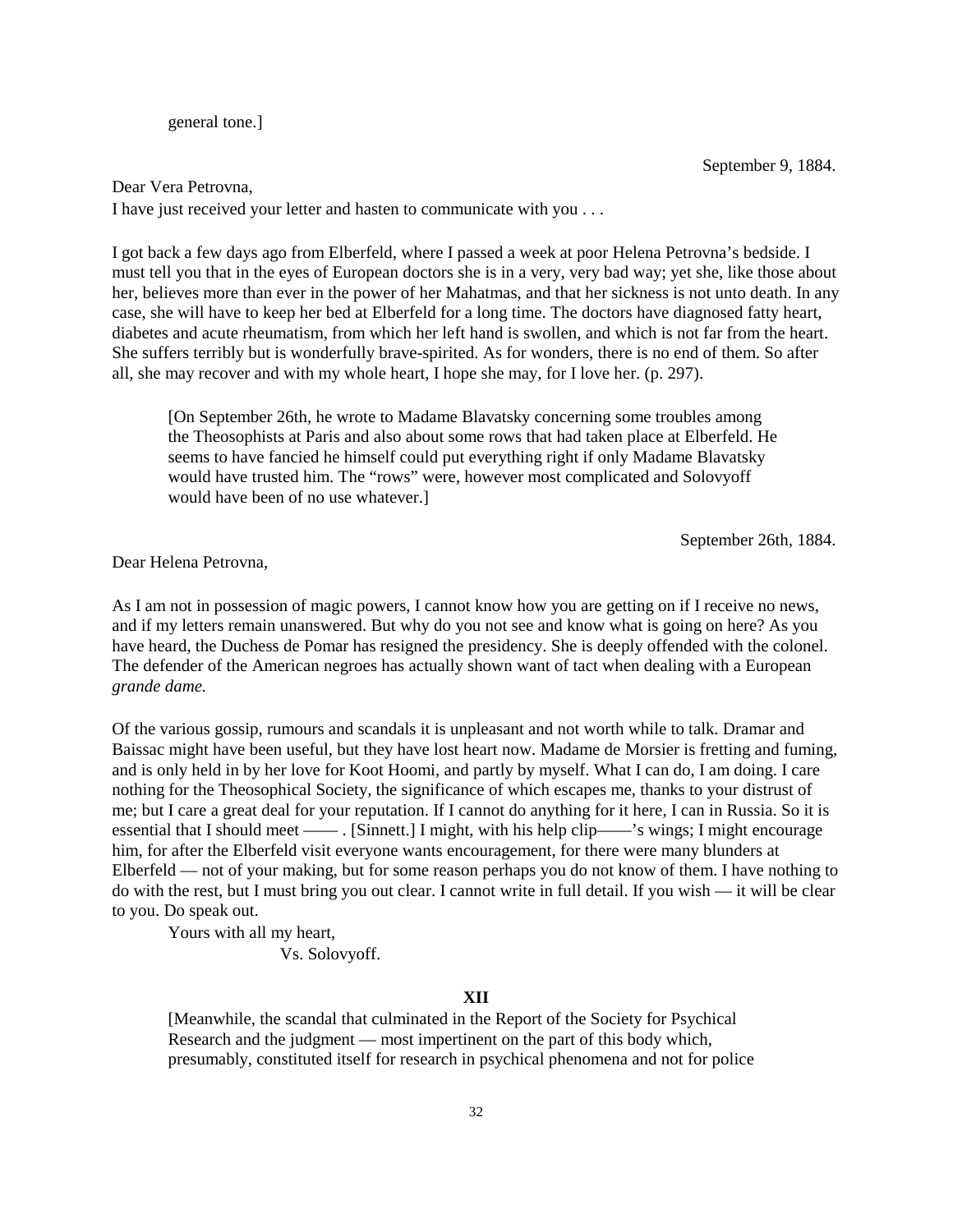service — of Madame Blavatsky as an impostor. In "Defence of Madame Blavatsky", Vol. 2, I have dealt with a large part of the "evidence" as produced by Madame Coulomb, and later I shall deal with the outrageous "report".

[The CHRISTIAN COLLEGE MAGAZINE of Madras had published certain letters allegedly written to Madame Coulomb by H.P.B. On September 20th, the TIMES published a cabled account of the affair, and all London was set talking. The news must have reached Paris the same day, but apparently, the French papers preferred to wait for rather more evidence against Madame Blavatsky than the allegations of a dismissed housekeeper. I can find no data to show that any of the Paris Theosophists knew of the TIMES sensation; it is almost certain that Solovyoff did not learn about the scandal until some time later. The letter below seems to have taken him quite by surprise. The letter (a translation from the Russian, of course) comes from Madame Blavatsky, still at Elberfeld.]

Dear V. S., *Tout est perdu — meme l'honneur*. What am I to do? If you too have confessed to me that you suspect me to be sometimes capable of substituting fraudulent in the place of real manifestations, you, my good and dear friend, what can I expect from my enemies? Madame Coulomb has got her way. She has written letters which she says are from me, and publishes them (I have not even seen them yet) in a Madras missionary paper. And these letters are said to reveal a whole organized system of fraud. But I have never written two lines to her! It turns out that our Mahatmas are made of bladders, muslin and masks! You saw bladders that night, so now you know. Olcott has several times seen the Master, and has twice spoken to K.H. face to face — both of them in the form of bladders, etc. Mohini will go to you in two days, that is to Paris, on Thursday; so you will tell him and he will explain matters. But how you can help me in spite of all your good-will, I do not know. You say that you

[This rather suggests that Solovyoff now knew of the scandal, had written to her on the subject. If he had done so, the letter may have been burned by Madame Jelihovsky after H.P.B.'s death, as alas were many others. The letters she did produce later, and that are all given here and there in due place in the present book, are a few that were found at Adyar and were sent to her. Happily, by that time, she had got over her incendiary folly and realized that Madame Blavatsky's defence required the production of all letters. Solovyoff reproduces no letters from himself to H.P.B. except a few lines that do not prejudice his own narrative.]

will have nothing more to do with the Society; but I am ready for

[This may be merely H.P.B.'s exaggeration of his remark, "I care nothing for the Theosophical Society, the significance of which escapes me, thanks to your distrust of me". It may be, also, that she thought to soothe his wounded vanity by her phrasing. It was not the moment to be rough with her possible allies.]

the sake of the society, for an abstract idea, to give up not only my life but honour. I have sent in my resignation, and shall retire from the scene of action. I will go to China, to Tibet, to the devil, if I must, where nobody will see me or know where I am; I will be dead to everyone but two or three devoted friends like you, and I wish it to be thought that I am dead; and then, in a couple of years, if death spares me, I will reappear with strength renewed. This has been decided and signed by the "general" himself.

[Solovyoff called Mahatma M. thus.]

"First of all, you can say to each and all in Paris that since, in spite of all my efforts, in spite of my having sacrificed to the society life and health and my whole future, I am suspected not only by my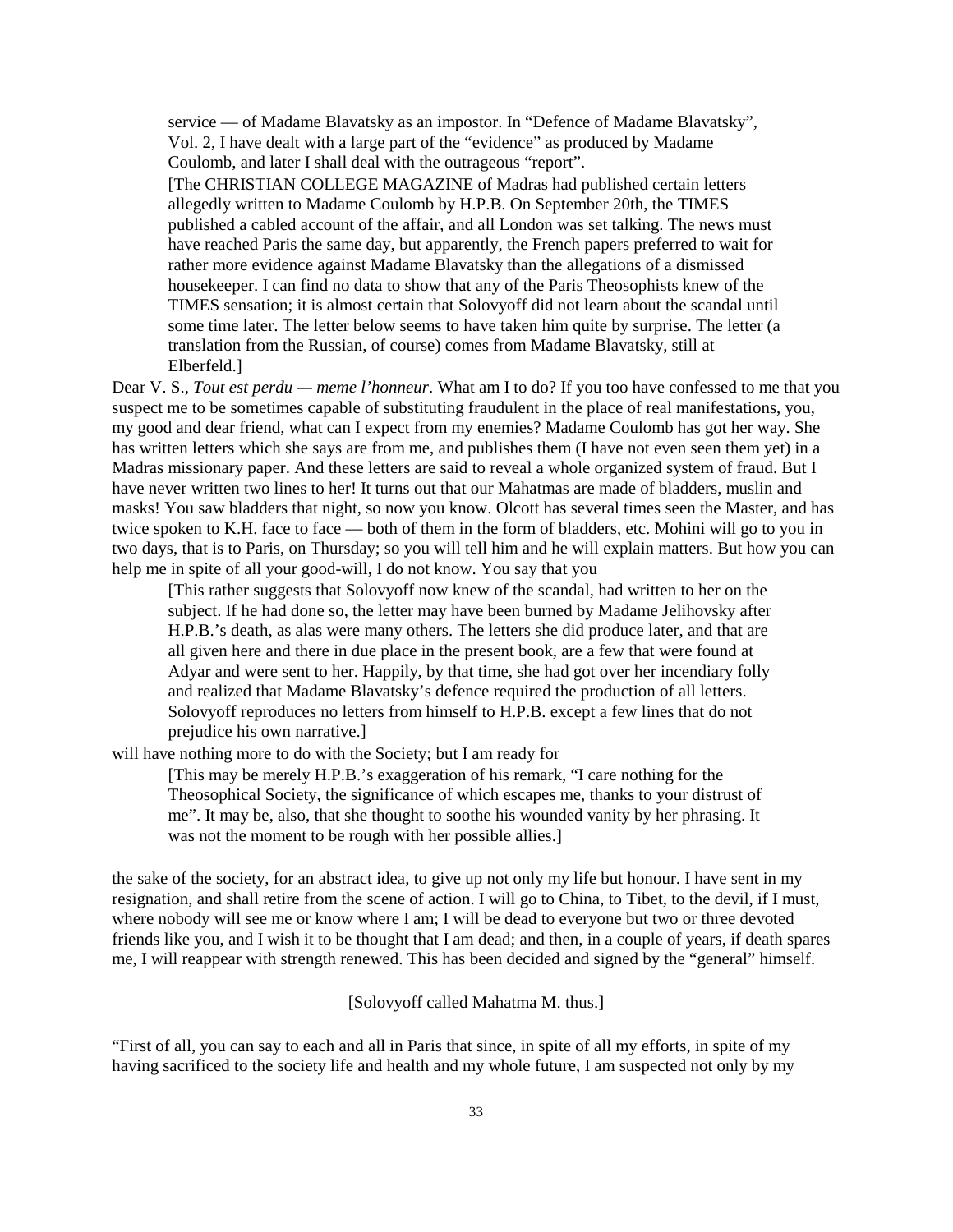enemies, but even by my own theosophists, I shall cut off the infected limb from the sound body; that is, I shall cut myself off from the society. They have all clutched at the idea with such delight, Olcott and Madame Gebhard and the rest, that I have not even met with any pity. I leave the moral to you. Of course, I shall not depart into the "wilderness" till Olcott, who starts for India by the first steamer, has arranged matters at Adyar, and exposed and proved the conspiracy — they gave the Coulomb woman 10,000 rupees, as is now proved, in order to destroy the society; but when all this has settled down, then I shall go off — where, I do not know yet; it is all the same, besides, so long as it is somewhere that nobody knows. I can address my letters to Katkoff through you. Of course, Olcott will know where I am, but the rest may think what they like. The more absurd such ideas the better. Now, here you can give me real help. I shall trust you entirely, and I can, and will, direct the society better from a distance than on the spot.

There, my dear friend, that is all. The rest I will tell you face to face; for I want to come and see you for a few days without anyone knowing it if you will have me. Answer at once and don't try to dissuade me, for this is the only hope both for me and for the society. The effect of my resignation publicly announced by myself will be immense. You will see. And do you make haste to let it be known in Petersburg, say in the *Rebus* there, that our society is not founded for the production but for the investigation of phenomena; not for the deification of Mahatmas, but for a world-wide cause, and to show that faith in the supernatural is superstition, folly; but that faith, i.e. science, the knowledge of the forces of nature of which our scientific men are ignorant, is the duty of every civilized man; and that, as half the theosophists and all the spiritists consider me, some of them a powerful medium and some a charlatan, I am tired of it all; and since I love the society better than life, I am leaving it for a time of my own free will in order to save the scandal. For God's sake do this, and it will not be too late. Mohini will explain to you all the conspiracy in Madras against Adyar and the society. Discredit these vile Calvinistic missionaries; be a friend to me. And meanwhile answer. I want to start for London at the end of this week. Do me a service. Ask at Rue Byron II bis, if there is a "chromophotographic" artist, Madame Tchang, living there; and if she has left, where she has gone. But she must neither see you nor know where you are. Oh, if I could only see you and talk it over, and arrange and get your advice. Now it is war, for life or death.

We put our trust in the Mahatmas, and shall not be confounded for ever.

Yours to the grave,

H. P. Blavatsky.

P.S. Et les 'Mahatmas' ne l'abandonneront pas, mais, la situation est furieusement *serieuse*. O. est bête, mais it n'y en a pas d'autre. K.H.

[A sufficiently distraught epistle! (Be it remembered that we have only Solovyoff's documents and Leaf's versions.) Yet, in her place, many might have written worse and have had no thought for philosophy! All through the Elberfeld visit, H.P.B. had been

tumbling from one quarrel to another. A volume would be needed to explain these rows where conflicting ambitions of theosophical aspirants and treachery all around had exasperated H.P.B. When the Coulomb scandal broke, Madame Blavatsky found her "best friends" and even Olcott, ready to believe that there might be grounds for Madame Coulomb's accusations, and they accepted the resignation offered by Madame Blavatsky with a haste that can only be called — indecent. It is not only possible, but certain, that several of her "theosophists" fancied that they could run the society quite well themselves; run it by lecturing and publishing — all they had learned from or through HER! I think,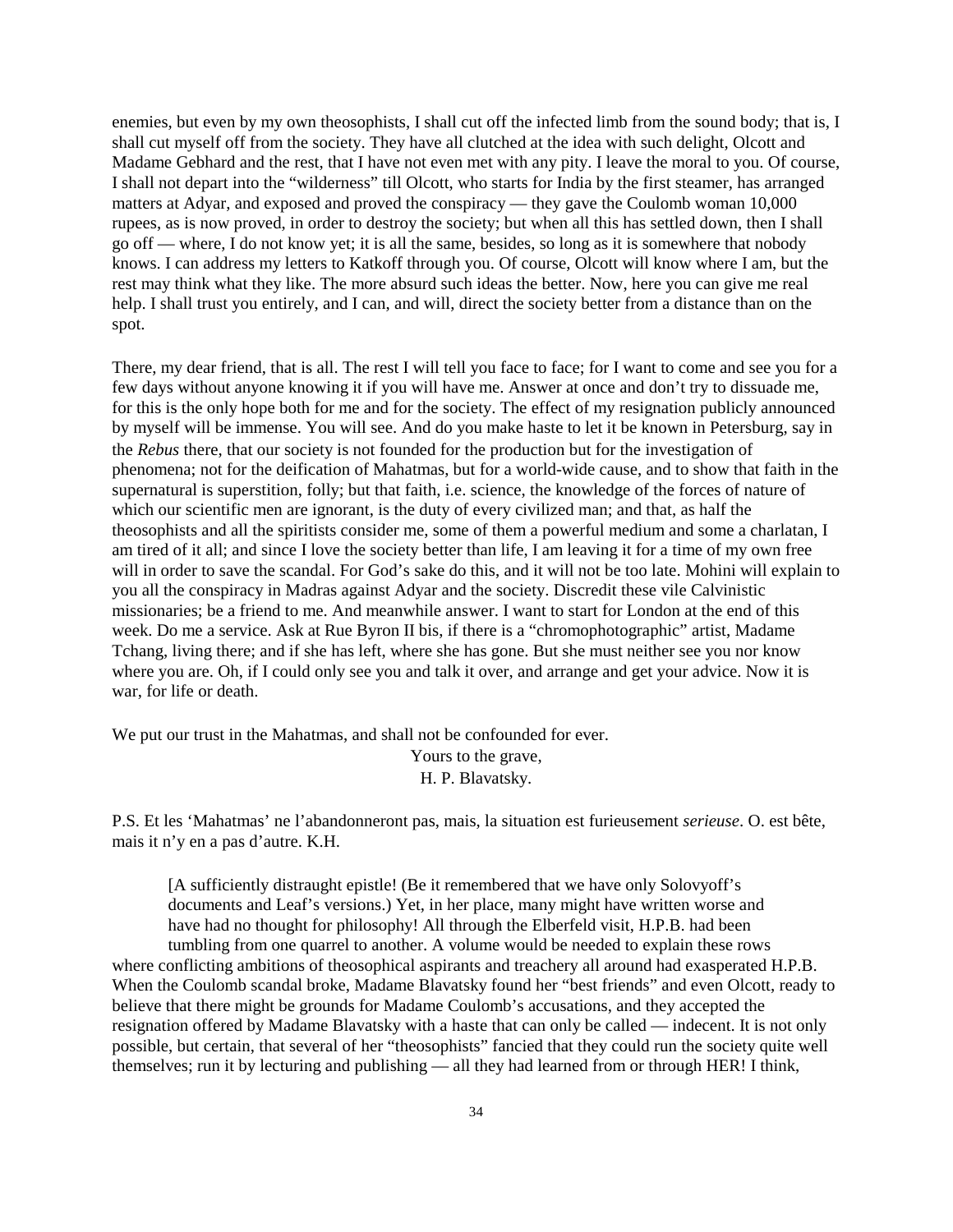myself, that it was a pity that she did not abide finally by Mahatma M's decision and disappear and leave them to it! In a very few months, they would all have been at desperate logger-heads, have learned that their mere half-intelligent echoings of what she had taught them could not get them very far with the world in general, and they would have begun to plan expeditions to find her; who could answer all their questions, and implore her to return—Coulomb or no Coulomb.

[The post-script to the above letter was written in blue pencil and in the hand-writing of Mahatma K.H. Madame Blavatsky expressly states that she had authority to use this script, after asking permission, of course; and we need not forcibly imagine that the Mahatma himself took the trouble to write, even to impress a friend of the hunted and distracted H.P.B. Perhaps he did write it. In any case, Solovyoff was so pleased at getting a bit of this writing that he hurried off to boast of his favour to the other Theosophists.]

"That very day, at Madame de Morsier's, I met the most convinced and honest of the French theosophists; and they . . admitted the postscript to be the authentic work not of Madame's hand, but of Koot Hoomis." (p. 97)

Letter from Solovyoff in reply to above.

### Monday.

Dear Helena Petrovna, I have just received your letter. Believe it or not as you like, neither it nor the Koot Hoomi postscript caused me the least surprise. I shall produce a sensation through Madame de Morsier. Mohini's coming, if he is well and steadily directed, is very opportune . . . What a disgrace that I should not talk English!

It is positively essential that you and I should meet; it is impossible for me to write at length; how happy I should be if you would come to see me . . . And not I alone, but *we*. And you would like it too, I hope. Paris is not far out of the way from Elberfeld to London.

Perhaps we could come to an understanding in Russian . . . And I would escort you to London . . .

 I do not know how to beg you not to be in a hurry to resign. Let us talk it over first, and if it is inevitable, then I will leave it to you to say what must be done and where you will go.

What can one do by correspondence. I wait for further news.

Yours with all my heart.,

Vs. Solovyoff.

P.S. Do not get agitated, in the name of all the saints. (p.300)

"In a couple of days Madame de Morsier informed me that she had received a letter from Madame, in which she begged her to meet Mohini . . 'It is essential that he should be met,' Madame de Morsier explained to me; 'you see, he is coming alone, and, as his French is very bad, he will be entirely lost. Can he not stay with you? Madame could not make up her mind to ask you straight out for this, as she did not know if you would think it proper, so she left it in my hand.'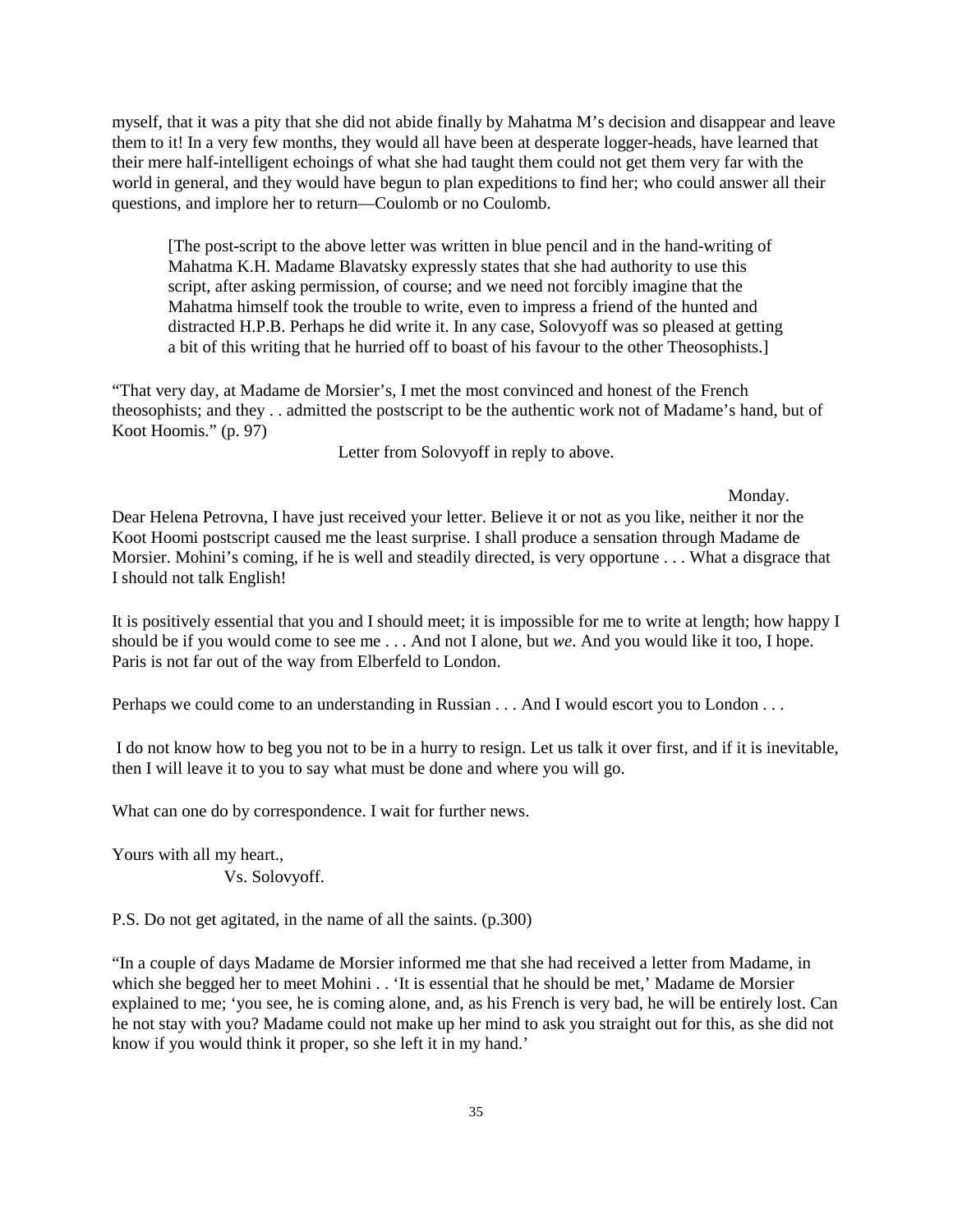"'I have a spare room quite by itself,' I replied, 'and he will not be any burden to me with his vegetarianism. To be sure, his bronze face and strange costume will make the people in our *impasse* talk; but that is all the same to me.'

"We went together to the railway-station, and met the young Brahmin. He handed me a letter from Madame. She wrote as follows: —

Dear V. S., I tried to do as you wish, but it is impossible. To go to Paris alone when I can hardly walk would be madness. I shall go to London on Monday. I shall remain (for I cannot help it) a couple of weeks in London, and then I shall come to you in Paris for one week or two, as you wish. *No one must know* where I am except Gebhard, who is entirely devoted to me and the cause. I have resigned, and now there is the strangest mess. The general ordered this strategy, and he knows. I have, of course, remained a member, but merely a member, and I am going to vanish for a year or two from the field of battle. This letter will be handed to you by Mohini. He will stay in Paris until Tuesday. Gebhard will go with me when I wish, and will take me where I wish. But where am I to go so that none but a few devoted friends may know where I am, I positively cannot tell.

Understand, my dear V. S., that it is *essential for my plan* to vanish without trace for a time. Then there will be a reaction and to my advantage. I should like to go to China, if the Mahatma will permit; but I have no money. If it is known where I am, all is lost. Now help me with your advice. The master commanded this, and that in a general way; but left the details and the carrying out to me, at my own risk and peril, as always. If I break down, so much the worse for me. And then there is Russia; you can help me there. Say that in consequence of the conspiracy of which Mohini will tell you, and of my health, I have been obliged to give up active work for a year or eighteen months. And that is the truth; I have no strength left. And now I will finish the second part of the *Caves, so* it will be all the better. But my programme, if you approve, is this; let us be heard of as mysteriously as possible, and vaguely too. Let us theosophists be surrounded now by such mystery that the devil himself won't be able to see anything, even through a pair of spectacles. But for this, we must write, and write, and write. So, till we meet again Mohini will tell you all.

Yours ever, H. Blavatsky.

"Mohini told very little, and it was impossible to gather from his words exactly what was going on. One thing was clear: the theosophists with Madame, had taken fright in good earnest . . Mohini stayed three days . . . . After his departure I received the following letter from Madame Blavatsky, who was already in England: —

## 9 Victoria Road, Kensington.

Dear V. S., This is my new address for a fortnight, not longer. They are sending me out to Egypt and Ceylon — nearer home, but not home. It shall be done as the master has commanded — not to go back to Madras till Olcott has settled things; but to stay in Europe is equally impossible. We have thought, but thought out nothing. We have not money enough to scatter and live each separately. Some theosophists are going with me now to Ceylon (Mr. and Mrs. Cooper-Oakley, who are starting for Madras), but for me to go alone without anyone is not to be thought of. My rheumatism is again about in my shoulder, and a little all over me. If it attacks me again as it did at Elberfeld, then good-bye — it will fly to the heart.

Now how are we to meet? I cannot go to Paris when I can hardly walk. Lord, how I would like to see you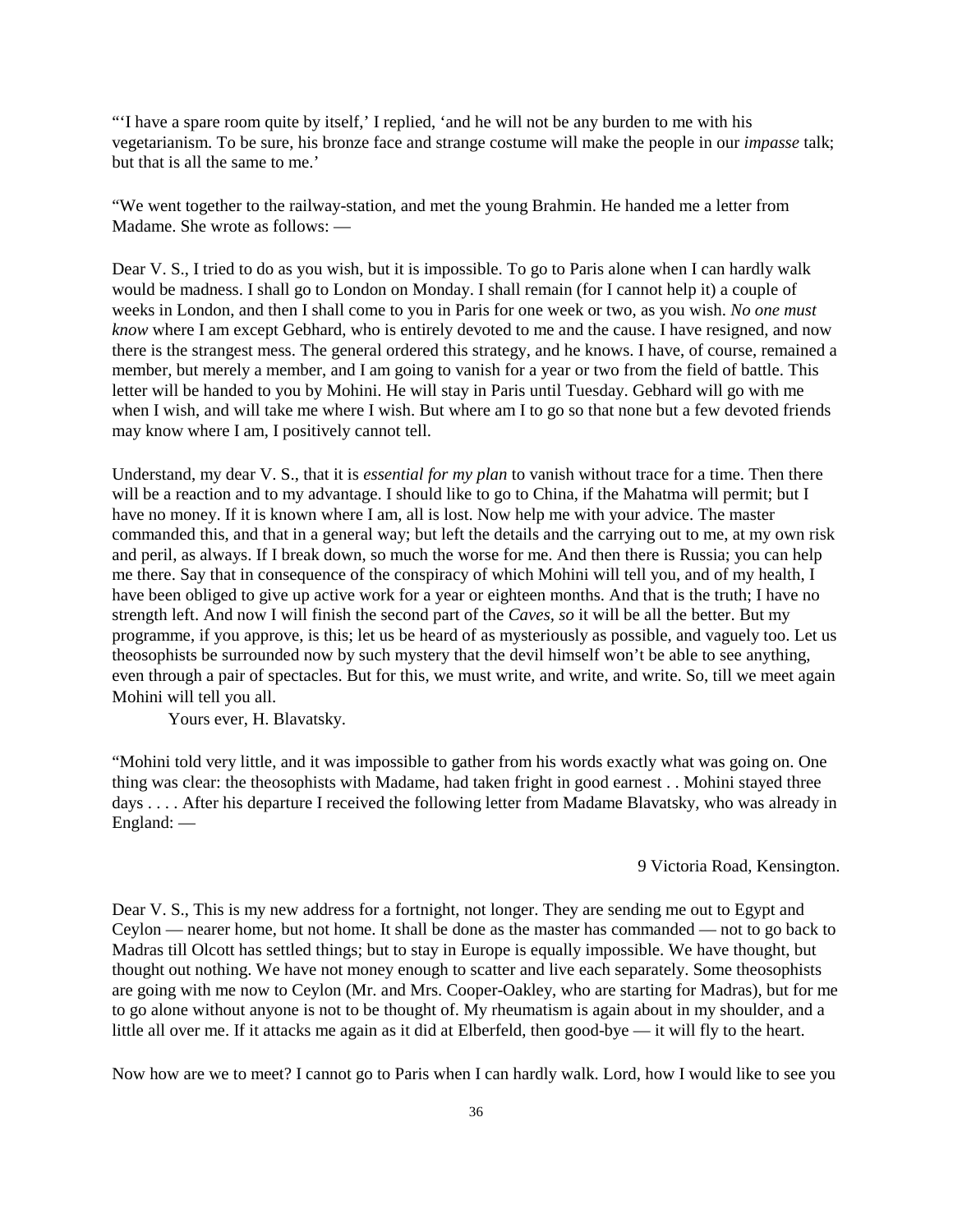once again! Is it really impossible for you to come here, even for a couple of days? I know that we ought to have a meeting; but what am I to do if fate does not permit it? If I had only been a little better, I would have come. I am dreadfully sorry now that I did not pass through Paris. But I was not alone, and it was impossible to throw over Mrs. Holloway when she had come to Elberfeld with me and *for my sake alone.* Write and advise me, my friend. It is dreadful if I am not to see you again before I start. There is a fearful uproar going on in India. It is a war to the death with the missionaries. *They or we!* 220 students of the *Christian College,* all Hindus, have refused to attend the courses and have left the college, after this dirty plot of the missionaries and the letters they have printed as mine, and the notes to the Coulombs; they have come over to us in a body.

Que c'est un faux, est tout á fait évident. Only a person who is entirely ignorant of India, such as this Madame Coulomb, could have written such nonsense as they have written there. For instance, *I* write of the conjuring tricks which I have arranged for the "Maharajah of Lahore", when there is no such person in India! and so on and so on. Forgery has already been proved in the case of two or three letters, but the scandal is frightful. You can imagine how they fear and hate me, when a week before the publication of these forged letters, on the day of the municipal elections in Calcutta, there were posted at all the corners of the streets literally in thousands, bills announcing "The Fall of Madame Blavatsky". Well, it is a dodge, and I must be indeed a terrible person to them; it is all the Scotch Calvinistic missionaries, a most vile mean sect, true Jesuits minus the wisdom and craft of the latter. But I am not fallen yet and please God I will let them see it. My "fall" shall be a triumph yet, if I do not die.

Send me an answer, dear man. Tell me if you have finished the French *Isis*, part II. Send it on to me if you do not want it. Madame Novikoff would greatly like to make your acquaintance. Oh, if you could only come here!

 Yours to the Grave, H. Blavatsky. (p.100-2)

"Some time passed without a word from Madame Blavatsky. At last, I wrote to enquire after her. I received the following reply: —

Dear V. S., For God's sake, do not accuse me of indifference. There is a most abominable conspiracy against me; and if we do not take it in time, all my ten years' work will be lost. Later on, I will explain, or Olcott. Olcott is starting for Adyar from Marseilles on the 20th. He leaves London on Wednesday, to-morrow evening, and will be in Paris on the morning of the 14th (Oct. 84.) He stops at a hotel, you will learn where from Madame de Morsier. For God's sake come if you can. I and the devoted theosophists who are going to Adyar with me have taken a little house here together, where I shall stay for two, or at the very most, three weeks; then I am going to Egypt where I shall stay some days. It is impossible to say everything in a letter. Do write, if only a few words. If you only knew what a terrible position I am in, you would not think whether I wrote or not. 0 Lord, if I could see you! Please write. Olcott will explain all to you.

Your ever devoted, H. Blavatsky.

"Olcott came, and had no fresh news to give, beyond what I already knew from Helena Petrovna's letters . . It must be observed, however, that in spite of his disagreeable position the colonel wore a truly martial air, and kept boldly repeating: 'Oh, it is all nonsense. I will go and put it right.'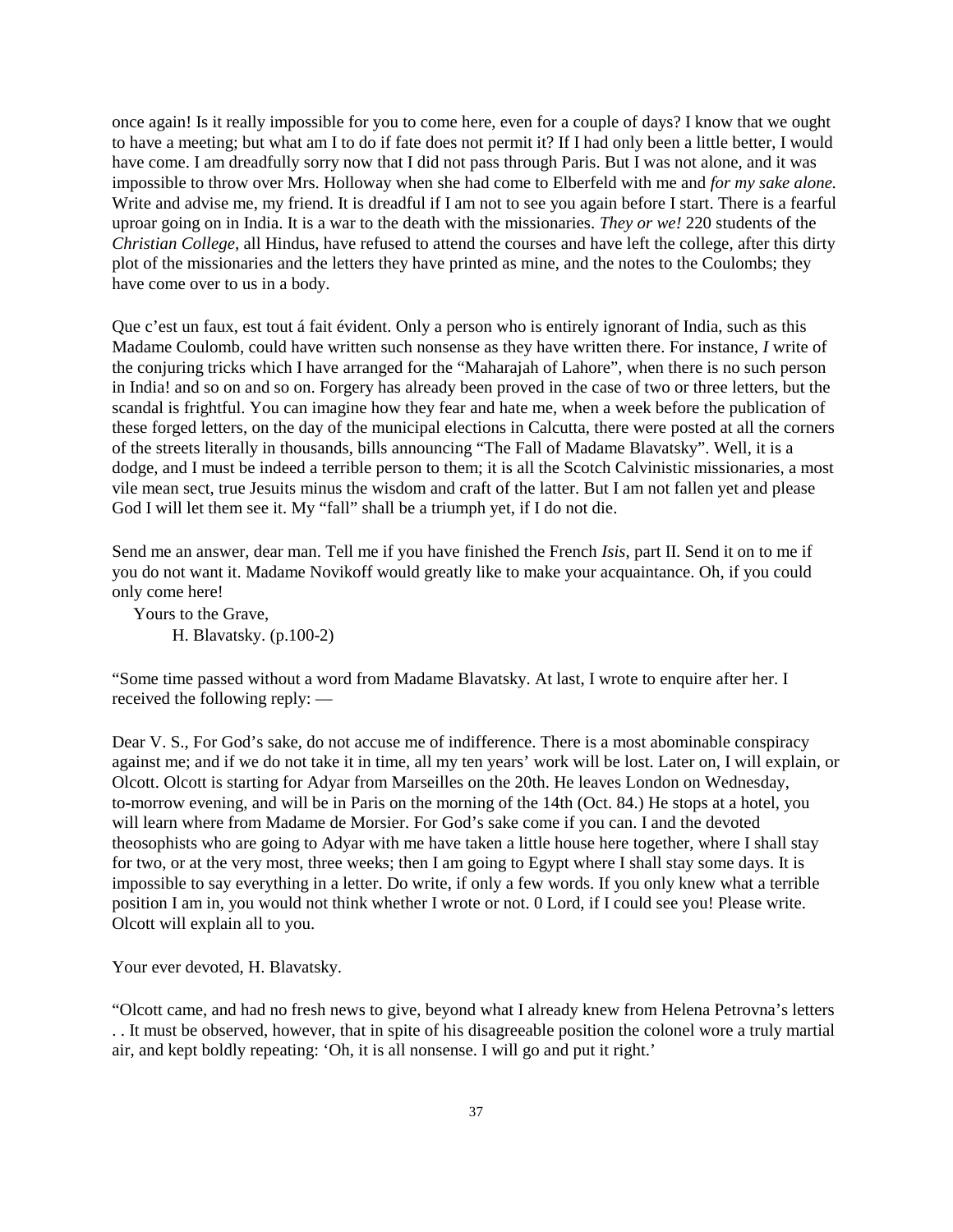(On October 22nd, Solovyoff wrote to Madame Blavatsky a letter to which he makes no allusion in his book. It is printed on p. 294 in the Appendix:  $-$ 

Dear Helena Petrovna, On Friday, though I could hardly stand on my legs, I passed the whole day with Olcott. On Saturday, he and R. Gebhard who is back from the Comtesse d'Adhémar, dined with me; after dinner, I went to bed, and there I have stayed ever since. I had neglected a cold, and it got very bad . . . The second part of *Isis*. I think you must send the first part too to Paris, for the book must be published here, without fail for the benefit of the French. Madame de Morsier is very useful and she is ready for work. It seems to me that if they keep the duchess as honorary president, then, if she is a woman of the least sense of honour and self-respect, she must do something for the society. Let her publish your *Isis*. Send Oakley to her; he will tell her that the Paris society greatly needs the publication of the book, and trusts that the respected duchess will do her plain duty . . .

Perhaps it would be as well for Madame de Morsier to write to her in the name of the society about the need for the publication of *Isis* . . . Think this over and let me know. Meanwhile *au revoir.*

 Yours with all my heart, Vs. Solovyoff.

[Solovyoff was clearly beginning to assume some authority in and responsibility for the Paris branch of which be was a member. He wrote again to H.P.B., a letter.]

"In a few days I wrote again to Madame Blavatsky, once more begging her to come to Paris. She replied: 'Too late, dear V. S.; telegram after telegram is calling me home. There is such a hubbub there that the world is upside down. Hartmann, one of our theosophists at Adyar, has thrashed a missionary half-dead for a lampoon on the society and me.

[I can find no account of this fight, and 'half-dead' is certainly more than a mild exaggeration; but the "hubbub" in India was scarcely to be exaggerated.]

Now the battle is beginning, and it is for life and death. I shall lay down my old bones for the true cause: do not bear me ill-will, my dear friend. Do not be afraid, the master will support me.

[It looks as if she had persuaded the Master, rather, to let her go and fight out the scandal, and that he had consented with his usual warning that the consequences would be hers to take. Far better had she carried out her first Instructions, stayed away and allowed Olcott to act.]

I am going with Mr. and Mrs. Cooper-Oakley, friends of Madame de Morsier. They have even sold their house, and are going with me either to conquer the foe together or to die. In the aid of Parabrahm we put our trust and we shall not be ashamed for ever.

(This phrase indicates her state of excitement, for none knew better than she that Parabrahm would scarcely take any interest in the Coulomb scandal! One laughs; but poor Helena Petrovna found it all no laughing matter.)

Think what devotion! You see they have broken up their whole career. I shall not stay more than a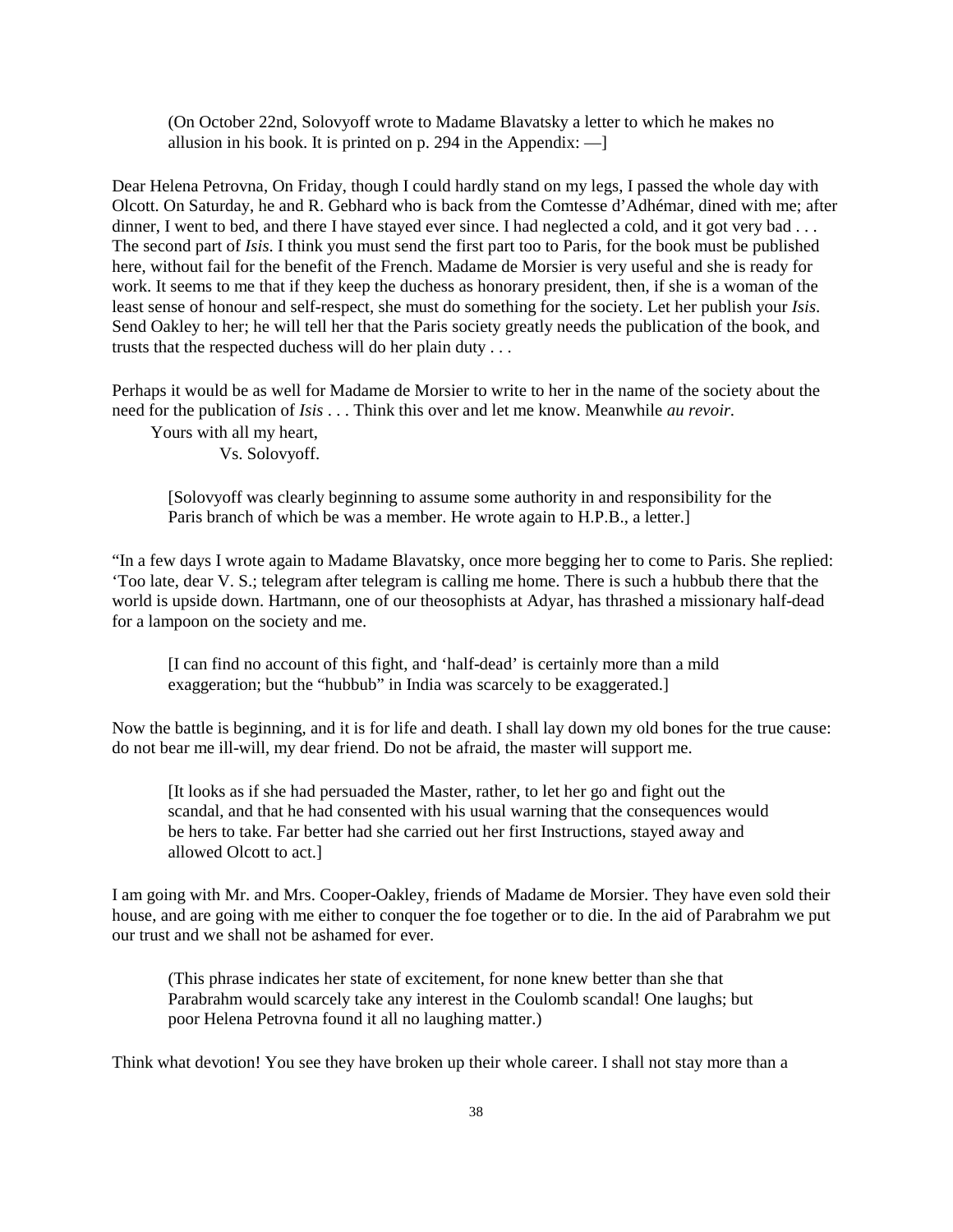fortnight at most in Egypt, and then home. We start from Liverpool on Nov. 1 in the steamer *Clan MacCarthy*, and we shall stop in Alexandria. I will write you from there and tell you everything. Goodbye for a long time.

Your ever devoted, H. Blavatsky.

[In the meanwhile, Madame Vera Jelihovsky was pursuing her extraordinary campaign against her famous sister, still disguising resentment and, no doubt, that feeling of defeated moral superiority *which* so often characterizes the families of the Ugly Duckling, under a more or less affected—or more or less sincere?—concern for Solovyoff's welfare. During the war that arose between Vera and Solovyoff after H.P.B.'s death, Solovyoff quoted from a letter to him from Madame Jelihovsky. The date was Oct. 27th, 1884.]

You remember our conversation in the Parc Monceau? I could not then put the dots on many of the I's, but I think I explained enough to show you that Helena and I had little in common. I love her and I pity her profoundly. I hope that she loves me too, but—it is in her own way. Apart from this feeling, which has often inclined me to be indulgent, and even to shut my eyes to much that inwardly troubled me, there is nothing but difference between us.

I went to see her, at her expense, on the distinct understanding that not a word should be said about her cause and the society; subsequently this turned out to be impossible; I was drawn into the common whirlpool, and, to my great regret, I agreed to become a member of the society, so far as my conscience and religious convictions allowed it, and I even wrote accounts of what I heard and saw . . . If my accounts contain inaccuracies, they are unintentional, and no fault of mine. But that is not the question. Helena got angry with me, and ceased to write to me, and as I see, accuses me of cruelty and ingratitude. I am very sorry. I say honestly, I am heartily sorry that our relations should have been broken, perhaps for ever; but I cannot sacrifice my *conscience* even for them. I do not accuse her; what she asks me to do seems to her a trifle; to me it seems a *crime*. Perhaps we look differently at things because I am a Christian, and she is — I know not what. She has been pressing me about this for a long time. I cannot fulfil her wish, and I will not; because I consider it not only dishonourable for myself, but fatal for her. The same view of this question was taken by the late —— (an uncle, a rigidly Christian uncle, who had played a heavy part in forcing the youthful Helena into her hated marriage) the wisest man and the most thorough Christian I have ever known. He begged me on his death-bed not to yield to her demands, and to show her that above all she was harming herself. And so I have done many a time; but without success. X's [the aunt, H. P. B.'s playmate and life-long friend] great mistake is that she knows no bounds to her pity for Helena. That is why she says that she is the only one who is kind to her and loves her. God grant that this love may not lead to the ruin of both!

#### V. Jelihovsky.

[What can this "crime" have been? Solovyoff must have known, but is careful not to say! Even he, however, does not imply that Madame Blavatsky ventured to request her "Christian" sister to help her in common fraud. Then, what can have been this CRIME? We are never informed; but I think there is small doubt that it had to do with Madame Blavatsky's aversion from being considered a MEDIUM. I believe that she must have tried, in vain, to convince Vera that her early phenomena were never due to the action of "spirits", but to the help of her Master, even at a time when she did not know this Master at all. As it happened, the whole family, including even Madame Fadeev, the devoted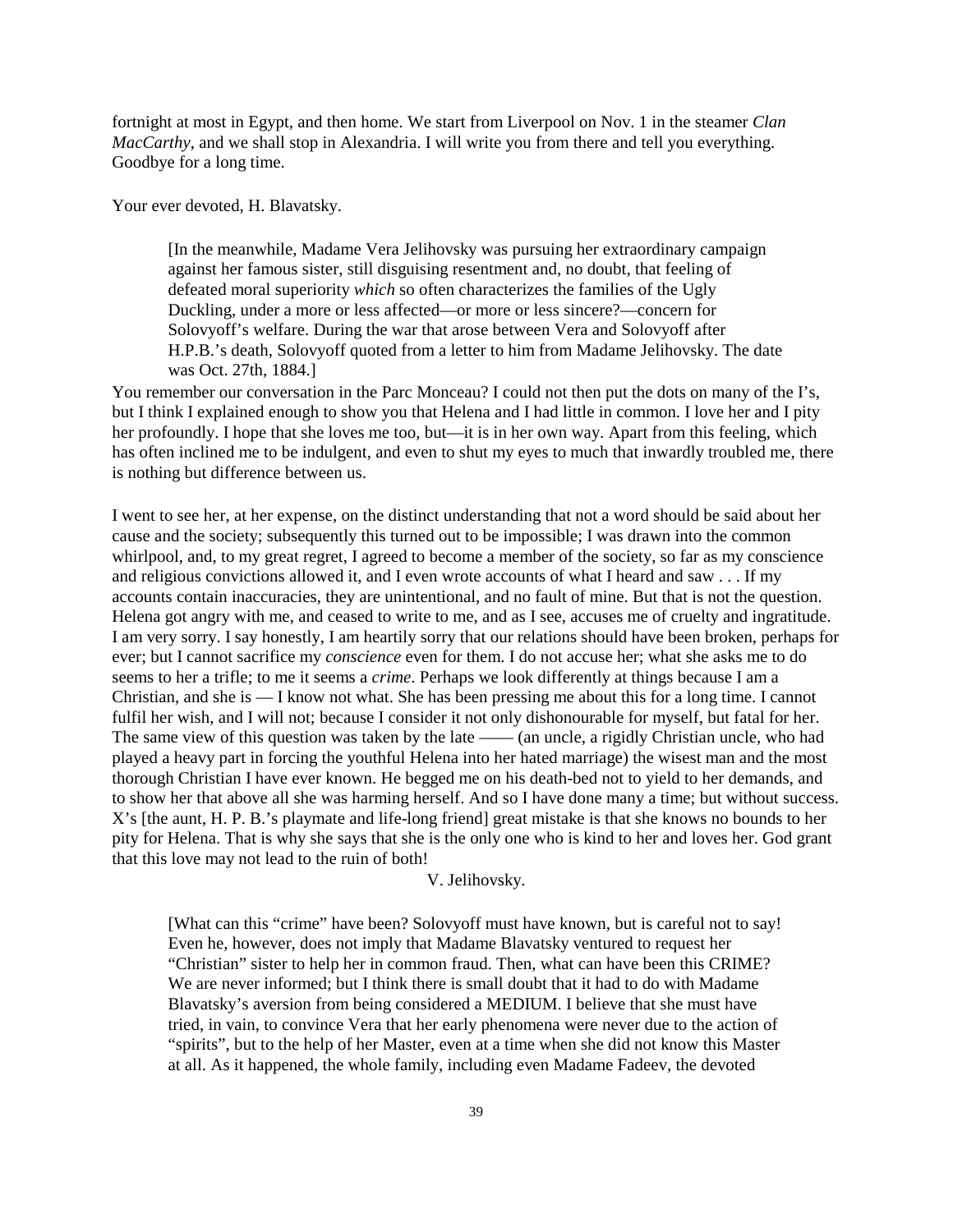aunt, would sooner have believed Helena affected by "spirits" than by "masters". In a "Letter from H.P.B. to A. P. Sinnett" (p. 154), we read:

". . . . I told my aunt that the letter received from K.H. by her was no letter from *a Spirit* as she thought. When she got the proofs that they were living men, she regarded them as devils or *sold to Satan*. Now you have seen her. She is the shyest, the kindest, the meekest individual. All her life her money all is for others. Touch her religion and she becomes like a fury. I never speak with her about Masters."

"Like a fury" is a bit of verbal exaggeration, but Madame Fadeev decidedly did not like the idea of these uncanny Masters, unprovided for in the Christian programme except as priests and confessors, and probably the whole family regarded them as sorcerers of some kind. This idea would sufficiently account for the death-bed adjurations of the Uncle (Madame Fadeev's brother) and for Vera's remorse at having joined the society. In later years, Madame Jelihovsky changed her mind about these Masters and wrote a great deal in defence of her sister; but to the end, she persisted in seeing in Madame Blavatsky only a specially powerful medium. With nothing definite to go on, I come away from all this with the impression that Madame Blavatsky must have tried to convince Vera of her own early acquaintance with the Master that had always been with her and protecting her, but that Vera replied that she had never said any such thing and that she herself would consider it a crime to bolster up a delusion which would be only the worse if it were NOT a delusion. Madame Blavatsky's dislike of being thought ever to have been a medium led her near fanaticism; on the subject of spiritualistic "guides", she was plus roi que le roi! We see from the "Mahatma Letters" that the adepts worked with these guides more than once. Perhaps nothing could better indicate that Madame Blavatsky was not disguised as the Masters! The "Eglinton case" proves in fact that she was left considerably in the dark about the whole affair. The only guide she could ever tolerate was one, "Ski", whom she knew to have been used by her Master, and a certain "John King" who apparently was used to watch her during a psychological crisis but whom she soon threw overboard with small ceremony. The story of the Theosophical Society shows that many a needless difficulty arose through Madame Blavatsky's rather unjust, and certainly undiplomatic, lack of consideration for the Spiritualist movement that has proved of the greatest human value as a check to the ruthless effort of Jesuitical domination.

[In reply to Vera's letter, Solovyoff wrote one that proves how far he was at this time from accepting her views of the Masters and her famous sister. Clearly, he had passed on some of H.P.B.'s uncomplimentary remarks, but such was his nature, delighting in mischief. The date is October 30.]

I send you with this a copy of my account of my experiences at Elberfeld, which I have sent to the London Society for Psychical Research. From this you will learn all that interests you, and you will be convinced of my courage in the face of public opinion. However, this courage has its limits, and I decidedly do not wish my adventures to get into the Russian papers. I have written to Pribytkoff about this. A time comes for everything, and in one way or another all will be explained; for there is nothing hidden that shall not be revealed . . . Helena Petrovna leaves Liverpool tomorrow for Egypt first and then on to India. How she is still alive, how she can travel, travel such a distance and at this time of year, all this is a marvel to me. Or, rather, it is one of the proofs of the existence of the Mahatmas. (pp. 295, 298,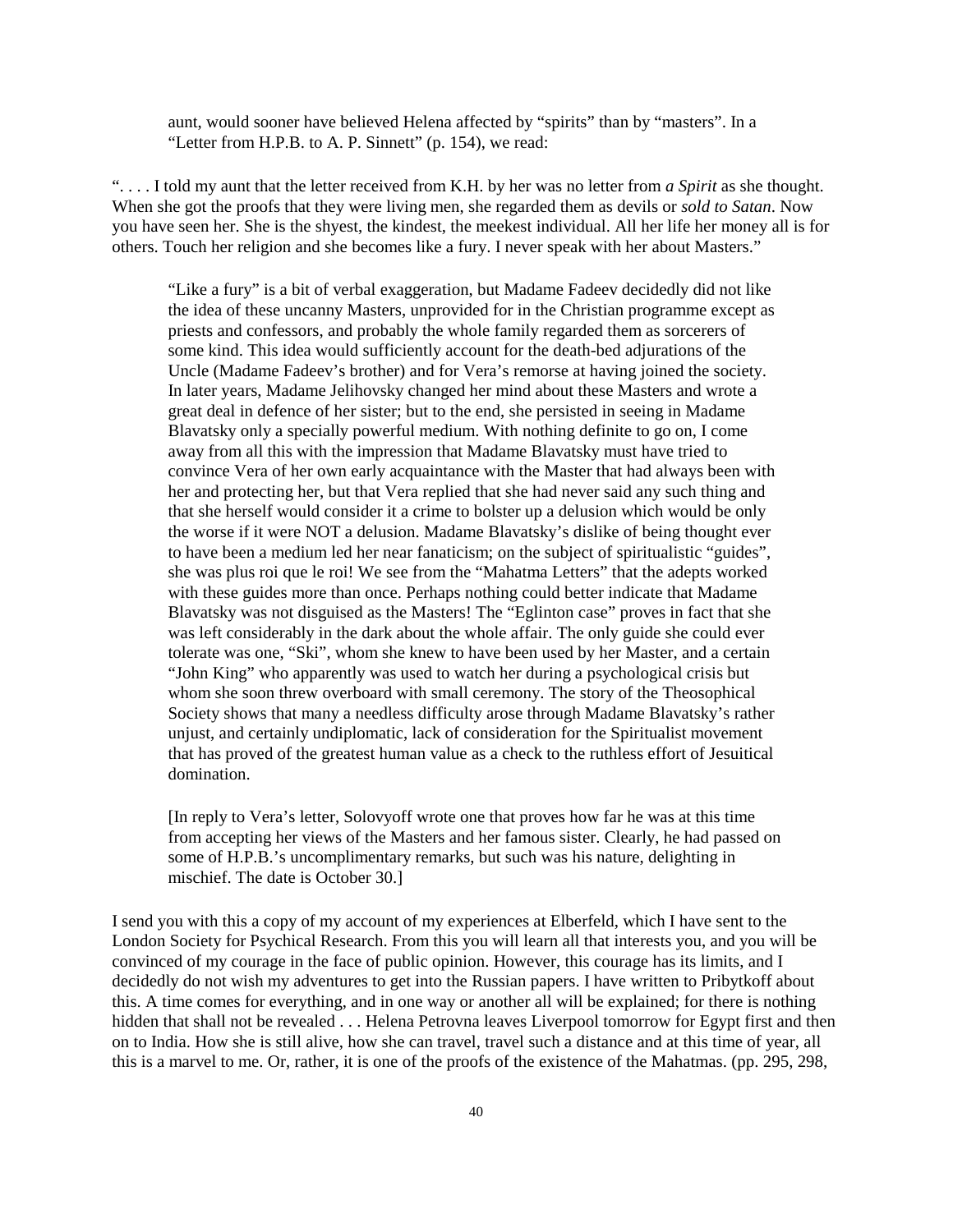### App.)

[Three extracts from a letter of Nov. 21 are given by Madame J. (pp. 298, 301, 302, App.]

Dear Vera Petrovna, I cannot fear for our friendship, however calumnies may threaten it; but what sadness all this causes! . . . It is all clear to me, and indeed one may say that Helena Petrovna has devoted her whole soul to the society. To the society and the cause. She is afraid of your influence on me to the prejudice of the society, and the society has great need of me now . . . I never play a double game with anyone, and in proof of it I may quote some phrases from her letters "You write that you do not care about the society, but I have devoted to it life, health, honour, career." "If you, my friend, actually suspect me of making a fraudulent phenomenon when a real one does not succeed, what will my enemies say?" But she knows that I really love her, and that I am her friend . . . Now here is a fact. It was also at Elberfeld that I received, to the great envy of the theosophists, an autograph letter of Koot Hoomi, and in Russian into the bargain. That it appeared in a manuscript which I was holding in my hand did not surprise me in the least; I had a presentiment of it beforehand, almost a knowledge. But what did surprise me was that the note spoke clearly and in detail about what we had been discussing a minute before. It contained an answer to my words; and during this minute I had been standing alone, no-one had come near me; and if it is to be supposed that some one had previously put the note in the book, then this someone must have had command of my thoughts, and forced me to say the words, the direct answer to which was contained in the letter . . . This amazing phenomenon I have distinctly observed myself several times, both in my own case and in that of others. What power! And beside this power, at times, what powerlessness . . . And when she comes to the end of her life, which I cannot but think is now only artificially prolonged by some magic power, I shall always grieve for this most unhappy and remarkable woman.

[At this moment, Solovyoff's beliefs and hopes were evidently high; he believed himself needed by the society; he had had the courage to send his account of the visit from the Master to the S.P.R., and only preferred the affair not to get into the Russian papers yet — "a time comes for everything . . . there is nothing hidden that shall not be revealed". I fancy that he had returned to his early project of a journey to India, now that H.P.B. would be there, and saw himself a future particularly distinguished CHELA of the Mahatma. On this last point, H.P.B. wrote to Sinnett: "No wonder if . . . . after having had a good look at him Master would have nothing more to do with him all my prayers notwithstanding". Solovyoff mentions no letters from Madame Blavatsky, but it is unlikely that he left her alone.]

"Three months had passed when I suddenly received a huge packet from Madras . . and the following letter:

Adyar, Madras, 3rd January, 1885.

Dear kind V.S., I am worn out and harassed, but still living, like an old cat with nine lives. It is a conspiracy, my dear man, according to all the rules of Jesuitical art. Will you say now that the master does not protect me, openly and palpably? Any other in my place could not have been saved by God Himself and the hundred devils, had I been innocent as a babe at the font! And I have only to show myself and I am triumphant!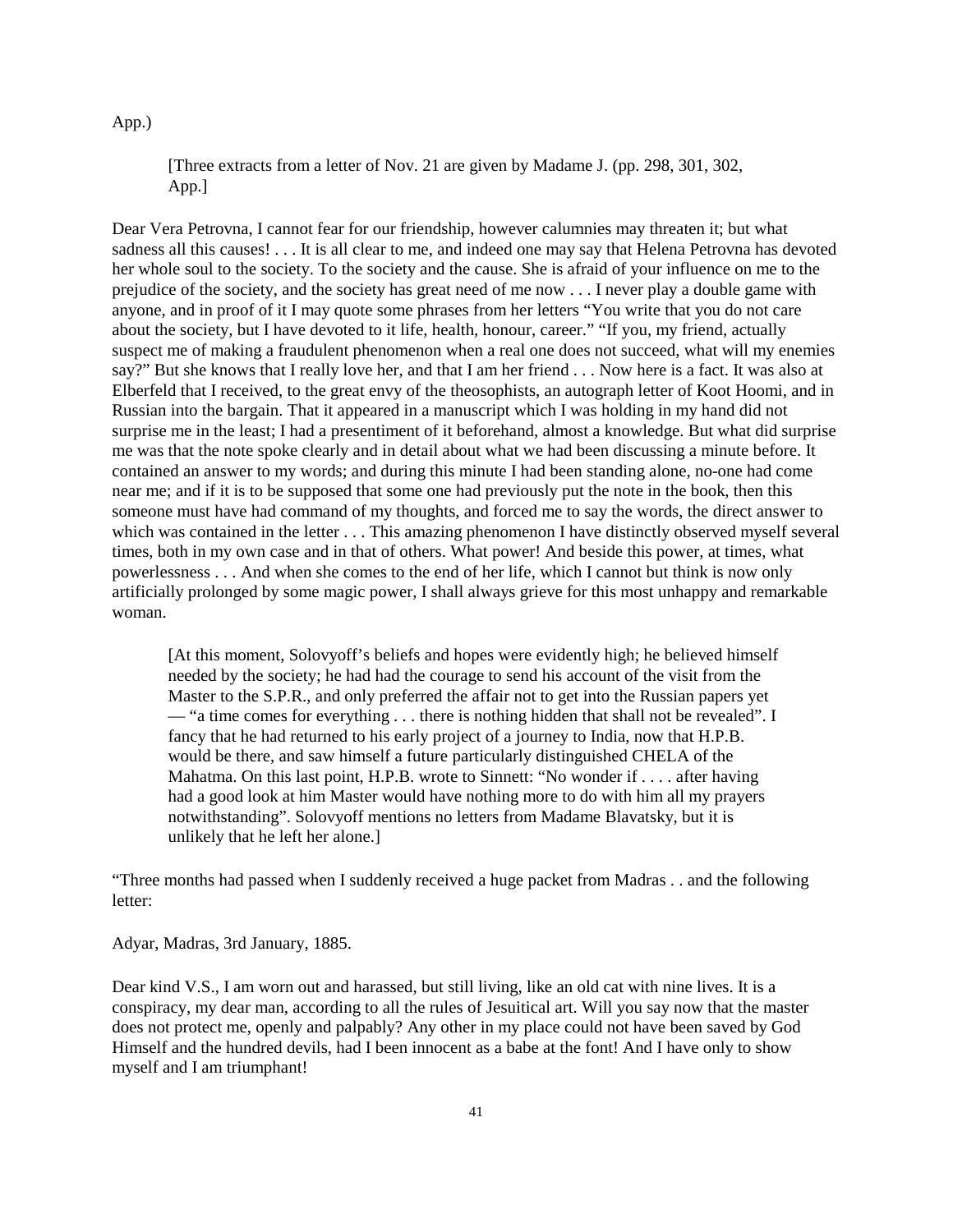He wrote to Vera on Dec. 22nd, '84: he makes no mention of this letter or of the occurrence.

. . . . Three weeks ago, I dined in the green dining-room, which you know, with V. I ate with a good appetite. I drank very little, as always — in a word, I was quite myself. When dinner was over, I went up to my room to have a cigar. I opened the door, lit a match, lighted the candle, and there was Helena Petrovna standing before me in her black sacque. She greeted me, smiled, "Here I am," and vanished! What does this mean? Here is your question once more, hallucination or not? How am I to tell? That it is enough to make one go out of one's mind is certain; but I shall try not to do that.]

The January 3 letter continues: —

"Only fancy, they have printed letters with my name, some forty notes and letters, the most silly and senseless in their contents generally, but many of them in my style, and all referring to phenomena which actually occurred. They (the letters) are all supposed to give instructions as to the best way of taking in some dignitary or other; all this with names and titles in full, and with the usual jeers at the supposed "fools". All this has been published by the missionaries, who, as is now proved, bought them off these scoundrels, who had been turned out of the society for theft and slander, for 3000 rupees, with commentaries and explanations. Even before they appeared in print there were distributed throughout India as many as 50,000 printed announcements of "The Fall of Madame Blavatsky. Fall of Mahatma Koot Hoomi. The Great Adept a Doll of Bladders and Muslin" — all in big letters, and posted up on all the street corners of Calcutta, Madras, Bombay, etc. For the space of four months the newspapers, which even do not wait and give me time to reply from Paris whether I wrote such letters and when, have been openly declaring that I am guilty, arguing *en consequence* and abusing me in Billingsgate language. Then the American and London papers take up the part of a Greek chorus; and so the game goes on. Hundreds of theosophists are compromised, and made into laughing-stocks. Not one has wavered, they all stand by me in mass.

[It should be noted that Madame Blavatsky scarcely exaggerates at all throughout this letter as to the facts, incredible as such a campaign may seem to-day. Certain of the Indian Journals protested at the time against such a display of indecency as had never before been seen in India. The narrative she gives of her reception on arrival is perfectly correct.]

They have proved that the letters are forged, that the Coulombs are scoundrels and thieves, and therefore may have imitated my writings with the missionaries (as is now proved).

[Perhaps not proved then so clearly as to-day, but something may be allowed to a victim conscious of innocence.]

They are told that they are fools, that the phenomena do not exist, and never can exist in the world; *ergo*, the explanation by trickery is most natural, especially as Blavatsky is a criminal, a well-known Russian spy (well-known, indeed! Rubbish!) The papers are burying me a little too soon; they thought it was not possible for me to return to India at any time. At last when they found that I was coming back in spite of all this, they begin to cry that *c'est le courage du desespoir*. So much for that. Meanwhile I went to Cairo. There I learned through the consuls (Hitrovo gave me great assistance, and a letter to Nubar Pasha) that the Coulombs are fraudulent bankrupts who had decamped on the sly by night, and had several times been in prison for slander. She is a well-known charlatan and 'sorceress', who revealed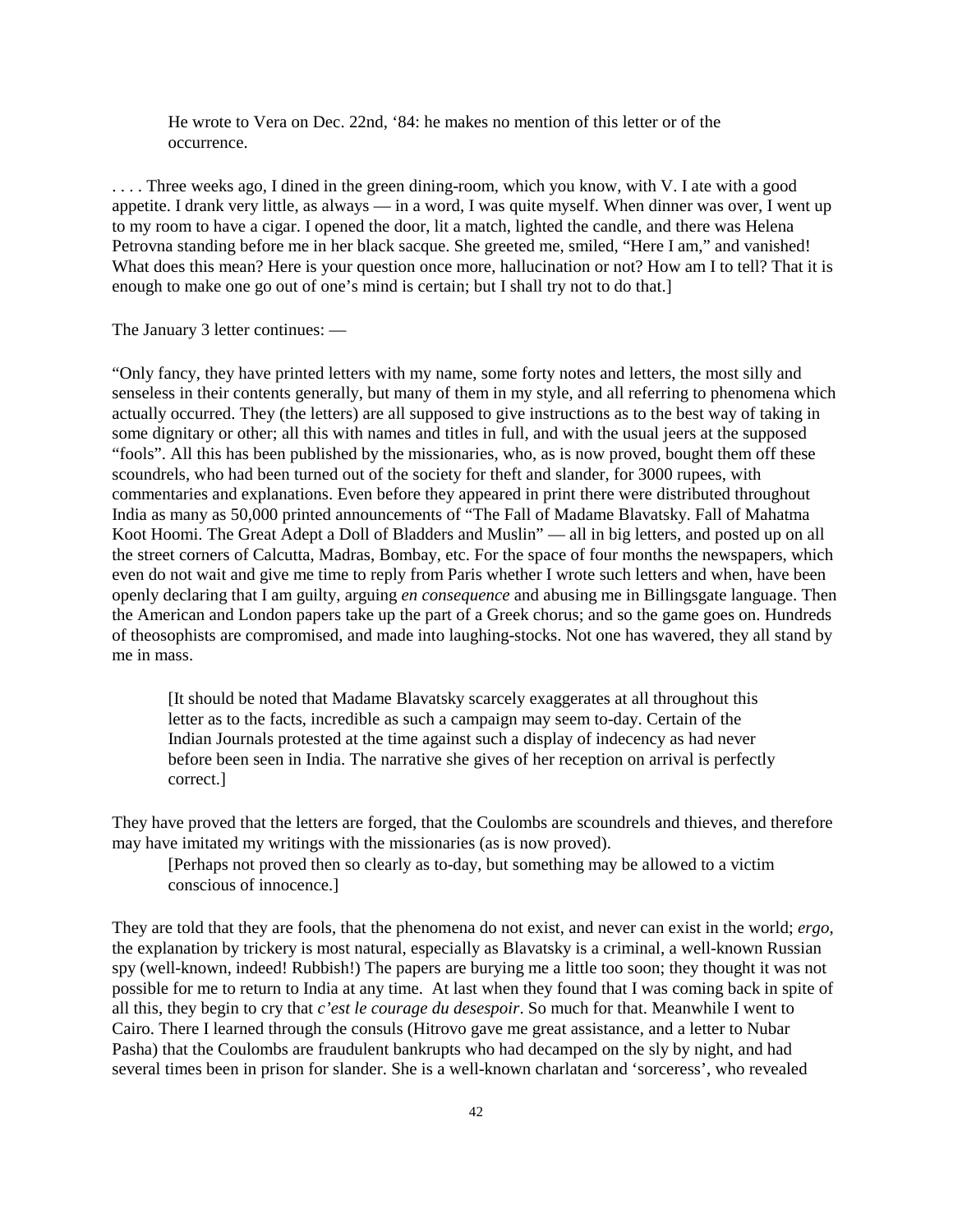buried treasure for money, and was caught red-handed — i.e., with the ancient coins which she used to bury beforehand, and so on. The French consul gave me official authority to hang them (!) and entrusted me with a power of attorney to get 22,000 francs from them. Countess della Sala, veuve Beketoff, nee princess Hussein is ours, so is the wife of the Khedive's brother. Maspéro, le directuer du Musée de Boulak, le grand Egyptologists, *idem*. I left Suez for home after a fortnight's stay in Cairo. *Fin de l'acte premiere*. The curtain falls. Act II. I sail in company with Mr. and Mrs. Cooper-Oakley and the Reverend Leadbeater (a week before our departure from London he was a parson, *un cure*, and now he is a Buddhist), and we sail with a party of eight disgusting missionaries, with whom we all but quarrelled every day about myself.

[In the Memorial book, Mrs. Cooper-Oakley wrote: "Every insulting remark that could be made about H.P.B. was heard".]

These four males and four females of American Methodists had already read the lampoons of their devilish brethren the Scotch Calvinists, and they cackled. I looked at them as an elephant looks at a pug-dog, and got my own restlessness calmed down. They go for my Protestant parson, and he goes for them in my defence. In Ceylon I took public vengeance on them. I sent for the high priest of the Buddhists, and introduced the English parson theosophist to him; I proclaimed in the hearing of everyone that he wished to enter into Buddhism. He blushed, but was not greatly disturbed, for he had seriously made up his mind to do it, and in the evening a solemn ceremony was performed on shore in the Buddhist temple. The parson theosophist uttered the *pansil* (les cinq préceptes); a lock of hair was cut from his head; he became a Buddhist and a novice, and — I was revenged. In Ceylon we were met by Olcott, Hartmann, and many theosophists; a whole company of us set off for Madras. The day before our arrival (Gebhard le jeune, you remember, Rudolphe, was with us too) a new villainy had been done in Madras. In the name of the Coulombs, the missionaries issued a pamphlet in which they added several new calumnies to the old; for instance, that in the year, 1872 (when I was in Odessa), I was giving seances in Cairo, that I produced manifestations by fraud, that I took money for it, was found out and dishonoured. Fortunately, I had asked Hitrovo to get from the vice-consul, who knew me in Egypt in 1871, and used to come to see me, and was considered a friend of mine, a sort of certificate of testimonial of good conduct. Foreseeing that Madame Coulomb (whom I knew at the time in Egypt) would tell lies against me, I put to the consul all the questions which could arise through her in such a case, and received a reply on all the points stamped with the consular seal; to the effect that the consul knew me, that he used to see me every day, and that he neither saw nor heard of any ill-conduct on my part.

[Madame Blavatsky would have been better advised to leave all this out of a letter since it is a very long story. In saying she was in Odessa in 1872, we may allow something to her exasperating notions of dates, but she did not go to Odessa until May or June and was in Cairo in the spring. She appears here almost to deny the séances, but as she never denied them anywhere else, we must suppose her "in a fix" and reluctant to relate the affair to one Whom, evidently, she did not entirely trust even then. She should have left the matter alone. As everyone knows, she hired mediums for séances and these mediums cheated and were caught on a day when, as Madame Coulomb admits, or lets slip, on p.3 of her pamphlet, "Some Account of my Association with Madame Blavatsky" (out of print), Madame Blavatsky was not present. As for the Buddhist affair, it was in bad taste and that is all that can be said — unless that Madame Blavatsky, like many another student of Gautama Buddha's philosophy, had small respect for the ceremonies and trappings that have grown up around the original teaching.]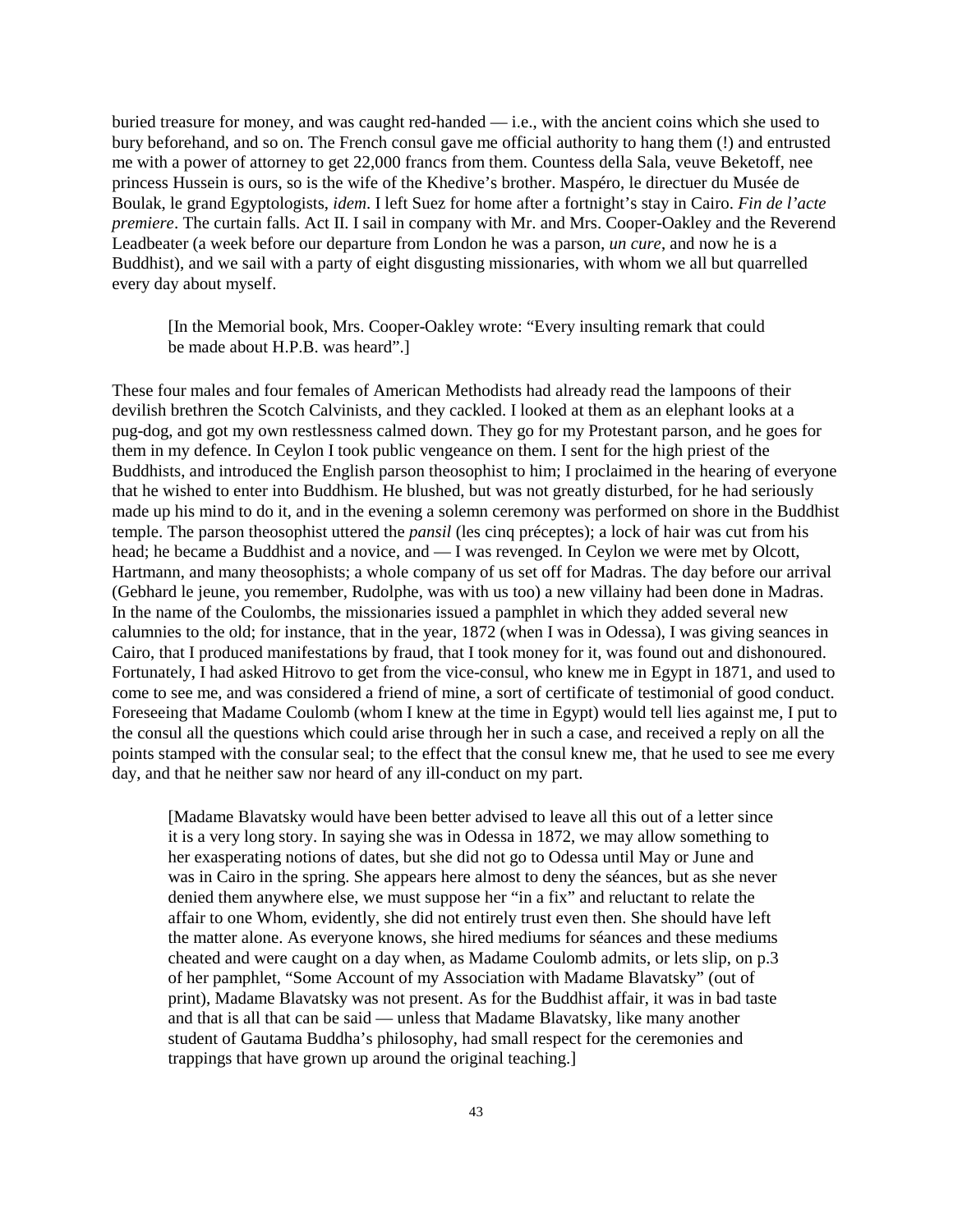Well, we arrived; the missionaries were drawn up on the shore to enjoy my disgrace. But before the anchor had been cast, a whole crowd of our theosophists was swarming all over the deck. They threw themselves down and kissed my feet, and at last hurried us on shore. Here there was a dense mass of people; some thirty vans with bands, flags, gilded cars and garlands of flowers. I had no sooner appeared on the wharf than they began to hurrah. I was almost deafened by the furious cries of triumph and delight. We were drawn, not by horses, but by theosophists, in a chariot preceded by a band walking backwards. After an hour's procession during which the missionaries disappeared as if they had rushed off to hell, we were taken to the town-hall, where we found 5000 people to complete my deafness. Lord, if you had only been there; how proud you would have been of your countrywoman! Imagine 307 students of that very Christian College, whose missionary professors had hatched all this plot, signing an address which they publicly presented to me and read amid the loud applause of the public (Hindu of course). In this address, which I send you as a memento, and beg Madame de Morsier to translate, they say what you will see, and abuse their own principals. The chief point is that not one of them is a theosophist, they are merely Hindus. Then I was obliged to get up and make a speech. Imagine my position! After me, Olcott spoke, Mrs. Oakley and Leadbeater. Then they took us home, where I spent the first night in fever and delirium.

(When she was shown the famous hole in the wall in her bedroom, made by Mr. Coulomb, she collapsed in disgust and anger and had a fit)

"But there was no time for being ill now; on the 25th (we arrived on Dec. 23rd), our anniversary began, and some hundreds of people had collected. I demanded that they should let me go into court with a suit against the Coulombs and the missionaries, but they would not permit it. At last, a deputation of our delegates begged me not to take any step without the consent of the committee of the Grand Council, as the quarrel was rather a Hindu national, than an international affair, and I, H. P. Blavatsky, was only a transparent pretext selected in order to crush the society.

[Actually, several Indian journals took the view that the missionaries were attacking the Hindu religion as well as the theosophy that tolerates all religions. This is the explanation of the rally of the Hindu non-Theosophical students. No doubt, a greater blow to Christian propaganda in India was never given than by this extraordinary alliance of a few misguided missionaries with two dismissed servants, the Coulombs, against a woman so much beloved as H.P.B. A frank admission of the blunder would, even now, do no harm to the relations between ourselves and the Indians. As I have shown in "Defence of Madame Blavatsky", Vol. 2, the Coulomb "fraud letters" cannot stand examination; bit by bit, the whole plot falls to pieces. In a future volume on the Report of Society for Psychical Research, I shall expose the stupidity and wilful injustice of this Report.]

"They say that my enemies are only seeking and longing to lure me into court, as all three English judges are on the side of the missionaries; that the libel is entirely founded on phenomena and Mahatmas in whom and in whose powers neither the law nor the ordinary public believe; in a word, that they are trying to get me into court, to catch me in my words when provoked

[and how easily! H.P.B. was always her own worst witness] and to condemn me to imprisonment; i.e., to kill the society and morally kill me . . . So I have left myself in the hands and at the disposition of the committee. They sat three days and nights on the letters and documents and called more than 300 witnesses, six of them Europeans, the rest, *les natifs*. They brought in a verdict entirely acquitting me, and many letters were shown to be forgeries of my handwriting.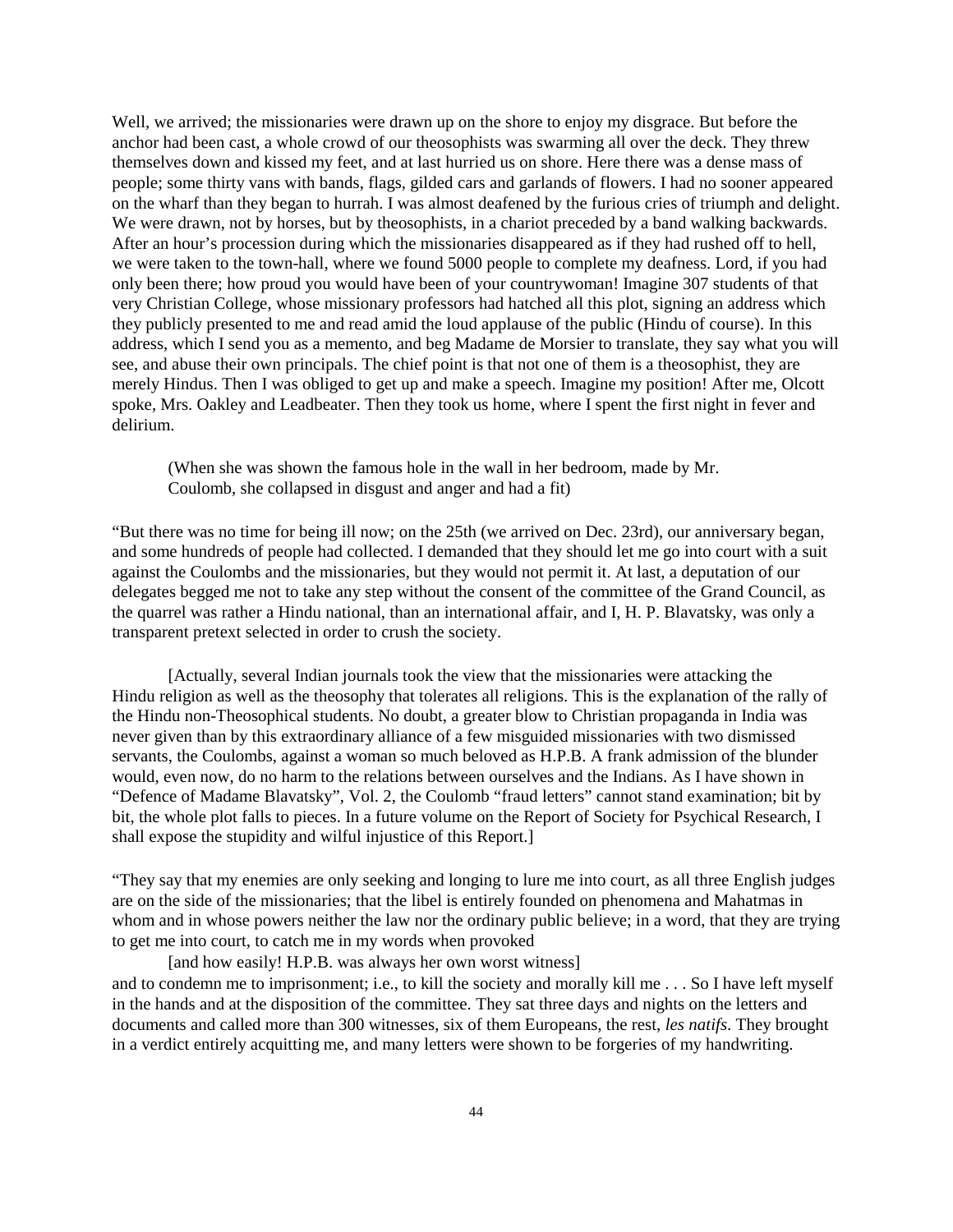[An exaggeration. The committee sat on the letters as printed in the **CHRISTIAN COLLEGE MAGAZINE,** but only four of the originals were shown to the theosophists. The handwriting is of small importance compared with the content of the fraudulent parts that I characterize as a most rubbishy fabrication and melting away under the least real scrutiny of facts, dates and circumstances. The whole of the "fraud" passages does not amount to two hundred and fifty lines scattered through some seventy letters; many of these lines are quite startlingly tagged on at the end of innocent paragraphs and others are contained in short notes. The performance of such a trivial forgery would certainly not have taxed greatly the powers of Mr. Coulomb who was a skilled draughtsman!]

"One theosophical rajah offers me by letter 10,000 rupees, another 30,000 rupees, another two villages for legal expenses, if I sue them, but the committee will not permit it. "You", they say, "are the property of the society. The conspiracy is not against you but against theosophy in general. Sit still, we will defend you." Even the public understand at last that it was a trick of the missionaries. Several letters have appeared in the papers advising me not to fall into a trap. Lord, what a position! Here is the London Psychical Society (your friend Myers) sending out a member to make enquiry. He too, finds it is a huge plot.

[Hodgson expenses were paid by Sidgwick. At first Hodgson affected to be great friends with the theosophists and most indecently abused their hospitality for many weeks in a curiously economical fashion.]

"Meanwhile, I am "sitting by the sea and waiting for the weather." The solemnity of the anniversary was immense. When the pamphlets are ready I will send them all. Meanwhile I send groups of the delegates and a group of the residents, all chelas of the Mahatmas. Once on a time, dear friend, you wrote and said that my honour and reputation were dear to you. Do defend me in the *Rebus*, in the name of all that is sacred. You see, they will believe in Russia, and this will be a disgrace. You are my one friend and defender, for God's sake, my angel, do intercede for me. Write the truth in the *Rebus*, to prevent their believing in the tattle of the papers. And there is another thing. You worried me to send Katkoff my *Blue Mountains* as soon as possible. Well, I sent it from Elberfeld in an insured parcel at the end of September or beginning of October and to this day there is not a word from him. I do not even know if he has received the manuscript, or has only not made up his mind to print. He is writing me to hurry up the second part of the *Caves*, but not a word about *Blue Mountains*. Do for God's sake write and find out at the office whether it is to be published or if it is lost. Ill luck on every side! May you be well and happy if possible. Answer me soon; I don't believe that you have turned my enemy too. My greetings to Madame de Morsier and all our friends.

Yours to the end of the World, H. Blavatsky.

Oh, if I could only see you once more alive!

[Up to this point, I have reproduced all Madame Blavatsky's letters at full length, or so far as they are given; this to show what kind of tone she used towards Solovyoff. I cannot find that it was the tone of a wheedling charlatan towards a dupe! Far from that, she treats him sometimes with small ceremony as one of the numerous bores who crowded around her and annoyed her both with their fits of impotent occult aspiration and of fashionable incredulity. On the whole, however, the tie of nationality prevails over everything else. Solovyoff was a Russian and — sacred! She writes him long letters to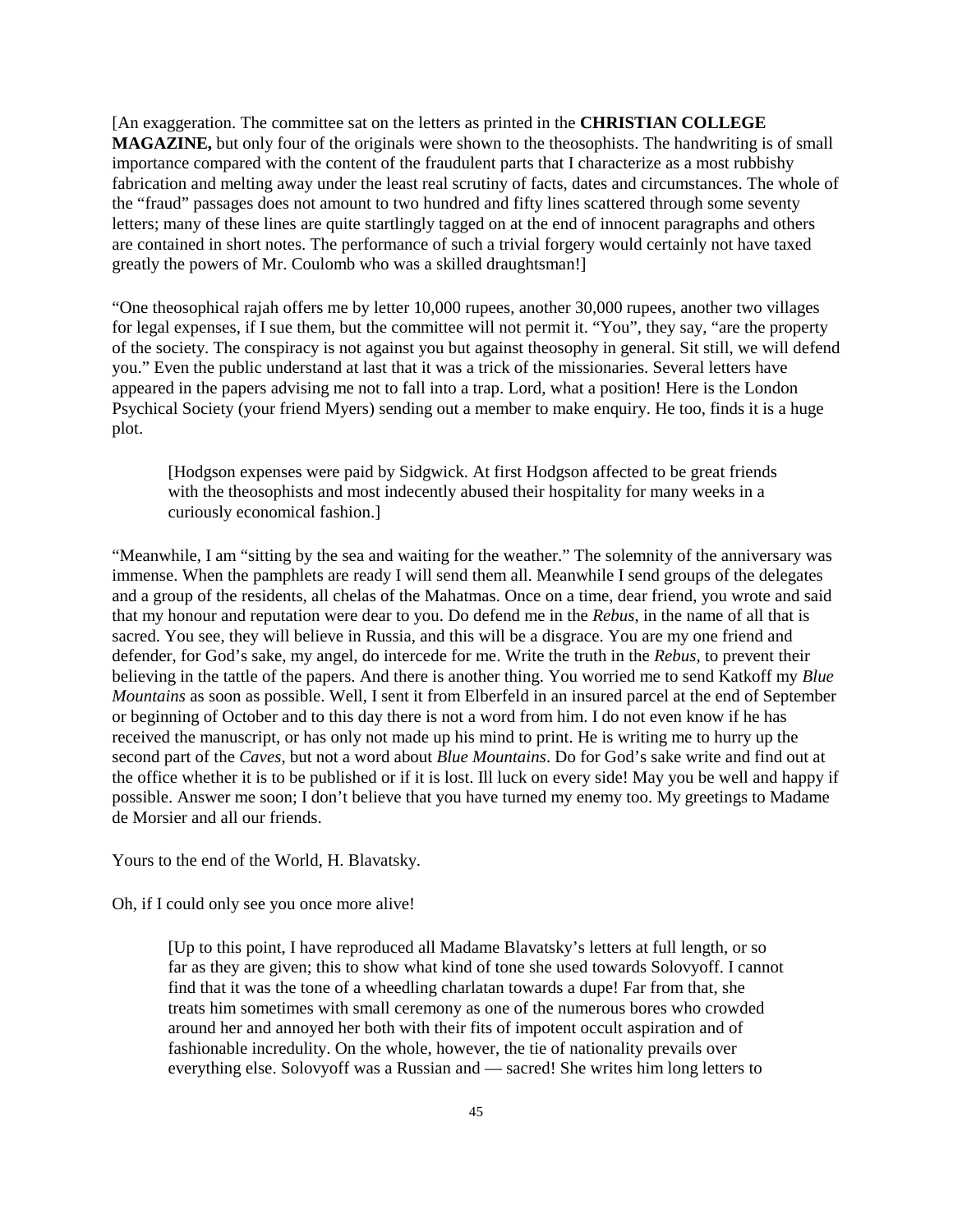keep his friendship and in these letters there is very little to take out as exaggeration; they are genuine letters of friendship. Considering that she was very ill most of the time at Adyar, almost at death's door for weeks; that she was undergoing mentally something as near the "third degree" as anyone would care to experience; for even Olcott was constantly challenging her to disprove this or that WHICH SHE HAD NO MEANS OF DISPROVING THEN — these letters show remarkable self-restraint and moderation. Also, we have only the translations; and Madame Blavatsky's pen was the pen of a born writer, a genius, so we need not doubt that the Russian originals lose a good deal in lightness of touch if not in sincerity of expression. For the rest of this present book I shall not quote Madame Blavatsky in full, but shall omit all irrelevant gossip notes regarding her health, comfort and surroundings.]

## XIII.-XV.

[These chapters contain an abridgment of the Report of the Society for Psychical Research. Why this should be placed thus, in the middle of Solovyoff's NOVEL and quite out of the period is not much of a mystery; he felt the æsthetic need of some support of the same muddy colour as his own inventions, in his perverted tale, about a famous countrywoman. The report does not in the least concern us here, as it was issued long after the events of the next chapter.]

### XVI.

"The spring had now insensibly stolen on, and I had not heard a sound or a sign about Madame Blavatsky . . . Olcott announced that Madame had been sick unto death, past all hope; that doctors had pronounced her to be dead, but that Mahatma M. had unexpectedly saved her, and that she was convalescent."

[Letter produced by Madame Jelihovsky, date March 7, 1885.]

Young Gebhard has been here lately, on his return from India. He says that Helena Petrovna is very ill. We have since received Olcott's circular announcing the miracle that has been wrought on her [her recovery]. But in any case, in my belief, her days are numbered. It is terribly soon. Her years are not many, and the chief thing is that her mind is clear, and her literary talent in full vigour. But what of all this now? .... (p. 305. App.)

"Suddenly I received a letter from Italy:

Torre del Greco, Naples, Hotel del Vesuvio, April 29th. Dear Vesvolod Sergyeitch,

Arrived! They have brought me back half dead, and if I had stayed in India I should have been dead altogether. "In the mangle if not in the wash", you see. The intrigues of the Coulombs and the cursed missionaries have not succeeded, not a single theosophist has deserted; they received me on my return to Madras with all but a salvo of cannon . . . The Russians are coming to India through Afghanistan; ergo, the Russian woman Blavatsky must be a Russian spy. No matter that there is not a particle of evidence for it . . . I wish you would come . . . One cannot say everything in a letter, and I have a great deal to tell you before I go off.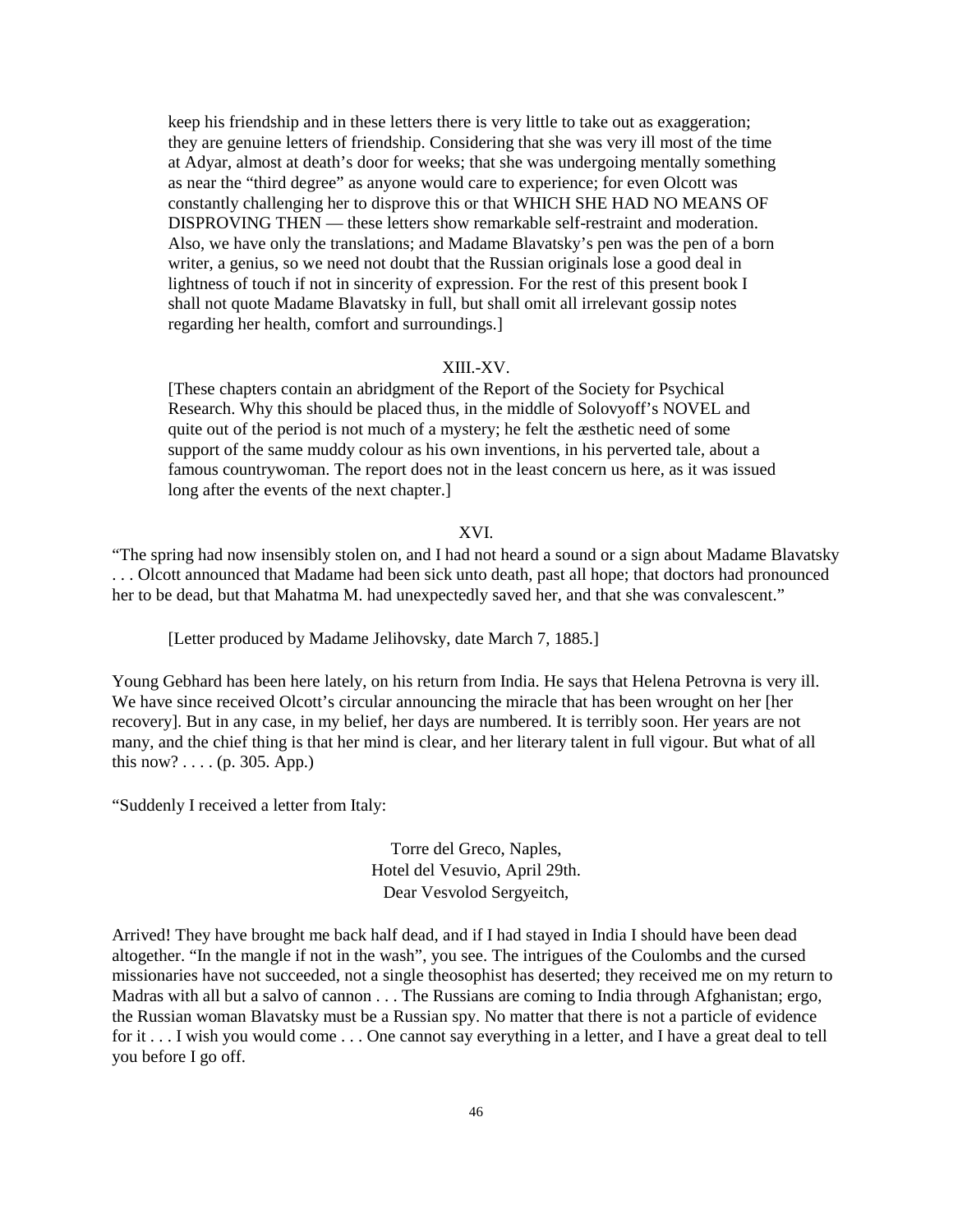I immediately replied to this letter . . ."

[Letter produced not by Solovyoff but by Mme. J.]

Sunday, May 3rd.

Dear Helena Petrovna, I do not know how to express to you my delight that you are in Europe. At all events, it seems that you are nearer, and that a meeting is more possible. Moreover, your departure from India did not strike me as strange; on the first news of our movements in Asia, A. began to assure me that the English would infallibly make themselves disagreeable to you, and that you would leave.

Remember that I told you that the time is rapidly approaching when the Russians and the Hindus will join? You thought it was not so soon. But you see! and apart from human wishes and plans, the inevitable destinies of history do their work . . . I cannot get the *Russky Vyestnik* here, but I heard some time ago from Moscow that your *Blue Mountains* was to begin. Probably it is already in print. Now, you see, it is the very time to write about India. Do get well! Scribble me a line. I will write to you when I am free from work, and that often.

> Your sincerely devoted Vs. Solovyoff. (p.306. App.)

"I communicated the contents of her letter to Madame de Morsier, who was greatly delighted, and at once sent to Torre del Greco a whole bundle of newspapers, with remarks about the Theosophical Society, etc. In the middle of May Madame de Morsier handed me the enclosed letter which she had received."

[The letter is in French and says that Madame Blavatsky has had no reply to her letter to Solovyoff. She wonders if Solovyoff is still a friend. She says also, that Hodgson had pronounced all the phenomena fraudulent and everyone, H. P. B. herself, Olcott, Damodar — all charlatans.]

"'What do you think of this' Madame de Morsier asked me.

"'. . . I think . . . . that it would be well for me to make by way of pendant to Hodgson, . . . a careful and dispassionate inquiry. Unluckily, I cannot go to Naples now.'" [pp. 120-1]

> [Letter produced by Mme. Jelihovsky.] Paris, 48 Rue Pergolese, May 18, 1885.

Dear Helena Petrovna, What does this mean? I have written to you twice, and posted the letters myself. I have had from you one letter in which you announced your arrival at Torre del Greco. To-day, Madame de Morsier tells me that you have not got my letters. I telegraphed to you at once, and I am sending this letter registered. Where our letters disappear I cannot conceive . . . But in any case you have no right to doubt my sincere feeling for you. I do not change; that is not in my character. I too, am very ill, dear H.P., I am suffering seriously from my liver, and no-one here has done me any good. There is no getting away from ill-luck and annoyances . . . Believe me that I am doing everything in my power to come to see you, if I can only get strength enough and a spare week. But in my position this is so extremely difficult, and I am so tied in every way, that I much fear it will remain a dream . . . What am I to do? . . . I have no right to live my own life . . . . I had an idea of passing this spring in Italy, — then I would have met you accidentally, so to speak . . ."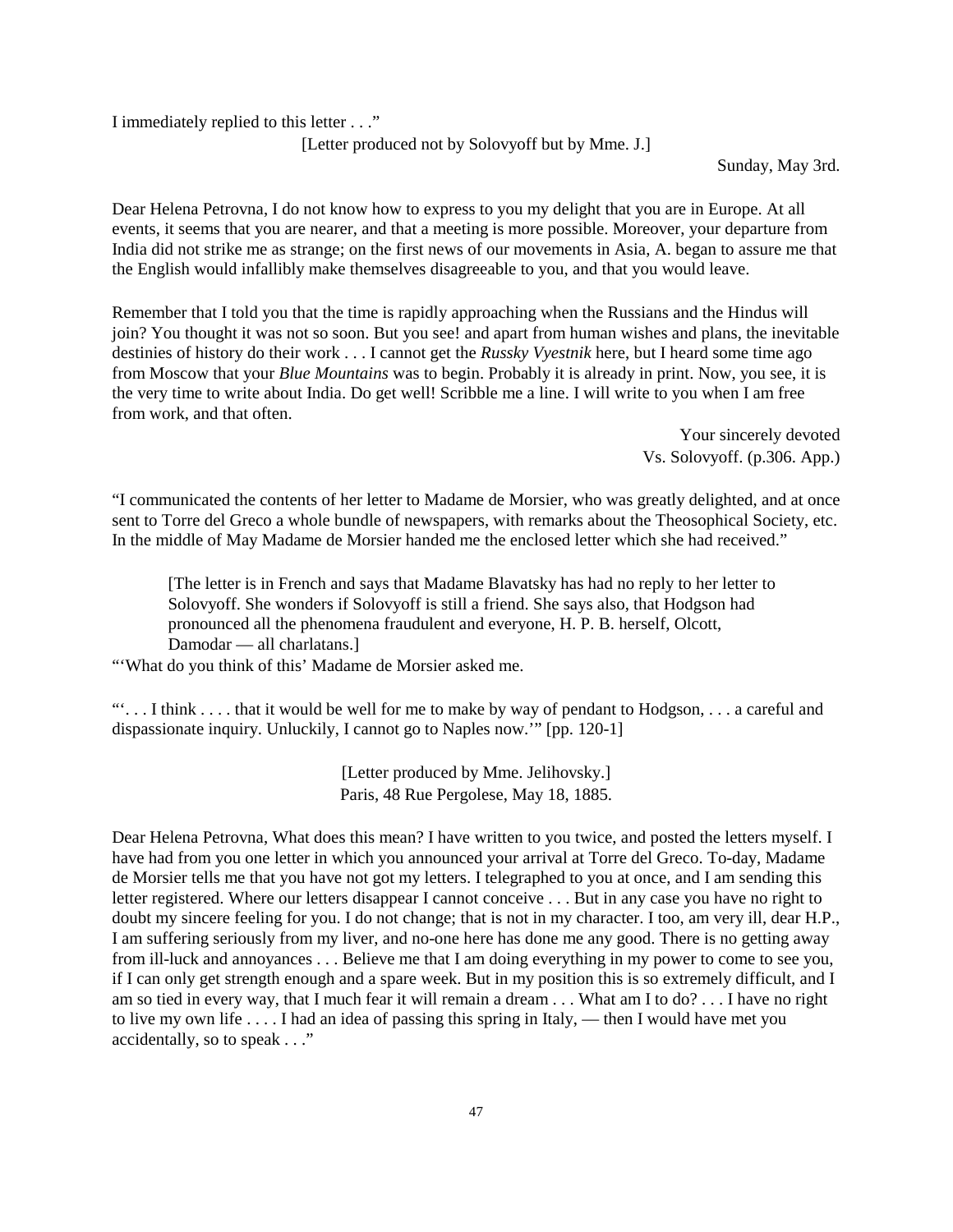[Mme. J. writes: "Here follow details of how he was being deceived and swindled. He goes on:]

Generally speaking, I have been greatly disenchanted with the people here. Relations that began by being friendly have invariably ended in every sort of exploitation, and rude demands on my purse . . . Your enemies' trick about the investigation of the phenomena may be all nonsense too. But force must be met with force. I must see you; but I have only one head, two hands, two feet, a very sickly body, and Karma binds me in every direction. Do recover! This is my heart-felt wish.

Yours, Vs. Solovyoff.

[H. P. B. had come from India accompanied by Dr. Hartmann, a Theosophist, Mary Flynn, a devoted, although rather erratic, young lady from Bombay, and Babaji Dharbagiri Nath, a CHELA of Mahatma K.H. H. H. P. B. replied to Solovyoff, describing these persons; says that she is going to write the "Secret Doctrine" and intends going to a quiet German town to live. H. P. B. wrote again to Madame de Morsier (where is the original letter?) thanking her for a sum of money sent by an unknown Parisian friend, and refers to Solovyoff: "I like very much my friend Solovyoff, but he says stupid things about our Mahatmas, this poor unbelieving Thomas." Considering the tone of Solovyoff's own letters, there is not much evidence of this unbelief! One can only conclude that Madame Blavatsky was indulging in a little ironical flattery of his occasional exhibition of the ESPRIT FORT A LA MODE. He next writes concerning his efforts on her behalf. Letter produced by Mme. J.]

### Paris, 4 Rue Balzac,

#### Friday, June 12, 1885.

Dear Helena Petrovna, The last two weeks have not passed in vain. Crookes and Sinnett have been here. I have made their acquaintance; but the thing is that all is arranged and prepared to overwhelm, here at least — that is in the Paris press — all this rabble of Coulombs and all the asses, to what learned society soever they may belong, who could for a moment pay attention to her abominable pamphlet. The pamphlet has produced universal indignation here, and I have not even had to defend you to anybody so that after this dirty intrigue, they have only increased the sympathy felt for you . . . Ah, if I could only see you!

> Your sincerely devoted and affectionate Vs. Solovyoff. (p. 302. App.)

## XVII

[Evidently, Solovyoff escaped somehow from his financial and domestic embarrassments in Paris, for we next find him in Switzerland with Madame de Morsier.]

". . . I sent Madame Blavatsky our address. At the end of July, there was a letter from her: —

Dear V. S., Pardon me, I could not write; my right hand is so swollen that my fingers are numb. I am in a bad way. I start tomorrow to settle for the winter in Wurzburg, a few hours from Munich . . . I shall go there with Babaji and Miss F., my friend, but a great fool. Lord, how sick I am of life! Now do write if you cannot come yourself . . . Madame X [H. P. B.'s aunt] promises to come. I do not know if it will be so . . . . I shall go through Rome and Verona.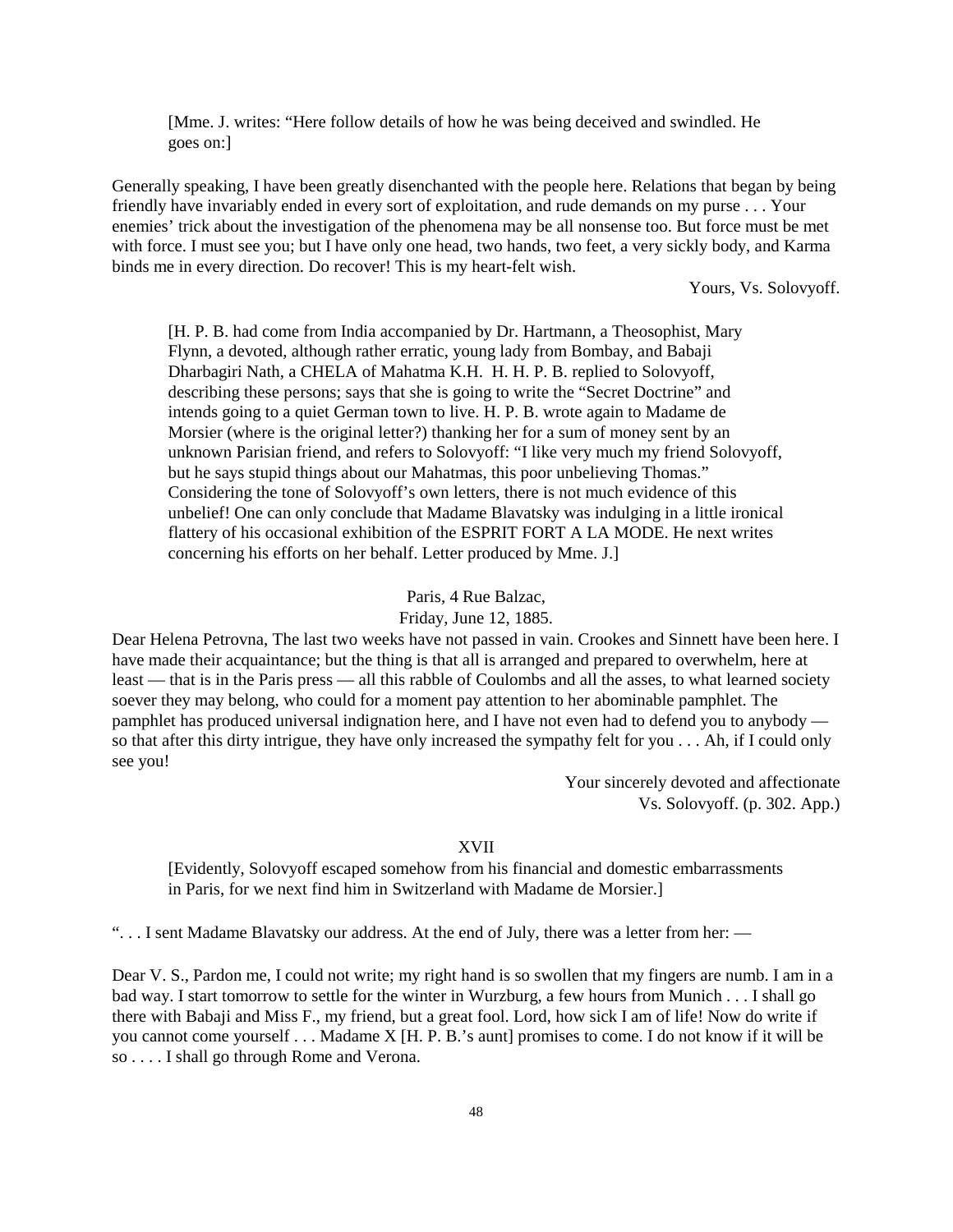"Five days later came a telegram from Rome . . . I telegraphed, 'Come here', and explained by what route they should come . . . having agreed with Madame de Morsier that if Madame did not come we would meet her at Geneva. But she came."

[Solovyoff describes the plight of poor Madame Blavatsky, swollen, worn out and venting her fatigue and ill-temper on the two companions.]

"Somehow or other all was finally arranged, and in an hour Helena Petrovna settled in an adjacent house, dined with a poor appetite, and scolded on . . . .

"There, my friends, now you see my position yourselves. Some days I can move neither hand nor foot and lie like a log, and no one to help me in anything. Babaji only spins like a top and never stirs from his place and this Mashka F. is a born fool, and I curse the day when I agreed to take her with me. You see, the fact is that she was dreadfully bored there at home and thought that she would find some agreeable distractions in travelling . . . .'

"She suddenly calmed down, changed her manner . . . and soared into the other spheres."

[Everyone notes this extraordinary sudden change of H. P. B. from a frenzied despair at even some trifle to "other spheres"; her anger was always ephemeral and unmalicious.] "And from these other spheres was heard her inspired voice.

"Her thoughts . . . were always expressed by Helena Petrovna with an unusual simplicity and clearness which were an indubitable proof of true talent, and were in fact the principal magnet that drew me to her. At times, and quite unexpectedly, she changed into a really inspired prophetess, she was entirely transfigured  $\ldots$  (pp. 132-6)

[Solovyoff decided to pass the summer at Wurzburg. Both he and Madame de Morsier appear to have become enchanted with H. P. B., despite her fits of temper that flashed up and passed. A week on the mountains had done her a world of good.]

"I wrote to Myers that not knowing Hodgson or his investigation, or how exact and dispassionate it was, I should undertake one of my own; I should pass a longer or shorter time at Wurzburg, where Madame Blavatsky was to settle, and should learn everything. The results of my investigation I should report in proper time.

"This letter I showed in Madame de Morsier's presence to Madame Blavatsky, and she . . was highly delighted." (p.138)

### XVIII

"I found her at Wurzburg . . . There had been arranged for her [by Dr. Hartmann] very convenient and roomy lodgings in the Ludwigstrasse, the best street of the town . . . She again fell very ill; Babaji came running up to me, all trembling with terror . . . Madame was very bad, a doctor, a famous specialist for internal complaints, was greatly alarmed . . .

"To my inquiry about his patient, the doctor replied: 'I never saw anything like it in the whole course of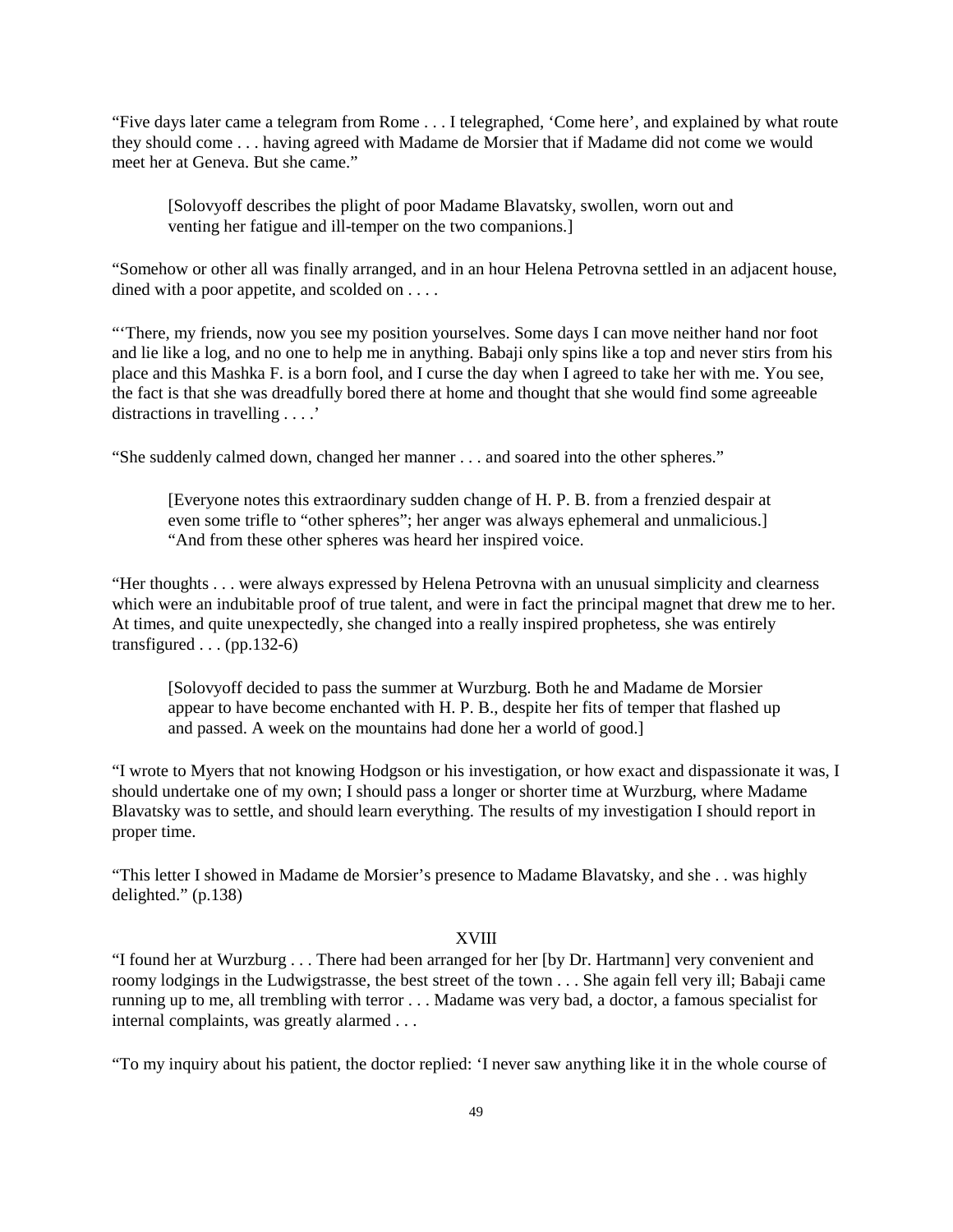my many years of practice. She has several mortal diseases — an ordinary person would have been dead long ago from any one of them. But hers is a phenomenal nature; and if she has lived so long, she may, for all we can tell, live on yet.'

"'For the moment then, her life is not in danger?'

"'Her life has been in danger for years, but you see she is alive. A wonderful, wonderful phenomenon.'

"I again found Helena Petrovna all swollen up and almost without movement. But a day passed, and she managed to crawl out of her bed to her writing-table, and wrote for several hours, gnashing her teeth with anguish . . . pages and sheets were pouring from her pen at an astonishing rate . . . . ."

[There are several things of importance that Solovyoff sees fit not to mention; that for the first day or two, Dr. Hartmann was at Wurzburg; that he himself was accompanied by his lady companion whom he introduced to everyone as his wife, and their child; that Mme. Fadeev, H. P. B.'s aunt arrived from Russia by, at latest, the 27th of August, a day or two after H. P. B.'s illness; that Miss Arundale and Mohini came from London on Sept. 1st. Thus, Solovyoff could scarcely have passed much time ALONE with Madame Blavatsky. He writes (p.144): "I settled myself in Rugmer's Hotel .... and all the time I did not spend in sleeping, eating and walking through the town, I passed with Madame Blavatsky". Apart from H. P. B.'s other visitors, his own companion, must have made some demand on his time. He keeps her entirely out of the picture in his book although, as his letters say he had considerable domestic "karma", and was not at all free to do as he pleased. H. P. B. wrote to Sinnett on August 19th: "Solovyoff is so indignant that he has sent in his resignation to the S. P. R. He wrote a long letter to Myers and now the latter answers him, . . . . begs of him not to resign and asks him whether he still maintains that what he saw at Elberfeld was not a hallucination or a fraud; and finally begs him to come and meet him at Mancy — where he will prove to him my GUILT! Solovyoff says that since he is placed by their REPORT as so many others, between choosing to confess himself either a lunatic or a confederate — he considers it a SLAP ON THE FACE, a direct insult to him and answers Myers DEMANDING that his letter should be published and resignation made known. He intends stopping here at Wurzburg with me for a month or so, with his wife and child." On August 28th, she writes again: "I do not see why my aunt should delay your coming . . . She sleeps during the day and talks with me all night . . . Rugmer's Hotel is close by . . . The Solovyoffs are there . . . We see each other very little though, for we both of us have work to do." (H. P. B. to A. P. S. pp.113, 117) Miss Arundale and Mohini stayed a week and Sinnett and his wife came immediately after they left. Mrs. Sinnett stayed with H. P. B. and Sinnett at the hotel. Solovyoff says (p.138) that H. P. B. had promised him lessons in occultism: "I give you my word of honour that I will reveal all to you, all that is possible". Maybe, she said it, in any case, she would have preferred him, an own countryman, to many others. Still, after that first visit at Elberfeld, the Mahatma M. seems to have ignored Solovyoff. Mahatma K. H. wrote him a word or two; as in the case of Hume, Massey, Madame Coulomb and others, K. H. may have been inclined to try patience far longer with these slippery people than the stern "Master". However much impressed H. P. B. must have been by the undoubted psychical value of Solovyoff, a clairvoyant and clairaudient, although quite passive, she had to reckon with the Master as to the question of revealing PROCESS, and she knew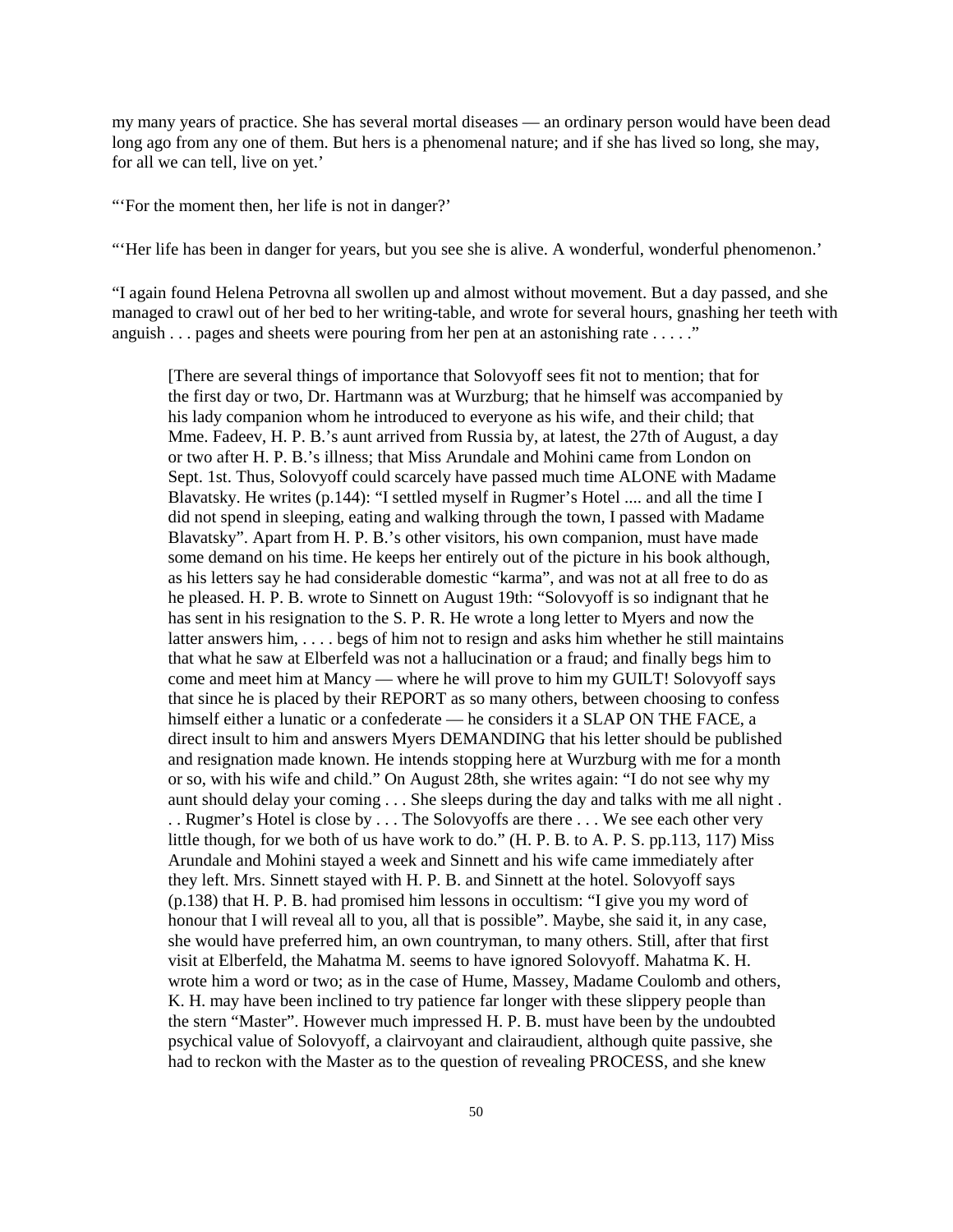this; so it is very doubtful that she said anything about revelations, but likely enough that she said she would show him some phenomena and give him the chance of making discoveries for himself — as every novice has to do, no process ever being told to novices. However, very soon after reaching Wurzburg, she began to discern that Solovyoff was an incorrigible gossip and scandal-monger, and a sentence in a letter to him indicates that Vera had told her that Solovyoff had "attacked the society" (p.130). Perhaps it was only through Vera that H. P. B. learned of Solovyoff's "doubting Thomas" attitude, for not one letter to H. P. B. herself shows anything of the sort.]

### XIX and XX

[In these two chapters Solovyoff tells about the phenomena performed for his enlightenment — the which perverted narrative in no wise belongs to this Plain Tale and will be dealt with in the sequel.]

#### XXI

"Two or three days afterwards I saw Madame X [Mme. Fadeev] who had come from Russia . . After Mme. X there came to Wurzburg Sinnett and his wife, and Mohini with Miss Arundale.

[Miss A. and Mohini and Babaji left for London BEFORE SINNETT CAME.]

I used to call at Madame Blavatsky's lodgings to talk to Madame X . . . I used to go for walks with her, leaving Miss Arundale with Mohini and Sinnett with Madame Blavatsky. The latter was now occupied several hours a day, dictating ("Incidents in the Life of Madame Blavatsky", published 1886.)

"Miss Arundale soon went back to London, taking with her Babaji as well as Mohini. I also was on the point of leaving Wurzburg . . . Before my departure I paid Madame a farewell visit."

[Madame Blavatsky had prophesied certain future events to happen to Solovyoff during the next two months. We never learn WHAT were these prophecies, but among them certainly was some kind of statement referring to Solovyoff's psychical development and, possibly, that he would once again be taken in hand by the Master M. Maybe, H. P. B. fancied that she could persuade the Master; there is plenty of evidence that she frequently exercised her CHELA right to propose a new novice for whom she would be responsible. However that may be, Solovyoff went away so full of faith in his approaching glorification that he sought out Professor Richet in Paris. A letter Solovyoff solicited from Richet after H. P. B.'s death throws some light on Solovyoff's communication to him, and can scarcely have been quite satisfactory to Solovyoff. I translate from page 346.]

When I saw you, you said to me — "Reserve your judgment, she has shown me some astonishing things, my opinion is not quite decided yet, but I thoroughly believe that she is an extraordinary woman, endowed with exceptional faculties. Wait, and I will give you further explanations."

> Letter produced by Mme. J. p.288. App.] Paris, Oct. 8, 1885.

Dear Helena Petrovna, Which is the better, to write at random, or to hold one's tongue and work for the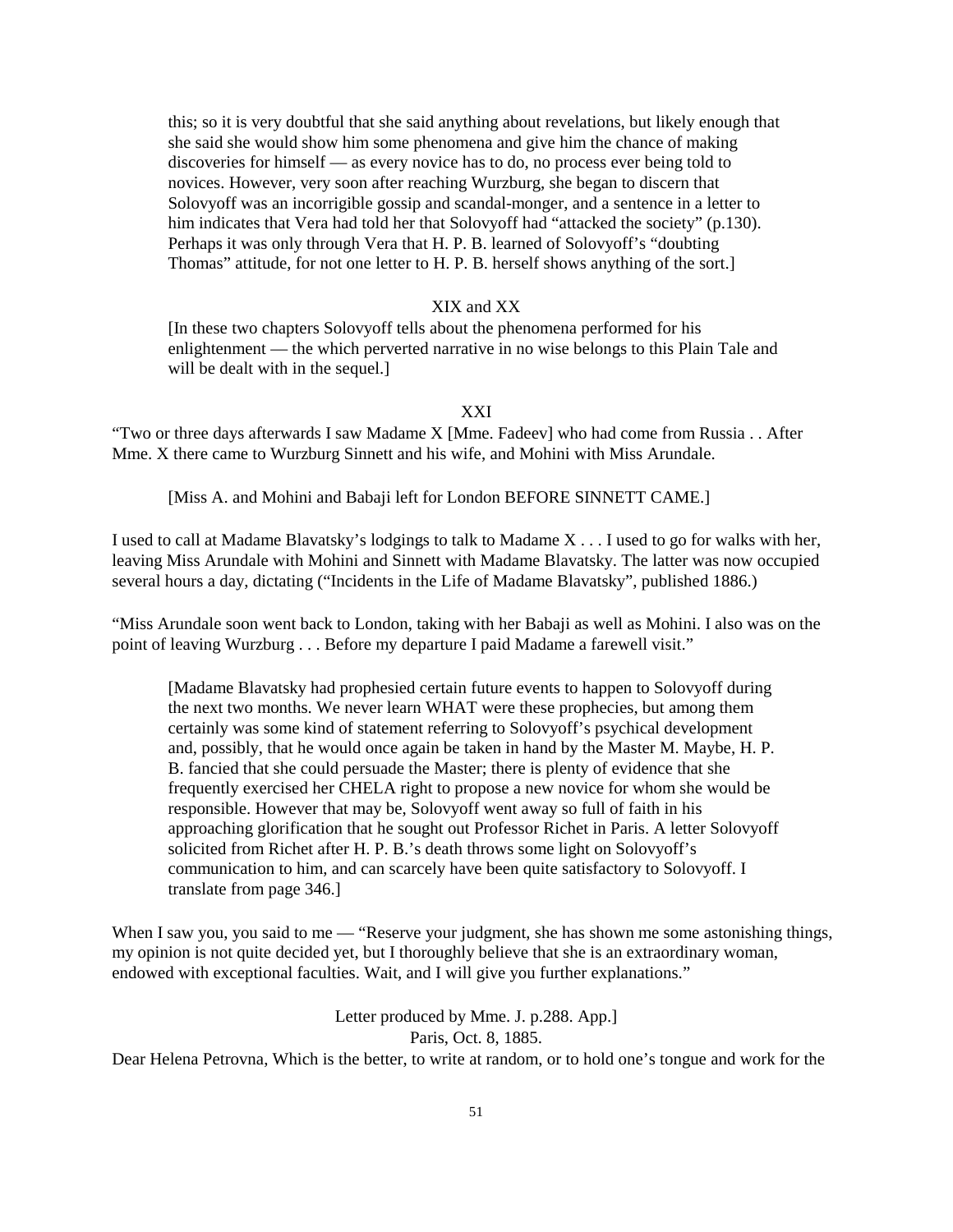good of one's correspondent? . . . I have made friends with Madame Adam, and talked a great deal to her about you; I have greatly interested her, and she has told me that her *Revue* is open not only to theosophy but to a defence of yourself personally if necessary. I praised up Madame de Morsier to her, and at the same time there was another gentleman there who spoke on your behalf in the same tone, and Madame Adam wished to make acquaintance with Madame de Morsier, who will remain in Paris as the official means of communication between me and the *Nouvelle Revue*. Yesterday, the meeting of the two ladies took place; our Emilie was quite it raptures . . . It any case, this is very good. To-day I passed the morning with Richet, and again talked a great deal about you, in connexion with Myers and the Psychical Society. I can say positively that *I convinced Richet of the reality of your personal power and of the phenomena which proceed from you*. He put me three questions categorically. To the first two I answered affirmatively (Presumably, that she had shown him phenomena and that she possessed "extraordinary faculties"); with respect to the third I said that I should be in a position to answer affirmatively, without any trouble, in two or three months. But I do not doubt that I shall answer affirmatively, and then you will see! There will be such a triumph that all the psychists (S.P.R.) will be wiped out ... Yes, so it will be; for you did not treat me as a doll? . . . I start the day after to-morrow for St Petersburg . . . What will happen?

 Yours cordially devoted Vs. Solovyoff.

### THE SEQUEL

What did happen? Apparently, nothing. Solovyoff was given neither visual, auditory nor documentary evidence of the existence of the Masters. "And then you will see! there will be such a triumph that all the psychists will be wiped out." Solovyoff nursed the remarkable delusion (suffered long since by A. O. Hume and others) that if only HE were put in a position to swear to the phenomena, the world would be quite satisfied; this same world that rejected one who could DO the phenomena! The case is exactly that, for, if Solovyoff had not been convinced that the phenomena were genuine, he would not have dreamed of being able to prove them to the world.

And here he was — completely ignored and rejected; what a position! He had "convinced" Richet and Madame Adam and who knows who else of the powers of Madame Blavatsky; he had patronized "our Emilie", Madame de Morsier, whom, later, when she takes his side, he will call the noblest of women; had certainly shown off to all the Paris theosophists, none of whom had been honourd by a note from the Master, even so much as to tell them that he could not open their eyes that would not see. He had written to the S.P.R. and Myers severe letters, had published his experiences in the S.P.R. Journal and in the REBUS. Above all, again — Richet, he had CONVINCED RICHET: and here he was with all this gossip about him floating around and himself with nothing to show for all his boasting. What could he do? Only one thing—denounce Madame Blavatsky as a charlatan and so be received back by Richet, Myers and Company with some sort of dignity left: as a scientific enquirer, who, like the rest, had thought it his duty to look into these strange matters, impartially; impartially, without fear to find himself the dupe of the charlatan and then —to denounce her, a painful, but public, duty.

And this is what Solovyoff did.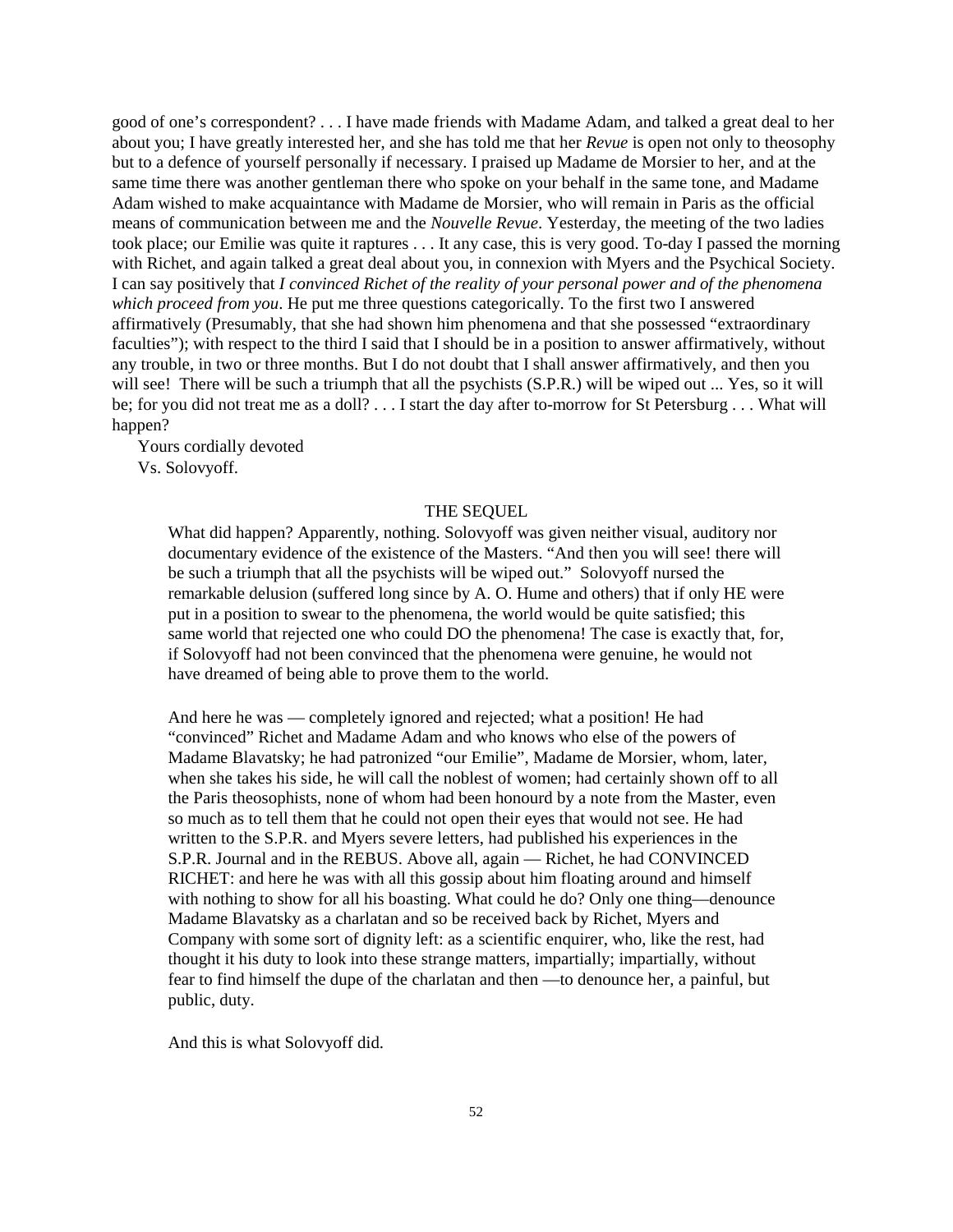On his return to St. Petersburg, Madame Jell hovsky received him with open arms, sympathized with all his troubles and more than once, as she confesses —

"tried to prevent his losing his head; trusting to his honour (?) I even allowed myself to make statements which, perhaps, I had no right to make. I never concealed my mistrust of the miraculous side of my sister's work; I told her so openly, and at this time, ignorant of much that I learned afterwards, I was in many ways unjust to her and to those about her. I should, of course, have been more reticent in my admissions, could I have foreseen that he would make use of my friendly confidence, not for his own profit only, but as a weapon to sow discord between us by revealing it." (app. p.290.)

Vera's orthodox arguments gave him the best mantles to throw over his defeat; from this time, Solovyoff grasped the possibility of figuring as a saviour of Christian Russia from what he calls the "miasmic exhalations" of Theosophy. Christians may perhaps not be too grateful to him. He writes on p.284:

"If a new sect has any, success, it gathers adherents chiefly among the hysterical who are susceptible of suggestion".

The feeblest Christian might object to this analysis of the beginnings of successful religions.

Meanwhile, Theosophical history was being made in other directions, in ways that singularly fortified Solovyoff and his schemes. A scandal concerning Mohini and some ladies had burst in London and Paris. Madame de Morsier was seriously upset. A letter from H.P.B., advising public discretion about the whole affair merely exalted her into the notion of perishing POURVU QUE JE FASSE MON DEVOIR, her notion of this duty being, apparently, to publish the scandal far and wide and thus bring suffering on the innocent numbers of Theosophists.

At this moment, also, the news of the coming Report denouncing H.P.B. as an impostor was sedulously being scattered by the S.P.R. Undoubtedly, Solovyoff was early informed of it by his friend, Myers. At the end of December, he returned to Paris and immediately clanned with Madame de Morsier and her party. He told Mme. de M. that H.P.B. had believed in Mohini's guilt from the very first. A lie. She never believed it to the last, but none the less, advised against an official enquiry that would have oozed through somehow to the newspapers. In fact, there is no evidence against Mohini further than that he had replied to love-letters from a certain lady. But Madame de Morsier had set off on a path from which she seems to have felt small inclination to return. She showed Solovyoff a letter in which his own precious name was mentioned. He then wrote to Madame Blavatsky a letter that she describes to Sinnett as a "thundering, sickening, threatening letter. He threatens that if I bring his name into this dirty scandal, all my devils (meaning Masters) will not save me from utter ruin. He speaks of Baron Meyendorf — of Blavatsky, and the reputation made for me by FRIENDS in Russia and elsewhere".

The fact seems to be that Vera and her daughters, who declared that H.P.B.'s name "stank in their nostrils as Christians", had gossipped with quite shameful family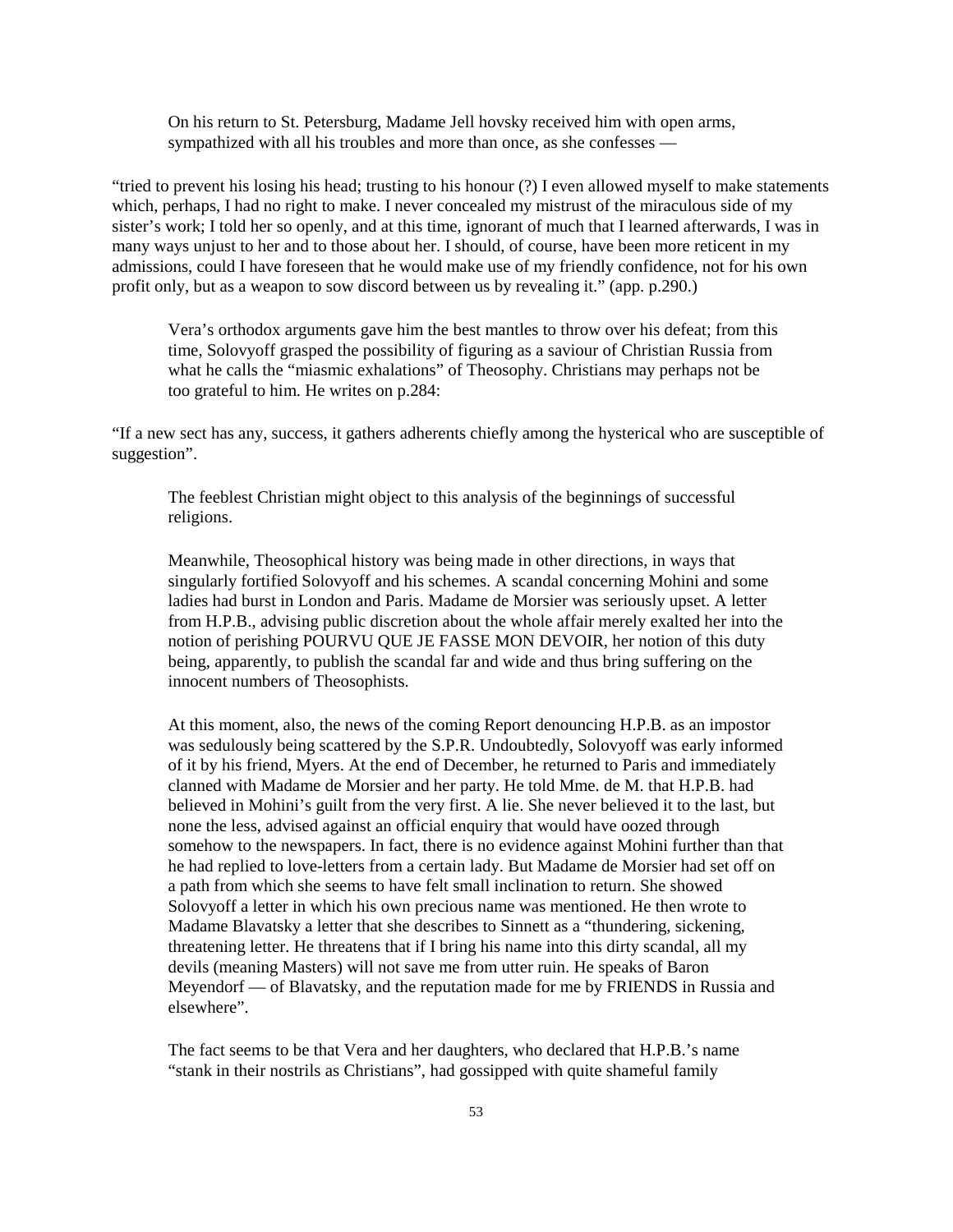disloyalty to Solovyoff, and about matters of which it is very clear they never knew the real circumstances. What the tales were exactly we never hear. Solovyoff cannot produce any of them. His book is quite vague on the subject. Maybe, he got nothing but vague hints. All the rumours about H.P.B.'s "wild youth" boil down to almost nothing! Examination by the gynecological specialist, Oppenheim, proved that she was physically deformed and practically an hermaphrodite and could not have indulged in any of the pranks usually included in the expression, a wild youth. Wild she was, but her wildness was for complete freedom to study occultism. We scarcely need her own statement to confirm the obvious attitude of the orthodox among her family towards this study. . . She says that she deliberately led people to accuse her of seeking love-affairs in her wanderings, as a cover for what she was really engaged in, and for which some of the family would have anathematized her. One of the most touching traits in H.P.B. is her affection for this family that so long treated her as the Ugly Duckling. Her letters to Vera contain a few small deceptions. Whose fault? The families of geniuses are mostly unsympathetic (less so, nowadays, perhaps, when genius is recognized as a commercial asset to possible heirs and heiresses — at least, after a first bit of favourable publicity). Madame Blavatsky knew better than to give babes strong meat, and indeed it took Vera many years to grow up to the view of her sister as a vastly superior personage whom she could only honour without hope of deeply understanding. H.P.B. forgave (though that is hardly the word, but one should rather say, calmly overlooked) all the damage Vera had done to her, took her to her bosom and died happily friends.

Solovyoff's letter drove H.P.B. into a frenzy. It was, as she says, the last straw on the burden of slander, disloyalty and treachery she was suffering from all sides, her only friend near at this time being the angelic Countess Wachtmeister. The S.P.R. Report was out; every post, so the Countess tells us, brought letters from wavering Theosophists when not stark insults from some who resigned. It is a story that would take volumes to tell properly, so many lines cross and re-cross, so many mysteries there are to be unwound; and some are probably beyond unwinding. She was ill as few have been ill and lived. And she was writing the "Secret Doctrine". Fallen on evil days and evil tongues, she continued as genius does continue in spite of all.

I think it likely that Solovyoff, for once, speaks the truth when he says he had not written to her for some time and had left a letter or two (she says that she only wrote him three times) without reply. She must have wondered painfully why he did not reply, for that she had taken him into her almost uniquely wide, if not very deep, perhaps, affection, there is small doubt. She loved everyone in a way and could always overlook any mischief they did to her and I verily believe that if even the Coulombs had turned up again in misery and tears, she would soon have been giving them tea and chatting of old times and saying in that quaint way of her — "But why did you do it, what had I done to YOU? How damned absurd of you! What fools! Well, let it go."

It is likely, too, that she expected that her Master would again take some notice of Solovyoff. Had he not come to see her when she was under the cloud, come even to Wurzburg and stuck to her, sent angry letters to Myers and his resignation from the S.P.R.? From all we can gather, this Master had made up his mind about Solovyoff during that astral visit at Elberfeld: there would be no further relations between them.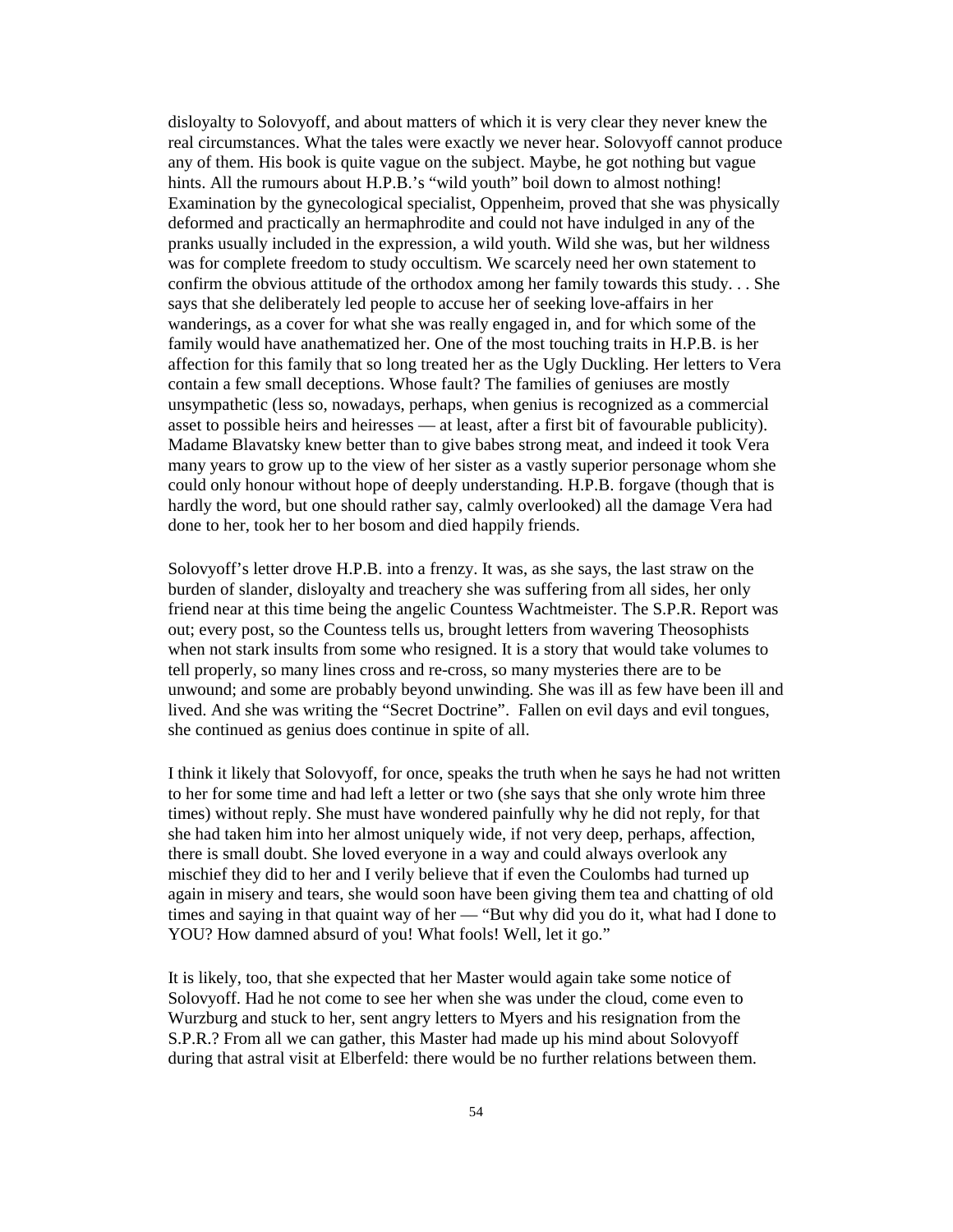The liar and bully he proved himself to be would have been written in his aura as well as the egoistic and upstart motives of his craving for chelaship and the possession of the powers he saw in H.P.B. She would not be told plainly that he was rejected but left to find it out for herself if she could, for such is the rule; but the usual hint she doubtless did get and failed to take, as she had failed more than once before in similar cases, and precisely through that careless liking, she rarely could quite abandon anyone she had known at all intimately. Theosophical story is full of instances of her struggles not to see what was impossible to tolerate in anyone she liked. It is a kind of virtue none too common, but the defect of it is fatal in a chela, whose whole business it is to develop cool clarity of understanding, however charitably he might act. She confused frequently this psychological process, thinking uncharitably but blinding herself and acting as though she had seen nothing to beware of. It was only in piercing to a person's occult capacities that she could be cool; ordinary dealings in human nature found her ready to take everyone to her capacious bosom and many a snake she took! Her adventures in this way would be sufficiently amusing if some had not turned out a tragedy for her. What is certain is that no soul of her sort was ever an intriguer with the least success! She was to the last absolutely unable to refrain from saying what she thought of anyone at the time. . She made enemies of the stupid and pompous, but her friends adored her even although she trod on their own toes. "You know you don't mean it!" could always bring her to that state of winsomeness that both Olcott and Countess Wachtmeister noted as such a lovely trait. Her swearing at you at times became quite unimportant once you knew her.

And so, she liked the amusing, conversational Solovyoff, the Russian from her own Russia, and managed to forget or overlook what she had seen well enough at times, the bitter-minded, ambitious man, a bad gossip too. (See H.P.B. to A.P.S. P. 184.) Yet, a clairvoyant and clairandient, he had come under notice of her Masters who are said to examine every psychic as a possible blessing to humanity and to be protected, but also as a possible curse and to be left to — those who may be called for short, their father, the devil. Madame Blavatsky knew much about all this that the non-psychic world laughs at, and when Solovyoff departed for Russia, still vowing friendship, doubtless she supposed that he had still a chance. "We bade one another farewell as though we were dearest friends, almost with tears . . . Not a word, except vows that he would stand up for me in Russia, and help me in every way did I hear. And then he suddenly goes and holds his tongue. Without cause or reason he is in quite a different mood in St. Petersburg. You do not know, in the innocence of your soul, but I know; he is simply frightened of the abuse of the Psychical Society . . . You see, they have declared of a Gentil-homme de la chambre that he is either a liar or suffers from hallucinations . . . ." Thus she writes to Vera after receiving the "thundering, sickening threatening letter", not knowing at the time what she will soon know; and almost as soon forgive, that Vera herself was for something in Solovyoff's change of attitude, that Vera had exercised her Christian influence and gone the length of telling the scoundrel some early gossip about her sister.

But what could this gossip have been? Obviously Solovyoff was never given any particulars or he would have put them in his book. The story was probably not known in its particulars to Vera who was still a schoolgirl when H.P.B. was married. Vera could only have heard vaguely of a romance that was surely never known in full even to the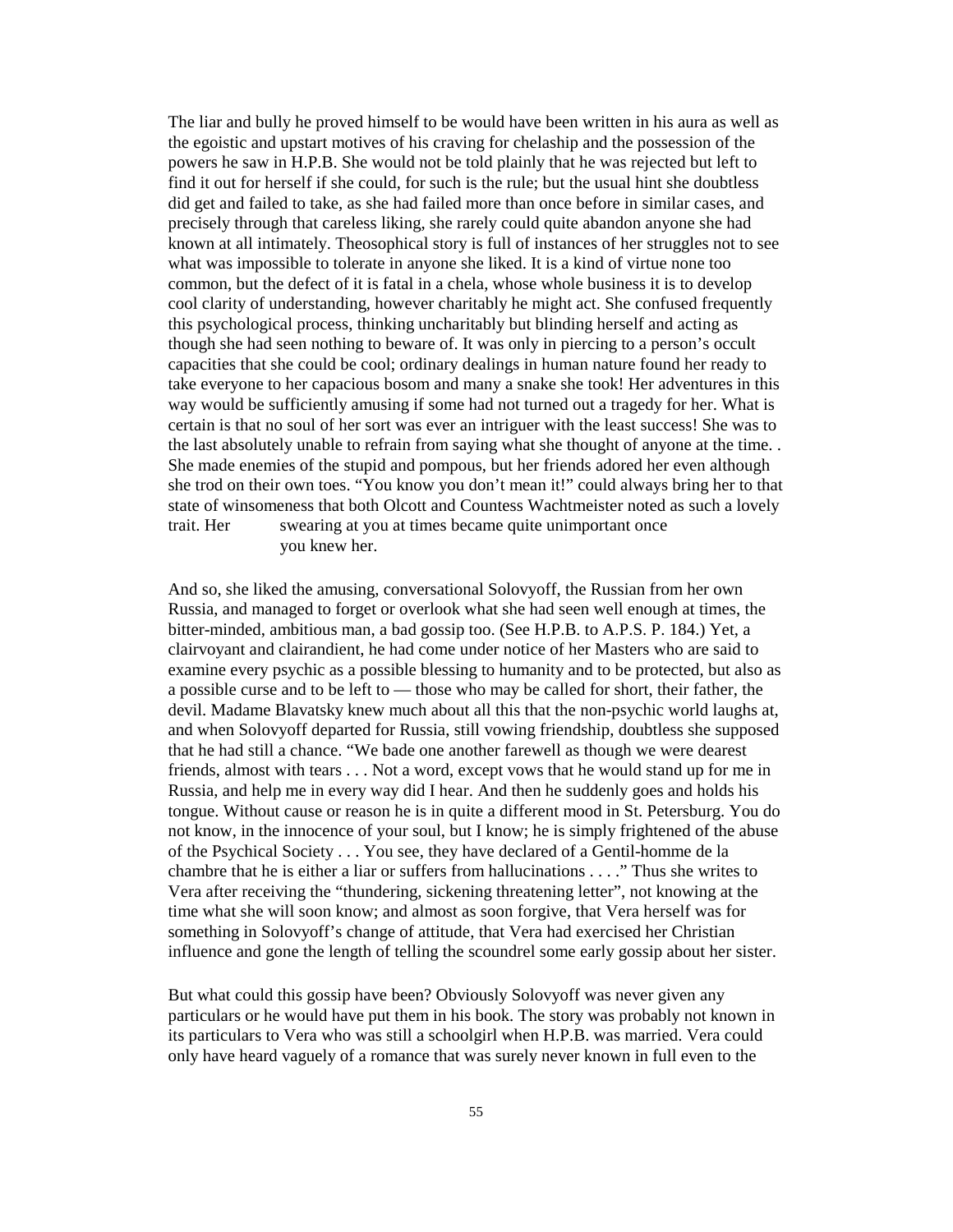elders. Madame Ermeloff gives us a clue in her Memoirs. I had vowed never to draw attention to this romance, but someone else may do worse . . . As a very young girl, Helena Petrovna gazed with awe and adoration on a certain prince, an occultist. She fled to, not with, him, and he almost certainly sent her back home. Then, her father being far away and her mother long dead, the angry grandfather and aunt married her off quickly to Mr. Blavatsky. She speaks to Sinnett of her "prayers and supplications not to be married to old Blavatsky". There is a story that she herself induced Blavatsky to propose because her governess declared that no-one would marry her, so ugly and ill-tempered. Change that to so disgraced and there may be much truth in it. If she did induce the unfortunate man to propose, she was horrified at the resolution to make her go through with the contract. And she soon fled again, now a real married woman and, as she seems to have understood it, free to take the road to liberty with no grandfathers and aunts to interfere. Off she went, and maybe she met the prince again, maybe not. I should say, yes; but I believe her own words that she loved occultism more than man and her medical dossier proves that, for her, love's young dream can never have been anything but a dream. Nothing is known. One day, some great novelist may make a story of it, but nothing is known.

The whole province had gossipped, however, and the echoes of this gossip reached Solovyoff, vague even as echoes, for his pen at its most malignant is reduced to blustering hints. Solovyoff's "sickening threatening" letter has apparently not been preserved. H.P.B. immediately sent it to her aunt, Madame Fadeev, as we learn from a letter to Vera, quoted on p. 314:

"It is my fault that they were angry with you. I have done a foolish act. In vexation and anger at you, I sent off to them a letter of Solovyoff's to me, that begins in a most mysterious style: 'After what has happened, I can have no further communication with you'. And it ends with all sorts of allusions to matters twenty and thirty years old".

To Sinnett, she wrote with more hope of sympathy: "He threatens that if I bring his name into this dirty scandal, all my devils (meaning MASTERS) will not save me from utter ruin. He speaks of Baron Myendorf — of Blavatsky, and the reputation made for me by friends in Russia and elsewhere . . . Solovyoff threatens me moreover that Mr. Blavatsky is not dead but is a 'charming centenarian' who had found fit to conceal himself for years on his brother's property".

H.P.B.'s reply to Solovyoff begins with a paragraph of pure genius.

"I have made up my mind. Has the following picture ever presented itself to your literary imagination? There is living in the forest a wild boar — an ugly creature, but harmless to everyone so long as they leave him at peace in his forest, with his wild beast friends who love him. This boar never hurt anyone in his life, but only grunted to himself as he ate the roots that were his own, in the sheltering woods. For no reason, a pack of fierce dogs is loosed against him; men chase him from the woods, threaten to burn his native forest and to leave him a wanderer, homeless, for anyone to kill. For a while, he flies before the hounds, although he is no coward by nature. He tried to escape *for the sake of the forest*, lest they burn it down. But lo! one after another, the wild beasts which were once his friends join the hounds; they begin to chase him, yelping and trying to bite and catch him, to make an end of him. Worn out, the boar sees that his forest is already set on fire and that he cannot save either it or himself. What is left? What can the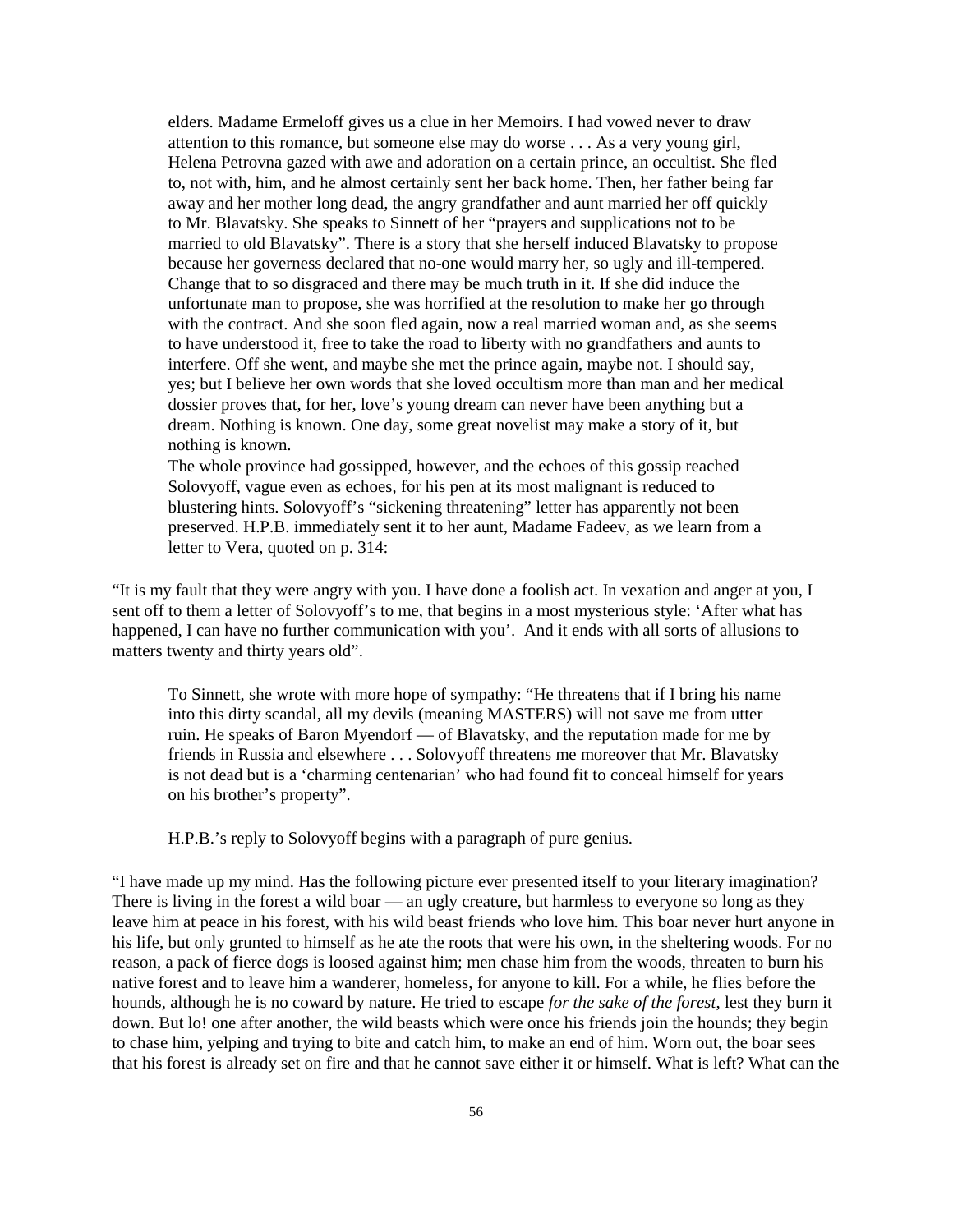boar do? Why, thus: he stops, he faces the mad pack of dogs and beasts and shows his spirit, himself as he really is. He bounds on his foes in their turn. He slays them until he has no more strength, until he falls dead — and then he is *really* powerless."

Imagine a woman who could write like that being pestered to death about a faux pas de jeunesse! The world gets what it deserves, it gets lying novelettes by the Solovyoffs and is stuck deeper in the mire it is so willing to inhabit, but — alas! we others lose all those books that an H. P. Blavatsky might have written had she found the encouragement such an art and an artist demands.

The horrible comedy of the thing is that the faux pas was a next to nothing! A romantic flight of a sixteen-year old at worst. And then, to be married off to an elderly general and sent all wrong in everyone's eyes through doing the only thing she could do, namely, run away after the marriage. And how she came to exaggerate the sin and wickedness of this youthful escapade! The chance is, though, that she was probably not in the least repentent on the side of Society, but she was certainly terrified on the side of the Theosophical Society, her "forest", that the mad pack of dogs was trying to burn down, using the pot of old scandal as paraffin. Already, for several months, Hodgson of the Society for Psychical Research and Madame Coulomb had been spreading rumours and lies about her sex past, only stopping at a bunch of three illegitimate children. All this, however, merely annoyed and did not terrify H.P.B., for she knew there was nothing in it; but now, this Russian affair — she knew that there was some truth in that, knew also, how the truth had been mauled and exaggerated in Russia. She knew, too, that people there commonly believed her to be the mother of Baron Myendorf's crippled son whom she had adopted . . .

I should judge that, in her somewhat blind anger and indignation, in the fury she felt at being chased and bitten by so many supposed friends all around, she could believe anything of anyone, and actually imagined that Meyendorf had, at least, not contradicted Solovyoff's gossip about the child; actually, it is doubtful whether Solovyoff had seen the Baron, for in a letter to Sinnett she writes: "Then he mixed Baron M.'s names with his lies — and the Baron swore he would cut his nose off, whenever he met him, for he has never told S. anything about me as Solovyoff avers, and I wrote to the Baron. So do not be anxious." The Baron seems to have been a feeble creature enough who would cut nobody's nose off; but he knew a great deal about H.P.B. It is likely that she had some occult experiences with him in Paris in 1858 and that he confided in the medium, Dunglas Home, who, like many another medium, hated the occultism that left his own psychic phenomena in the shade, as being entirely outside his own control, and who seems to have warned the Baron that she was a dangerous person. It is possible, of course, that the Baron's child was not born until after his confidences to Home and that at that moment, he was under no obligation to Madame Blavatsky for saving him and the mother from a scandal that would have ruined them both. I think that it would not be difficult to trace the mother as a member of the Blavatsky family, the which relationship would account for General Blavatsky's subsequent indulgence in 1862 towards his runaway wife, to the length, indeed, of associating himself with the wardship of the child; and this relationship would account for Madame Blavatsky's own sacrifice in the matter, sacrifice she pushed to the enthusiastic limit of trying to smooth the future path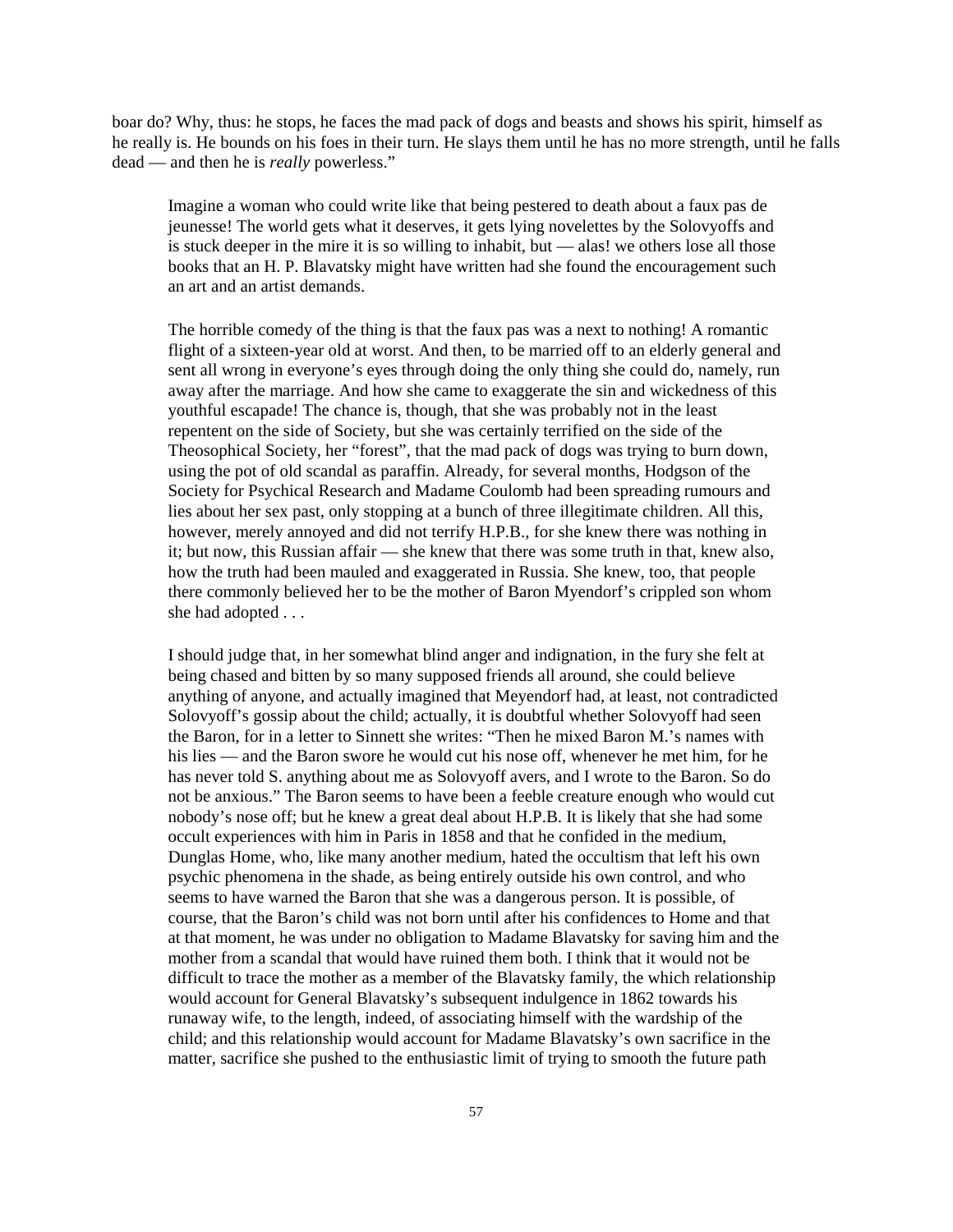of the infant by giving it a public appearance of legitimacy and saying that it was her own! Women do these things.

But what the Baron also knew, probably from H.P.B. herself in a moment of self-deprecation — a confession to set the sinners more at their ease — was the provincial gossip about her own young adventure. Home is said to have hinted that he knew a lot about Madame Blavatsky's youth; and there was nothing but that to know and the fact that she ran away from Mr. Blavatsky. The circumstance that Home heard all this in 1858 when he and the Baron were intimate in Paris indicates Myendorf as his confidant.

In her fit of frenzied disgust, H.P.B. theratens to settle the whole world of traitors once and for all by telling the whole story, everyone's and her own. But she never went further than the threat. To carry out the threat she would have needed to name people, and that she would not have done; also, she had the "Secret Doctrine" to write. These rumours soon passed into the back of her mind and we hear little more concerning them. However, her letter to Solovyoff has fortunately become public and we get a glimpse of her in a real rage — she was not often in a real rage, only in a half-comic temper with tepid coffee and fools or with one of her phenomenally diseased organs her opinions about which she passed on without proper explanation to the nearest handy person. I cannot resist the impression, however, that she rather enjoyed this confession a la russe, examples of which we lately saw in the Soviet trials, where you say everything — and something more, where the role of sinner once assigned and accepted is played to bring the house to its feet.

"Believe me *I have fallen because I have made up my mind to fall*, or else to bring about a reaction by telling all God's truth about myself, *but without mercy on my enemies*. On this I am firmly resolved, and from this day I shall begin to prepare myself in order to be ready. I will fly no more. Together with this letter or a few hours later, I shall myself be in Paris, and then on to London. A Frenchman is ready, and a well-known journalist too, delighted to set about the work and to write at my dictation something short, but strong, and what is most important, a true history of my life. *I shall not even attempt to defend*, to justify myself. In this book I shall simply say: In 1848, I, hating my husband, N. V. Blavatsky (it may have been wrong, but still such was the nature *God* gave me), left him, abandoned him — a *virgin* ( I shall produce documents and letters proving this, although he himself is not such a swine as to deny it). I loved one man deeply, but still more I loved occult science, believing in magic, wizards, etc. I wandered with him here and there, in Asia, in America, and in Europe. I met with So-and-so (You may call him a *wizard*, what does it matter to him?) In 1858 I was in London; there came out some story about a child, not mine (there will follow medical evidence, from the faculty of Paris, and it is for this that I am going to Paris).".

She never bothered, the certificate given by the gynecological specialist, Professor Oppenheimer of Wurzburg being archi-sufficient for the friends who knew the surgeon and the witness, Dr. Roeder, Medical Officer of the District.

"One thing and another was said of me; that I was depraved, possessed with a devil, etc. I shall tell everything as I think fit, everything I did, for the twenty years and more that I laughed at the *qu'en dira-t-on* and covered up all traces of what I was *really* occupied in, i.e., the *sciences occultes*, for the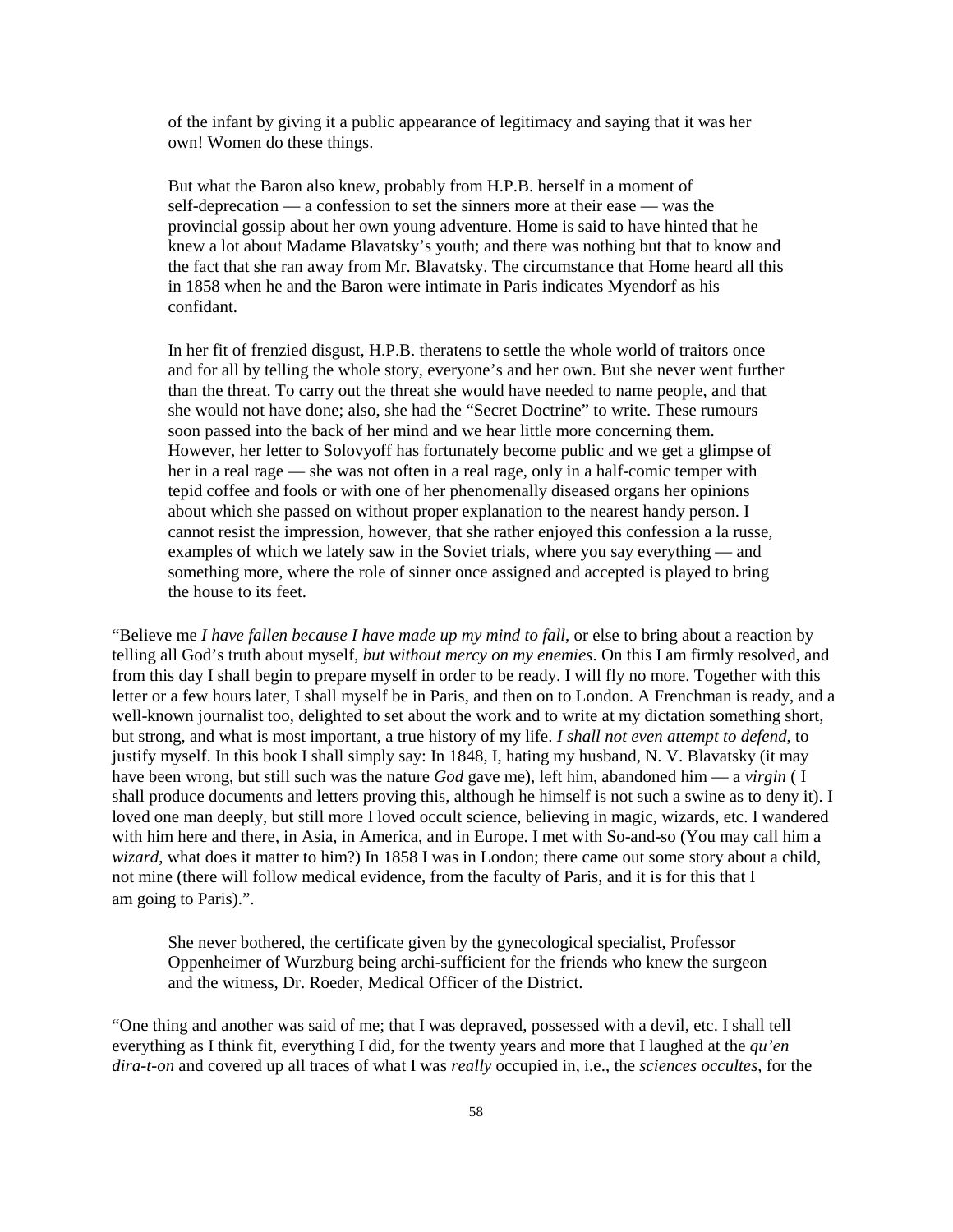sake of my family and relations who would at that time have cursed me. I will tell how from my eighteenth year I tried to get people to talk about me, and say about me that this man and that was my lover, and *hundreds* of them. I will tell too a great deal of which no one ever dreamed, and *I will prove it.* Then I will inform the world how suddenly my eyes were opened to all the horror of my *moral suicide;* how I was sent to America to try my psychological capabilities.

[Footnote: Moral, nowadays, means, of course something to do with sex; but to H. P. Blavatsky, moral suicide meant among other things, that she was not using, or was mis-using, for salon phenomena, the knowledge she had been taught during her first sojourn in Tibet. Her letters a psychological lapse about 1862, was extremely ill, and came under bad occult influences. She fought her way through it, disappeared in 1864 and no doubt worked her "salvation", for she went again to Tibet in 1867 or early 68 with her Master; it is significant that only then was she introduced to the Mahatma H.H.]

How I collected a society there and began to expiate my faults, and attempted to make men better and to sacrifice myself for their regeneration. *I will name all* the theosophists who were brought into the right way, drunkards and rakes, who became almost saints, especially in India, and those who enlisted as theosophists, and continued their former life, as though they were doing the work (and there are many of them) and *yet were the first* to join the pack of hounds that were hunting me down and to bite me. I will describe many Russians, great and small — Madame S — among them, *her* slander and how it turned out to be a lie and a calumny. I shall not spare myself, I swear I will not spare; *I myself will set fire* to the four quarters of my native wood, the society to wit, and I will perish, but I will perish *with a huge following.* God grant I shall die, shall perish at once on publication; but if not, if the master would not allow it, how should I fear anything? Am I a criminal before the law? Have I killed anyone, destroyed, defamed? I am an American foreigner, and I must not go back to Russia. From Blavatsky, if he is alive, what have I to fear? It is thirty-eight years since I parted from him, after that I passed three days and a half with him in Tiflis in 1863, and then we parted again. Or  $M - ?$  I do not care a straw about that egoist and hypocrite! He betrayed me, destroyed me by telling *lies* to the medium Home, who has been disgracing me for ten years already, so much the worse for him.

[She imagines so; actually, Home said nothing much, although he probably said it very often, mainly sneers at her occultism.]

You understand, it is for the sake of the society I have valued my reputation these ten years. I *trembled* lest rumours founded on *my own efforts*

[a splendid case for the psychologists, for Richet and Co.]

and magnified a hundred times, might throw discredit on the society while blackening me. I was ready to go on my knees to those who might help me to cast a veil over my past; to give my life and powers to those who helped me. But now? Will you, or Home the medium, or  $M -$ , or anyone in the world, frighten me with threats when I have myself resolved on a full confession? Absurd! I tortured and killed myself with fear and terror that I should damage the society—kill it. But now I torture myself no more. I have thought it all out, coolly and sanely, I have risked all on a single card — *all!* I will snatch the weapon from my enemies' hands and write a book that will make a noise all through Europe and Asia, and bring in immense sums of money to support my orphan niece, an innocent child, my brother's orphan. Even if all the filth and scandal and lies against me had been the holy truth, still I should have been no worse than hundreds of princesses, countesses, court ladies and royalties, than Queen Isabella herself, who have given themselves, even *sold* themselves to the entire male sex, from nobles to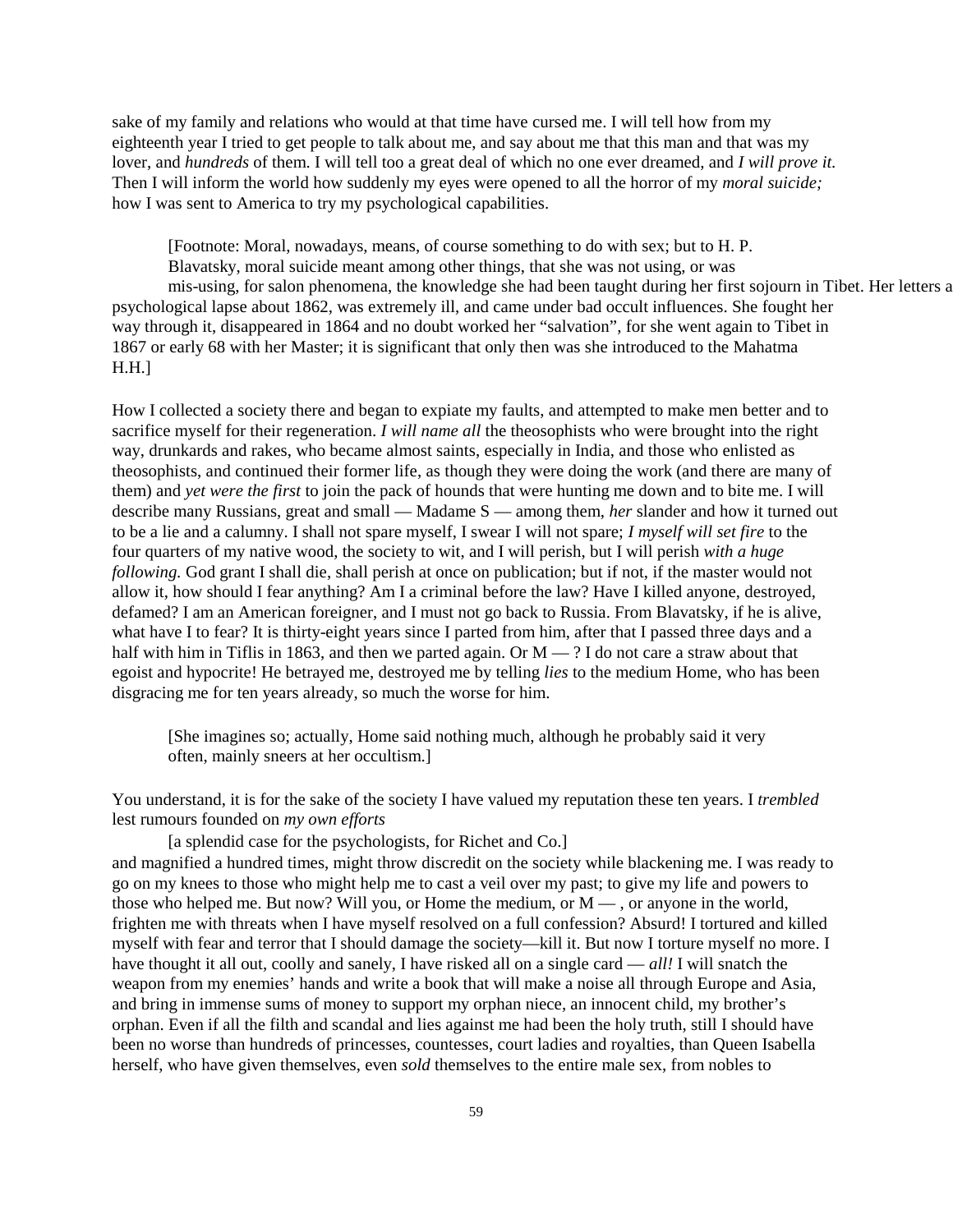coachmen and waiters inclusive; what can they say of me worse than that? *And all this I myself will say and sign.*" (*Sic*.)

[I confess that I transcribe this tirade with some amusement! Madame Blavatsky's annoyance has entirely run away with her. But immediately she is on a level to which her feet are accustomed, and her anger becomes real again.]

"No, The devils will save me in this last great hour. You did not calculate on the cool determination of *despair*, which *was* and has *passed over*. To you I have never done any harm whatever, I never dreamed of it. If I am lost, I am lost with everyone. I will even take to lies, to the greatest of lies, which, for that reason, is the most likely to be believed. I will say and publish it in the *Times* and all the papers, that the 'master' and 'Mahatma K.H.' are only the product of my own imagination: that I invented them, that the phenomena were all more or less spiritualistic apparitions, and I shall have twenty million spiritists in a body at my back. I will say that in certain instances I *fooled* people; I will expose dozens of *fools, des hallucines*; I will say that I was making trial for my own satisfaction, for the sake of experiment. And to this I have been brought by *you*. You have been the last straw that has broken the camel's back under its intolerably heavy burden.

"Now you are at liberty to conceal nothing. Repeat to all Paris what you have ever heard or know about me. I have already written to Sinnett *forbidding* him to publish my *memoirs* at his own discretion. I myself will publish them with all the truth. So there will be the '*truth* about H. P. Blavatsky', in which psychology and all *her own* and *others*' immorality and Rome and politics and all *her own* and others' filth once more will be set out to God's world. I shall conceal nothing. It will be a Saturnalia of the moral depravity of mankind, this *confession* of mine, a worthy epilogue of my stormy life. And it will be a treasure for science as well as for scandal: and it is all me, *me;* I will show myself with a *reality* that will break many, and will resound through the world. Let the psychist gentlemen [S.P.R.] and whosoever will set on foot a new enquiry. Mohini and all the rest, even India, are dead for me. I thirst for one thing only, that the world may know the reality, all the *truth*, and learn the lesson. And then *death*, kindest of all. "H. Blavatsky.

"You may print this letter if you will, even in Russia. It is all the same to me now."

Solovyoff did not print this letter, at least not until she was dead. Unfortunately, we cannot be sure that his version of it is even correct. In an Appendix, I show that he juggled with one portion to suit his own evil purposes and it is more than probable that he suppressed references to himself and inserted little phrases that give a colouring to suit himself. In fact, the whole of the passage before the last, that contains the portion that we know he faked must be taken with many suspicions. As he changed the grammar and sense in one absolutely important instance, so he may have changed the grammar and sense more than once. Allowing for all possible incoherence owing to the rage of a woman already hunted and wounded, and now faced with the "thundering, sickening, threatening" attitude of one from whom she had parted as a real Russian friend — one feels that there are gaps in the letter. However, the thing being mainly a tirade and actually saying nothing much, it sounds not very important to-day. If she had had anything to confess, she would have let slip some news of it in that state of fury and not have burbled Solovyoff with those Balzacian hundreds of princesses and coachmen! I rather wish that she had written the novel!]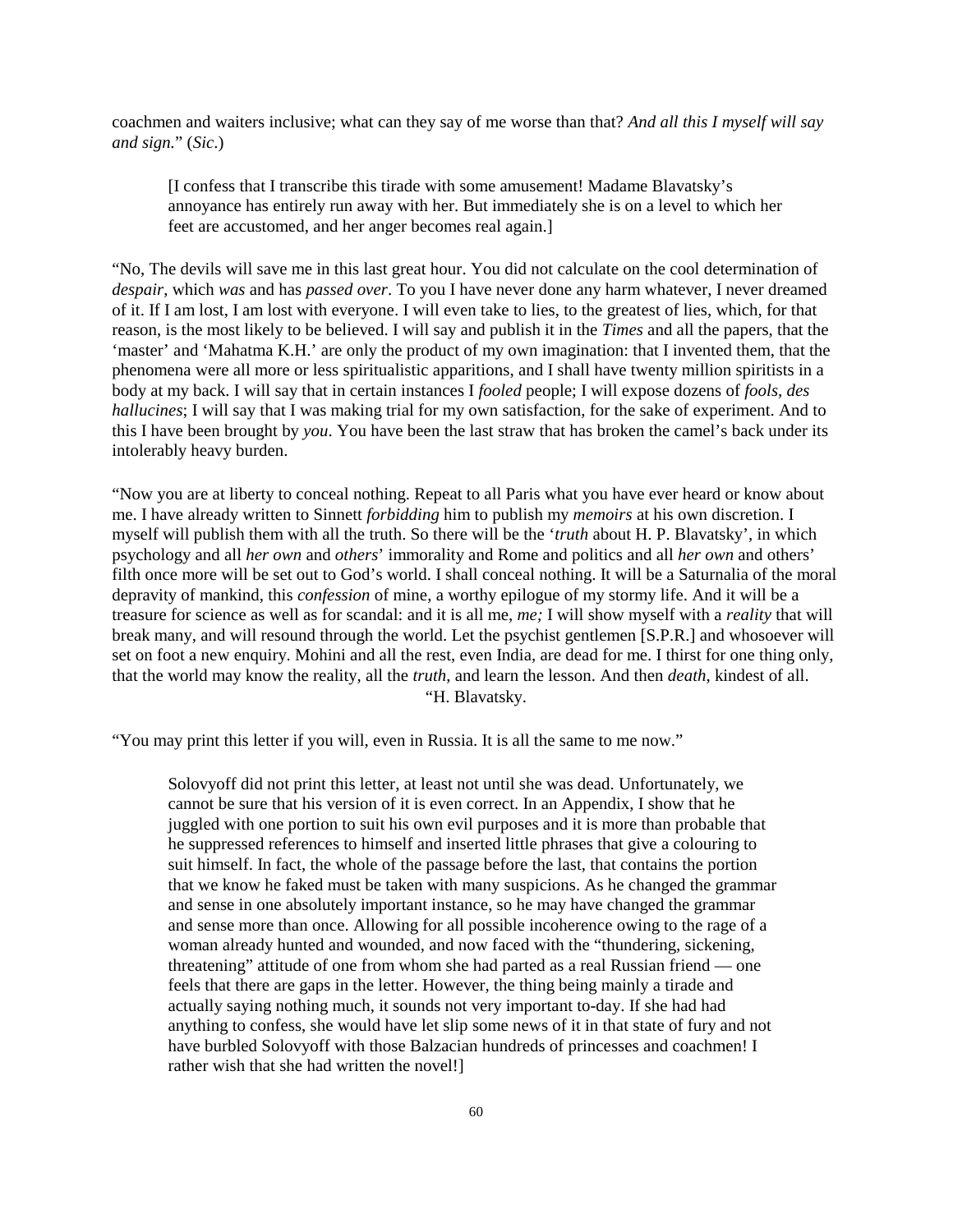[Solovyoff, however, was terribly scared and replied with the following letter, produced by Madame Jelihovsky (p.316):

"Helena Petrovna, You are too wise a woman to yield to the furious madness in which you wrote the letter of yesterday, headed 'Confession'. If I were really your personal enemy, I should now have awaited with triumph your appearance in Paris and London, and should coolly have looked on at your fall, which can in no way do me any harm; for ever since I have known you I have acted with knowledge. Every step of mine with regard to you, every word that I have spoken or written to you, points straight to my goal, in which there is no discredit to me, as a Russian or a Christian.

This goal as you know I have reached; it was not for nothing that I passed six weeks in fetid Wurzburg. Can you really imagine that it is possible to scare me by impudent slanders and falsehood, and that I have not ready for you in any event — for I have always expected anything of you — a tolerable collection of surprises of all sorts? It is you yourself who are your worst enemy, and you do not know what you are doing, and on what your are rushing; I know perfectly well what I am doing, and what will happen, though I have none of your Mahatmas to incite me . . . You see I have a cool head, as you yourself said; while yours is hot beyond belief, and when it is once fired, you simply see nothing ...

"Do you want a scandal? You have had little enough already? Very well, if you please, you are welcome. And so we will set to work . . .

"I have nothing more to say to you. I am far, very far, from being your enemy, and I give you my best wishes, especially for your tranquillity, far from all these agitations.

"If you compare yourself with a wild boar, and want to bite — very well; the traps are ready. Pardon this tone. It is yours, not mine.

# "Vs. Solovyoff."

Madame Blavatsky read only one way. Solovyoff was not her enemy, he was far from wishing anything but her tranquillity. He said so; and why should one say so if one did not mean it? Before the day was out, she probably told herself that she was to blame for a misunderstanding; that Solovyoff was sore about being neglected by the masters and was anxious not to get embroiled in the Mohini affair; a complication of different feelings had made him dash off his letter telling her he knew a lot of scandal about her. She was used to scandalous reports, was in the thick of them, the S. P. R. Report above all. One more or less . . . one friend more or less biting . . . this one, evidently, only barked but had no desire to bite. . . . he was not her enemy, he wished her tranquillity . . .

The very word must have been balm to her at that period when the hounds and the wild beasts who had been friends were doing their best to kill her! Countess Wachtmeister writes to Sinnett:

"Do you know that ever since the 1st January (issue of the S.P.R. report), my first thought on waking in the morning has been 'what impertinence or annoyance will the post bring today', and a feeling of thankfulness on going to bed if there has been nothing, which is *very rare*. Just imagine what a life to lead, particularly for one in bad health, constantly suffering, and has to write the *Secret Doctrine*. I tell you the book *does not progress* and cannot progress with such constant persecutions."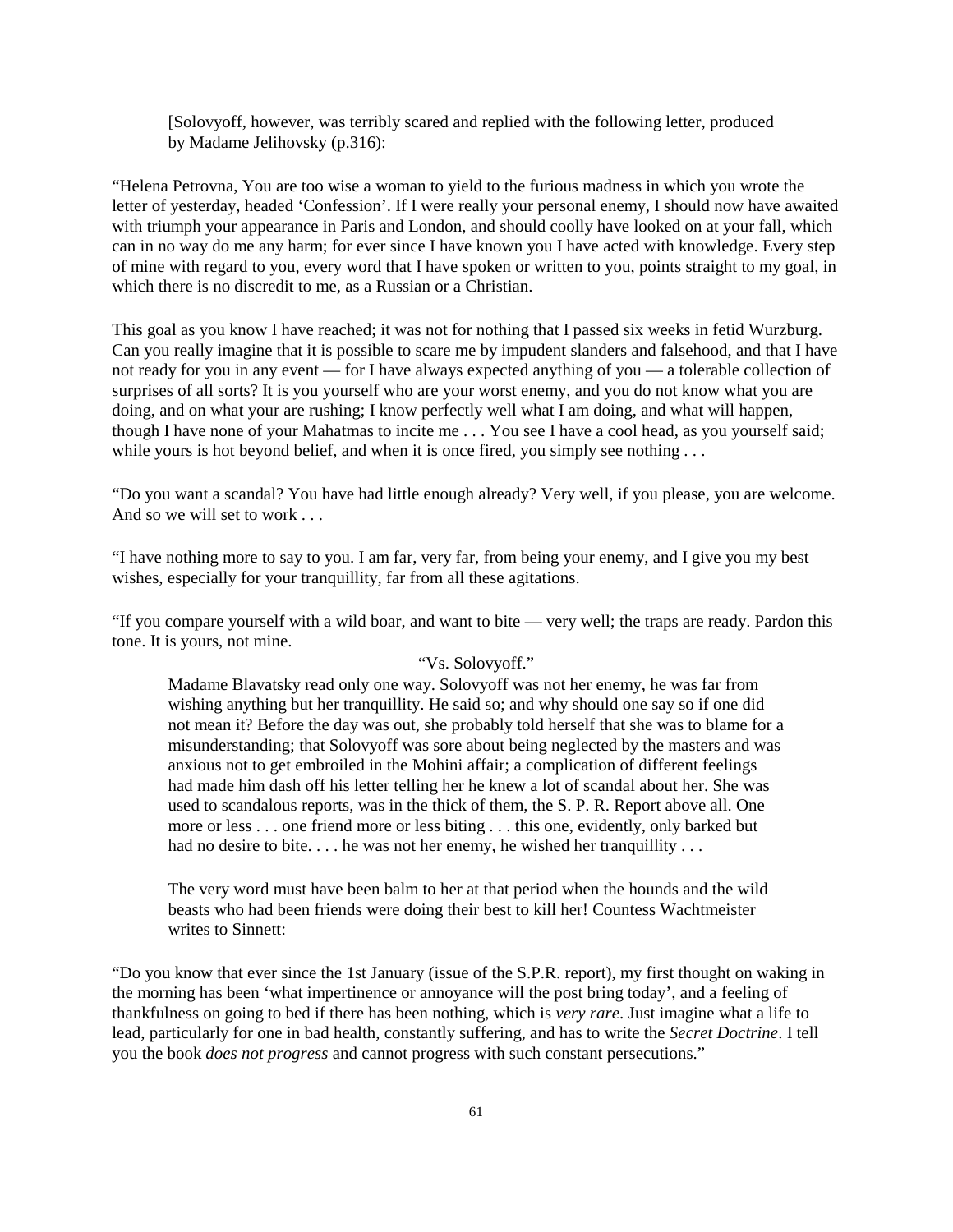But the book did progress. There was behind it a will-power such as even genius rarely creates. Before a month was out, she was writing to Sinnett:

"There's a new development and scenery every morning. *I live two lives again*. Master finds that it is too difficult for me to be looking consciously into the astral light for my S.D. and so, it is now about a fortnight, I am made to see all as I have to as though in my dream. I see large and long rolls of paper on which things are written and I recollect them. Thus all the Patriarchs from Adam to Noah were given me to see — parallel with the Rishis; and in the middle between them the meaning of their symbols — or personifications. Seth standing with Brighu for first *sub*-race of the Root race for inst: meaning anthropologically — first *speaking* human sub-race of the 3rd Race . . . ."

What a distance from Solovyoff! from coulombs and Hodgsons and the whole pack! But we must get back to Solovyoff. She wrote to him, asking in her way what she had done to him to account for his letter of threats and treacheries.

"And what have I done to you? I am ready to forget all to-morrow and to love you as of old, because I have no spite in me, and because *you are a Russian — a sacred thing* for an *exile* like me."

And the incredible truth is that she meant it! She would have received him again . . no doubt, this astounding genius, who baffles all the ordinary science of psychology, had an unfathomable contempt for folk in general, too deep for her own consciousness, and short perhaps of the devil in person, her door would never have been quite shut.

But Solovyoff was busy with his friend Myers restoring himself to the company of the respectable: those who know that occultism is all a fraud and — are so uncertain of their own position that they count no time wasted in "exposing" psychic persons whose phenomenal performances escape explanation except on the basis of fraud! In fifty years, these so-called psychical researches have compiled vast volumes, but they have added nothing to the world's knowledge of phenomena. The veriest little medium who does a few lines of genuine automatic writing is of more practical use than they.

Solovyoff retired to Dinant to nurse a sick head and there Myers came to receive information. How the "psychists" must have urged the prodigal son to publish something, a something to correct the profound impression that had been made by his Elberfeld vision. All they could get him to say was that he did not now believe that the vision was anything but an hallucination. He must, just in time, have withdrawn his resignation from the S. P. R., as this was not published in the next proceedings, and he resigned certainly from the Theosophical Society, but this only in Feb. 1886, having joined in May, 1884. But he published, against or for, not a word about Madame Blavatsky. He went off to Russia, and we know little more of him. It was only in 1892, after her death, that the Russian public was treated to what he made of The Plain Tale.

## HOW SOLOVYOFF PERVERTED THE PLAIN TALE — I.

[He prepares the Russian reader to accept him as an apostle of Christianity.]

"Since my return to Russia to this day, I have not written a word about Madame Blavatsky and her Theosophical Society. I have held it worse than useless to allude to this anti-Christian movement, so long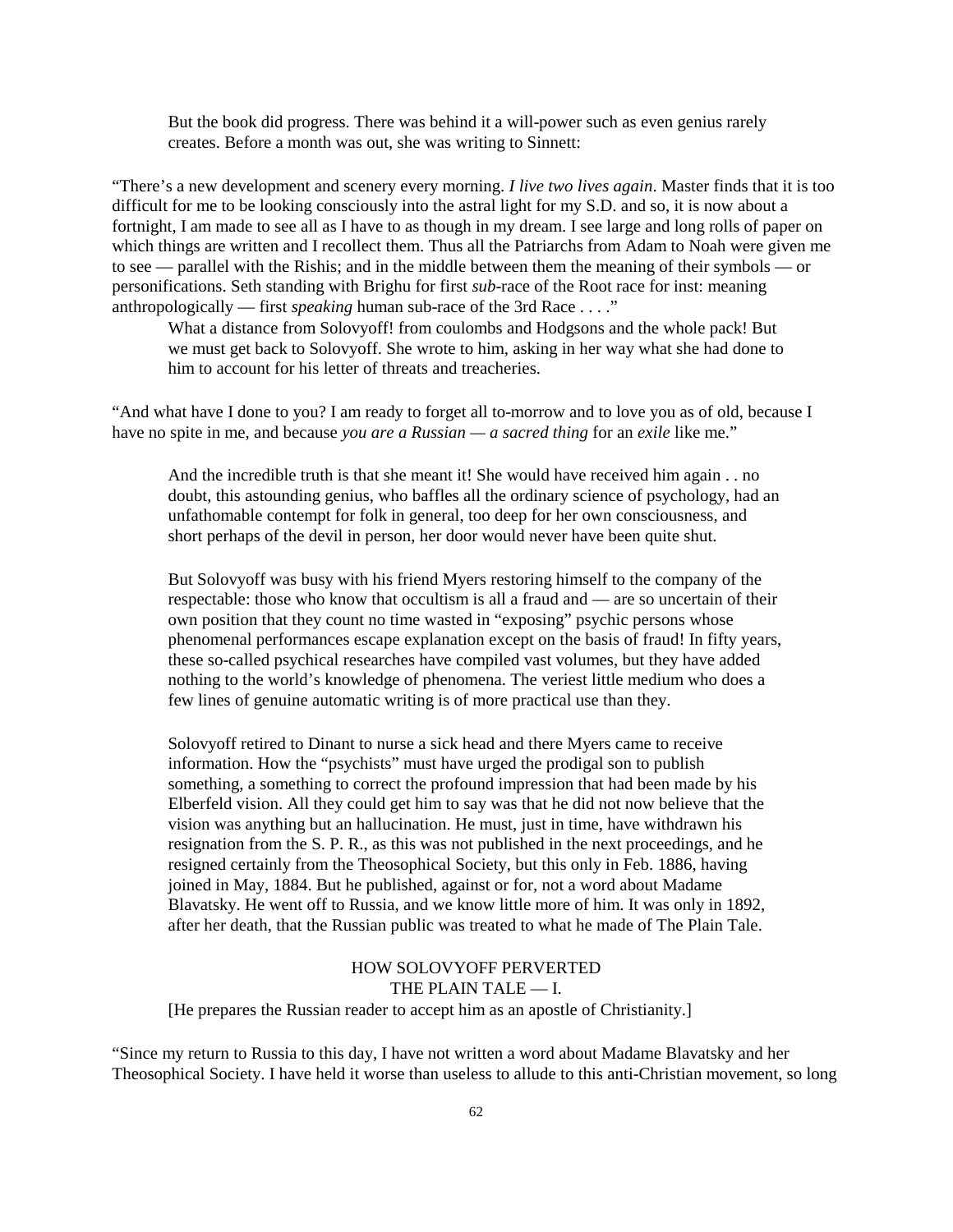as it remained a matter that was little known in Russia. I kept to myself all I knew, and the documentary evidence I possessed, against the time when a panegyric of Madame Blavatsky might appear in the Russian press, and with it, in one form or another, the propaganda of her name and her newest theosophy. One thing only I desired: that such a time might never come, and that I might be absolved from the moral duty of again alluding to the question.

"Hitherto it has been possible for me to keep silence. But the lengthy articles of Madame Jelihovsky, in which she proclaims her sister, not without grounds, a universal celebrity, and speaks of the 'new religion' preached and created by her as a 'pure and lofty' doctrine, are in fact the propaganda in Russia of this 'pure and lofty' doctrine and of the name of its apostle. These articles . . . cannot but interest our public, credulous as it is and prone to every sort of 'new doctrine' . . . In these circumstances to keep silence and to hide the truth, if one knows it, becomes a crime. I therefore find myself compelled to break silence about my intimate knowledge of Helena Petrovna Blavatsky and her society."

He refers to Colonel Olcott contemptuously as "Colonel" Olcott. The President of the United States autographed a letter recommending Colonel Olcott to American officials abroad. He refers to Madame Blavatsky contemptously as "Madame". Miss E. Holt tells us that so early as 1873, Madame Blavatsky was called simply Madame by her American friends who seem to have hesitated at her Russian name; the Indians later took the same way out of a difficulty, and everyone came to call her Madame, even the Parisians. She preferred to be called "H.P.B." and thus she was usually spoken of by intimates.

[With the way thus prepared for himself as a moral man doing a most painful duty to Christian Russia and for Olcott and Madame Blavatsky as doubtful characters, Solovyoff proceeds.]

 $\mathbf{I}$ 

[Prudently, like Madame Coulomb, he gives few dates. He says that he was living in Paris in May, 1884 and saw in the Matin among the news of the day a misleading announcement that H. P. Blavatsky had arrived a day or two before. Such a notice may exist, but I have not found it. It would be absurdly wrong, however, for she had arrived in Paris long since on March 29th, and on April 1st, Le Rappel had an article about the Theosophical Society, not the arrival of Madame B., but the meetings. Le Temps followed next day. Le Matin had about half a column article on the 21st announcing arrival of Theosophists from all parts to meet in Paris. Solovyoff mentions none of these papers but affects to have been shocked by this "short paid-for puff" in the Matin (naturally he does not quote it in full) a vulgar reclame "inserted if not by herself, then in all probability by the efforts of one of her nearest friends and associates, with the obvious intention of attracting the absent visitors, and spreading her notoriety in Paris". (p.21). As seen, he was so shocked that he immediately wrote off to his friend in Russia to procure him a letter of introduction to Madame Blavatsky, not venturing even to call on his famous compatriote "till he had first received her consent". (p.2). He apparently knew nobody in Paris; but the truth was that he was not only financially on his beam ends but had eloped from Russia with his wife's sister and was thus doubly barred from knocking at the doors of official Russian circles.

[The papers had been, and continued, full of the Theosophists and their doings and no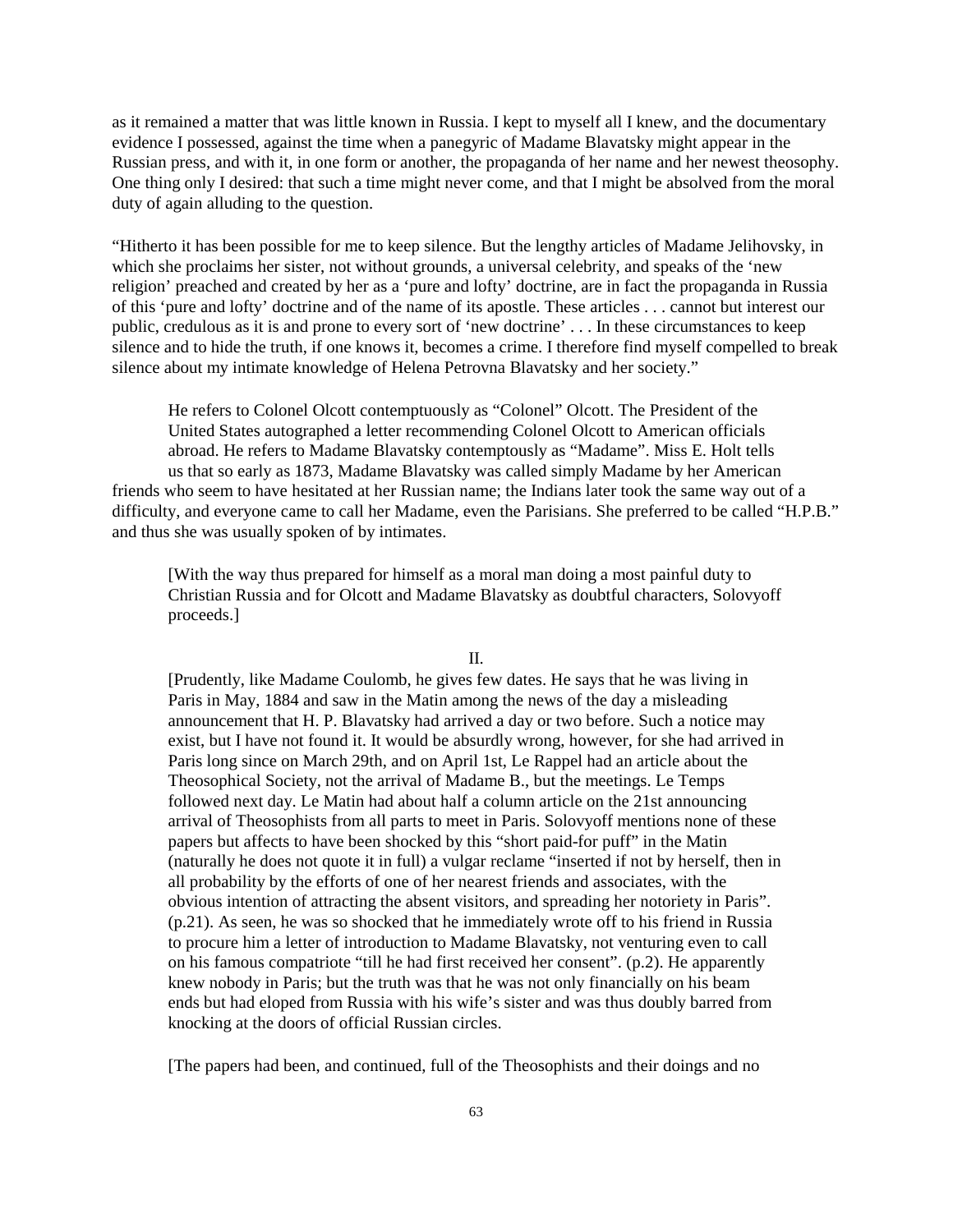paid reclame was at all necessary. On May 10th, the Duchesse de Pomar gave a conversazione. The Paris correspondent of the London World wrote on May 11th: "Embarras de choix. Last night, Anbemon, who used to be called la precieuse radicale when Papa Thiers was the chief ornament of her salon, offered a grand amateur theatrical performance, with half the French academy and all elegant and literary Paris in the audience; the Countess of Caithness, Duchesse de Pomar, President of the "'Societé Theosophique d'Orient et d'Occident", offered something far more novel, namely, a Theosophical conversazione, at which were present that amiable arch-sorceress and profound metaphysician, Madame Blavatsky . . . Hesitation was out of the question, the attraction of high magic and occult science was irresistible, the more so as the Brocken, in this case, was one of the most sumptuous and luxurious mansions of the Faubourg St Germain."

[This was not the first of the grand Faubourg events. The Duchess had presided at a meeting at her house on May 4th and Gil Blas writes of an introduction to Madame Blavatsky on May 6th: "When I heard of Theosophy I smiled, expecting later to have a good laugh at it . . . The Duchesse de Pomar invited me to her splendid hotel . . . Madame Blavatsky was there. She has an aristocratic look in spite of an air de bon garcon. Her dress is peculiar, a black and loose gown, something like a child's sarran or a priest's robe . . . Mdme Blavatsky in this aristocratic hotel and with that easiness . . . of a grand lady from Russia, was smoking light cigarettes and trying to present Theosophy to me as an attractive theory. All religions are alike, she said, one is copied on the other. 'The essence is the same: Dogma has killed the gospel. The priest has killed religion. This is the reason why we accept members of all sects. But we refuse neither materialists nor atheists. Why? because we believe that everything, even the supernatural, may be explained by science. Those who lean on pure and abstract science are with us. Our Masters would reason with them on miracle as with a theorem of geometry'." Gil Blas writes: "I have laughed at Theosophy, but I laugh no more."

The surest way to get among this society was to present oneself as an earnest seeker with a deep spiritual problem to solve; and this was the way Solovyoff took. Soon, we hear no more of his spiritual problem, only of his financial and domestic problems. Yet, he had a psychical, if not a spiritual problem. He soon proved to be a medium, both clairvoyant and clairaudient; he had long been dipping into spiritualism and was now dipping into mysticism and occultism, looking for materials for a novel. Perhaps he even fancied that all this was really a spiritual problem of a high order, the person concerned being named Solovyoff? He was soon to exhibit the conceit of imagining that if only he, he himself, were to be furnished with the means of convincing the world, that world would be con vinced. It was a not uncommon notion among the followers of Madame Blavatsky.

He was rudely disappointed to find H.P.B. in a mere flat in the Rue Notre Dame des Champs; "an unsightly house", with a "very very" dark staircase, and not a single carriage at the door. And "a slovenly figure in an oriental turban admitted me to a tiny dark lobby". Whether or no the house were dark and unsightly — Babula was the pink of Hindu servants, whom the Duchesse delighted to parade on her carriage next to the coachman and who was just home from a visit, as attendant on H.P.B., to the country-house of the comtesse d'Adhemar where, as in other houses, he waited in the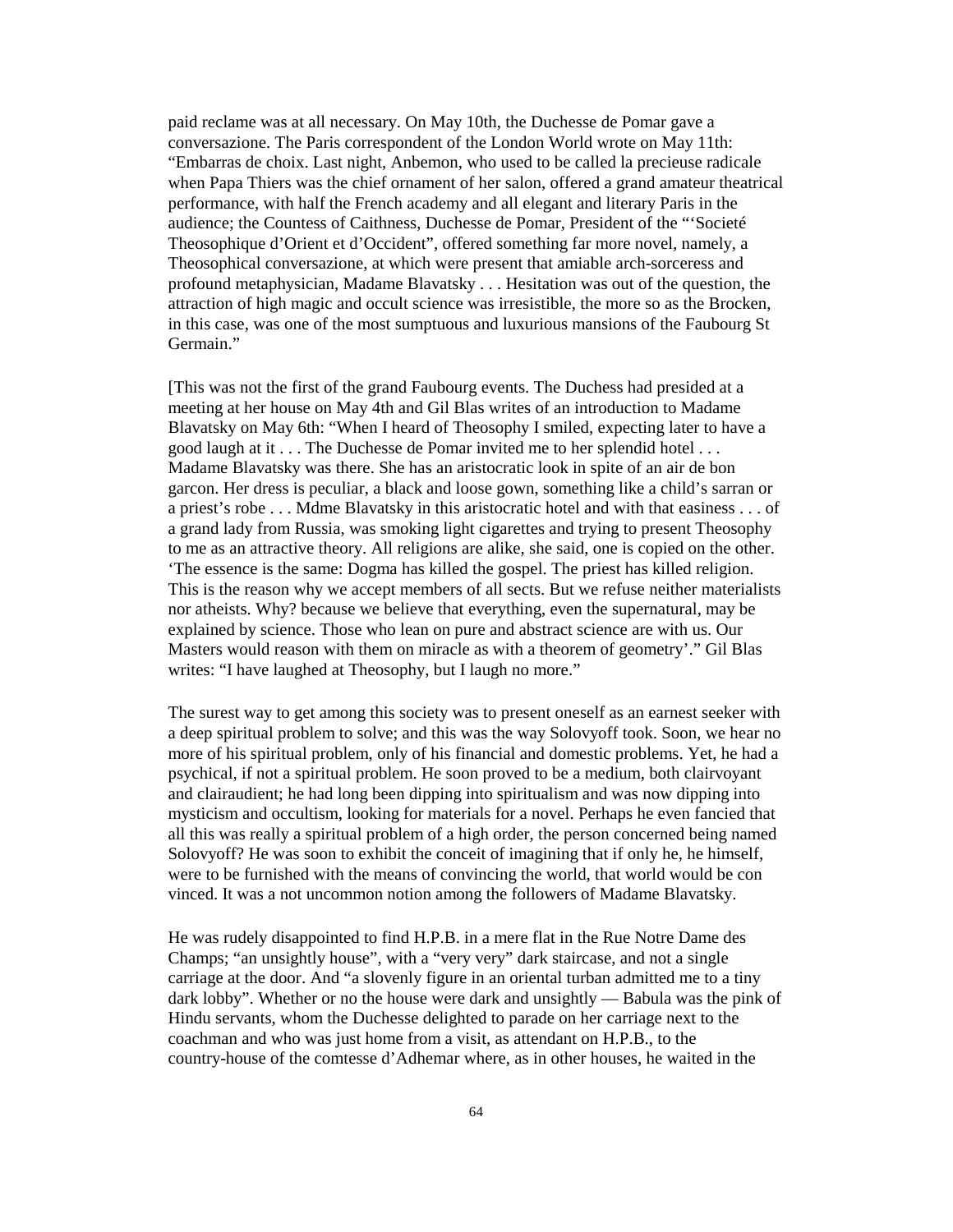drawing-room. But Solovyoff means to make him ungodly as well as uncleanly: "A most consummate rascal; a glance at his face was enough to convince one of this". Several thousand persons must have glanced at his face since he became attached to Madame Blavatsky — and no-one else, even Sinnett and Hume in Simla, and accustomed to Hindu faces, ever discovered the arch-villain in his features. Poor Babula! he was considered fair game by both Mme. Coulomb and Hodgson of the S.P.R., who conveniently introduce him as the confederate of Madame Blavatsky on any occasion when neither of the Coulombs could possibly have been present to help her with the "tricks".

[The person whom Solovyoff omits to mention is the American lawyer, W. Q. Judge; Judge is not even named. This falsifies immediately the story, for Judge was a guest in the house and was revising "Isis Unveiled" under Madame Blavatsky's direction. But Judge would have defended himself; and he was still alive when Solovyoff wrote. Incidentally, Hodgson also was very careful not even to name Judge; Babula was the man, poor low caste Indian!

Solovyoff omits also to mention the companion of his domestic troubles and this falsifies enormously; throughout, he represents himself as a free lance with all his time to himself; but, as we have seen (p.309), the lady was such a "karma" that he admits to H.P.B. the necessity of meeting her somewhere in Italy "accidentally so to speak". And this brings us to the general question of time.

[Solovyoff says that he first called on H.P.B. four days before Olcott arrived in Paris. He continues the narrative as though Olcott were there all the time, up to H.P.B.'s departure on June 17th or 18th at latest, and portraits of the Masters having been begun in London on June 19th and finished July 9th, as Olcott notes in Old Diary Leaves, Vol. 3. p.156. Madame Blavatsky was present at the first "sitting", and Mrs. Holloway has left a vivid account of Schmiechen's first strokes on the canvas. (In the S.P.R. First Report, p.601 the testimony to the "letter phenomenon" of June 11th is dated June 21st, clearly a misprint. The document was drawn up immediately after the phenomenon took place; moreover, Olcott and Judge who signed, left Paris on June 13th.)

[Now, Olcott made a trip from London to Paris on May 18th and was back by the 20th. H.P.B.'s aunt and sister were already there, for Vera mentions a conversation that took place with Olcott on the 18th (Incidents in the life of Madame Blavatsky, (p.265). Olcott returned to Paris on June 1st and left again with Judge on the 13th. As all the real (confirmed) events mentioned by Solovyoff took place while Olcott was in the house, it looks as if Solovyoff's first acquaintance with Madame Blavatsky only dated from May 30th to June 17th. He has so vaguely woven his narrative that his events cannot be made to fit the dates at all, the which is very convenient for himself. He speaks of Mohini as being there when he first called. Mohini was in London at an S.P.R. meeting on May 28th and went to Paris with Keightley next day. Olcott followed on June 1st; so this gives only two days, not four, before Solovyoff, as he says, first met Olcott. The whole aim of Solovyoff is to make out that he spent two whole months in Madame Blavatsky's company, seeing her intimately almost every day and thus had ample opportunity to find her out. As, however, the events simply will not fit his chronology, but do fit the known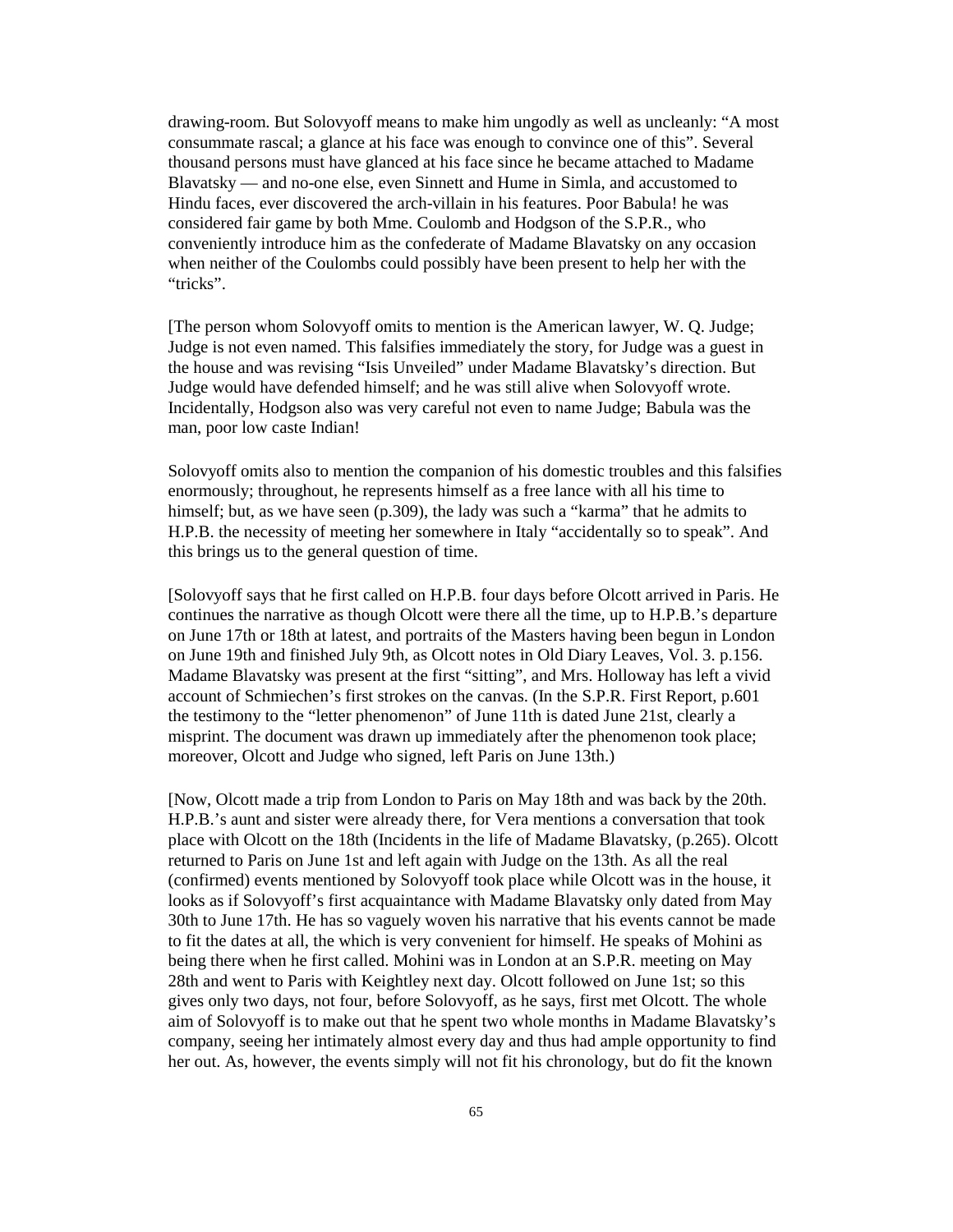dates, I take it that his visits were between May 30th and June 17th; during which period, Madame Blavatsky was engaged with her Theosophical Society, lectures, visits to and from the Duchesse de Pomar, Comtesse d'Adhemar, Mme. de Morsier, Mme. de Barrau and the rest of the members; with her relatives; with Olcott, Mohini, Keightley, Cooper-Oakley; with Parisian visitors including Professor Richet two or three times, Flammarion and others; with Mrs. Holloway from America; with people from London and Germany — and above all with Judge and the revision of Isis Unveiled, as well as the translation into French of this book of two big volumes. What time had she for

Solovyoff? There is not one single scrap of evidence that he ever had a private interview with her after his first call. It is clear that he could not have been shown the Matin of April 21st, "with the news of the day" about Madame Blavatsky, for he was not in Paris until some time in May, and it is probable that the newspaper accounts of the conversazione held on May 10th at the Duchesse de Pomar's were his first incitement to write to St. Petersburg for a good introduction to Madame Blavatsky.]

III.

[Solovyoff joins the Theosophical Society. I give a sample of him at his most novelistic; one sample will do for the whole book, and is indeed sufficient to advise anyone familiar with Madame Blavatsky's style that he was not even a good novelist, for he cannot invent a likely speech. He says that when he announced his intention of joining, she "brightened up. Ah, how kind you are, indeed! I, as you know, am never importunate, and if you yourself had not expressed the desire, I should never have proposed it." Broad comedy only should use that sort of simpleton patter! This "as you know" to a stranger, is clumsy invention indeed! To whom, ever, did H.P.B. speak in this fashion?

"But there was worse to come," Solovyoff writes; "Mohini, now acknowledging me as his brother, began to tell me about his 'guru', Mahatma Koot Hoomi, and how he had that morning had the honour of receiving a letter from, containing replies to questions put by himself alone."

[In what language was this conversation? Solovyoff did not speak English and Mohini did not know enough French to be able to make his way home from a railway-station (p.98)

"The Hindu spoke of this phenomenon with the greatest reverence; but far from believing it, I only felt a longing to get out at once into a purer atmosphere."

### IV.

[This chapter is concocted to convince the Russian reader that Madame Blavatsky was almost ignored by Paris, left alone in her little dark house with the slovenly servant. We need not waste space on that, but it is curious that Solovyoff was never invited to the Pomar house or to Comtesse d'Adhemar's where H.P.B. often drove out to dine. Perhaps the awkward situation of his lady companion obliged him to refuse invitations? After all, he would have met Russian officials in the Faubourg and risked being cut dead. Or perhaps, being of no particular interest to Madame Blavatsky, and having become an impertinent bit of a bore with his pesterings for occult instruction, as the letters indicate, she never put him on the list of guests to be invited.]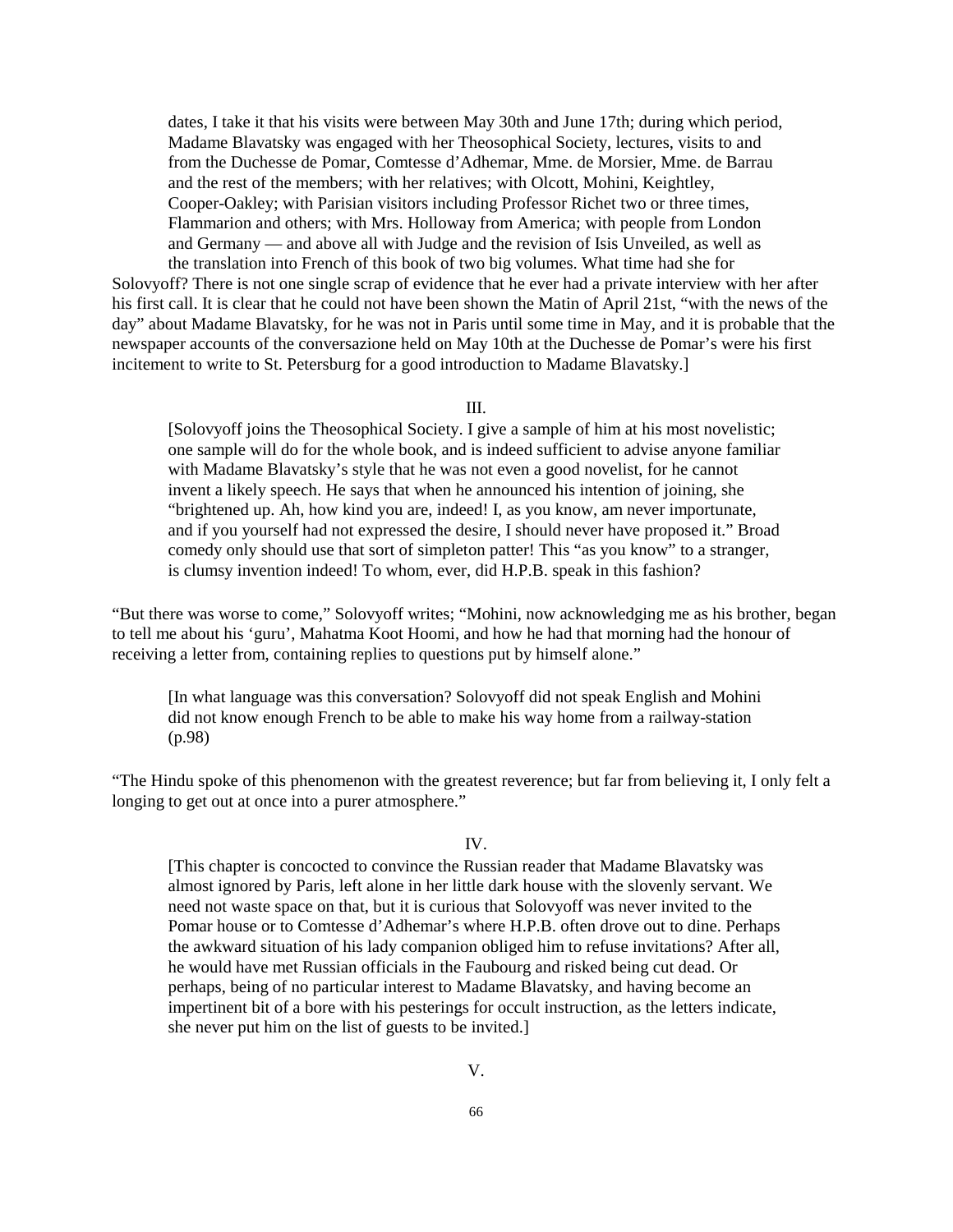[Olcott arrives. Solovyoff adds to his description a detail that nobody else ever noted. Sinnett says that Olcott had a slight cast in one eye, so slight as to be almost unnoticeable. Solovyoff writes: "The fact is that one of his eyes was extremely disobedient, and from time to time used to turn in all directions . . . suddenly something twitched, the eye got loose and began to stray suspiciously and knavishly, and confidence vanished in a moment." Like Babula's villainy that was to be seen at a glance — by Solovyoff alone! It does not say much for the scores of American and English officials with whom Olcott had dealings that they retained their confidence in him when this eye alone should have been enough to show them a knave. Lord Derby had several interviews with him just at this very time regarding the successful Buddhist Mission . . .

[Then comes "the phenomenon of the letter". In the First (Private and Confidential) Report of the S.P.R., p.120, is an account of this phenomenon, taken from Light of July 12th, 1884. This account, like so much else that tells heavily in favour of Madame Blavatsky is omitted from the Second (Hodgson's) Report. Above many of the Appendices to the First Report we find remarks inserted apparently late in the day, all tending to make it appear that the S.P.R. Committee had never been taken in by Madame Blavatsky and had been quite wide-awake from the first — like Solovyoff. These remarks seem to be all by the same hand, and they frequently pass all that Madame Coulomb herself ever wrote for absurdity.]

#### VI.

[Solovyoff describes a phenomenon done with a locket. As his is the only version, with no confirmation, I ignore it here; it will have its place in some future article on the controversy between Solovyoff and Mme. Jelihovsky, merely remarking that she proves him once more a liar.]

#### VII.

[This is mainly taken up with the alleged conversation with Mme. J. in the Parc Monceau. Solovyoff writes: "As for Madame Blavatsky herself, after the conversation with Madame J., I definitely promised myself that come what might I would see through this woman". Now we have him definitely declaring himself to be henceforth a detective. The Plain Tale shows that he was nothing of the sort, but a would-be yogi.]

### VIII.

[He starts off his sleuthic literary career with a yarn definitely borrowed from Madame Coulomb, but adorned with his own most particular lying, foolish lying.

"Miss X and Madame Y [Madame Fadeev and Mme. Jelihovsky] said to me one day: 'That Babula is most amusing . . . He has a droll way of telling us all that goes on at Adyar'. 'Yes, and when I ask him', continued Madame Y., 'if he has seen the Mahatmas, he laughs and says: "I have often seen them." 'What are they like?' I ask and he answers: "They are fine!" he says, "Muslin?" and then he laughs again.'

"This conversation seemed to have a certain interest of its own, and I noted it down at the time; and when talking to Helena Petrovna I advised her, with a laugh, to send Babula off at once. 'Mark my words', I said, 'you will have some scandal with him yet; he is not at all trustworthy'. She said nothing in reply,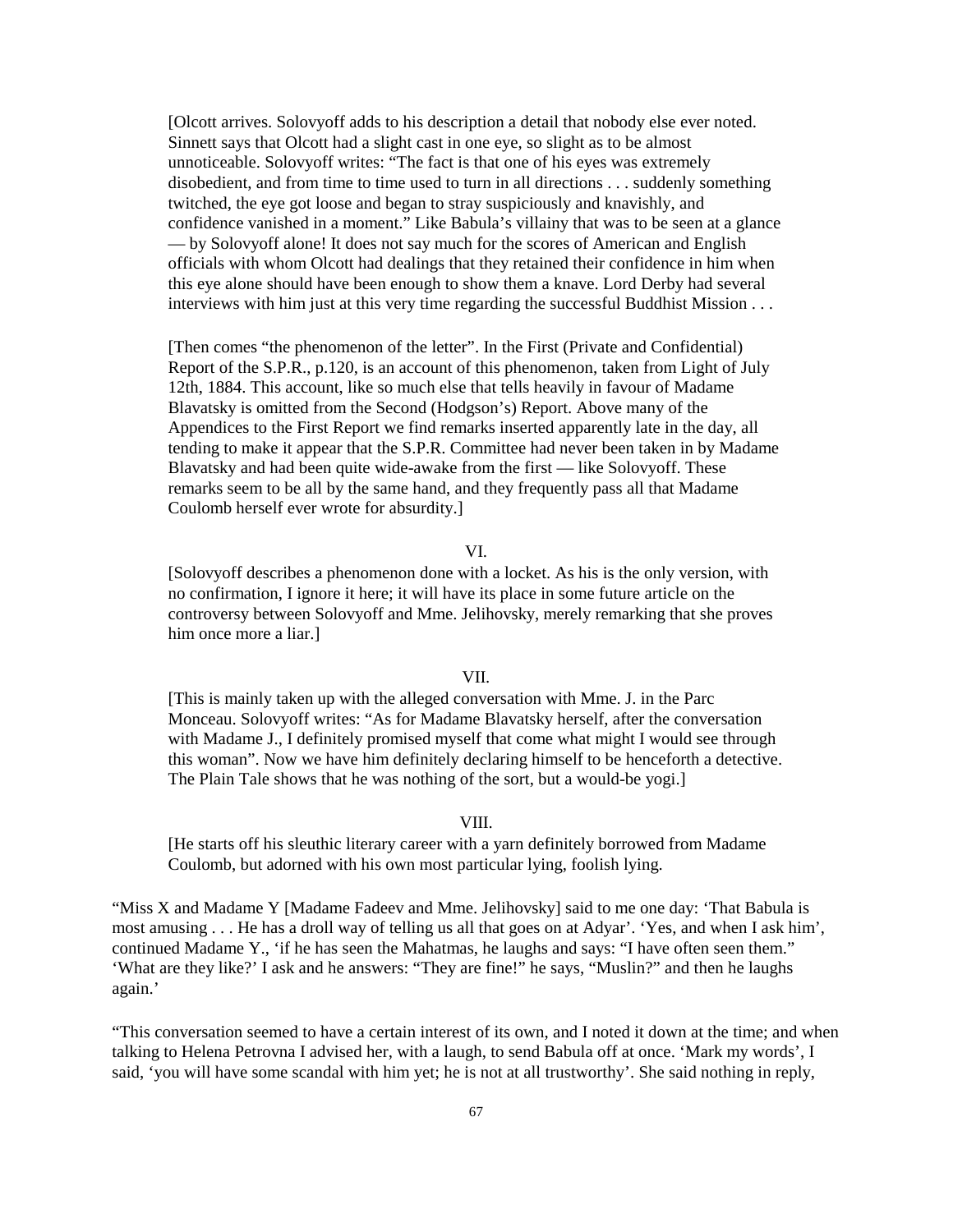and I do not even know if she grasped the sense of my words."

[How kind of the spy who was collecting evidence! We hardly need Madame Jelihovsky's denial of such a ridiculous story, but she writes: "I faithfully declare on my conscience that there never was a word said about 'muslin Mahatmas'. Had he ever used such a phrase, I should never, in my then state of incredulity as to the existence of these Hindu sages, have left it unnoticed, but should have questioned both Babula and his mistress, with whom I never hesitated to enter on dispute."

[If this had ever happened, it would be just about the time Solovyoff was writing to the Rebus. Into such swamps of his own making falls a man who sets out on the impossible task of making a coherent tale of a mixture of truth and lies. It will be worse when we come to documents.]

IX.

Madame Blavatsky left for London. "From time to time I corresponded with her, and while expressing in my letters an involuntary liking and sympathy for herself personally, I none the less held steadily to my aim, and said to myself: 'I will not stop till I *know* what she and her phenomena really are'. Of course I did not expect that she would at once, especially in her letters, speak out and betray herself; but I already knew enough of her to reckon on her constant 'little slips', which when fitted together would form something great and palpable".

[Disgusting hound! But his own little slip was to forget that he had written to Vera the letter about the raps all around him and the invisible voices. And no doubt he thought that his letter to H.P.B. about the storm his article in the Rebus had raised was safely burned.

"I am not afraid of ridicule, I am indifferent to the titles of fool, madman, etc. But why do you renounce me? . . . I cannot think that any 'master' (Mahatma) has told you that you have made a mistake, and that I am not necessary to you'."

[This chapter includes Solovyoff's visit to Elberfeld, given at length in the Plain Tale, where the Master took a look at him, and never looked again. But it will be many long months before Solovyoff will be able to believe himself rejected.]

#### X.

[This chapter on the portraits of the Masters is also given in the Plain Tale. Solovyoff continues his interweaved insults to Olcott and others, splashing on the colour to suit his pretended sleuthic role. However, he has to explain away what the public knew, namely, that he had described the Mahatma's visit for the S.P.R. He says that he lost his head, his "dream and delusion had been so vivid." He lost it for some time, for we shall hear of him, more than a year later, writing angry letters to Myers and insisting on the reality of his vision.

#### XI.

[Myers arrives at Elberfeld. At this time, Myers was still a member of the Theosophical Society inclined to believe, and still insistent on fairness towards Mme. Blavatsky.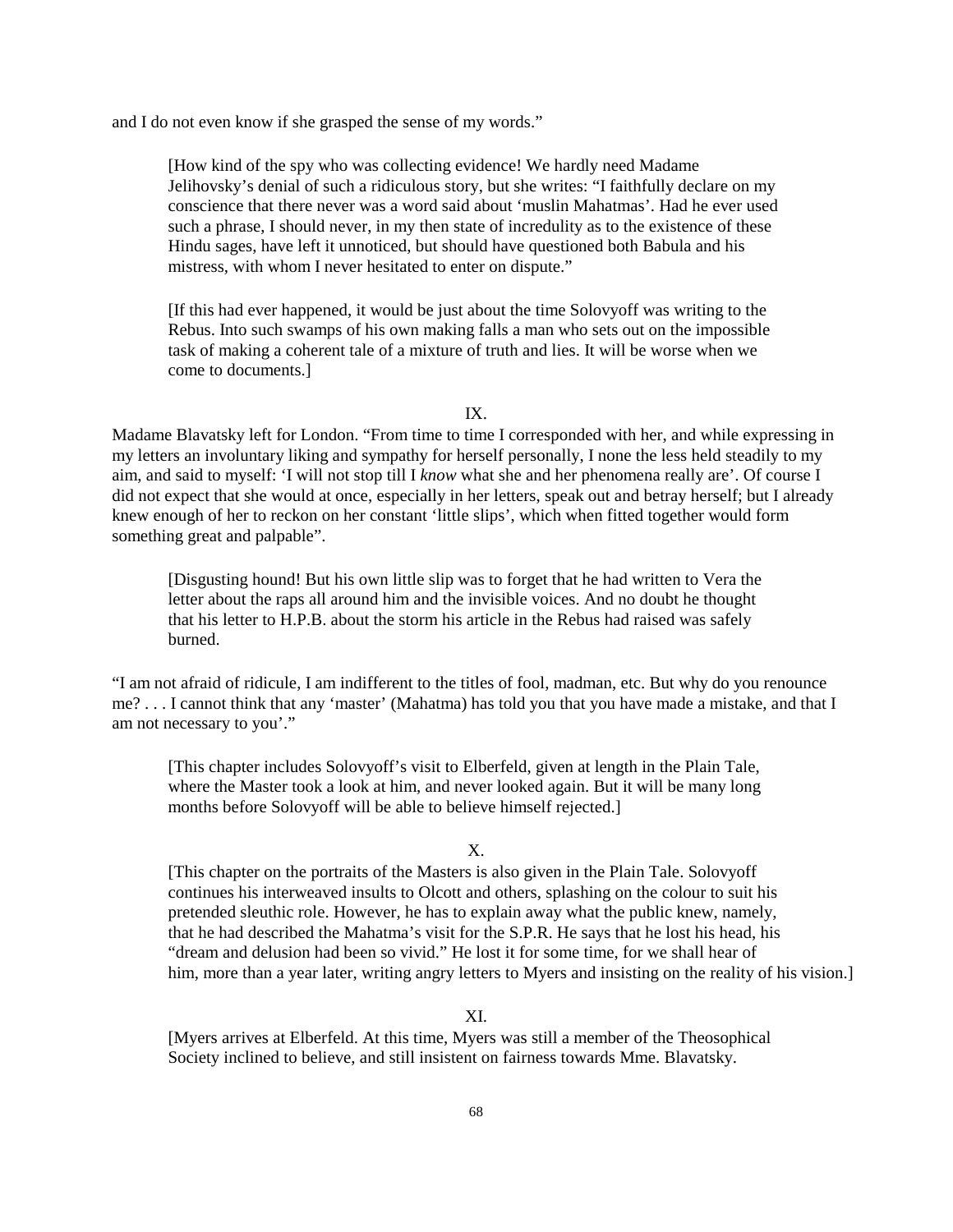"He begged me in the first place to tell him how I had seen Mahatma Morya, and when I had done so he began to urge me to communicate the fact to the London society (S. P. R.) in writing."

[Solovyoff then describes a conversation, of which Myers was obliged later to deny an important part. Solovyoff makes himself remark that the "very existence of these Mahatmas is to me quite problematical". "I do not know if you are right," said Myers; "that will be seen from our further investigations. [!] In any case, your communication, by the rule of our society, must consist only of a simple detailed account of facts, without any commentaries or criticisms of your own."

[Solovyoff's translator, Walter Leaf, corrects, no doubt with a sigh: "Mr. Myers can certainly not have said that 'by the rules' of the S.P.R. the narrative must not be accompanied by any commentaries or criticisms, as no such rule exists". Solovyoff's version seems to be a garble of the facts that he did thoroughly believe in the vision and wished to write as enthusiastically and positively as in the Rebus. There was nothing to prevent him from being as positive as he chose, and his account is positive. For some reason, the S.P.R. omitted it from their First Report, published in Dec. 1884, but it appears in the Second Report of Dec. 1885. This is sufficiently good evidence that, up to the time this Second and final, Report went to the press (that is after Solovyoff left Wurzburg, went to Paris and "convinced Richet" of Madame Blavatsky's powers) Solovyoff was sticking to his guns. Moreover, this communication about the vision was only dealt with by Mrs. Sidgwick at the very end of the Report. Things must have been run pretty close; Solovyoff from St. Petersburg must have been able to save the situation only just in time before the printer sent the last proofs, for Mrs. Sidgwick scrambles in a note: "Since writing the above I have learned that, owing to events that have since occurred, Mr. Solovyoff no longer regards his experiences as affording any evidence of occult power". No longer. Solovyoff says

"In the Report of the London Society for Psychical Research my experience is inserted; and though in obedience to the rules of the society, I do not myself analyze it, yet I do not in any way admit its reality. The society moreover, considered it to be a vivid dream, and declared that I 'do not regard it as affording any evidence of occult agency'."

The unhappy Mr. Leaf was obliged also to correct this version of Mrs. Sidgwick's remark. Solovyoff should have shown his shufflings to the S.P.R. before foisting them in print on his Russian readers, then these little mishaps would not have occurred. It was one thing to allow him to say whatever he pleased about Madame Blavatsky, but quite another to let him juggle with the rules and with the cold print of the S.P.R. Proceedings. Hence all these tears. What the S.P.R. failed to point out was that the juggler with Myers and Mrs. Sidgwick was at least equally likely to juggle with Blavatsky and that all his testimony should be most rigidly examined. Mr. Leaf saved this kind of observation to apply it to Mme. Jelihovsky when, in defending her sister's name, she made a slip; and I am not certain yet that it was a slip. I hope to find time and space to deal with the incident in an appendix.]

## XII.

[This chapter contains the five letters from H.P.B. reproduced in full in the Plain Tale.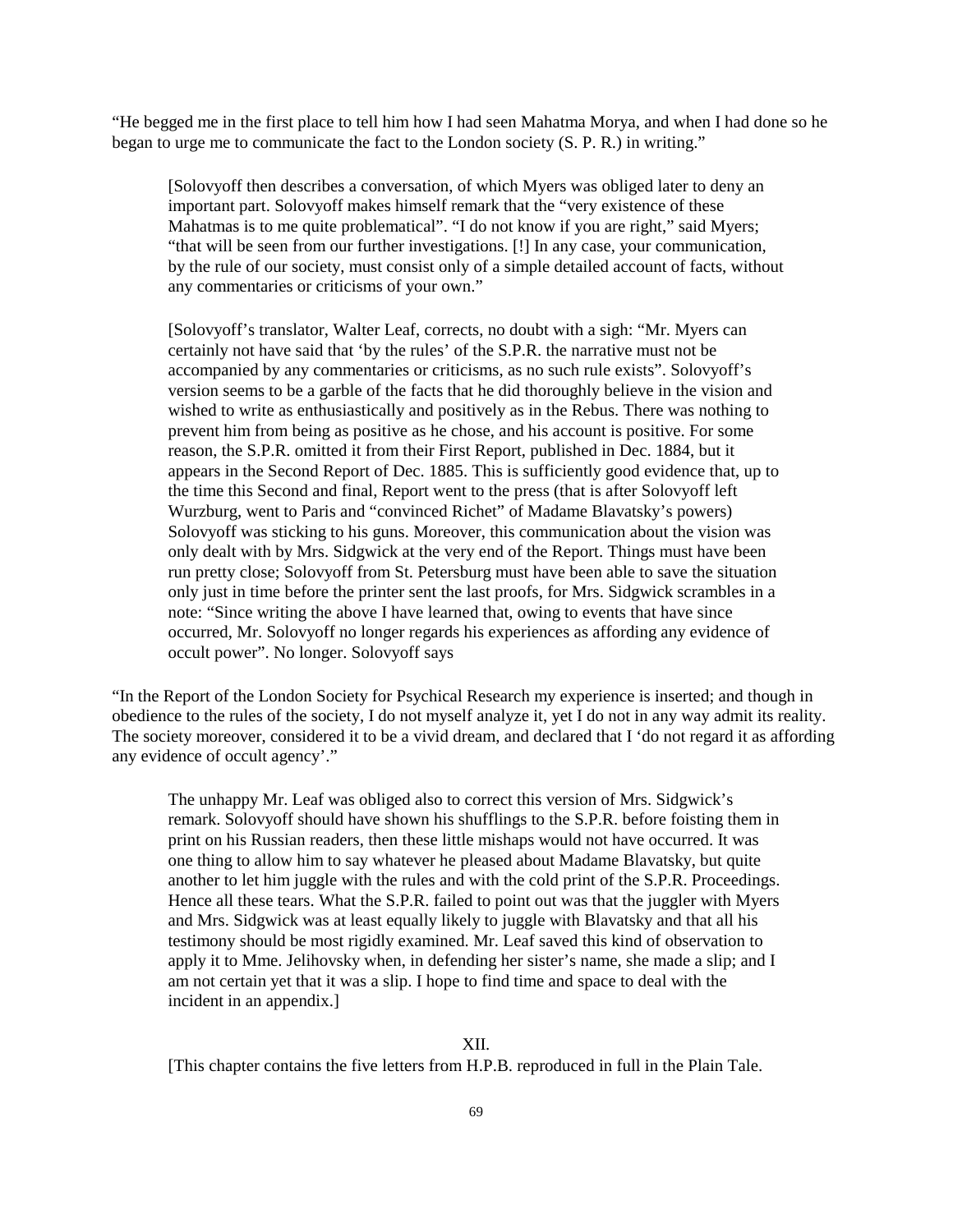Solovyoff, enchanted with the post-script in blue pencil, signed "K.H.", a proof that he was not cast off entirely, although the inflexible "M." had taken no more notice of him, had, as he wrote to H.P.B., "produced a sensation" among the other Theosophists.

[It is to be noted how frequently "K.H." continued to wrestle with the Josephs long after "M." had turned his back on them as mere ambitious snobs with a complex about great identities. To the end, it was "M.'s" favours that Solovyoff coveted, forgetting the "big stick" of this Master. Solovyoff has to explain away his enthusiasm witnessed by so many people in Paris.]

"I was so irritated by Koot Hoomi's 'astral post-script' that at the first moment I was inclined to appeal at once to Madame Blavatsky to forget all about my existence. But I should have repented it if I had followed this first impulse; that very day at Madame de Morsier's, I met the most convinced and honest of the French theosophists; and they, in spite of all the obviousness of the deception, admitted the post-script to be the authentic work not of 'Madame's' hand but of Koot Hoomi's. This absolute blindness on the part of people who were perfectly rational in everything but the question of 'Madame's' impeccability, forced me finally to adhere to my original plan. Whatever came I would collect such proofs of all these deceptions as should be sufficient not only for me but for all these blind dupes."

[The truth is that at that time, he had no plan and never said or wrote one word to warn anyone. On the contrary, the note he had received from K.H. at Elberfeld (p.84) of which he makes no mention and now this blue-pencilled post-script gave him such a sense of importance that he began to boss the Theosophists! He replied to H.P.B. begging her not to resign, to come and talk over the troubles with him, not to get agitated in the name of all the saints, etc.

He works at the French translation of "Isis Unveiled", ropes in Madame de Morsier to correct mistakes, declares that the Duchess must pay for the publication, without fail, for the benefit of the French, her plain duty; he passes a whole day with Olcott and Gebhard, although he can hardly stand on his legs, wants Oakley over to go and tell the Duchess to pay. He resists all Madame Jelihovsky's adjurations and sends her a copy of his account of his experiences, says that he sees in the mere fact that H.P.B. is able to travel a proof of the existence of the Mahatmas, reminds her of the marvellous way he received the K.H. note at Elberfeld.

[Be it noted by all the world and the S.P.R. that Solovyoff's communication to the S.P.R. was signed on Oct. 1st and sent on or after that day. On the 26th he had written to Madame Blavatsky about the Branch troubles in Paris, reproaching her with not trusting him and offering to do goodness knows what to bring her out clear from the Elberfeld rows (of which he really could know nothing but gossip, very complicated rows they were). On Monday, Sep. 29th, he received her letter about the Coulomb scandal, the letter with the post-script. He replied the same day saying that he will make a sensation 'with this post-script at Mme. de Morsier's, which he did, and begging her not to resign but to come and talk over things with him. On Wednesday, Oct. lst, he signed and presumably posted his article to the S.P.R.

[I think that at this point the jury would throw the case out and recommend the lying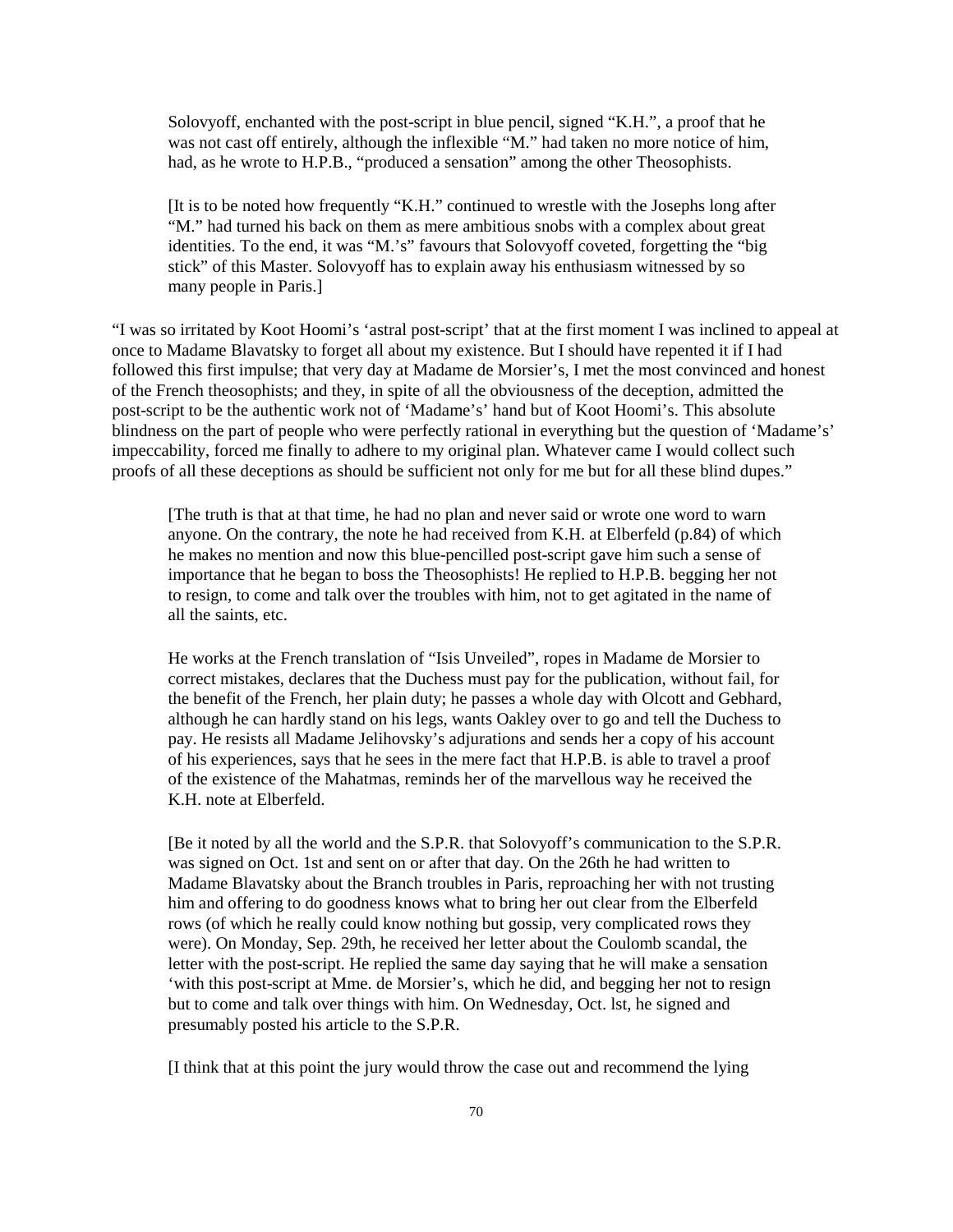accuser, Solovyoff, to the Public Prosecutor. But we must continue. Although this incident alone is sufficient to prove that his book is a "fake", we must go on to those "events at Wnrzburg" that Professor Sidgwick found so "entertaining".]

## XIII - XV.

(These chapters, Mr. Leaf says, contained an abridgment of Hodgson's Report against Madame Blavatsky and her phenomena. Solovyoff's account is not translated, except for one passage where he completely dishes Hodgson's "Russian spy" theory.

"H. P. Blavatsky was not a spy; and this I say, not because I believe her incapable of playing such a part, but because, in the autumn of 1885 (i.e., at the time when Hodgson's investigation was completed, and his report, with all its contents, was being printed), she was extremely anxious to become a secret agent of the Russian Government in India. If she wished to become, it is plain that up to that time she was not. How I learned this I will relate in the proper place."

The boot was on the other foot. Solovyoff proposed to her to do secret work in India. H. P. B. immediately told Sinnett about this. Solovyoff's concern to put the blame on her may have been due to the circumstance that a gentil-homme de la chambre had no business to be meddling with the Secret Service and also to the fact that the Russian nobility held this service in abhorrence. H.P.B. wrote to Sinnett: "Solovyoff will not forgive me for rejecting his propositions — that you know". To Vera: "I am publicly accused of being a Russian spy, and this is made the motive of all the (supposed) fraudulent phenomena and of my 'invention of the Mahatmas'! I, a dying woman, am turned out of India just on account of such a silly accusation, which, in spite of its silliness, might have ended in prison and exile, solely because I am a Russian; and though I have already suffered from this calumny, and do not understand the A B C of politics, I am made to offer

To Solovyoff! To him whom I know for an incorrigible gossip and tale-bearer . . . . And so I want to be hanged, do I?"

Sinnett, in "Early Days of Theosophy", p.86 (book none too friendly to H.P.B.) writes of "the loyal tone she really had always adopted in speaking to Indian natives about the British rule. She warned them of the folly of wishing to exchange this for Russian rule, which she plainly told them would be a dismal change for the worse".

[Leaf remarks regarding all this: "Mr. Solovyoff's own evidence, far from condemning Mr. Hodgson, will probably be regarded as strong testimony to the acumen of his general view of Madame Blavatsky; and will remove the feeling, entertained by many at the time, that he had on this one point done her an injustice. For on her own statement, as given in chap. xx, she had some years before actually offered her services as a secret agent to the Russian Government . . . Mr. Hodgson thus came very near the truth".

I have remarked several times in various books during this "Defence of Madame Blavatsky" that people who attack her seem to lose their mental balance. Of course, as they are all lying and juggling and conspiring, there is no wonder. Hodgson's view was not a "general view" of his, it was his particular view that Madame Blavatsky invented the Mahatmas to conceal her machinations with confederates as a Russian spy. He rejected every other motive. It is n o t "her own statement" in chap. xx, that Madame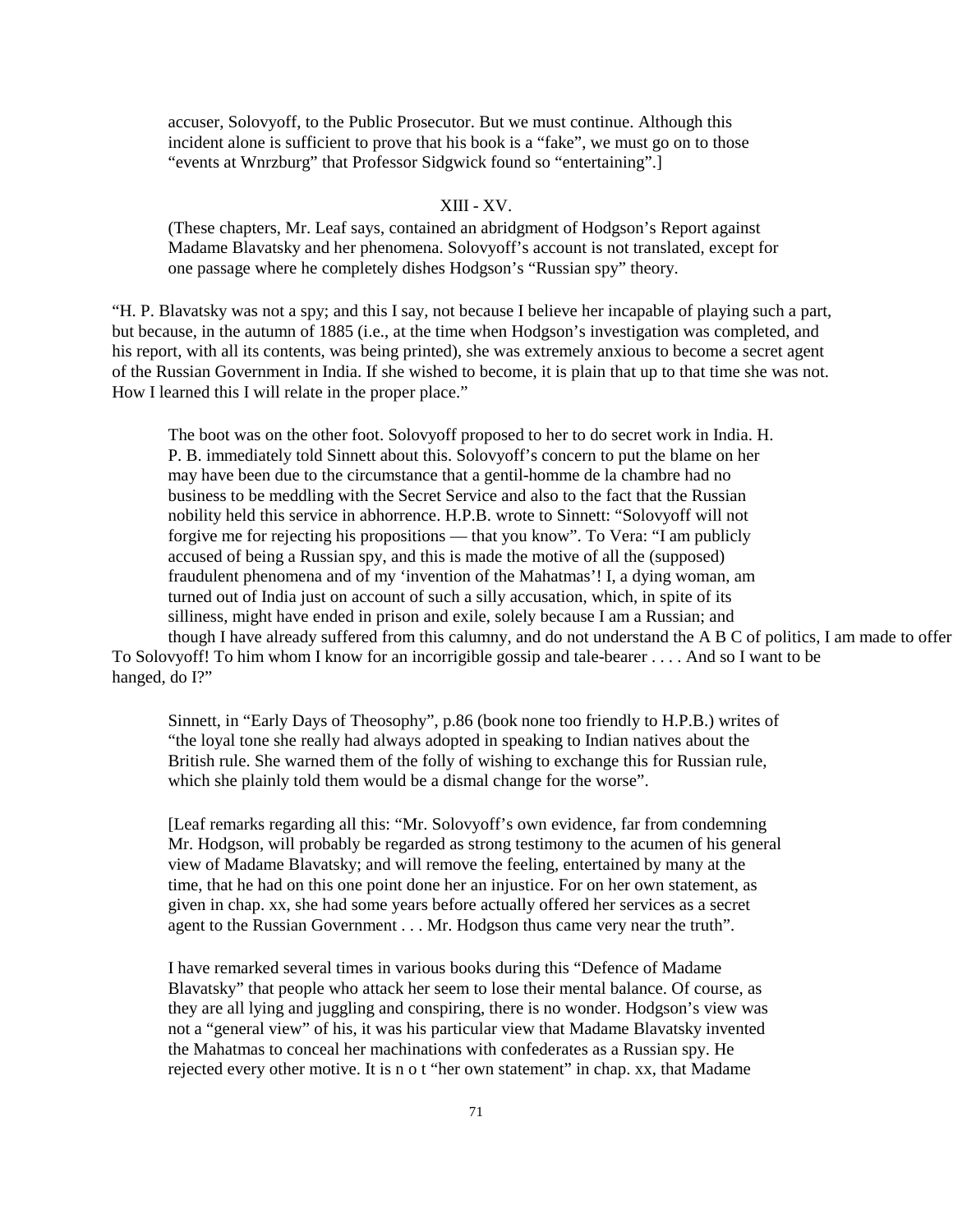Blavatsky had offered her services — but the statement of Solovyoff that she had said so to him. To pass on a "she said" as "evidence" is the venomous method of poison-gossips. Leaf exhibits this kind of cunning frequently, the unintelligence that must immediately be found out under cross-examination. There is a bad day coming for the S.P.R. when some lawyer will make a world-reputation and a fortune by an exposure en régle of the Blavatsky case.]

## XVI.

This chapter is given in the Plain Tale plus the letters Solovyoff suppressed. He feigns to have suggested to Madame de Morsier that "our poor 'madame' has been found out" by Hodgson, but that Mme. de M. was not yet quite ready to admit Madame Blavatsky's guilt. Actually, at the moment, he was busy making the acquaintance of Crookes and Sinnett and writing to her: "All is arranged and prepared to overwhelm, here at least that is in the Paris press — all this rabble of Coulombs and all the asses, to what learned society they may belong, who could for a moment pay attention to her (Mme. Coulomb's) abominable pamphlet".

[The asses were the S.P.R., of course, but it is a great libel on the quadruped who never yet conspired to destroy a human being.]

#### XVII.

[Solovyoff goes to Switzerland, meets Madame de Morsier, and H.P.B. comes there with Mary Flynn and Babaji.]

## XVIII.

This is the first of the three chapters that Professor Sidgwick noted as so important as a supplement to the S.P.R. inquiry.

The time is important. Madame Blavatsky arrived in Wurzburg on the 17th of August. Dr. Hartmann, who had found her rooms, was there to settle her in, how long he stayed is not known. Solovyoff omits to mention Hartmann. Solovyoff himself was there by the 29th. He says: "The time had now come for me to set about my investigation in earnest. I settled myself in Rugmer's Hotel . . . . and all the time that I did not spend in sleeping, eating and walking about the town, I passed with Madame Blavatsky."

He omits to say that his lady companion, whom he now introduced as his wife, had joined him, bringing a child of the union.

At this time, the Sinnett's were on their way to a visit to the Gebhards in Elberfeld and intended to visit Madame Blavatsky. On April 19th, H.P.B. wrote to Sinnett: "Solovyoff is so indignant that he has sent in his resignation to the S.P.R. He wrote a long letter to Myers and now the latter answers him . . begs him not to resign and asks him whether he still maintains that what he saw at Elberfeld was not a hallucination or a fraud; and finally begs him to come and meet him at Nancy — where he will prove to him my *guilt*! Solovyoff says that since he is placed by their Report, as so many others between choosing to confess himself either a lunatic or a confederate — he considers it a slap on the face, a direct insult to him and answers Myers demanding that his letter should be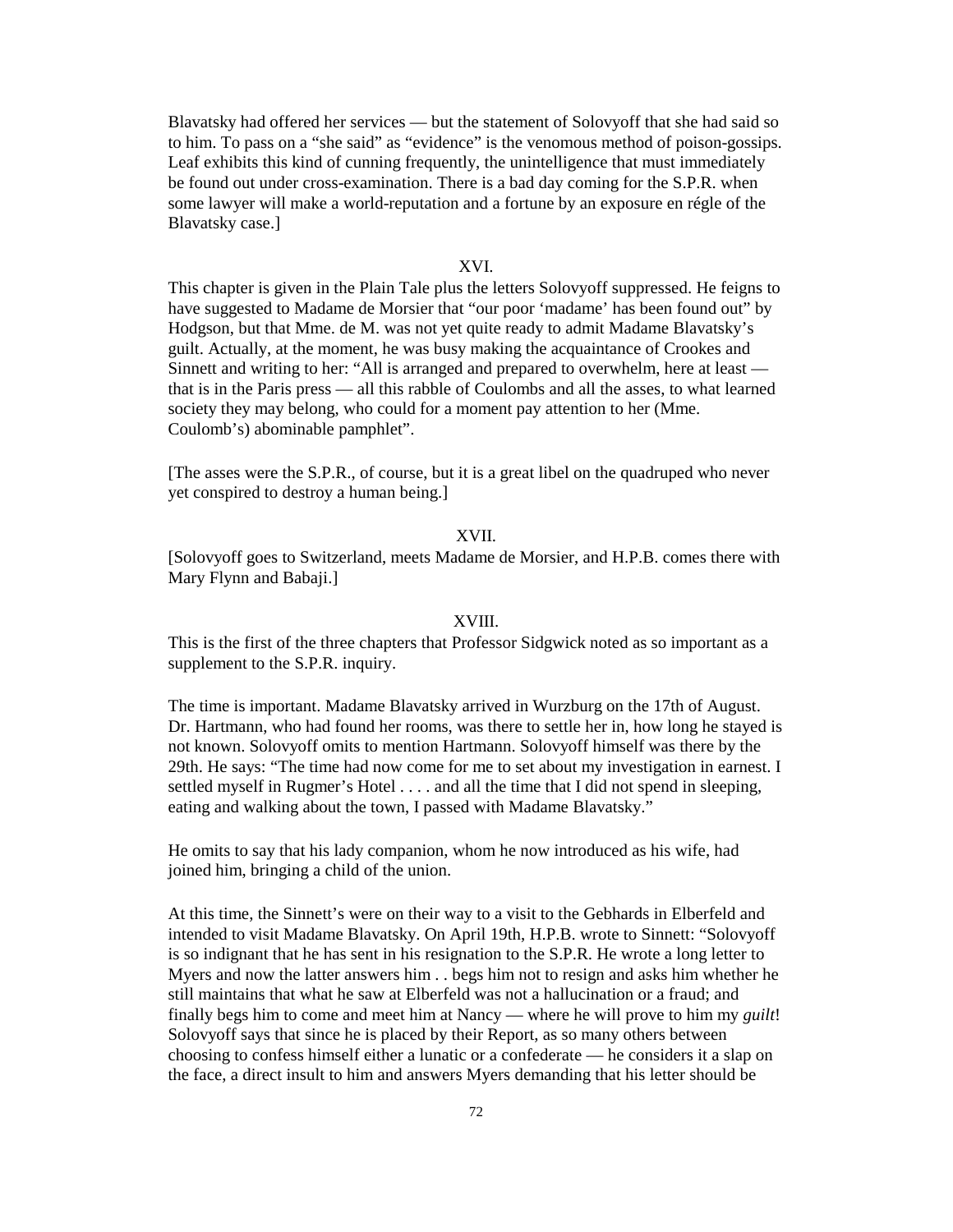published and resignation made known. He intends stopping here at Wurzburg with me for a month or so, with his wife and child".

The 'Report' mentioned is not what is known as the First Report but was a provisional kind of report by Hodgson that had been read out to a meeting of the S.P.R. on May 24th, 1885; it was received with contempt and disgust not only by all the Theosophists but many others. When Solovyoff met Sinnett and Crookes in Paris, this was the subject of discussion, the great magnus opus of the "asses". The Theosophists decided to ignore this report as beneath notice; but between May and December, Hodgson worked on it and, as Sinnett wrote in his brilliant "The Occult World Phenomena" (a work treacherously neglected by the majority of the leading Theosophists to this day): "Mr. Hodgson has employed the time during which his Report has been improperly witheld in endeavouring to amend and strengthen it so as to render it better able to bear out the Committee's endorsement of the conclusions he reached before he obtained the evidence he now puts forward." The time was not lost, however, it was employed also in every kind of propaganda to prepare the public to swallow anything that might be said of Madame Blavatsky.

Madame Blavatsky fell very ill. This must have been after 20th, for that day she was not ill. Suppose she were only ill three days, this brings us to the 23rd at least. The next day she wrote for hours, "gnashing her teeth". Solovyoff, all this time, with this woman in agony, was spying and trying to trap her. So he says. It is a lie — but that is what he says about himself. "For the next couple of days I had a feeling as I looked at her that she was on the point of producing some sort of phenomenon. And so it turned out."

This couple of days would bring us to the 26th. On the 27th at latest, Madame Fadeev arrived from Russia. Yet, the whole of the events of these three chapters is alleged to have happened after Madame Blavatsky's recovery and before the arrival of her aunt! From Solovyoff's book one would imagine that many many days were at his disposal for his trapwork. He says, "One morning I called", etc. Again: Madame Blavatsky was still suffering severely, but she was now able to walk about a little in her room. In spite of her illness, she was working double tides; she was finishing an article for the *Russky Vyestnik*, writing some fanciful stories translating something for her Theosophist and preparing to begin her *Secret Doctrine*". Another point I have noticed in all the enemies of H.P.B. They all, at moments, write as if compelled; automatically they tell the truth, although the truth defeats them, destroys their case. We see clearly what the genius of Madame Blavatsky was employed with; she was not thinking of Solovyoff! Yet he says of this double-tide writer: Meanwhile in her complete isolation, she was depressed, and could not do without me . . . Every day when I came to see her she used to try to do me a favour in the shape of some trifling phenomenon', but she never succeeded".

[I leave it to writers, for the moment.]

But these one days and nows and every-days won't do at all. There could not possibly have been more than two days on which, for a short time, between her writings, Madame Blavatsky entertained Solovyoff. According to him, there interludes sufficed to produce all the evidence he needed to convict her!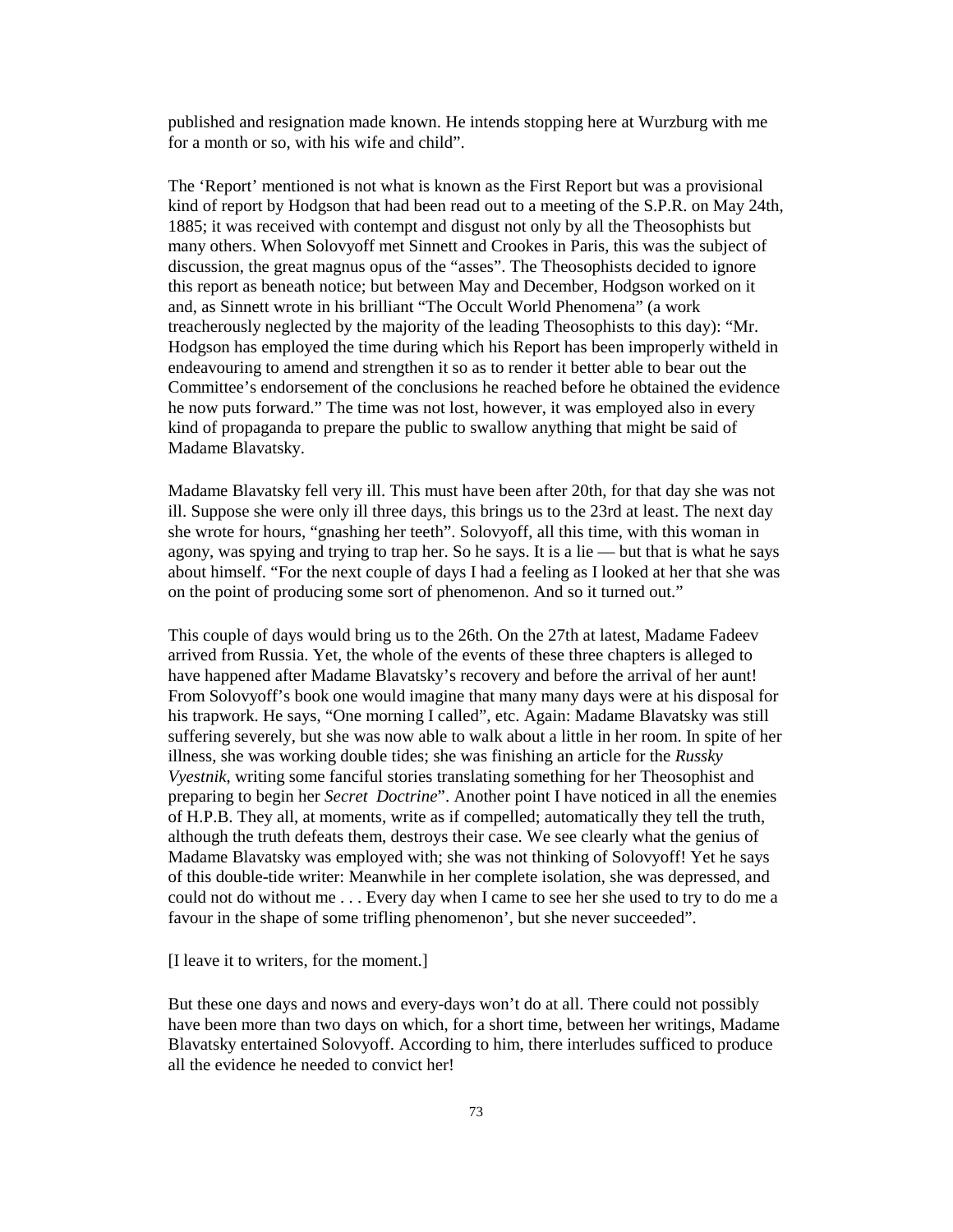[Let us begin from where he "called one morning".]

"Helena Petrovna sat behind her great writing-table in an arm-chair of unusual dimensions, sent her as a present by Gebhard from Elberfeld."

[Helena Petrovna had had no communication with Gebhard since Novmeber, 1884. There had been a coolness. It was Sinnett who reconciled them when he went to Gebhards at the end of August, 1885. As late as Sept. 2nd, they were still unreconciled, for on that day she writes to Mrs. Sinnett about her sadness at the estrangement, says that Solovyoff himself assured her that the Gebhards had given her up. The dog was never happy unless making mischief that would leave her all t o himself, to teach him the "powers"; from Olcott to Babula, he jealoused everyone around her. But — that armchair was not there then! It was not sent until the Sinnetts had made up the friendship again between Madame Blavatsky and the Gebhards, and most probably a f t e r the Sinnetts came to Wurzburg about Sept. 7th.]

"At the opposite end of the table stood the dwarfish Babaji with a confused look in his dulled eyes. He was evidently incapable of meeting my gaze, and the fact certainly did not escape me. In front of Babaji on the table were scattered several clean sheets of paper. Nothing of the sort had occurred before, so my attention was the more aroused. In his hand was a great thick pencil. I began to have ideas."

[Why, one asks? What ideas? Because Babaji had paper and pencil?]

". . . . I was walking about the room and did not take my eyes off Babaji. I saw that he was keeping his eyes wide open, with a sort of contortion of his whole body, while his hand, armed with the great pencil, was carefully tracing some letters on a sheet of paper.

"'Look; what is the matter with him? exclaimed Madame Blavatsky.

"'Nothing particular', I answered; 'he is writing in Russian'.

"I saw her whole face grow purple. She began to stir in her chair, with an obvious desire to get up and take the paper from him. But with her swollen and inflexible limbs, she could not do so with any speed. I made haste to seize the paper and saw on it a beautifully *drawn* Russian phrase.

"Babaji was to have written, in the Russian language with which he was not acquainted: 'Blessed are they that believe, as said the Great Adept'. He had learned his task well, and remembered correctly the form of all the letters, but he had omitted two in the word 'believe' (The effect was precisely the same as if in English he had omitted the first two and the last two letters of the word.)

"'Blessed are they that *lie*,' I read aloud, unable to control the laughter that shook me. 'That is the best thing I ever saw. Oh, Babaji! you should have got your lesson up better for examination!"

"The tiny Hindu hid his face in his hands and rushed out of the room; I heard his hysterical sobs in the distance. Madame Blavatsky sat with distorted features.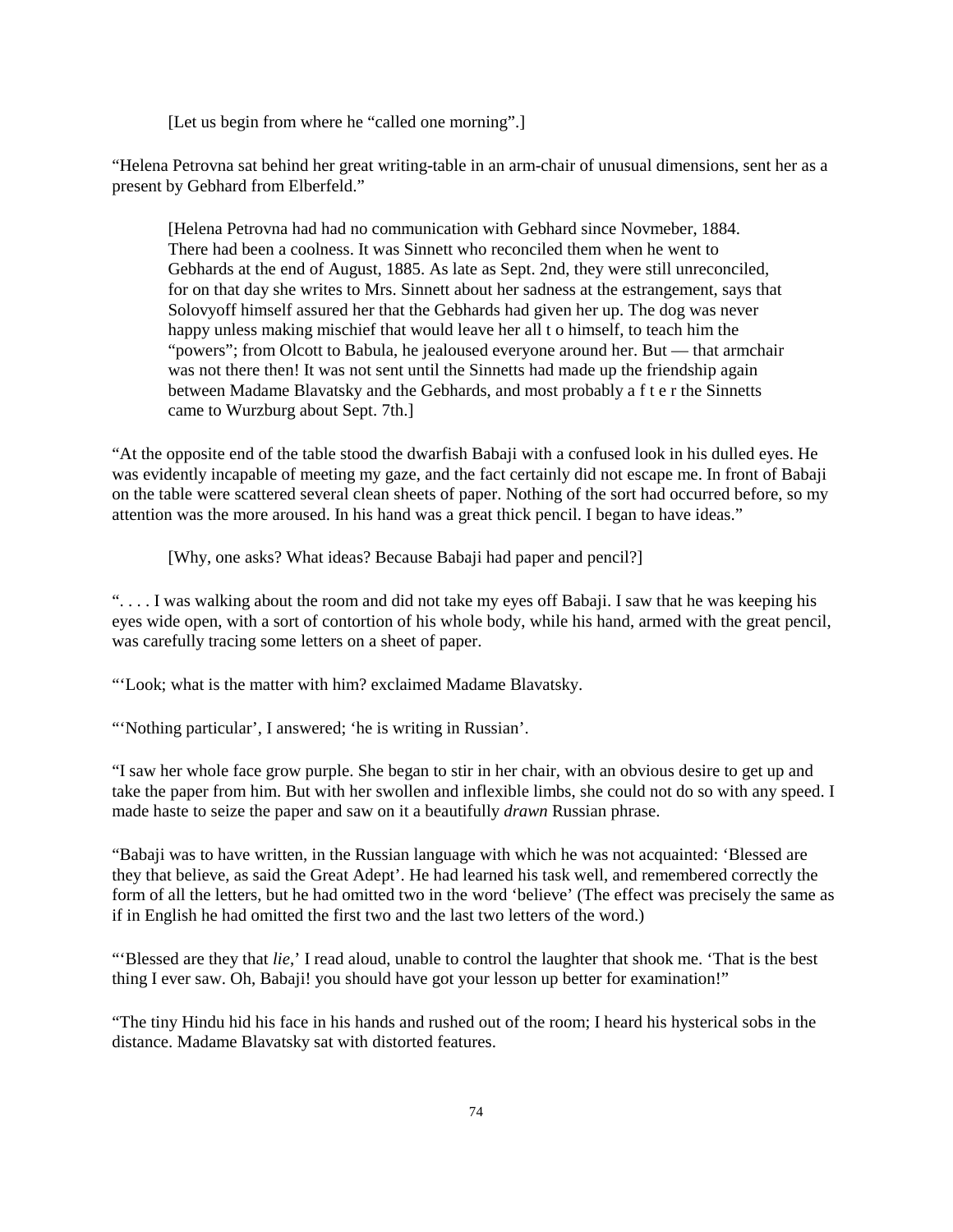"'So you think I taught him this!' she exclaimed at last; 'you think me capable of such arrant folly! It is the spirit "elementals" who are making fun of him, poor fellow! And what a vexation for me! My God! as though I could not have thought of something cleverer than that if I had wanted to deceive you! This is really too silly."

Why, if Madame Blavatsky had planned the trick, should she have grown "purple" and struggled in her chair (which wasn't there) to take the paper from Babaji just when the trick was succeeding? Just when Solovyoff anuonced that he was writing in Russian?

In what language did Solovyoff talk to Babaji, who knew scarcely two words of French? The phrase was in Russian. How could Babaji know that he had made a mistake? Why should he rush out and sob before the thing could possibly be explained to him? Why should he sob at all?

It looks as if something not quite of the sort took place. Perhaps Babaji was being taught Russian by H. P. B. and had written the phrase with a mistake. And Solovyoff invented the rest. The non-existent armchair and the purple face, and Solovyoff's speech, he who could not speak English, to Babaji, who could not speak French, are all my eye and Betty Martin.

Solovyoff's dramatic ingenuity does not stop here. He introduces with a powerful absence of comment a remarkable "Declaration of Madame de Morsier":

"Lorsque Bavadjée passa à Paris, au mois de Septembre il me dit ceci à peu prés: A vous on peut tout dire, je puis bien vous raconter que Madame Blavatsky, sachant qu'elle ne pouvait gagner M. Solovioff que par l'occultisme, lui promettait toujours de lui enseigner de nouveaux mystères à Wurtzbourg et même elle venait me demander à moi: 'Mais que puis-je lui dire encore? Bavadjee, sauvez-moi, trouvez qhelque chose, etc. Je ne sais plus qu'inventer'.

## "E. de Morsier."

Translation: "When Babaji passed through Paris in the month of September he said to me nearly as follows: One can say everything to you, I can tell you then that Madame Blavatsky, knowing that she could only secure M. Solovyoff through occultism, was always promising to teach him new mysteries at Wurzburg and she even came asking me: 'But what more can I tell him? Babaji, save me, think of something, etc. I can't invent anything more.'

"E. de Morsier."

\* \* \*

No date, as usual. I am half inclined to believe the thing a complete forgery, only hesitating because there is nothing much in it and Solovyoff would have made it quite incriminating. Yet, it is hard to believe that Madame de Morsier, who on Solovyoff's own testimony (p.143) had had an "affecting parting" from Madame Blavatsky only a month before, and who continued her office in the Society for three months, allowed Babaji to talk to her in such a manner but never asked Madame Blavatsky for an explanation. However, Theosophical traitors bred one a day around the woman of genius whom they, and not the Coulombs, almost broke down, and so, this undated trap signed de Morsier must be accepted in the absence of any evidence that Solovyoff forged it, although it would not be accepted in any court.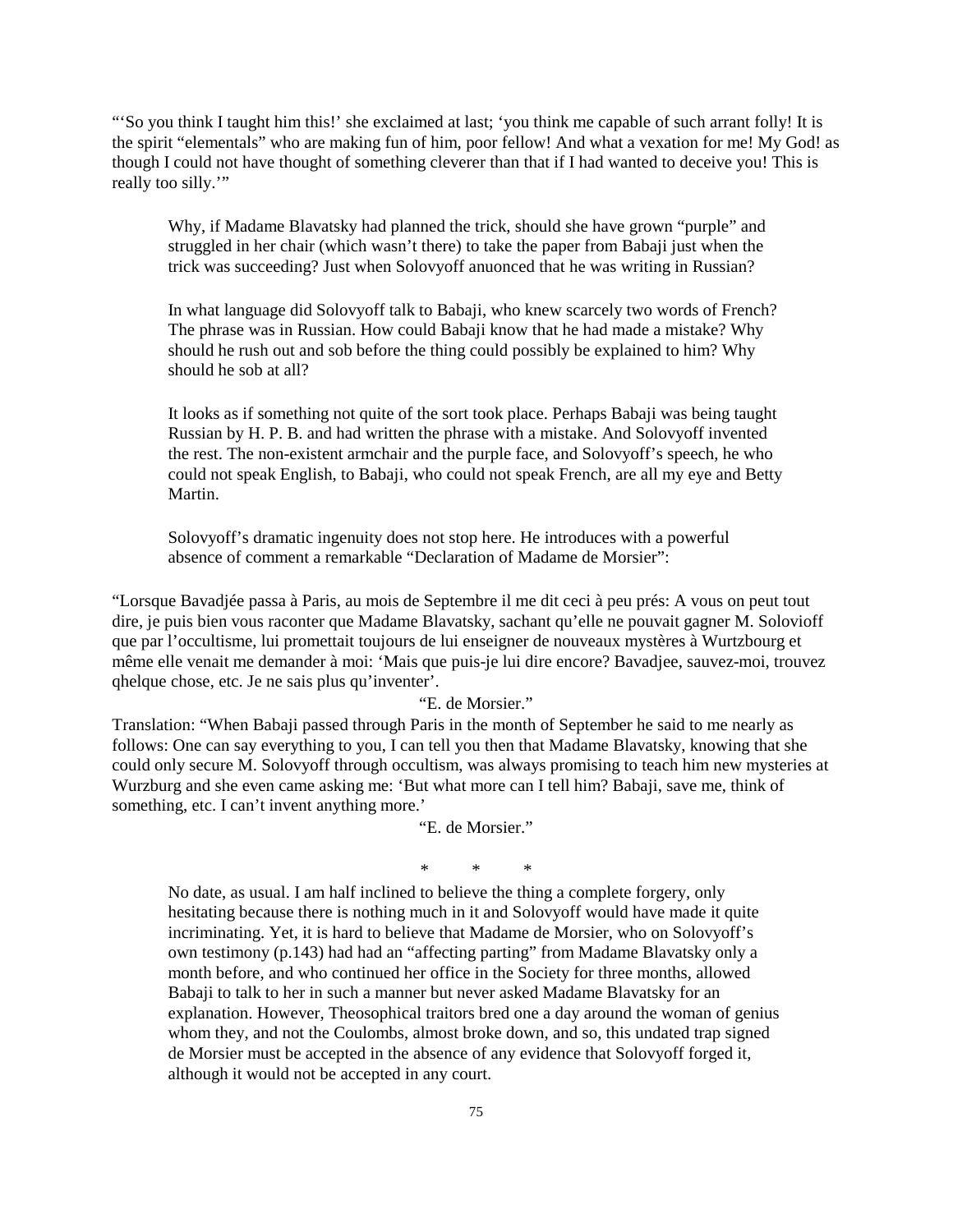We have to suppose, on no grounds whatever, that Mme. de M. spoke English, as Babaji knew no French; she was Swiss, the which accounts perhaps for the rather curious French and the punctuation, and her English, if she knew English, would be incomparably worse, for she seems to have lived only in Switzerland and France. So, in any case, we have a report in French of a conversation in English by a lady who was no adept in either language. (Or, was this poor French Solovyoff's? I still doubt. It is more than strange that Mme. de M. should spell Babaji's name with a v, as Solovyoff himself does whereas B. always signed with a b and was called Babaji by everyone. It is equally, and even more, curious that a woman living for long years in France and actually secretary of the Paris T. S. should write Septembre with a capital S. Had Madame Blavatsky presented such a document we know what kind of thunder the S.P.R. would have used. Nothing would surprise me less than to come across some letters of Mme. de M. spelling Babaji à la français and writing the month as might be expected of a woman who passed so much of her time in French correspondence. And then, this "knowing that she could only secure M. Solovyoff through occultisme" . . . it is almost too good, too exactly what Solovyoff needed to buttress his own otherwise absolutely unsupported statements. What evidence there is goes to prove that Madame Blavatsky gave him very little of her company at any time and her letters treat him only as a Russian friend. There are no references to any phenomena either performed or contemplated, except the Elberfeld vision the which was known only through his own revelation. He pestered her for phenomena and she says that she is sick of phenomena, wants no talk of it. Mme. Jelihovsky states that H.P.B. said she did not know what to do with him and his importunacy:

"He used to besiege her with requests to admit him to her knowledge of particularly convincing phenomena" (p.292).

"He only became of any considerable interest to her after the Coulomb scandal when he espoused her cause against the "learned asses" and resigned from the S.P.R. Naturally enough, especially for her, there seemed all reason to make a fuss of him, and quite probably she promised him at last to try and teach him something. But I doubt whether there was anything much in her mind, for Solovyoff had already seen, in company with other people, a great deal of phenomena and needed no more for conviction if he were going to be convinced. On Solovyoff's showing, she immediately settled to "double-tide" work, at Wurzburg, and he forgets to invent even a reasonable conversation on what he calls "the promised phenomena".

And then again . . . "was always promising to teach him new mysteries at Wurzburg": this bears out Solovyoff, but where was Bavaji imagining himself to be standing on the globe when he heard about this, at Wurzburg or where. And how could he understand what the two Russians who always spoke either Russian or French were saying?

It gets fishier and fishier . . .

[But after all, the whole accusation only amounts to a cri de coeur by Madame Blavatsky. "What more can I tell him?" Babaji, save me from this importunate bore. Invent something. I'm at my wits end. The subtle (or clumsy) "etc." allows every length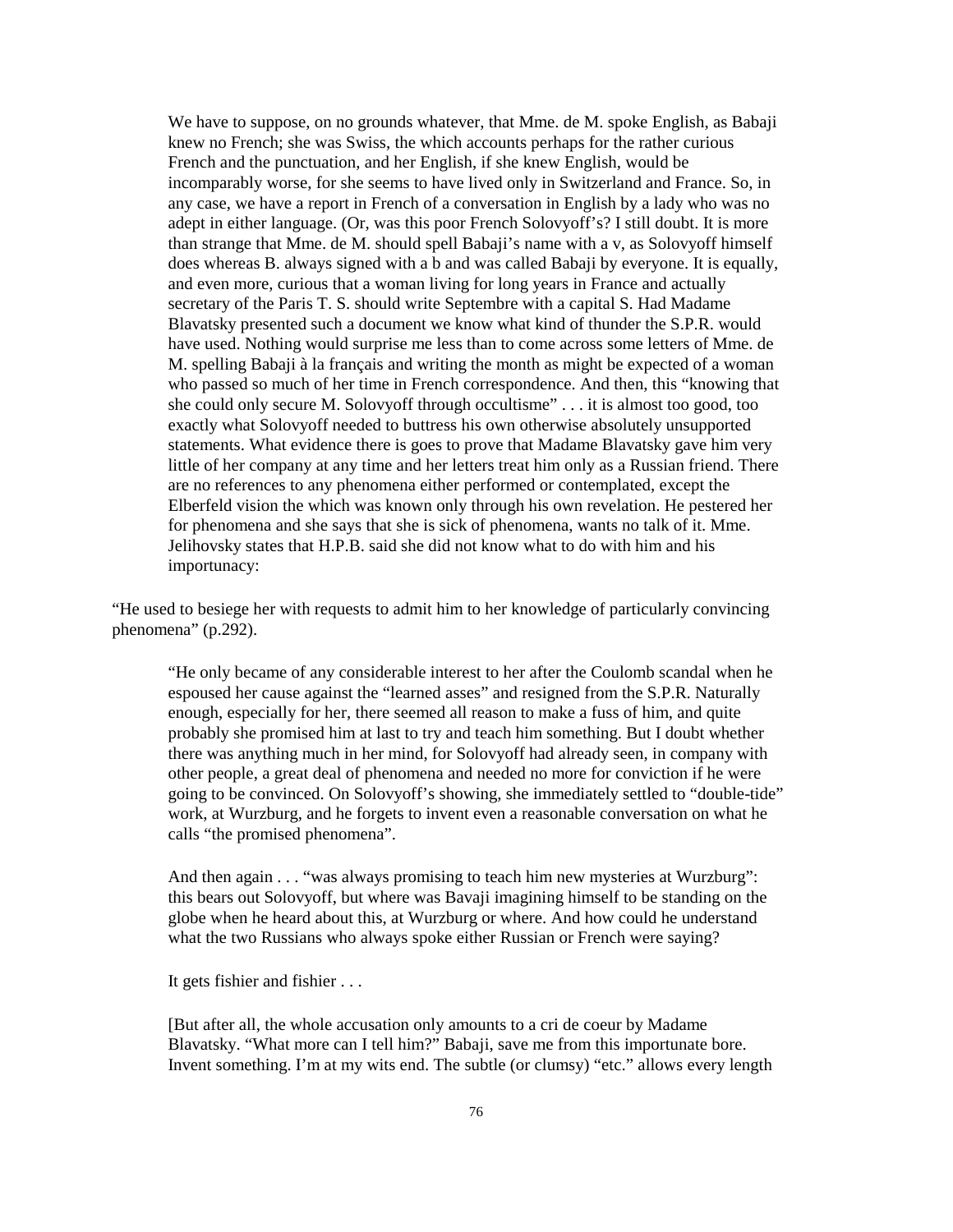of speculation, but speculation only ends in a wonder why, if Solovyoff fabricated the document, he did not make it incriminating and above all did not write *do* instead of merely *tell* him. That is my personal sole reason for hesitating to denounce this otherwise suspect document as a forgery. I *believe* it to be a forgery.]

## XIX.

"Madame Blavatsky was still suffering severely, but she was now able to walk about a little in her room. In spite of her illness, she was working double tides;". "Meanwhile, in her complete isolation, she was depressed, and could not do without me. I was bound, come what might, to make the most of the time, for as soon as her 'non-Russian' friends arrived she would slip out of my hands". "Every day when I came to see her she used to try to do me a favour in the shape of some trifling 'phenomenon' but she never succeeded. Thus, one day her famous 'silver bell' was heard, when suddenly something fell beside her on the ground. I hurried to pick it up — and found in my hands a pretty little piece of silver, delicately worked and strangely shaped. Helena Petrovna changed countenance, and snatched the object from me. I coughed significantly, smiled and turned the conversation to indifferent matters."

*Still; now; every day; one day*.

Solovyoff has to make the most of his time, however, for Madame Fadeev will arrive on the 27th! And he does make the most of it. *Everything* necessary to his end will happen. First, the silver bell. He will pick it up, and it actually is — a pretty little piece of silver! But what does the S.P.R. Report say?

"Madame Coulomb asserts that they (the 'astral bells') were actually produced by the use of a small musical-box, constructed on the same principle as the machine employed in connection with the trick known under the name 'Is your watch a repeater?' and she produced garments which she asserted had belonged to Madame Blavatsky, and showed me stains resembling iron-mould on the right side slightly above the waist, which she affirmed had been caused by contact with the metal of the machine . . . I think the 'astral bells maybe thus accounted for. . ." (Hodgson's Report, p.263).

Pay your money and take your choice: pretty little silver piece or iron-stains on Madame Blavatsky's chemises stolen by Mme. C. and examined by Hodgson. Solovyoff will have to cough much more significantly if the *patronne* of the S.P.R. is to be coughed out with her musical-box.

Madame Olga Novikoff wrote to Myers in 1884: "My dear Mr. Myers, — I see no difficulty whatever in telling you what happened in my presence a few days ago at Mrs. A's house, where I had been dining with Madame Blavatsky. In the midst of conversation, referring to various subjects, Madame Blavatsky became silent, and we all distinctly heard a sound that might be compared to that produced by a small silver bell. The same phenomenon was produced later on, in the drawing-room. I was naturally surprised at this manifestation, but still more by the following incident: I had been singing a Russian song . . . After the last chord of the accompaniment had died away, Madame Blavatsky said, 'Listen,' and held up her hand, and we distinctly heard the full chord — composed of five notes — repeated in our midst."

Should the S.P.R. Report ever serve as stuff for a musical farce—and it is rich enough in situations!—this would be the moment for the entry of the Committee, preceded by Hodgson bearing — the Chemise!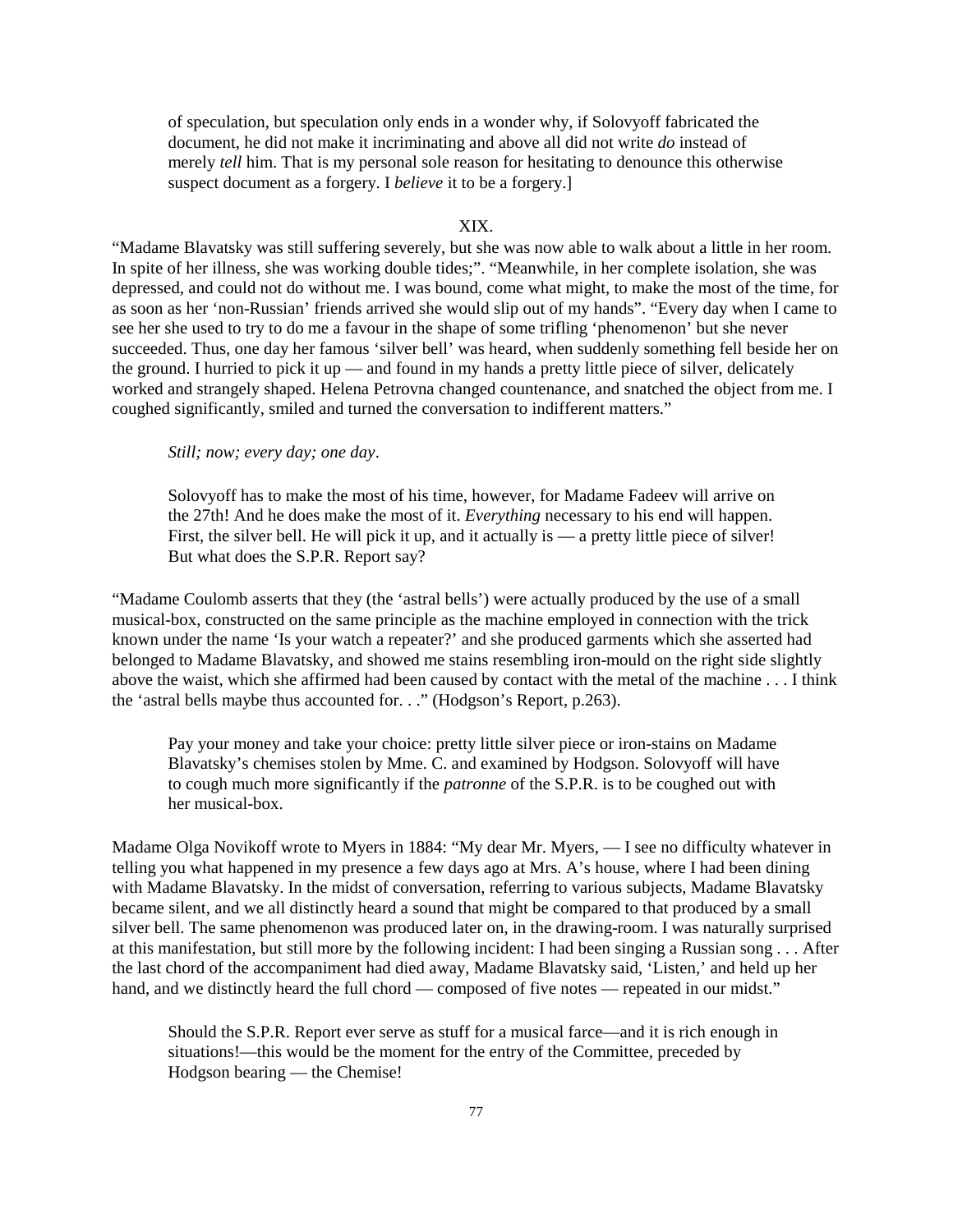\* \* \*

We are at the last day before the arrival of Madame Fadeev, this miraculous day of Solovyoff's triumph, but he brings in another time.

"Another time I said that I should like to have some of the real essence of roses made in India.

"'I am so sorry,' she said, 'I have none with me. But I will not guarantee that you may not receive some essence of roses from India, such as you speak of, and that very soon.'

"Watching her from that moment, I distinctly saw her open one of the side drawers of her table and take something out. Then some half-hour later, after having walked around me, she very gently and cautiously slipped some little object into my pocket. If I had not watched her every movement, and had not guessed why it was she kept passing around me, I should probably not have noticed anything.

"However, I immediately produced from my pocket a little flat flask, opened it, smelled, and said, 'This is not essence of roses, Helena Petrovna, but oil of oranges; your "master" has made a mistake.'

"'Eh, devil take it!' she exclaimed, unable to restrain herself."

Evidently, the stiff and swollen Madame Blavatsky had acquired some agility! But what a clumsy fool to be called the most ingenious impostor of the age! She lets herself be seen taking out the flask, then she walks around and around, and lets herself be felt dropping it into the pocket. First of all, by a speech, she warns her dupe to be on guard. And she tries to pass off oil of oranges for attar of roses. I am not going to waste time and space on such rubbish. If anything of the sort ever occurred, Madame Blavatsky must have been pulling the leg of this man as she sometimes did when people bored her stiff.

"*At last* [italics mine] came the decisive day and hour." H.P.B. told him that her aunt was coming "in a few days". We are at the 26th, although according to Solovyoff's chronology, we should be well into the next month, and Madame Fadeev came on the 27th at latest.

"'I am very glad to hear it,' I said, and thought to myself: 'Now there is no time to be lost, while she has no accomplices, and is still in this humour!' At this very moment a lucky chance came to help me."

Astounding as it seems that Solovyoff should dare to insinuate that Madame Fadeev was an accomplice, he was sure of support from the S. P. R. at least. Hodgson had already insulted this lady in his Report. Yet, for Solovyoff to do so is almost incredible. She was widely-known and infinitely respected as a philanthropist and a profound student. Her friends saw to it that Solovyoff should get his deserts in Russia. He died miserably, ostracised by the nobility. The "Lucky chance".

"Madame Blavatsky was talking about the *Theosophist*, and mentioned the name of Subba Rao, a Hindu who had attained the highest degree of knowledge.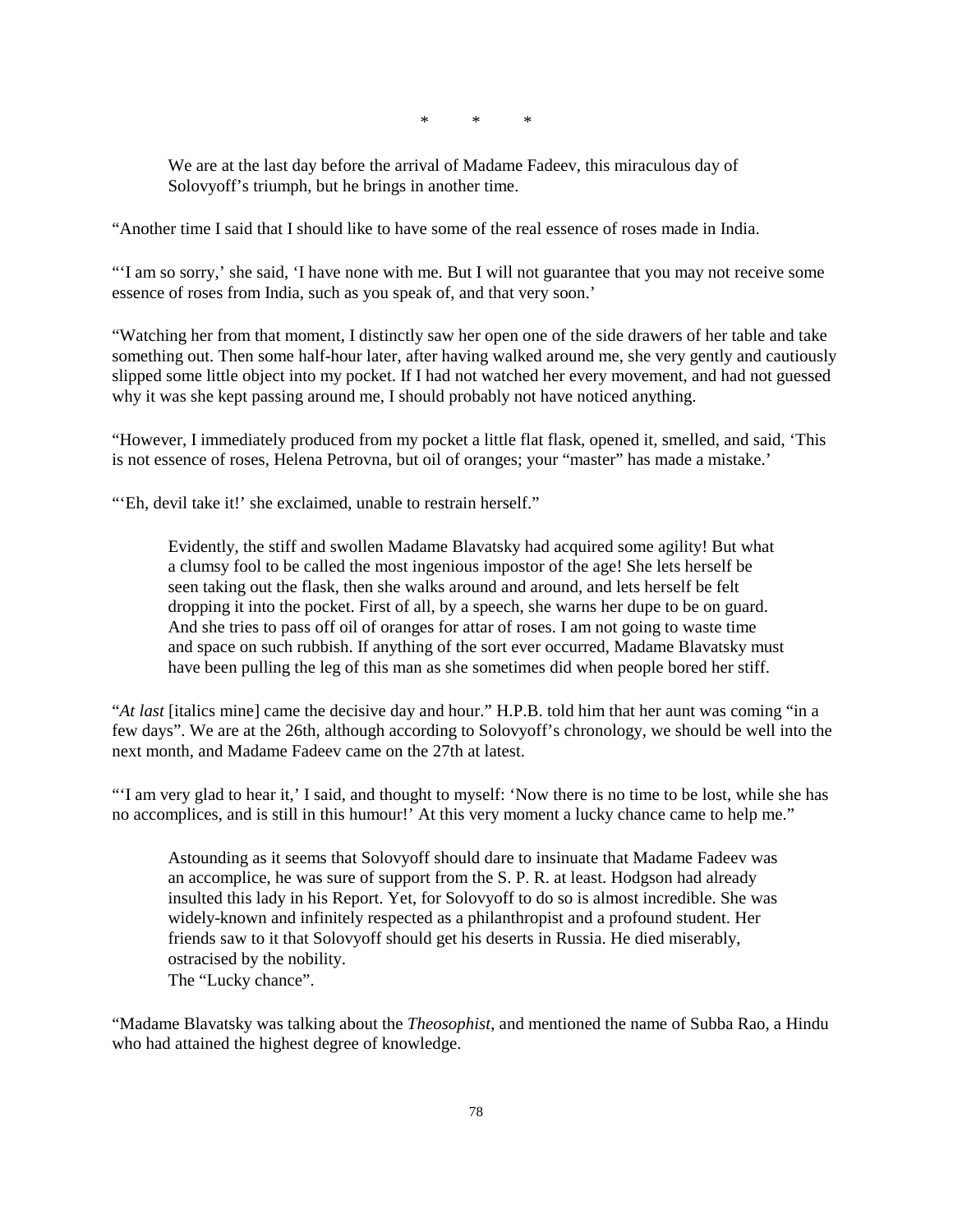[H.P. B. certainly never said any such thing.]

"'And then he has such a wise, wonderful face . . . I wonder if you ever cast your eyes on his face?'

"'I don't remember.'

"'Well, wait a moment; look there, in the table; open the drawer and look, — I think there must be a photograph of him, with me and Babaji.'

"I opened the drawer, found the photograph, and handed it to her — together with a packet of Chinese envelopes such as I well knew; they were the same in which the 'elect' used to receive the letters of the Mahatmas Morya and Koot Hoomi by 'astral post'.

"'Look at that, Helena Petrovna! I should advise you to hide this packet of the 'master's' envelopes farther off. You are so terribly absent-minded and careless.'

"It is easy to imagine what this was to her. I looked at her, and was positively frightened; her face grew perfectly black. She tried in vain to speak; she could only writhe helplessly in her great arm-chair."

[That was not there.]

What is not easy to imagine is that the Sleuth, with the pieces of evidence in his hands, did not secure even one envelope. But then, this would have engaged him later to produce it . . . it was safer to represent himself as *once more* merely giving her good, if satirical, advice: this is not made of unprocurable Chinese paper. Still, look at him — on this last great day, having before his eyes and gripped in his own hands, those Chinese envelopes. Madame Blavatsky, gone from "purple" to "black', writhing helplessly in her chair . . . and what does he do? We do not hear, can only conclude that he put them back in the drawer!

And a month after this, he "convinced Richet"!

Countess Wachtmeister writes in "Reminiscences of Madame Blavatsky", p.57: "Madame Fadeev — H.P.B.''s aunt, wrote to her that she was sending a box to Wurzburg containing what seemed to her a lot of rubbish. The box arrived and to me was deputed the task of unpacking it. As I took out one thing after another and passed them to Madame Blavatsky, I heard her give an exclamation of delight, and she said, 'Come and look at this that I wrote in the year 1851, the day I saw my blessed Master'; and there in a scrap-book in faded writing, I saw a few lines in which H.P.B. described the above interview".

H.P.B. must have had a clear conscience about that "lurid past" the slanderers ascribe to her to trust a stranger to unpack that old box of letters and documents. G. R. S. Mead writes in the "Memorial", p.75: "According to my experience she was ever over-trustful of others and quite prodigal in her frankness. As an instance, no sooner had I arrived than she gave me the run of all her papers, and set me to work on a pile of correspondence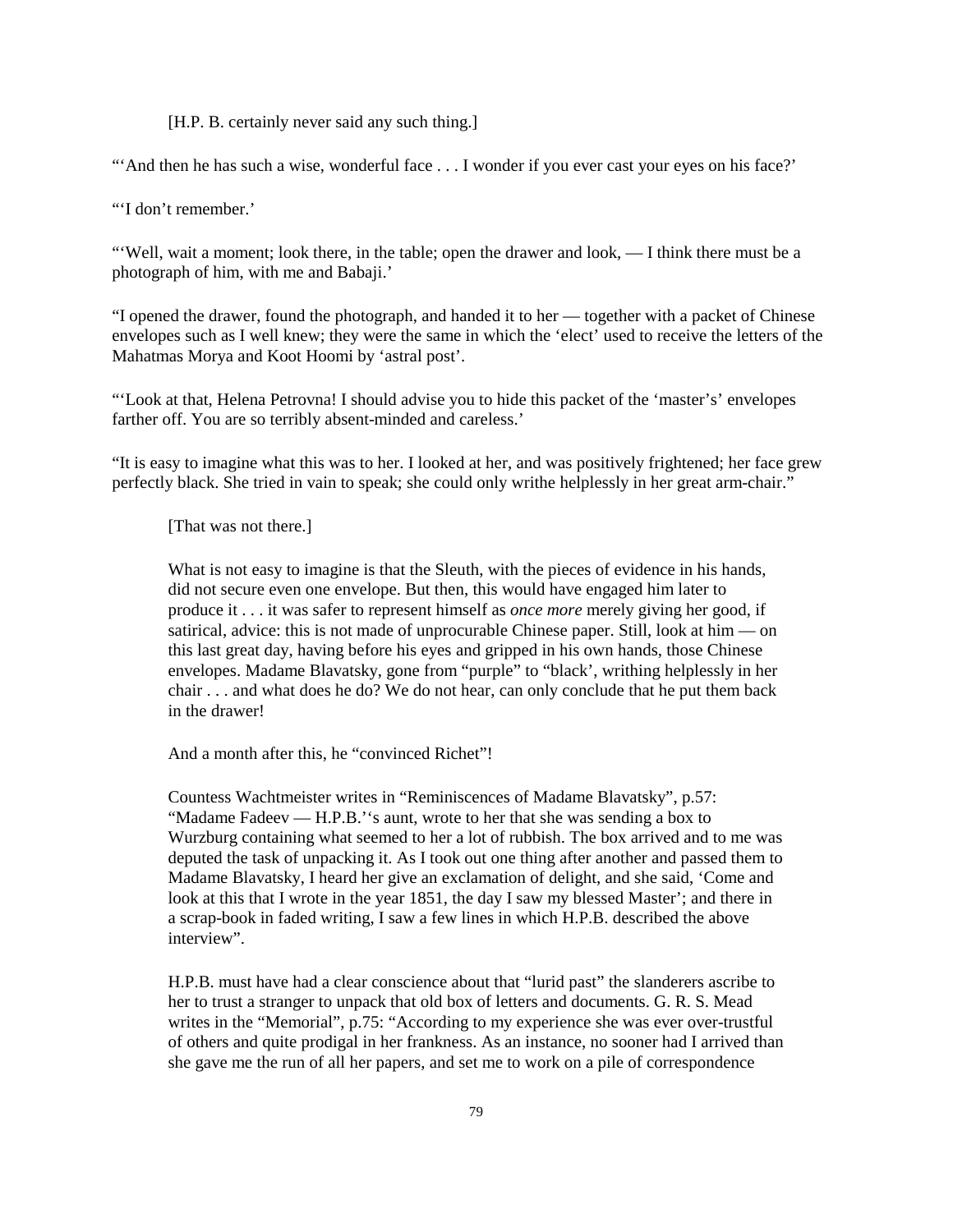that would otherwise have remained unanswered till doomsday".

We need not wonder that the Sleuth failed to secure one of those Chinese envelopes in that drawer: there never were any there.

There is not a scrap of confirmation of all these incidents of the three supplementary and "entertaining" chapters to the S.P.R. Report; the paper with the Russian writhing is not secured and produced; the silver bell vanishes; the oil of oranges evaporates; the Chinese envelopes go back in the drawer. Anyone who had a mind to it could make up Solovyoff's story — if they were so foolish and wicked, and I do not know which comes first: or, if they felt secure of such unscrupulous protection as the S.P.R. offered to Solovyoff.

One is bound to conjecture that he had secured their protection before ever he published his Russian attack. Otherwise how, *knowing that they possessed all the documentary evidence necessary to convict him of literary imposture*, could he have dared to publish? They had his communication of October 1s 1884, describing the Master's astral visit at Elberfeld. They knew, therefore, that he lies in chap. xii, where he says that two days before he sent them this communication for publication, he had definitely promised himself to collect proofs of all Madame Blavatsky's deceptions. They knew that on or about, September 20th, 1885, he had sent in his resignation to the S.P.R. and a letter of protest against Hodgson's report; that he had written angry letters to Myers and was publicly taking the side of Madame Blavatsky; that, therefore, he lies in saying that he went to Wurzburg for the purpose of trapping her and exposing her. They knew that he did not withdraw his resignation and protest until some time in November at earliest.

They knew that he went from Wurzburg to Paris towards the end of September and there sought out Richet: in Richet's own words —

"When I saw you, you said to me, 'Reserve your judgment, she has shown me things that astound me, my mind is not quite made up, but I do believe that she is a most extraordinary woman, gifted with exceptional powers. Wait and I will give you more ample explanations".

When Richet wrote his "testimonial" to Solovyoff, unless he knew Russian, he could scarcely have read what Solovyoff had written about Wurzburg,as happening only a month before. It says long on the timidity of the scientist that he never, publicly anyway, denounced Solovyoff. But Richet had read the S.P.R. Report . . and he had visited Blavatsky. It looks as if, sooner than admit to having ever countenanced the "impostor" Richet was willing to rope in anyone as *aparatonerre*, lightning-conductor, and flatter him — for he highly flatters Solovyoff and signs, "Yours most affectionately" — and paint him white. Even the self-accusing and jet-black Coulombs became grey under the brush of the S.P.R.

Mais, ce qu'on peut affectionner en fait d'ordure . . ! Richet must have been told the gist of Solovyoff's tale, and must also, have been told that, at the very date Solovyoff allots to the silver bell and the Chinese envelopes, he was actually resigning from the S.P.R. Or, was Richet told nothing? Positively, we must conclude so, for it is one thing, for fear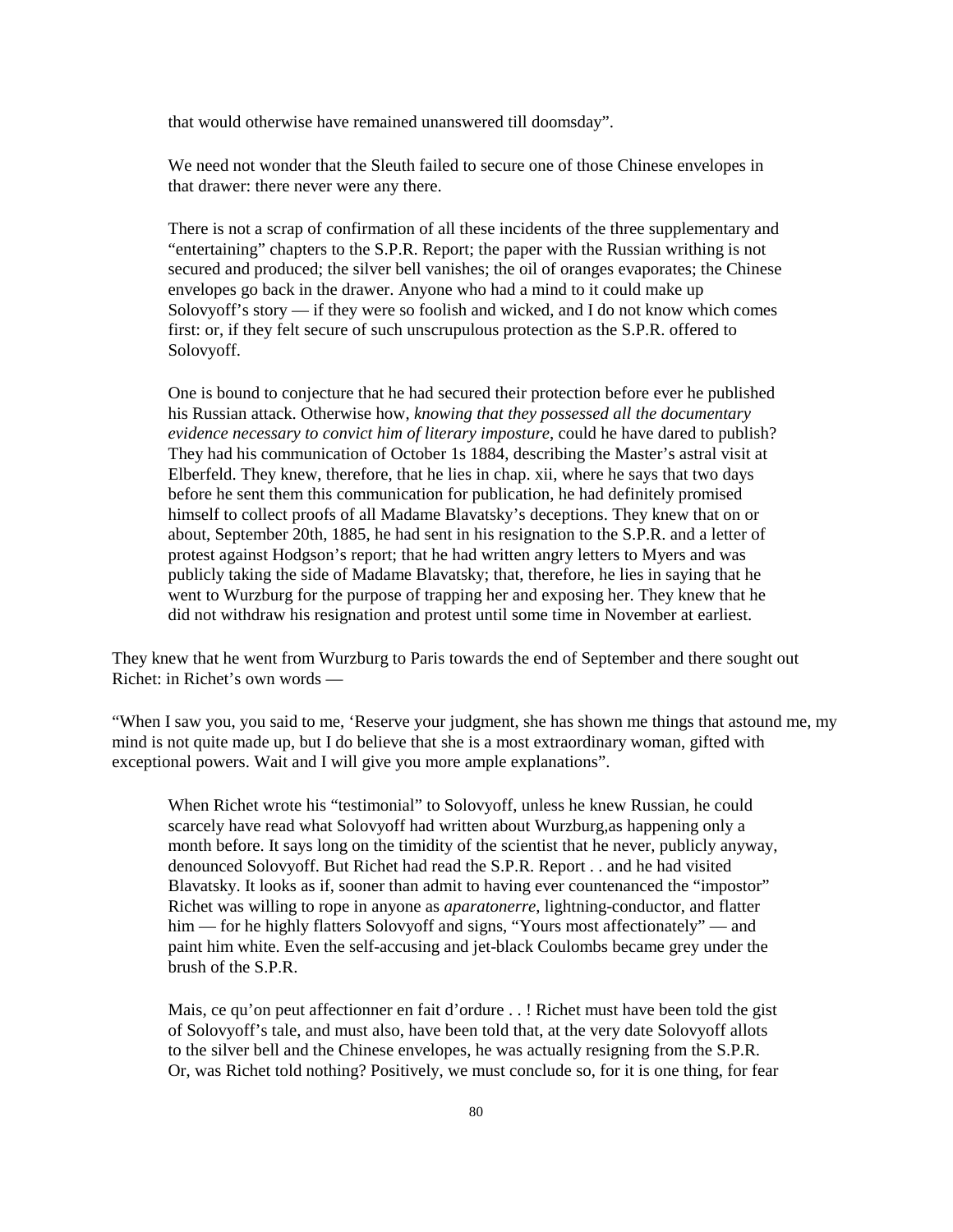of ridicule and damage to one's scientific reputation, to scurry away from a publicly denounced "impostor" whom one has visited, but quite another to take part in a conspiracy to suppress documents that would exonerate the accused person and prove the accuser an impudent liar. I prefer to suppose that Richet was never told of these documents. His flattering letter to Solovyoff arouses contempt for his judgment of character; his failure to perceive in Madame Blavatsky one of the greatest psychics the world has ever seen, although, as he admits, she had shown him "some phenomena", will always disgrace his reputation as a researcher in metapsychical science: but we need not go further than that. The S.P.R. deceived the whole world and may well have deceived Richet too.

What the public may justly demand now is the production of the S.P.R. records with Solovyoff's 1885 resignation and letter of protest. Through their sponsorship of this "entertaining narrative", and Madame Jelihovsky's public attack on it we have all the rest, all the necessary letters and "communications" and newspaper articles with their inexorable dates.

\* \* \*

After his *envelopes*, all Solovyoff had to do was to fit the word to the deed, to make Madame Blavatsky "confess" to him her long vast scheme of imposture. He borrows a choice bit from the S.P.R. First Report. He makes her declaim: "How often has it happened that under my direction and revision minutes of various phenomena have been drawn up; lo, the most innocent and conscientious people . . . have signed en toutes lettres at the foot of the Minutes. Yes, my dear sir, I venture to assure you that in history, even the best attested, there is far more fancy than truth". The style is like none ever reported elsewhere of Madame Blavatsky. She never talked like that.

First Report, p.8: "Many worthy persons . . . would be willing to sign a statement that a small gas-burner gave 'a good light' when, in point of fact, they could scarcely see their hands before them". Like Madame Coulomb, Solovyoff frequently dramatizes and makes an actual happening of some suspicion, sometime, somewhere directed against Madame Blavatsky, her confederates and her dupes. Frequently, I say; but the bigger half of his book is made up from such already published *materiel de roman*. Where he thinks to improve matters, as with his strangely-shaped pretty piece of silver and his spy yarn, he improves only the case for Madame Blavatsky! and "dishes" two nice S.P.R theories hitherto unchallenged, or at least, undisproved.

[We hear more about that piece of silver. But first, we learn some rather astonishing things.]

"'Are you alone the author of Koot Hoomi's letters, philosophical and otherwise?'

"'No, the chelas used sometimes to help me, Damodar, Subba Rao and Mohini.'

[Probably, even today, if such an accusation against the late Subba Rao were known in Madras Presidency, there would be meetings of protest against the S.P.R. Of all the cruel insults to hundreds of good Indian families made in the Report, none equals in wicked insolence this one in the lying book the S.P.R. deliberately foisted on the British public.]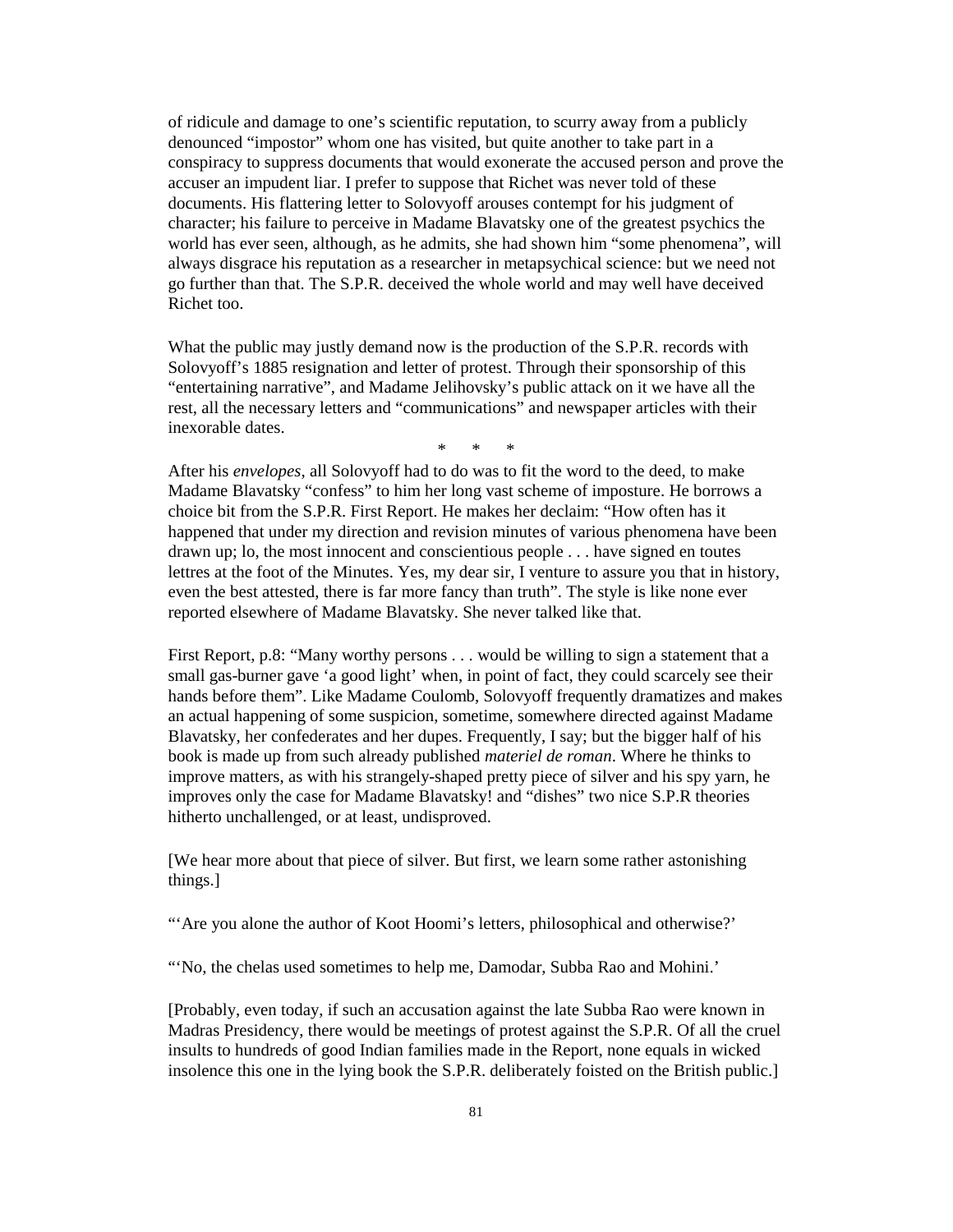"'And Sinnett?"

"'Sinnett won't invent gunpowder; but he has a beautiful style, he is splendid at editing.'

"'And Olcott?"

"'Olcott is not bad at editing either, when he understands what he is talking about . . . He has very often helped me in phenomena, both over there and here. But he never can think of anything for himself.'

'Please let me see the magic bell.'

"She made a peculiar movement with her hand under her shawl, then she stretched out her arm and somewhere in the air there sounded the tones of the Aeolian harp that had astonished everyone. She again made a movement beneath her shawl, and in her hand . . . appeared the little piece of silver with which I was already acquainted."

[Now what could Madame Coulomb, with her musical-box and iron-stains, say to that!]

"'Yes, it is the magic bell,' she boasted in her thoughtlessness. 'A cunning little thing. That is my 'occult telegraph, through which I communicate with the "Master".'

It is a short step now to the end. But so dramatic a scene must have a good "curtain", and so the Madame Blavatsky of this narrative is made to burn her last boats.

Save me, help me. Prepare the ground for me to work in Russia . . . . and 'create' Koot Hoomi's Russian letters. I will give you the materials for them.'

"No doubt I was bound to expect something of the sort, and I did expect it. But I no longer had the strength to sustain my part; I seized my hat, and without a word, I almost ran out into the fresh air."

[I, the present writer, feel rather like that myself! With this, as with every other attack on Madame Blavatsky, one needs to master frequent moods of utter and furious disgust. The brain turns away from a feeling that genius may never be safe from the conspiracy of liars, forgers and boycotters.]

"I wished to take the little thing in my hand and examine its construction. But she . . . suddenly put it into the drawer and turned the key."

Once again, Solovyoff saves himself from a challenge. The silver bell is suddenly locked in the drawer, so he cannot give even a description. However we learn something: the bell was *timed*. First, a "peculiar" movement had to be made, then the arm stretched out, and only then, came the bell sound! Suppose Madame Blavatsky had had no shawl on? At Simla, in 1880 and at Ooty, in 1883, the bell rang scores of times when Madame Blavatsky was at table or in evening dress; it rang in Madras when she was trying to bear life in the scantiest of muslin wrappers; it rang here, there and everywhere, shawl or no shawl. And then, we remember, it rang "with a clear and loud sound" on Solovyoff's own table when she was in London (p.—)! By the way, as a specimen of Walter Leaf's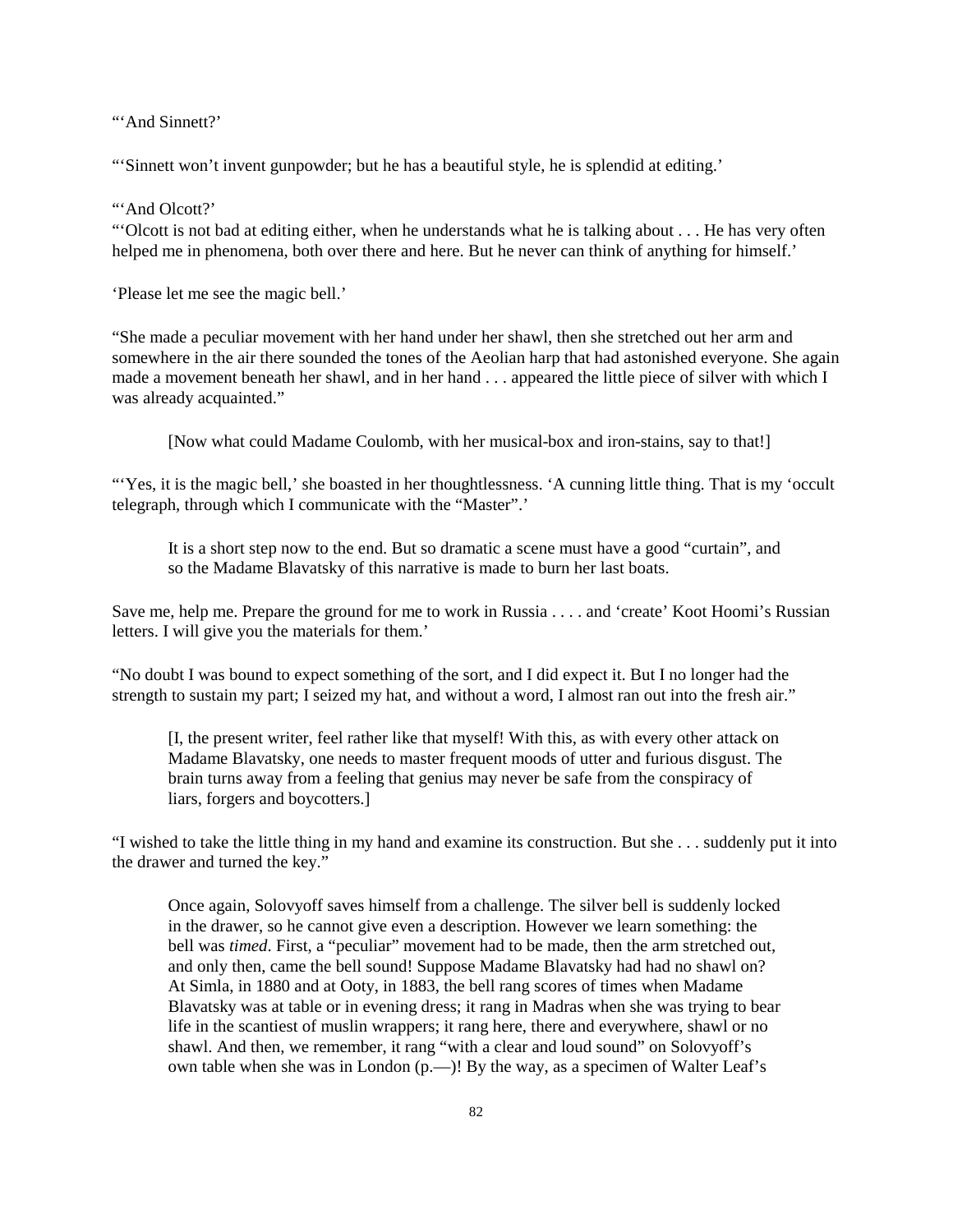desperate defence of Solovyoff against Mme. Jelihovsky's exposure of him:

"Mr. Solovyoff draws attention to the fact that this letter was written more than a year before the incident with the little bit of silver . . . ."

If it were a century before, the bell rang on Solovyoff's table, not Madame Blavatsky's.

[The incident of the little bit of silver never occurred.]

## XX.

[Solovyoff says that he rushed home and wrote out everything word for word. Then, "in cold blood" he began to reason and decided that, after all, he had gained nothing. No! not even a Chinese envelope.]

"On the contrary, my position was worse. It is not particularly pleasant to know the truth, to have attained it by so painful a road, and then to have to keep it to oneself, or to hear it said: 'But yet, my good sir, all this is sufficiently improbable and you have no legal evidence of the possibility of what you say'."

But — Solovyoff's invention is now at an end. He has been unable to invent one single scene where legal evidence would be available, and he cannot invent one; legal evidence has to be *produced*, and you cannot produce pieces of silver and envelopes that never existed. Curious that this Judas should have had pieces of silver in his fabricating mind! Well, there he is at home . . .

Not alone! His companion with the child is there, sharing the room. All this time, all through these days of miracles, she has been there. She may have known all about Solovyoff's rows with Myers and the S.P.R. As a "karma" needing to be placated, she must have had a "say" in most things. Above all, she must have made demands on his time. The truth is that Solovyoff saw very little of Madame Blavatsky. She wrote to Sinnett: "The Solovyoffs are here . . . We see each other very little though for we both of us have work to do". Solovyoff himself says that he had found some unexpected business in Wurzburg (p.161.) The lady had nothing to complain of. During these first days, Solovyoff probably never visited Madame Blavatsky except for a cup of tea and a chat over the eternal samovar. She rose at six, worked all day and went to bed at nine o'clock. For two or three days, she lay in bed, helpless. If the "declaration" of Madame de Morsier were genuine, it would only go to prove that Madame Blavatsky desired to be bothered by Solovyoff as little as possible. One may imagine so — with her "article for the *Russky Vyestnik*, some fanciful stories, translating something for her Theosophists and preparing to begin her *Secret Doctrine*"! Once again, I leave it to *writers*. Solovyoff would have been wiser to leave out that trifling list, but he often writes as if automatically, the truth. This psychological phenomenon is to be noted in every slanderer of H.P.P.; even, and especially, in Madame Coulomb. The S.P.R. Report is full of phrases disastrous to itself.

Solovyoff has to round off his tale, however. One would expect, from his "legal" doubts that he is going to produce something at last. Not so. He is only going to make his "Madame Blavatsky" talk some more and finally offer herself to him as a spy. And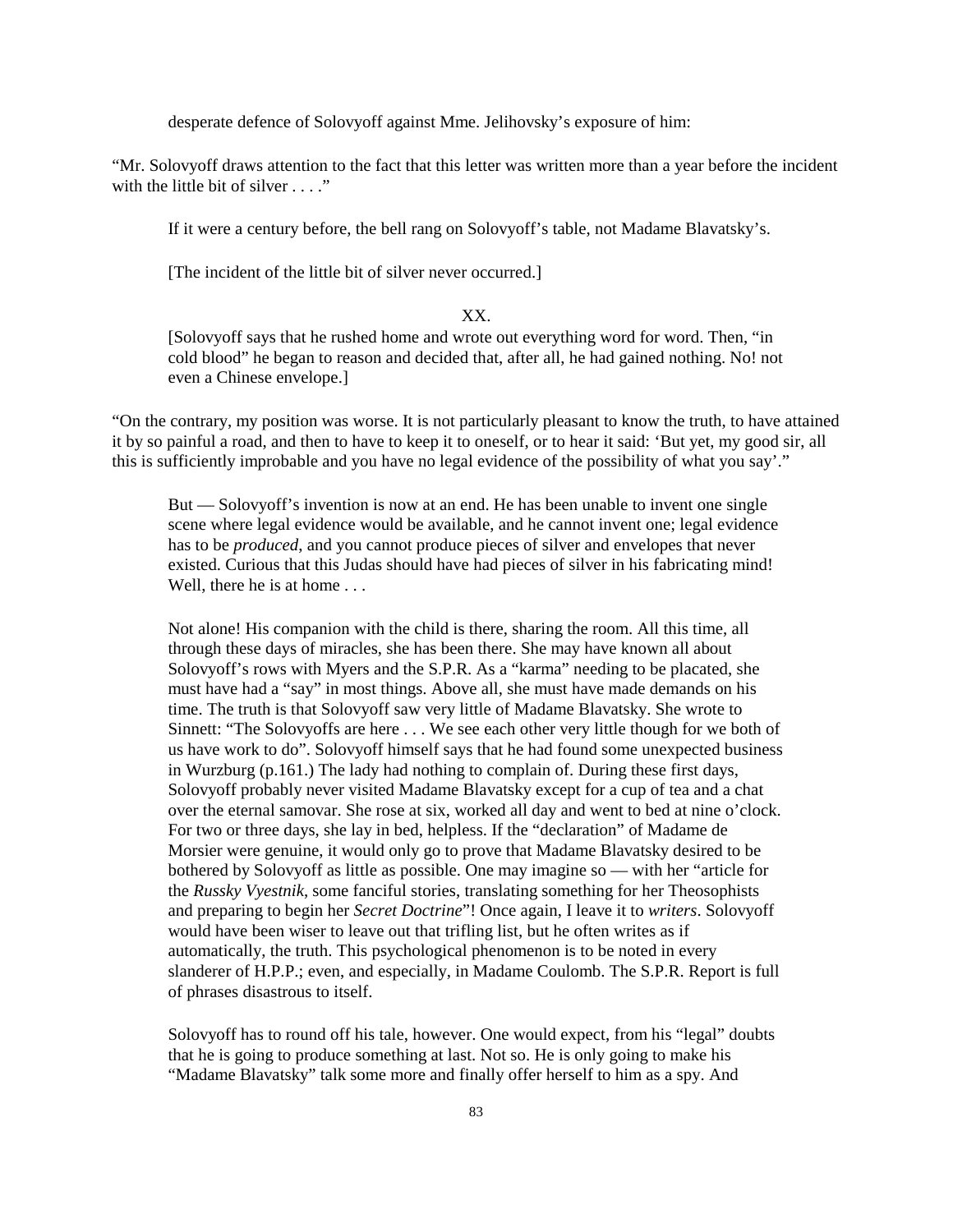again, with a strange providence working to destroy him, he destroys himself. He pretends that she sent Babaji to fetch him and that he went. Presumably his lady had noticed nothing of his excited state when he rushed home, supposed he was doing business while writing "word for word", left him in peace to think over the "legal" blanks in his narrative and made no objection to his rushing out again. As she is never once mentioned in the book, these considerations do not hamper the author or intrigue the reader who is kept unaware of the "karma's" existence. Madame Blavatsky has conveniently allowed him time to jot her down, "word for word", and to have a bit of a think "in cold blood", and off

Solovyoff goes again.

[Madame Blavatsky denies, as she well might, having asked him to "create" Russian Mahatmic letters. She may some time have asked him to translate them "for the Russian papers". Solovyoff then makes her say a few things that she probably did say to him, but at different moments and in a quite different fashion. She seems to have told him at some time or other while in Switzerland about her American marriage and she probably added, with her usual shrug — "Must have been some black magic about!" He dishes it up now as a confession, but, imagining that Olcott must have been a witness, he makes quite a point of this, and so Olcott "signed the register". Olcott was not present at all. Suddenly, Solovyoff's "Madame Blavatsky" changed her tone.]

"'. . . It will not do for you to be very severe; you see, that, come what may, you have already deeply compromised yourself by giving the London 'psychists' an account of the 'master's' appearance to you . . . you wrote an account and they have printed it over your signature. So it is too late now to go back, and your own self-love will not allow it . . . the only thing for you to do is to *faire bonne mine* à mauvais jeu.'

"'I have long known that sooner or later you would talk to me like this,' I answered; 'but you must please understand that all this does not frighten me in the least. It is clear that you know me but little. I must beg you not to have recourse to a weapon like that.'"

Noble! We are not to be — blackmailed, we beg you not to use such a weapon. Perhaps, after all, it is not quite so nobly furious as one would expect, but this ignoble creature who has not hesitated to proclaim himself falsely a daily sneak and traitor would not be likely to know the proper dialogue for such a situation. He imagines that a man would get "on his dignity" and reply as if he had merely been threatened with ostracism for spilling ash on the carpet.

[Then, he says, she again changed tone and became gracious, made him a series of prophecies of events to happen to him within the next two months.]

"But after all it made no difference; with the poor budget I possessed I could do but little. I could communicate nothing of real importance, no documentary evidence, that is, either to the London Society for Psychical Research or to the Paris Theosophists. My only hope was that in the course of two months something might turn up and my budget be enlarged."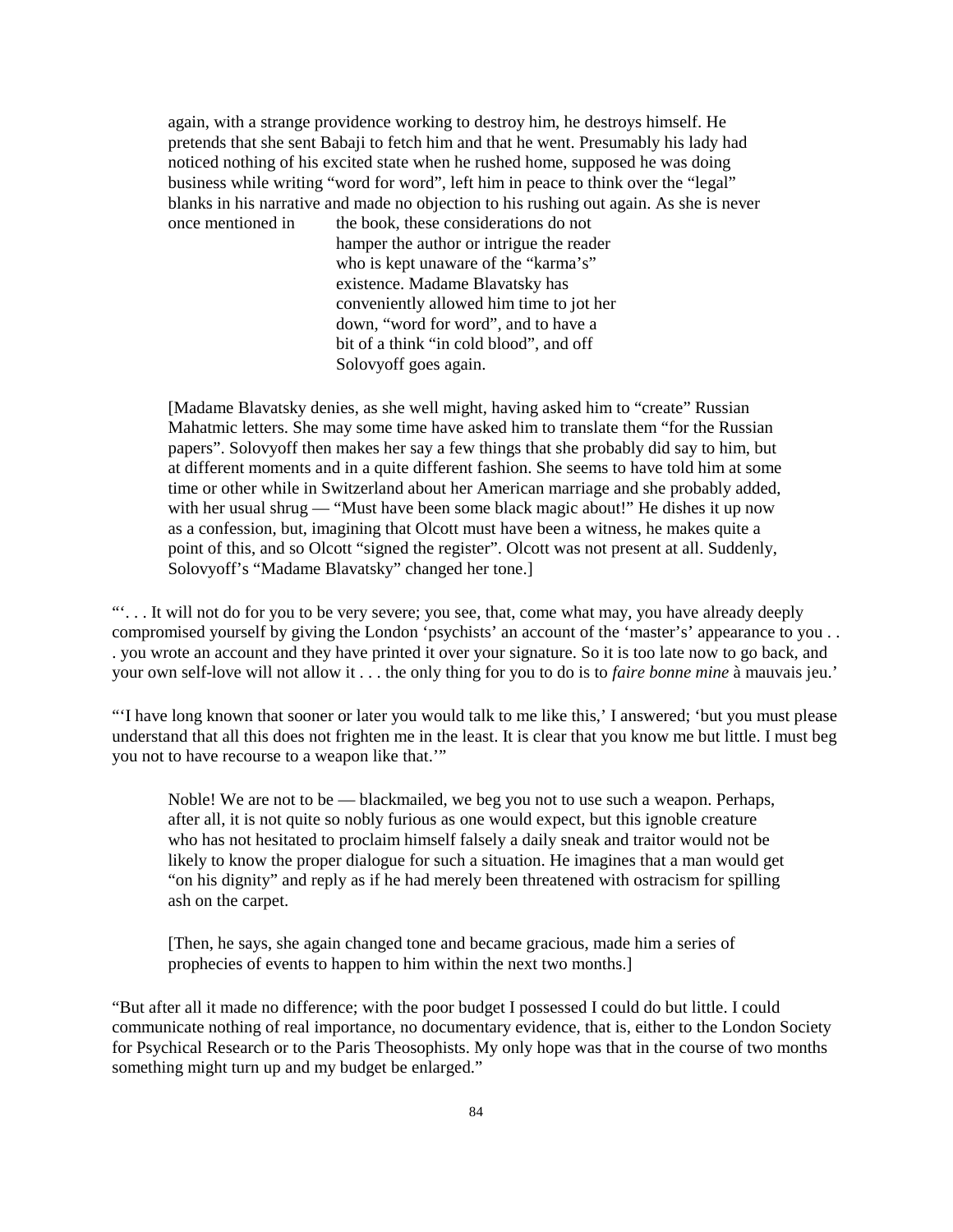[So he promises to wait two months and he writes down the prophecies. Perhaps at some time before he left she did make some prophecies, and perhaps some of them came true, but the events were too disagreeable in their *reactions*; in any case Solovyoff never says what they were and we have only his word that they were ever made. The curtain drops on the last scene, that is, on the last words he puts into her mouth, the offer to become a Russian spy.]

"My influence on the Hindus is enormous . . . At a sign from me, millions of Hindus would follow me, I can easily organize a gigantic rebellion. I will guarantee that in a year's time the whole of India would be in Russian hands . . . I will bring about one of the greatest events in history . . . I proposed the same thing some years ago when Timasheff was still minister; but I did not receive any answer. But now, now it is much easier for me; I can arrange the whole thing in a year. Help me in such a patriotic cause."

Except for a laugh, there is only one comment necessary. H.P.B.'s life, almost day by day, in India is thoroughly well-known to students. However little she loved the English — and she had small cause to love us — her whole passion, under the direction of her Masters, was to bring about a better feeling and if possible, a brotherly feeling, between Indians and the British Raj. Whoever denies that is simply an ignoramus or malicious. Moreover, she and Colonel Olcott did more to reconcile English and Indians than anyone before or after, and the opinion of the Indian Government might quite confidently be asked on this subject. She knew that the very existence of the

Theosophical Society depended on the state of good relations between Indians and the Government.

She landed in India in February, 1879. In July, the organization of the *Theosophist* began. In December, she made her first visit to Sinnett. She spent part of 1880 in Ceylon and again visited Sinnett at Simla in September. During that visit, the Government, that had been watching her and Olcott closely, notified Olcott that they would no longer be subjected to annoying observation.

*When* had she ever in her mind to organize a revolt? When could she ever have proposed to Timasheff to bring about one of the greatest events in history and give over India into Russian hands?

We know her whole life, we know every Indian whom she knew: and we know that Solovyoff lies.

\* \* \*

[What next? He goes to take leave of her.]

"As I was taking leave, I said: 'Now Helena Petrovna, the hour of farewell has come. Listen to my honest advice, which comes alike from the head and the heart. Have pity on yourself; throw away all this horrible tinsel, resign from the Theosophical Society, as you yourself wished to do not long ago, nurse your health in quiet, and write . . Let the evening of your life, at least, be bright and calm. Do not take needless burdens on your soul; make a pause.'

"'Too late.' she said in a stifled voice; 'for me there is no going back'. And in a moment, in quite another tone, she went on: 'Know that all the 'master's' predictions will be fulfilled, and in no more than a month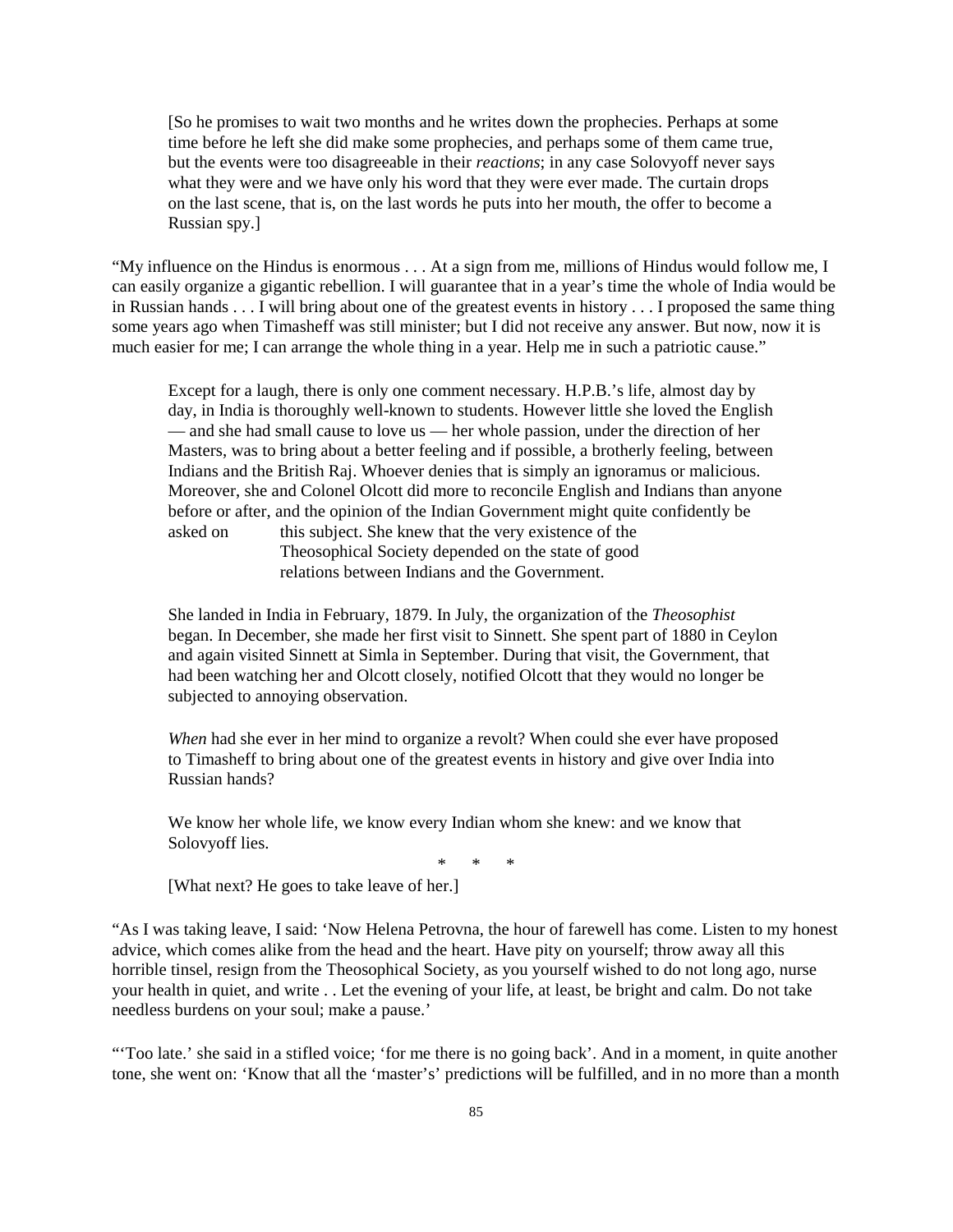and a half from now.'

"By these last words she made it possible for me to part from her without any feeling of pity."

\* \* \*

And he goes straight to Paris and "convinces Richet".

## "Paris,. Oct. 8, 1885.

"Dear Helena Petrovna, Which is the better, to write at random, or to hold one's tongue and work for the good of one's correspondent? . . . I have made friends with Madame Adam, and talked a great deal to her about you; I have greatly interested her, and she has told me that her *Revue* is open not only to theosophy but to a defence of yourself personally if necessary. I praised up Madame de Morsier to her, and at the same time there was another gentleman there who spoke on your behalf in the same tone, and Madame Adam wished to make acquaintance with Madame de Morsier, who will remain in Paris as the official means of communication between me and the *Nouvelle Revue*. Yesterday the meeting of the two ladies took place; our Emilie was quite in raptures . . . In any case this is very good. Today I passed the morning with Richet, and again talked a great deal about you, in connection with Myers and the Psychical Society. I can say positively *that I convinced Richet of the reality of your personal power and of the phenomena that proceed from you*. He put me three questions categorically. To the first two I answered affirmatively; with respect to the third I said that I should be in the position to answer affirmatively, without any trouble, in two or three months. But I do not doubt that I shall answer affirmatively, and then, you will see! there will be such a triumph that all the psychists will be wiped out . . . Yes, so it will be; for you did not treat me as a doll? . . . I start the day after tomorrow for St. Petersburg . . . What will happen? Your cordially devoted Vs. Solovyoff."

\* \* \*

Need anything more be said? We can only guess what happened. He saw himself as the Coming Star; *he* was to prove to the World what it had rejected when offered by H.P.B. under the instruction of her Master; he boasted to the Paris Theosophists and to "our Emilie" and to Madame Jelihovsky. The weeks went by and the Master made no sign. Then, he began to lend an ear to Vera's exhortations and especially to her disloyal gossip about her sister, and then came the news that Hodgson's Report would put an end to Madame Blavatsky's career, once and for all. The fiend at the bottom of him awoke and fed on his vanity and his disappointment, his dread of public ridicule: and the venom that spurts all through this lying book began to rise and filled him.

His is only one case reported among others where the Master of H.P.B. took a look at an aspirant — and refused to make use of a foul character. The story of Madame Blavatsky exhibits several of these ambitious traitors, all more or less psychically gifted, whose friendship for her was based on a hope to climb not only through, but past, her. They all sank in their own mud. They ignored the rule that no aspirant can reach a Master over the body of a loyal chela, through whom they have once approached him, but has to come in led by that chela's hand. In defending H.P.B., Solovyoff was not concerned with justice but with a reward: a reward for doing the office of any man who believed in her, as he did! He fell down on the first test, of mere patience, saw the time running away and danger brewing, and turned savagely against her, "like a mad dog", as she wrote to Sinnett. He had it in him to turn like a mad dog, so we need not speculate on what might have happened had he waited and stood firm. "No wonder" writes H.P.B. to Sinnett, "No